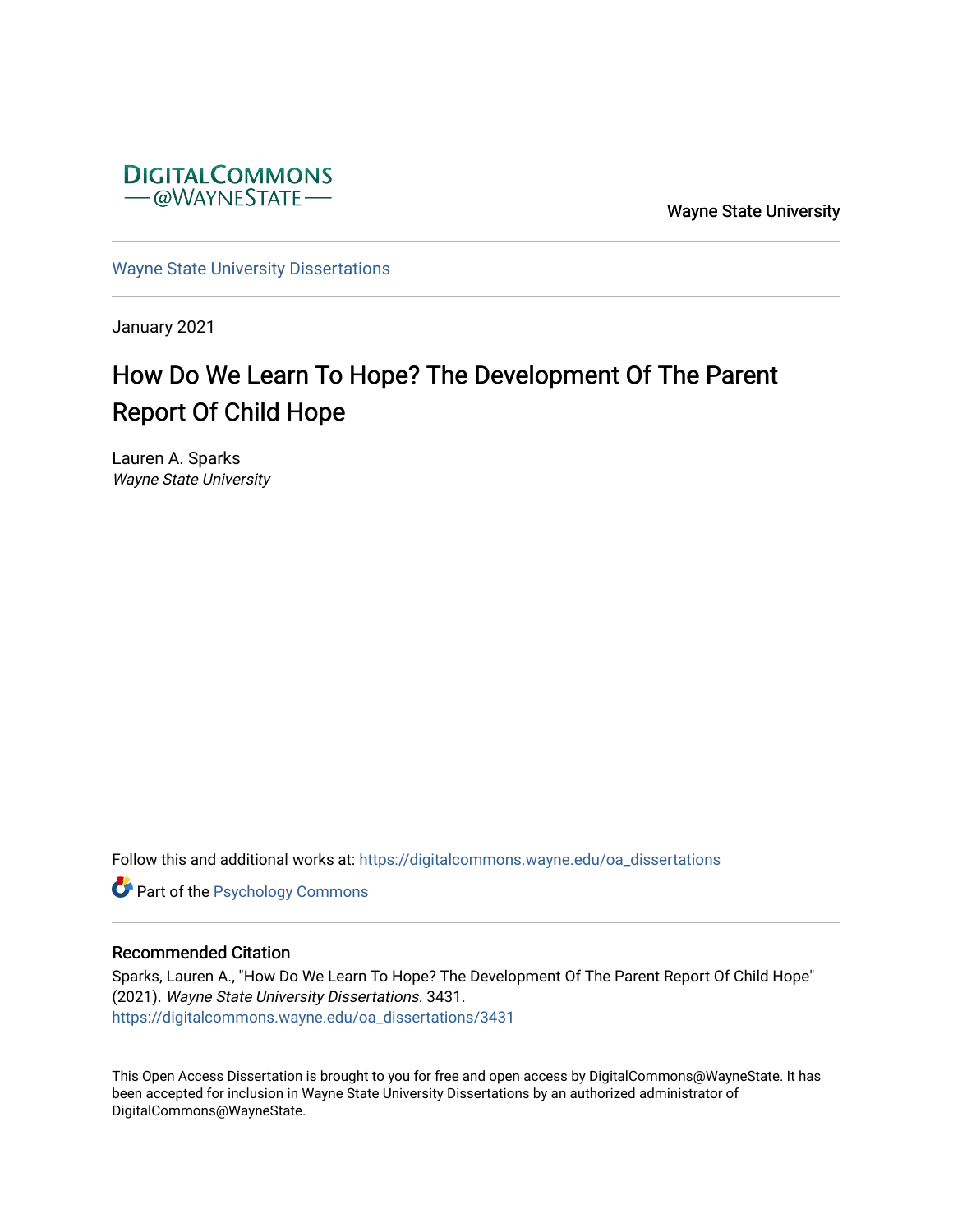# **HOW DO WE LEARN TO HOPE? THE DEVELOPMENT OF THE PARENT REPORT OF CHILD HOPE**

by

## **LAUREN A. SPARKS**

## **DISSERTATION**

Submitted to the Graduate School

of Wayne State University,

Detroit, Michigan

in partial fulfillment of the requirements

for the degree of

## **DOCTOR OF PHILOSOPHY**

2021

MAJOR: PSYCHOLOGY (Clinical)

Approved By:

Advisor Date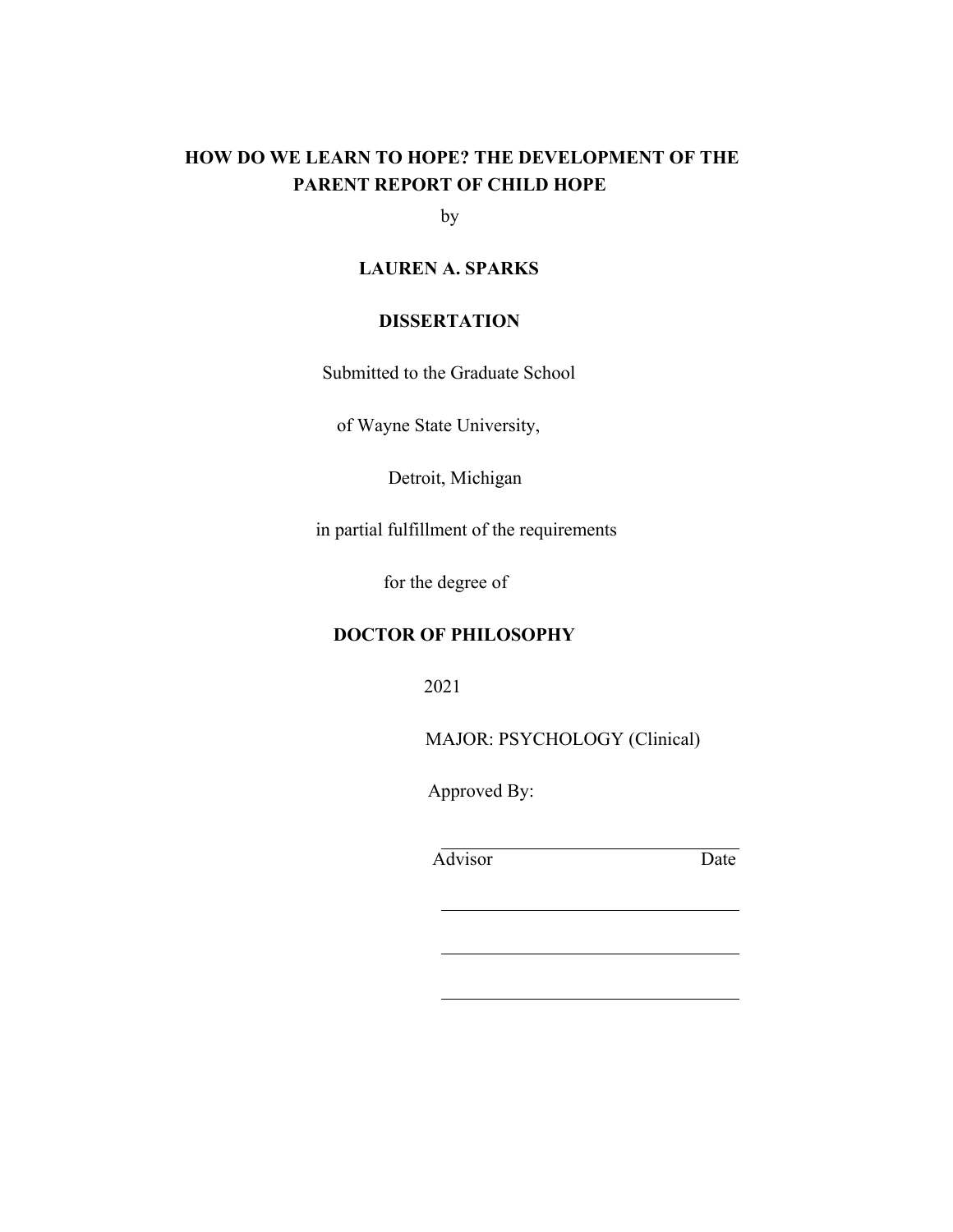# **© COPYRIGHT BY**

# **LAUREN A. SPARKS**

**2021**

**All Rights Reserved**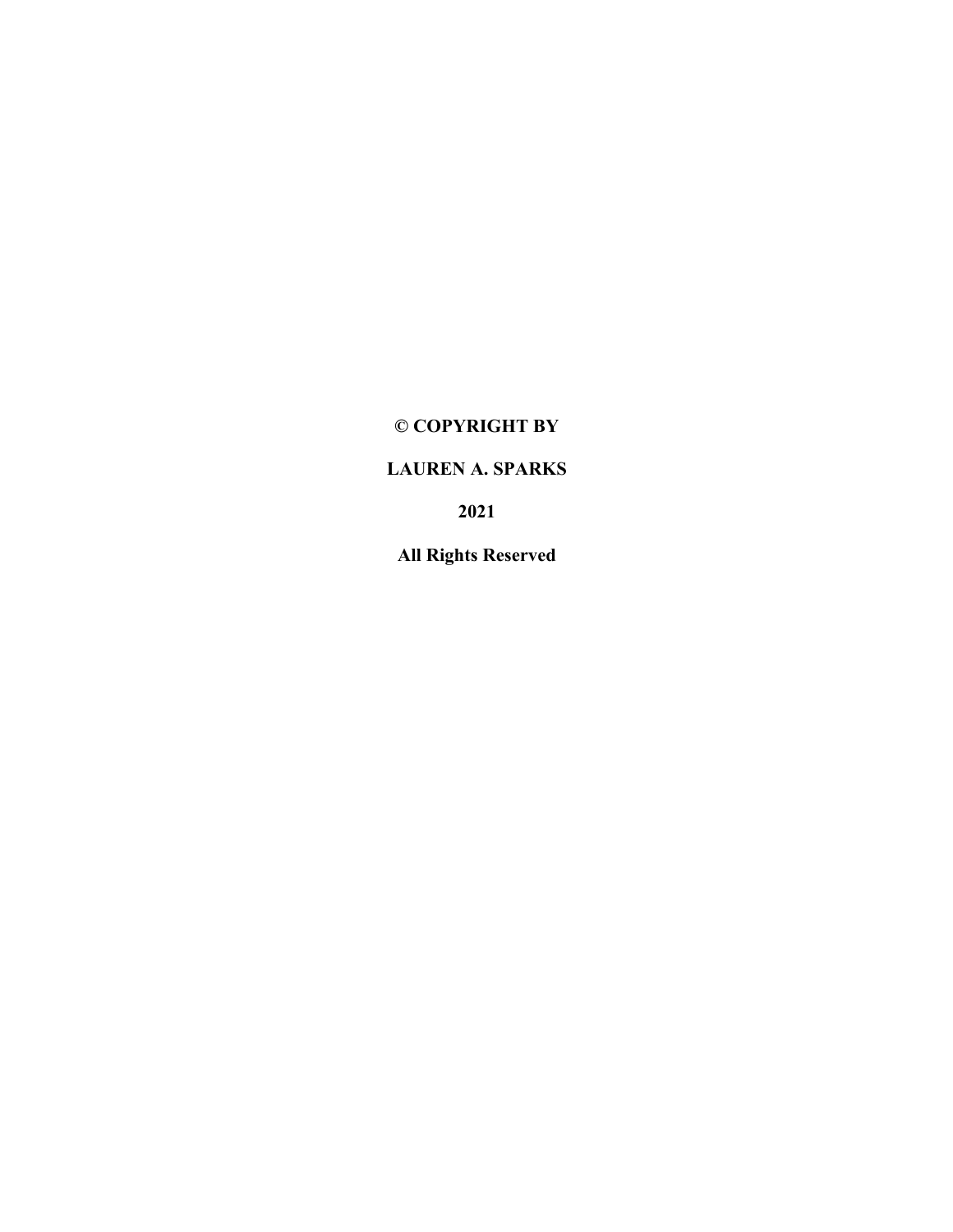#### **ACKNOWLEDGEMENTS**

First and foremost, I would like to thank my mentor Dr. Christopher Trentacosta. His assistance and editing prowess helped guide this project from a bunch of wild ideas to a something meaningful. I have also valued his incredible support and encouragement throughout my graduate career; I cannot thank him enough for the ways in which he has helped to shape me as both a researcher and a psychologist. I would also like to thank the members of my committee – Dr. Ty Partridge, Dr. Douglas Barnett, and Dr. Dante Dixson - for their advice, support, and willingness to assist me in my professional development. To my DCT, Dr. Mark Lumley, for showing me what it means to be a kind and compassionate psychologist.

I am also deeply grateful to my parents, Andrea and Paul Sparks, who have been my consistent cheerleaders and exemplars of what it means to be filled with hope. I aim to be like them one day. To my sister, Rachel Sparks, for her encouragement, love, and the many mugs of tea she brought me. Finally, to my wonderful husband Cal and to my Sophie. You are both the light of my life, and I would not be where or who I am today without you. I love you.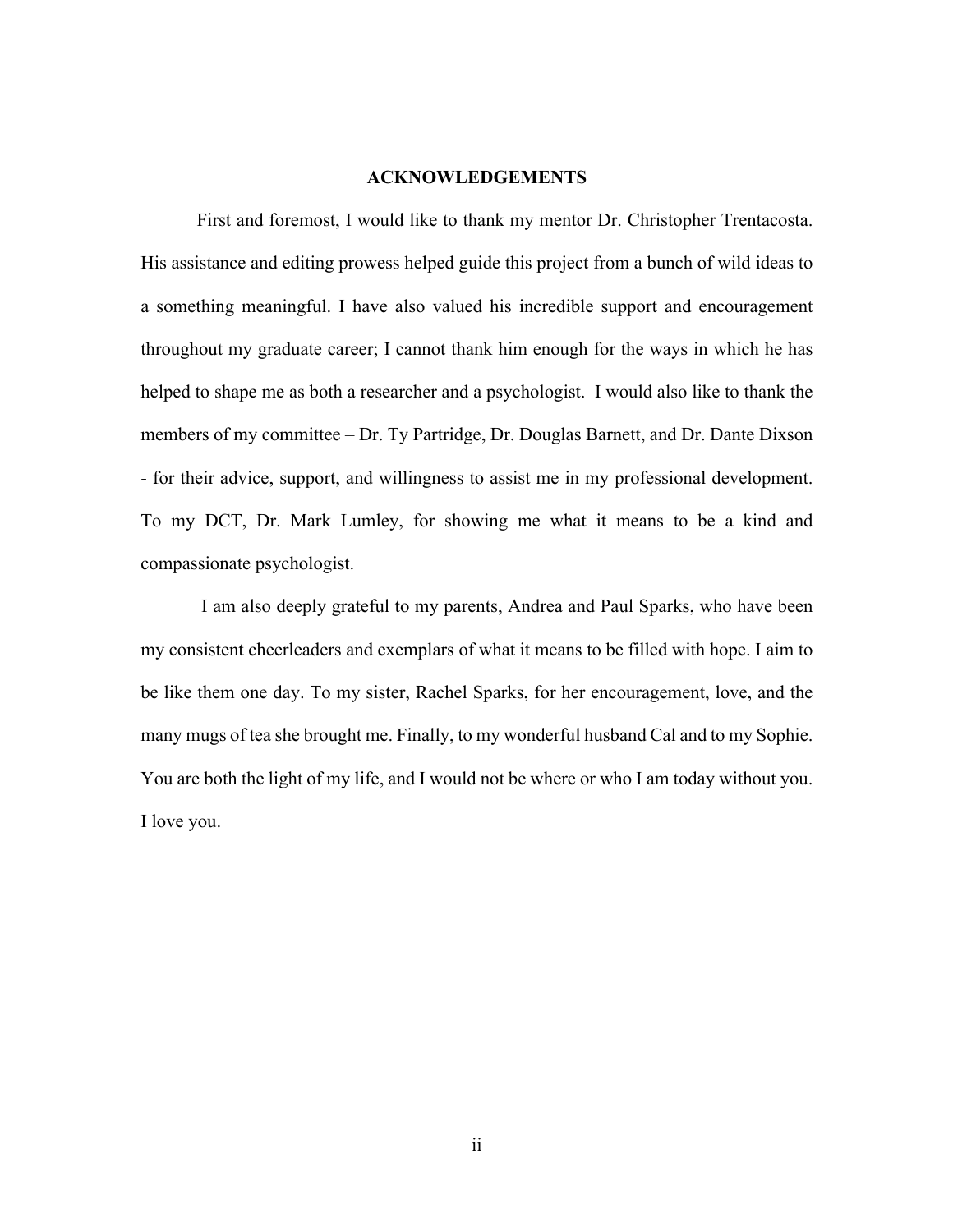# **TABLE OF CONTENTS**

| <b>CHAPTER 1: HOPE THEORY AND RESEARCH IN EARLY CHILDHOOD1</b> |  |
|----------------------------------------------------------------|--|
|                                                                |  |
|                                                                |  |
| SECTION 1.2 - DIFFERENTIATING HOPE FROM RELATED CONSTRUCTS 4   |  |
|                                                                |  |
| SECTION 1.4 - ENVIRONMENTAL INFLUENCES ON HOPE DEVELOPMENT9    |  |
|                                                                |  |
|                                                                |  |
| SECTION 1.7 - SUMMARY AND RATIONALE FOR THE PRESENT STUDY  15  |  |
|                                                                |  |
|                                                                |  |
|                                                                |  |
|                                                                |  |
|                                                                |  |
|                                                                |  |
|                                                                |  |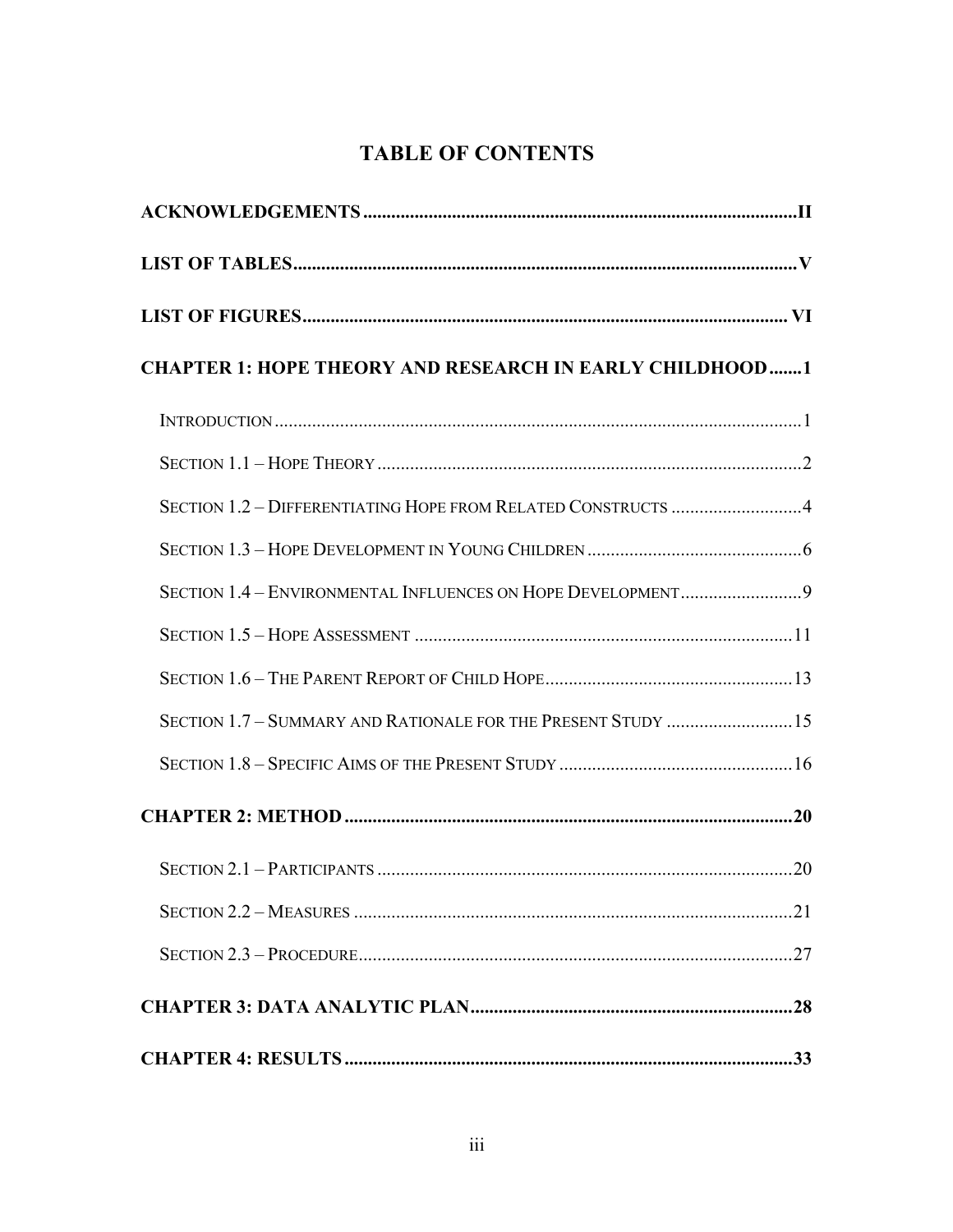| AIM 2: RELIABILITY AND CRITERION-RELATED VALIDITY OF THE PRCH47   |
|-------------------------------------------------------------------|
|                                                                   |
|                                                                   |
|                                                                   |
|                                                                   |
| <b>APPENDIX A - INITIAL PARENT REPORT OF CHILD HOPE MEASURE71</b> |
| APPENDIX B: FINAL PARENT REPORT OF CHILD HOPE ITEMS<br>.72        |
| APPENDIX C: ADAPTED VERSION OF THE CHILDREN'S HOPE SCALE73        |
|                                                                   |
|                                                                   |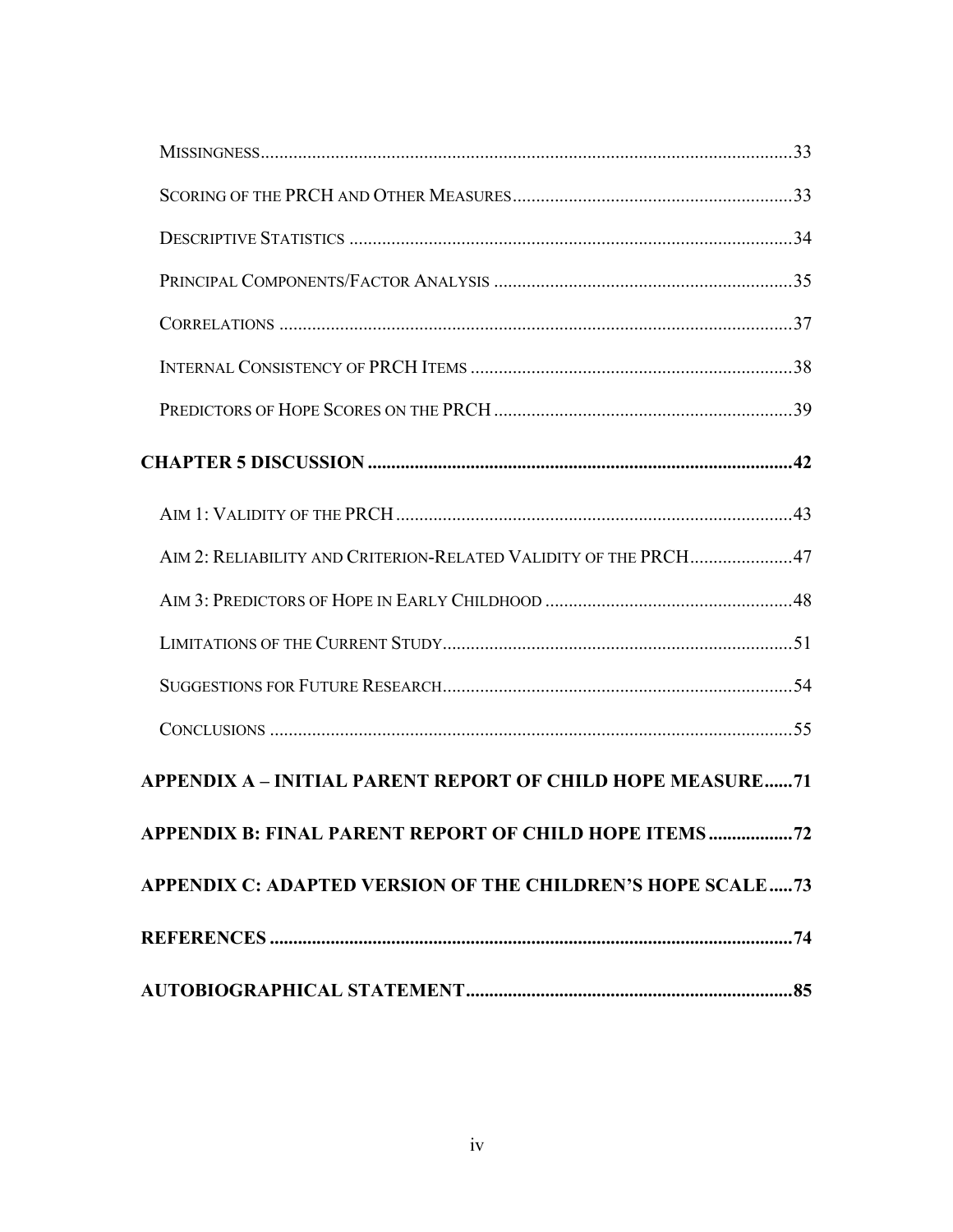# **LIST OF TABLES**

| Table 3: Bivariate Correlations Between Study and Demographic Variables 59           |
|--------------------------------------------------------------------------------------|
| Table 4: Bivariate Correlations Between Study and Predictor/Outcome Variables60      |
|                                                                                      |
|                                                                                      |
| Table 7: Summary of Regression Analyses Using Positive Predictors of PRCH Total      |
| Table 8: Summary of Regression Analyses Using Positive Predictors of Agency and      |
| Table 9: Summary of Regression Analyses Using Negative Predictors of PRCH Total      |
| Table 10: Summary of Regression Analyses Using Negative Predictors of Agency and     |
| Table 11: Summary of Regression Analyses Using PRCH as Predictor for Child Prosocial |
| Table 12: Summary of Hierarchical Regression Analyses for Variables Predicting Child |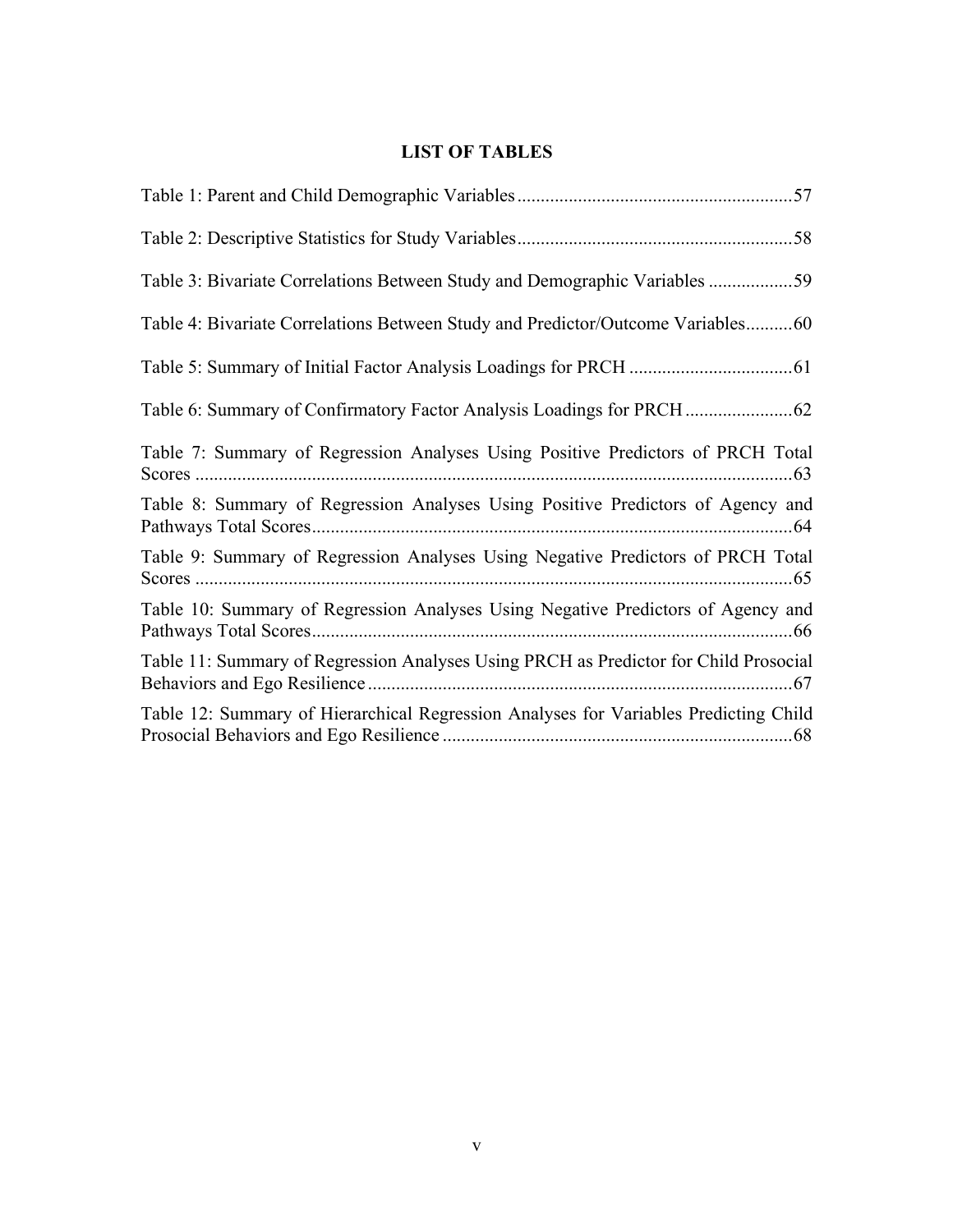# **LIST OF FIGURES**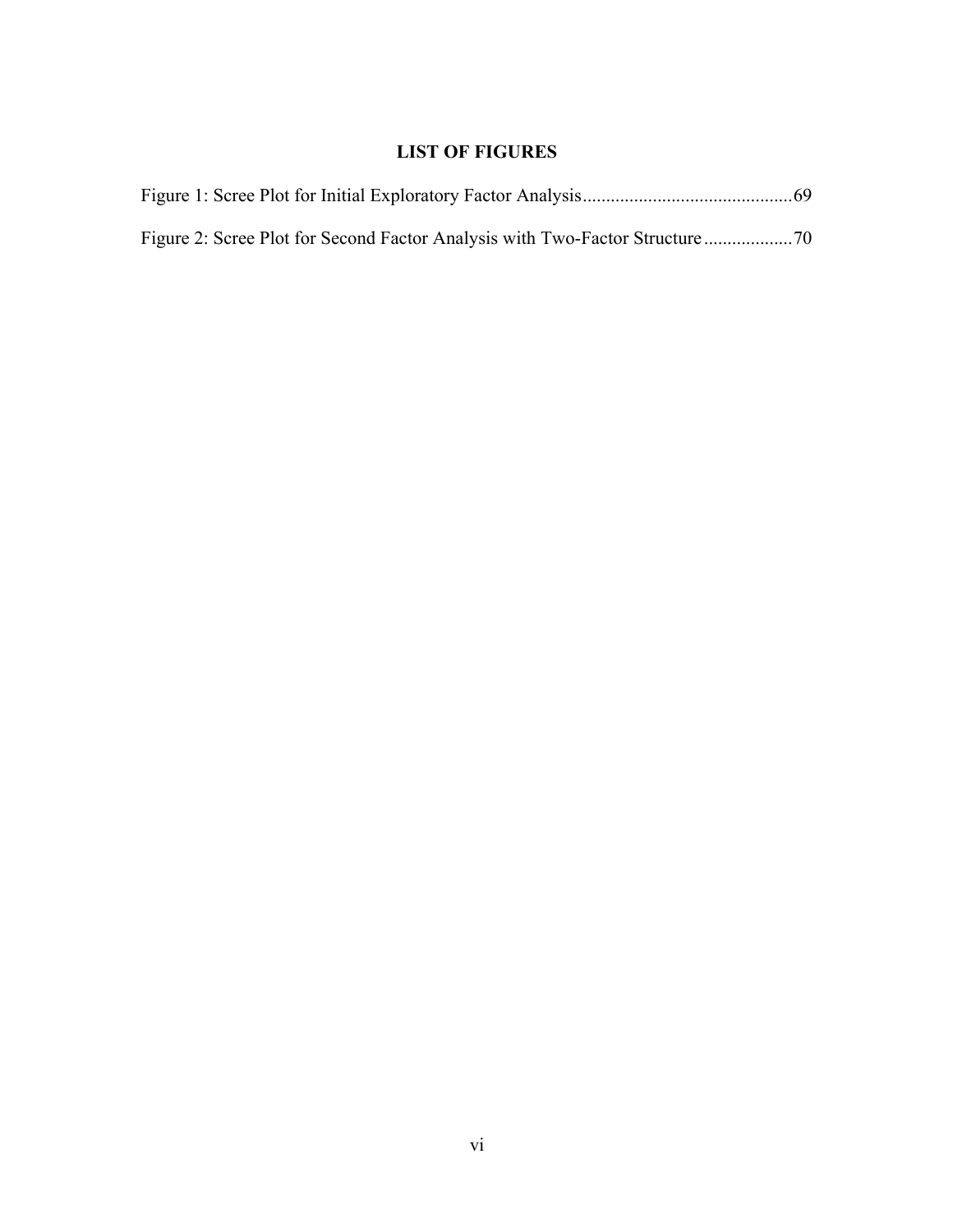# **CHAPTER 1: HOPE THEORY AND RESEARCH IN EARLY CHILDHOOD Introduction**

Hope in childhood has been tied to robust positive outcomes in academic achievement, problem-solving capacities, social competence, and resilience to adversity (Dixson & Worrell, 2016; Snyder, 2000). It is also a critical component of the healing process for children experiencing severe illness, such as cancer (Snyder et al., 1997). Given links to such positive outcomes, it is imperative that researchers better understand the developmental processes that underlie the formation of hope in childhood. However, empirical research on hope development in younger children is sparse. Snyder and colleagues (1997) suggest that hopeful orientations are likely to be stable in children as early as the  $2<sup>nd</sup>$  year. Nevertheless, the majority of research examining child hope takes these processes for granted; the current "gold standard" of hope measurement is a selfreport scale for children age 8 or above, and no experimental paradigms have been employed to observe individual differences in hope among young children due to a lack of viable measurement options (Snyder, 2000; 2002). The current project investigated the reliability and validity of a novel parent-report measure of hope in early childhood, titled the Parent Report of Child Hope, as a first step towards deepening the current understanding of individual differences in hopefulness development among young children. The present study also sought to provide an understanding of the developmental processes that influence hope development in childhood by examining predictors of early childhood hope.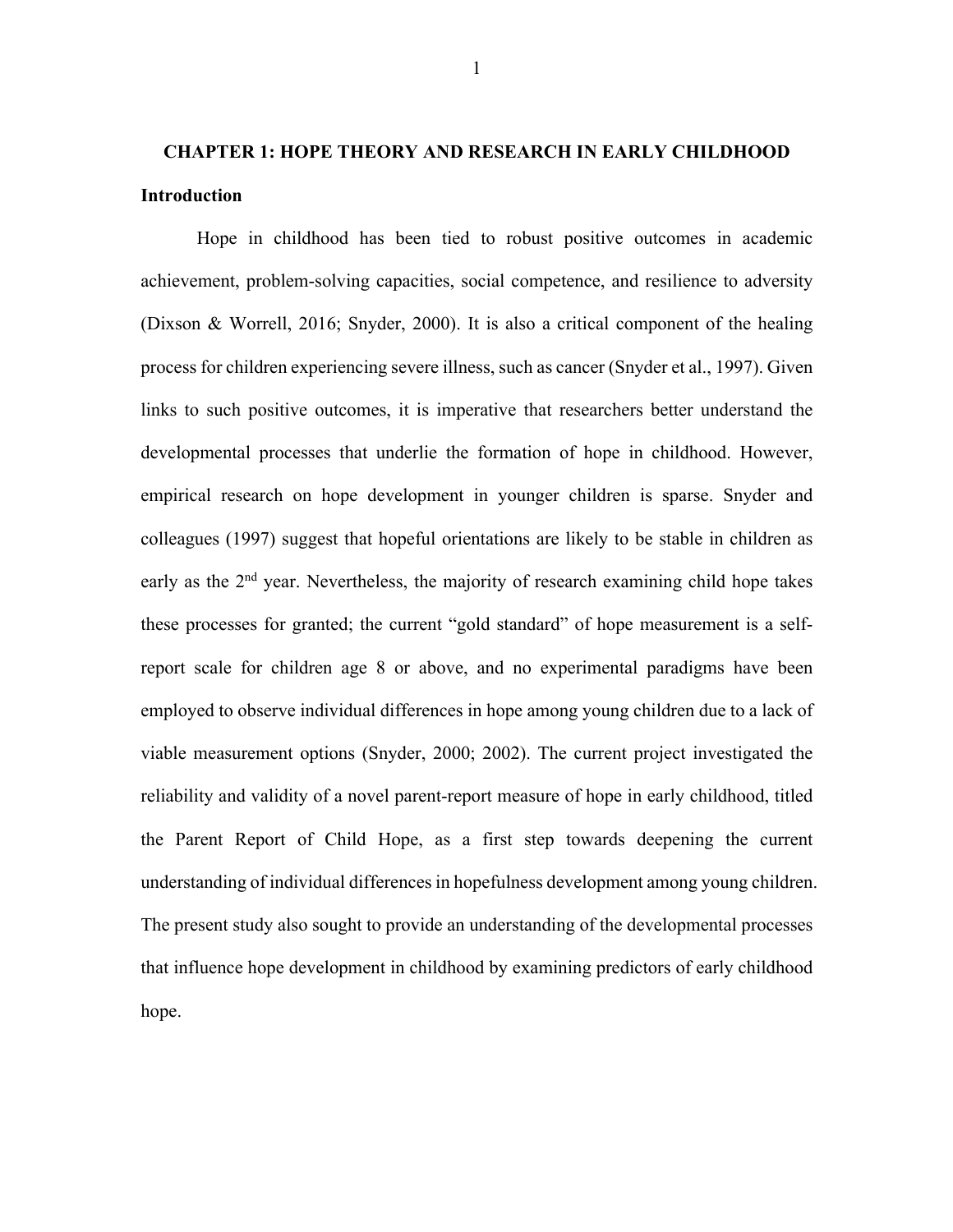### **Section 1.1 – Hope Theory**

Hope has historically received relatively little attention from the field of psychology. While the construct of hope was studied by researchers as early as the late 1950's, most conceptualizations of hope from that period amounted to little more than a dictionary definition of hope as "wanting something to happen or be true: to desire with anticipation" (Menninger, 1959; hope, n.d.). This definition had particular strengths in that it captured the future-oriented nature of hope and granted operational legitimacy to the construct itself; however, it was inadequate to describe the specific cognitive processes underlying hope, as well as the value of studying hope in the context of normative psychological development.

Forty years later, Snyder and colleagues (1997) remedied this oversight with the development of hope theory, which provided a comprehensive operational definition of hope for use in research and clinical practice. Hope theory dictates that all typically developing individuals are cognitively capable of creating plans and adaptive goals for the future (Snyder et al., 2000). If valuable enough to capture an individual's attention, these goals motivate behavior such that the individual will act in a manner consistent with the possible achievement of these goals. In order for a person to maintain a high level of hope, their goals must be both attainable and uncertain, as unattainable goals often lead to blockages of goal-oriented behavior and certainties do not require hope for the future in any capacity. Thus, hope theory defines hope as a goal-oriented motivational process in which individuals perceive that they are capable of achieving adaptive future goals (Snyder, Irving, and Anderson, 1991).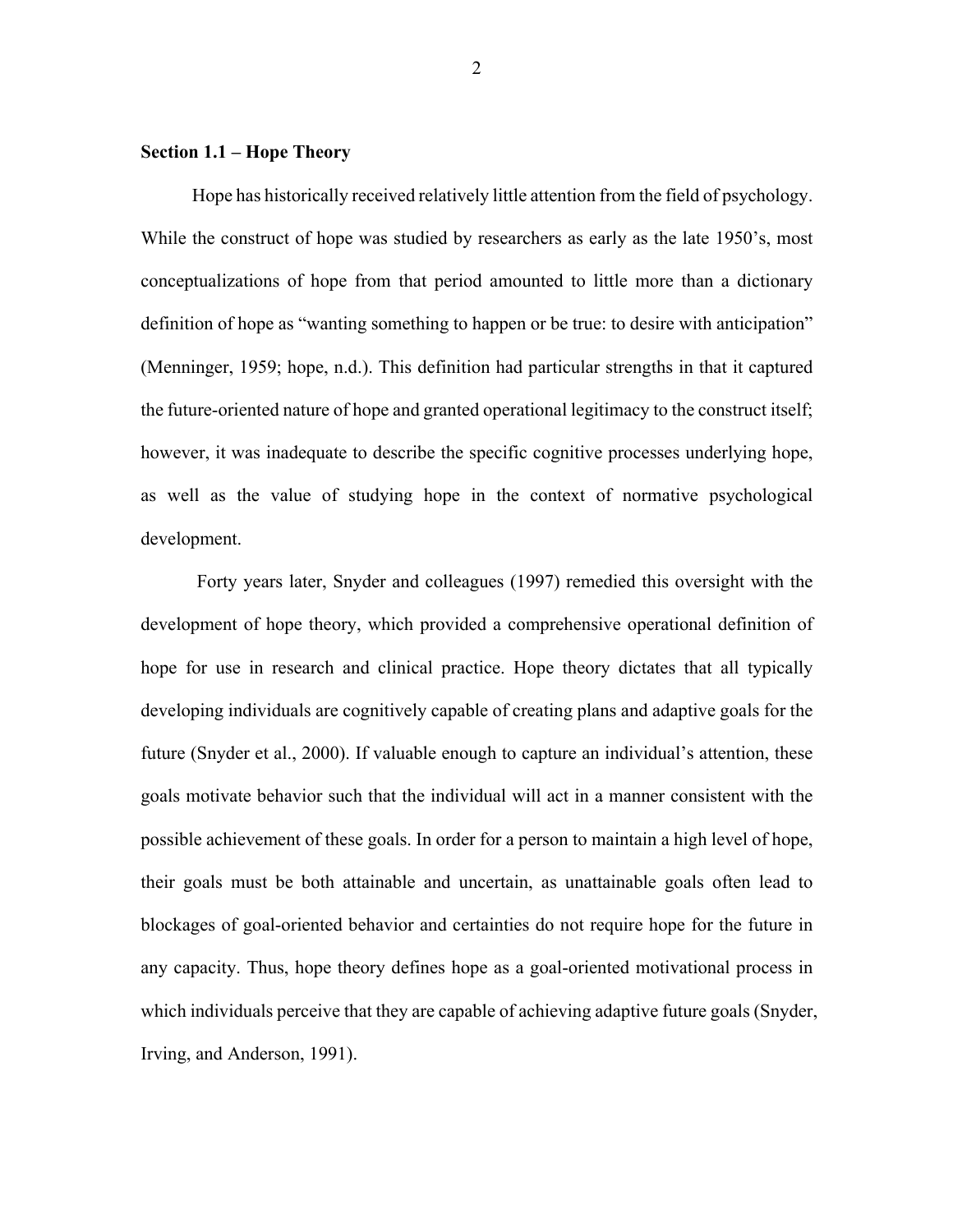Hope theory delineates two other crucial affective-motivational components to hope. The first component of hope is agency thinking, by which individuals imagine themselves as highly capable of creating positive future circumstances for themselves (Snyder, 2000). Agency thinking involves the individual's perception of their capacity to initiate and maintain actions that will propel them to achieve desired goals. The second component is pathways thinking, by which individuals perceive that they are capable of discovering and executing routes to achieve desired goals (Snyder, 2000). Pathways thinking involves two metacognitive abilities – the perception of the self as capable of envisioning multiple routes to achieve the goal, and the perception of the self as capable of refining those pathways to overcome unforeseen obstacles (Dixson, 2017).

Agency and pathways components are thought to be correlated, and they are hypothesized to interact in a reciprocal and additive manner (Snyder et al., 2000). While an individual may be relatively high in either pathways or agency thinking at any one moment in time, change in one component concurrently leads to change in the other, and that change occurs in the same direction (Snyder et al., 1997). Over time, this interaction becomes an iterative process whereby an individual attaches emotional reactions and perceptions of future success through the attainment or nonattainment of their goals (Snyder et al., 2000). This process develops into a dispositional affective-motivational "hope" that allows the individual to make judgments regarding the value and likelihood of attainment for other specific goals.

Hope has been shown to be a strong predictor of diverse, positive developmental outcomes. Several studies, for example, have demonstrated that hope is strongly related to

3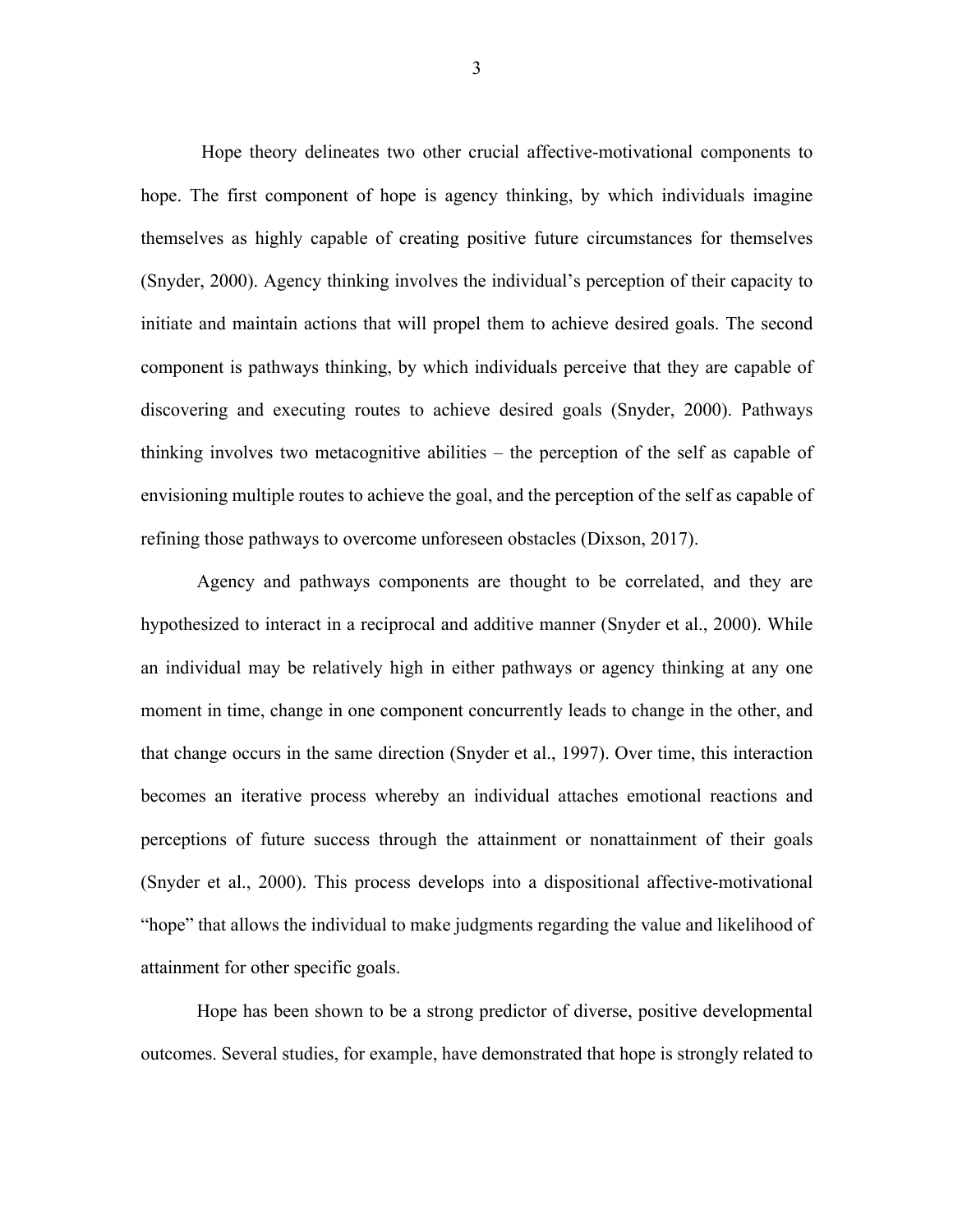academic achievement outcomes in elementary school, high school, and during college (Curry, Snyder, Cook, Ruby & Rehm, 1997; Dixson, Keltner, Worrell, & Mello, 2018; Dixson, Worrell, Olszewski-Kubilius, & Subotnik, 2016). More specifically, hope has been shown to mediate the association between socioeconomic status and academic achievement among diverse adolescents (Adelabu, 2008; Dixson et al., 2018; Gallagher & Lopez, 2008). Childhood hope also predicts positive transitions into adulthood, with demonstrated positive relations to varied outcomes including general well-being, problem-solving skills, and social competency in interpersonal relationships (Snyder, 2002; Snyder, 2004). Conversely, low levels of hope in adolescents and adults are a risk factor for poor developmental outcomes, including high levels of anxiety, low levels of energy, and poor self-efficacy (Lopez, 2010; Snyder, 2002). These outcomes demonstrate that it is vital to improve our understanding of the processes that contribute to resilient functioning throughout the lifespan by studying hopefulness and its contributions to positive developmental outcomes.

#### **Section 1.2 – Differentiating Hope from Related Constructs**

While hope is closely related to other important affective-motivational constructs, there are several important differences that are useful to clarify. First, hope is often compared to (and confused with) optimism. Indeed, Seligman (2006) emphasized the importance of an optimistic attributional style in learning to be active versus helpless, and Scheier and Carver (1992) described optimism as a goal-based cognitive process similar to hope. Significant differences exist, however, between hope and optimism. First, hope is composed of two distinct components that allow an individual to work towards specific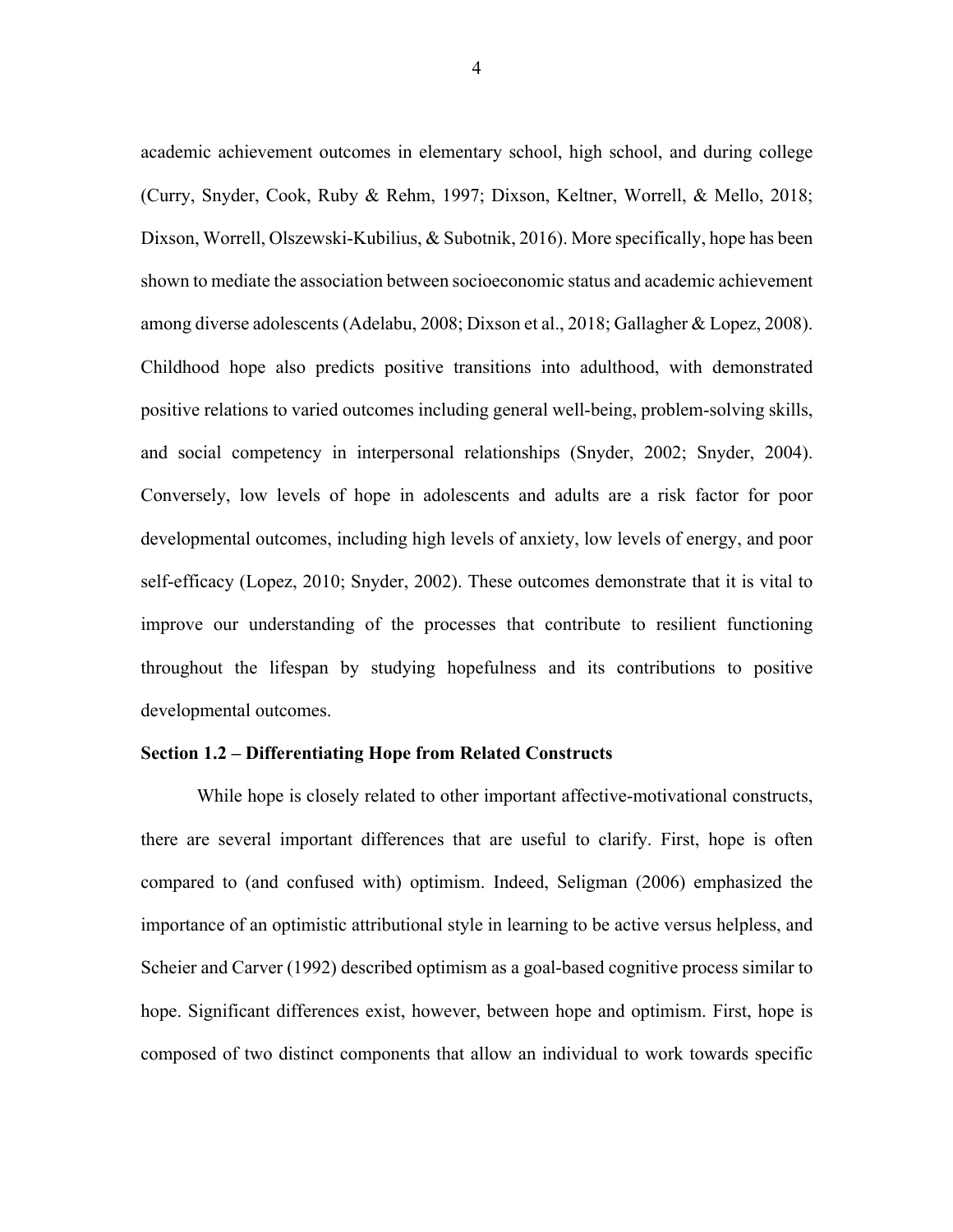and attainable goals, while optimism is a more general positive expectation of the future (Scheier & Carver, 1992; Snyder et al., 2000). Second, hope theory does not emphasize the importance of attributional style. Whereas optimism can be reduced by negative outcomes of salient events, which leads to "learned helplessness," individuals with higher levels of hope are not dissuaded by failure and seek to find other pathways by which to achieve their goals (Snyder et al., 2000). This represents an important point in hope theory: low hope individuals are not thought to be "hopeless" or "depressed" like pessimistic individuals (Snyder, 2002). Indeed, low hope individuals may have relatively positive general expectations for the future. The difference, however, is that low hope individuals generally see themselves as incapable of goal attainment and are more likely to feel helpless when they encounter obstacles to their specific goals.

Hope also differs from self-efficacy, or the expectancies that individuals apply to desired outcomes (Bandura, 1977). Self-efficacy theory is comparable to hope theory in that there is an emphasis on goals, and goals (as well as their associated outcomes) must be valuable, adaptive, and attention-holding in order for an individual to expect to achieve the goal (Snyder et al., 2000). Self-efficacy, however, is thought to depend solely on an individual's appraisal of their own abilities; pathways thinking is not considered to be an important component of the process (Snyder, 1995). This emphasis in self-efficacy theory is situational in nature – it requires the individual to determine whether they are capable of achieving goals under specific circumstances. Though hope theory shares this component, pathways thinking allows for individuals to believe that goals can be achieved across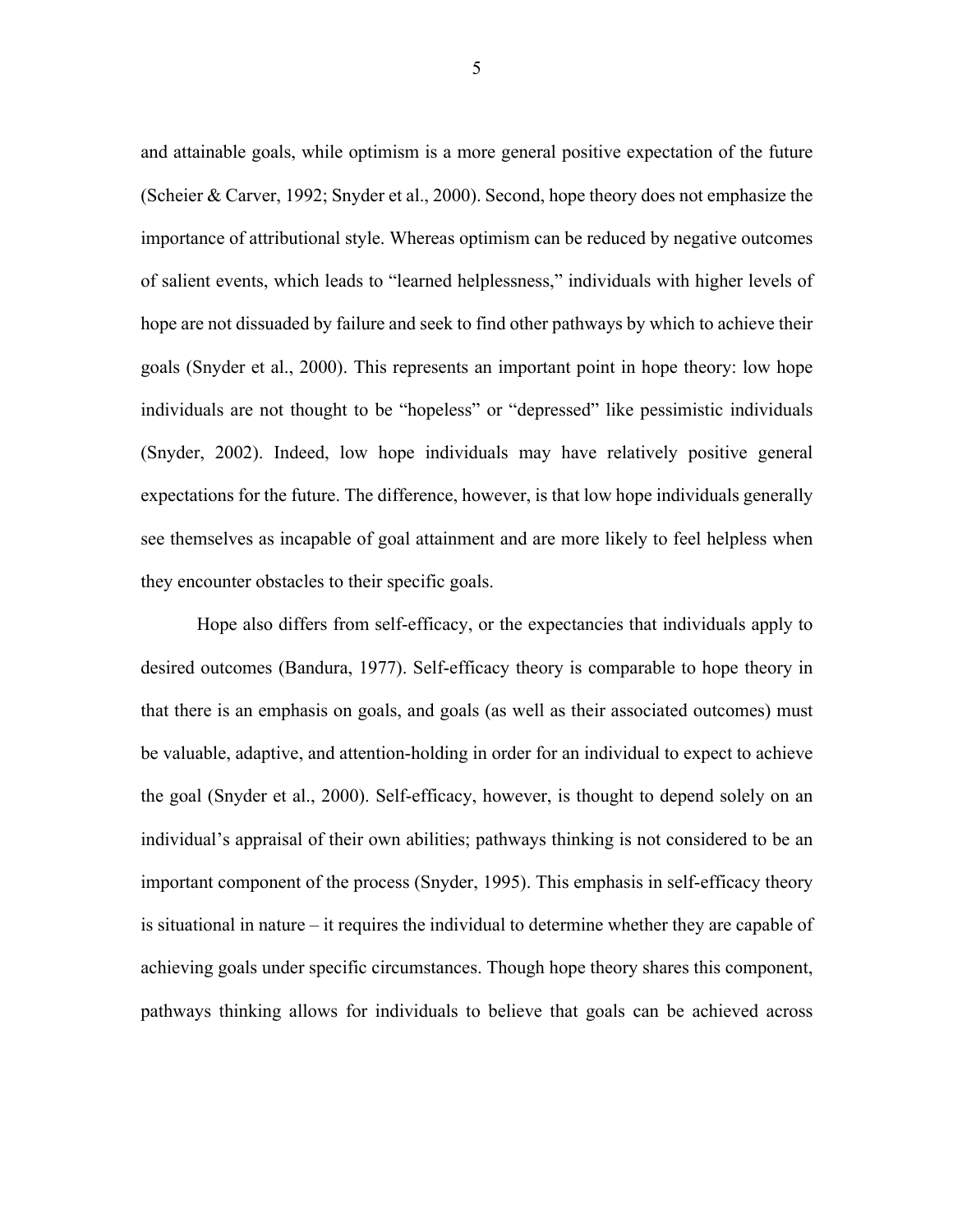differing contexts and situations, and that there are different paths to goal attainment even if they themselves cannot take them (Snyder et al., 1999).

Finally, hope differs from the simple ability to engage in episodic, future oriented thinking. Future-orientation is conceptualized in terms of cognitive, motivational, and affective components that interact to allow an individual to imagine representations of themselves in future events (Seginer, 2009). Thus, future orientation is an early process by which children and adolescents come to consciously construct ideas about their possible future selves (Chen & Vazsonyi, 2013). Hope involves more than simple cognitions about possible future selves. Hope is the process by which children learn to create the future selves that they imagine – it is a motivational construct that helps children to imagine paths to a positive goal and imagine themselves as capable of achieving that goal (Snyder, 2000). Furthermore, hope involves application of pathways to specific goals; although future orientation may allow children to imagine specific situations, it is not necessarily goaloriented in nature. Future orientations are, therefore, necessary conditions for hope, but they are not sufficient ones (Snyder, 1995). Indeed, hope may be defined as a subtype of episodic future thinking that is motivational in nature and allows for goal achievement (Snyder, 2000).

#### **Section 1.3 – Hope Development in Young Children**

The origins of pathways and agency thinking are thought to begin at birth and continue to develop throughout early childhood (Snyder, 2003). Indeed, Snyder and colleagues (2000) hypothesize that the use of pathways and agency thinking in a goaldirected manner (i.e., hope) is established as early as 12 months through normative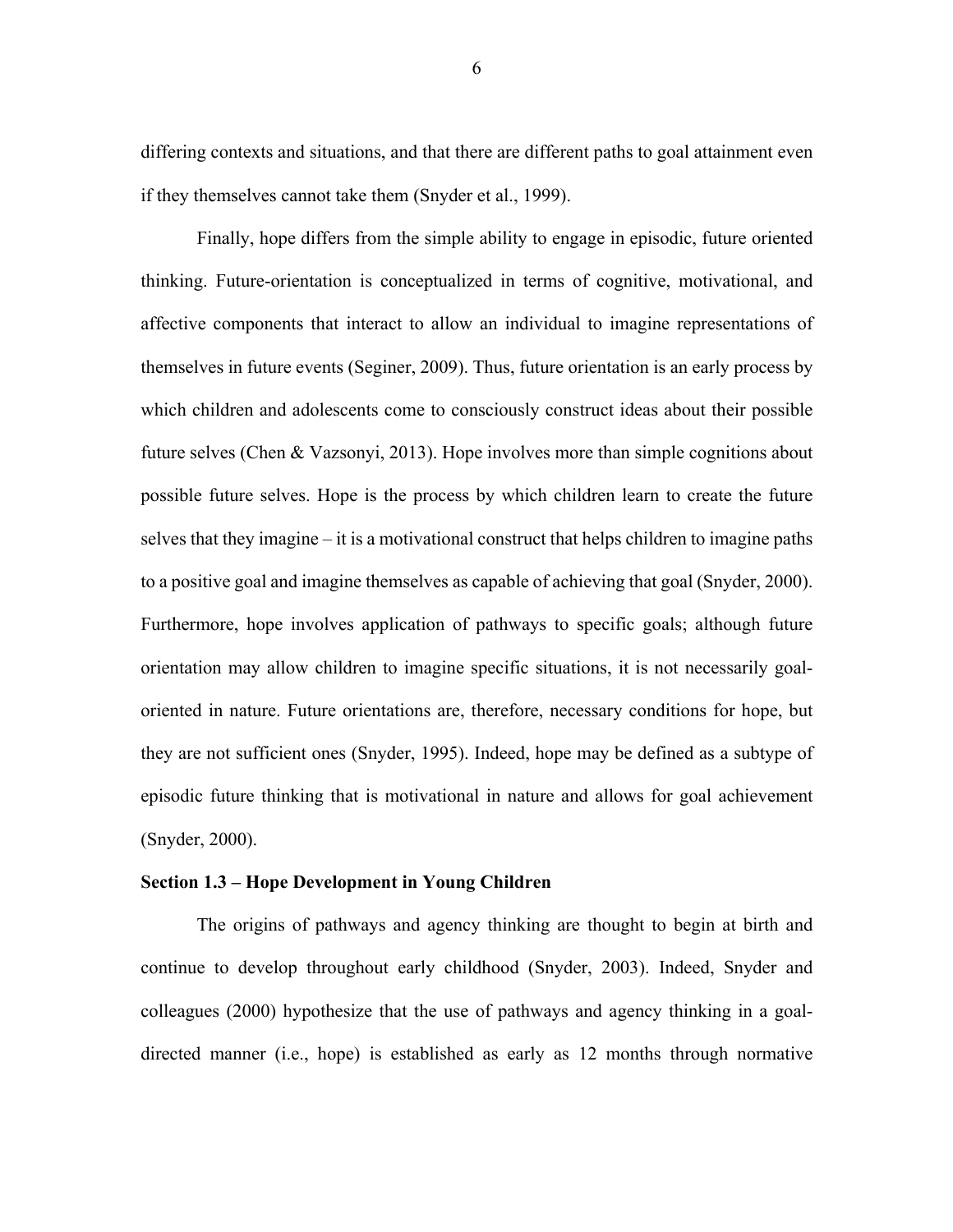cognitive developmental processes. While these suppositions have never been empirically examined through the lens of hope theory, they do align with a contemporary understanding of child developmental processes.

The inception of pathways thinking is posited to occur relatively soon after birth (Snyder, 2000). Infants begin to perceive their environment and to infer meaning from their observations within a few months of birth (Johnson & Aslin, 1995). Such meaning then allows them to organize sensory inputs and make connections about causality in their environment (Snyder, 2000). It is also during this time that goal formation begins, as infants learn that events are linked in a temporal order and that certain actions will lead to fulfillment of their needs and desires. Pointing to objects they desire, for example, allows them to receive the objects (Sodian & Thoermer, 2004). Similarly, crying when hungry will alert a caregiver to respond and meet the need (Tronick, 1989). As they age, children strengthen the temporal linkages between events and begin to develop the capacity to engage in more sophisticated mental representation. Throughout this process, they learn to imagine future goals being achieved via specific action pathways (Snyder, 2003). By 12 months, children have acquired the capacity for rudimentary pathways thinking, which is further reinforced through later experiences in early childhood and through encouragement from important attachment and authority figures, such as parents, teachers, and older children.

Agency thinking is thought to emerge slightly later in development, as children begin to see themselves as "agents" of change in goal attainment and develop the capacity to sustain this belief (Snyder, 2000). Infants between 12 and 21 months begin to develop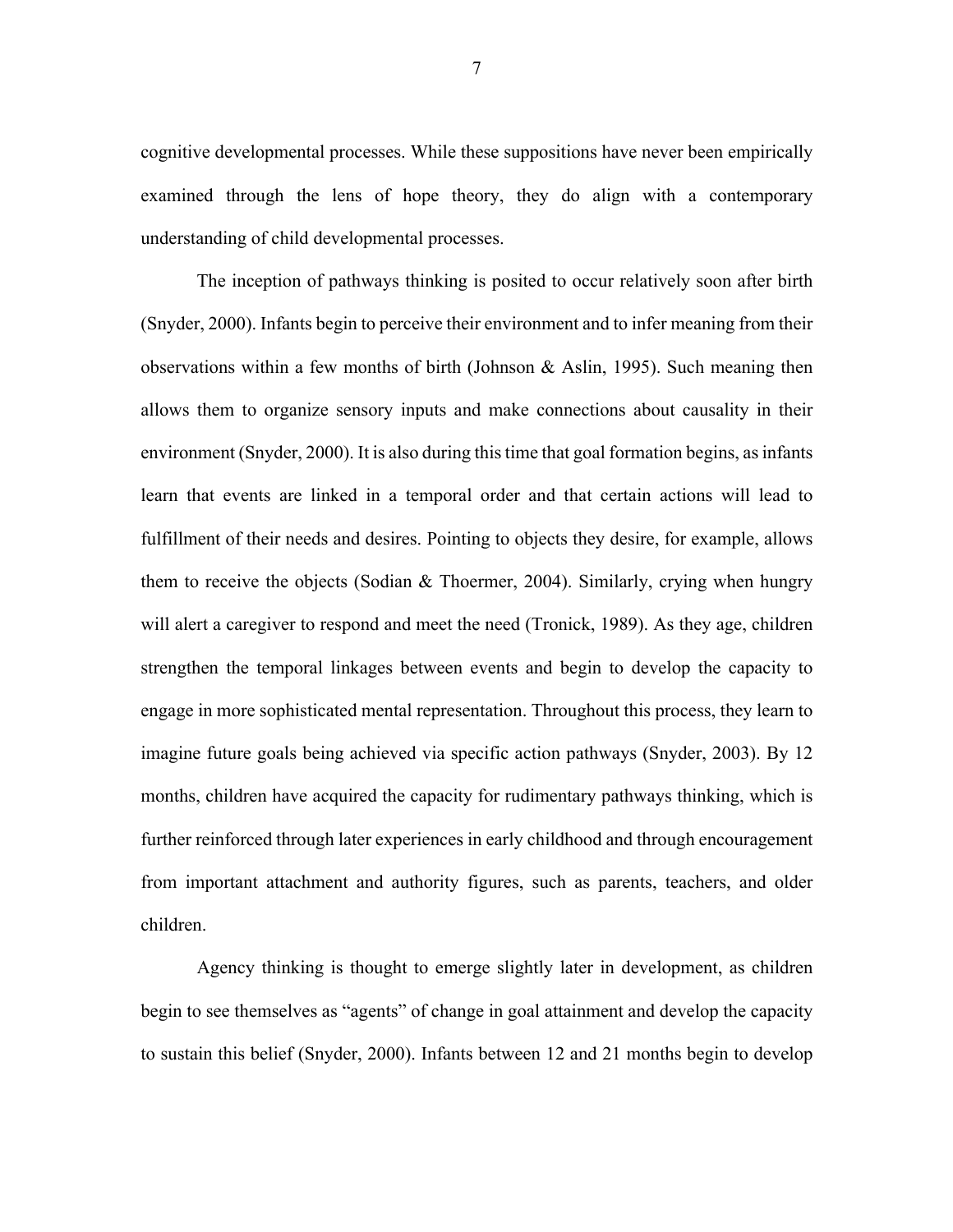the capacity for self-insight and self-appraisal (Lewis & Brooks, 1978). This capacity naturally provides children with the understanding that they are active agents of change in their world; that is, they begin to believe that they are possibly "causes" of the effects they observe in the development of pathways thinking (Snyder, 2000). Most infants, for example, learn that their specific cries for food eventually bring them sustenance. Toddlers also learn that their exploration of objects can lead to responses from the objects, such as pressing a button on a toy that evokes music or lights. Eventually, this manifests in the development of agentic short-term goals, or the desire to exercise autonomy in their environment. Thus, the rudiments of agency thinking are developed when children begin to understand that they can engage in goal-directed behavior.

Importantly, barriers to goal achievement are thought to play a significant role in the development of both agency and pathways thinking in young children (Snyder, 2000). Simple early childhood barriers, such as the inability to grasp certain objects, act as "inoculations" that allow children to exercise their goal-directed thinking in a hopeful manner. Hope develops when children encounter such obstacles and then, intentionally or not, use successful strategies to overcome those obstacles (Snyder et al., 1997). Success elicits positive emotions, positive self-worth appraisals, and frustration tolerance that become attached to children's conceptualizations of their capability to prevail in the face of challenges to their goals. They begin to see themselves as capable, and view obstacles as hurdles to be overcome rather than stumbling blocks in goal achievement. This type of thinking becomes a type of cognitive script to follow when faced with later, more significant impediments to goal achievement, and thus is likely essential to stable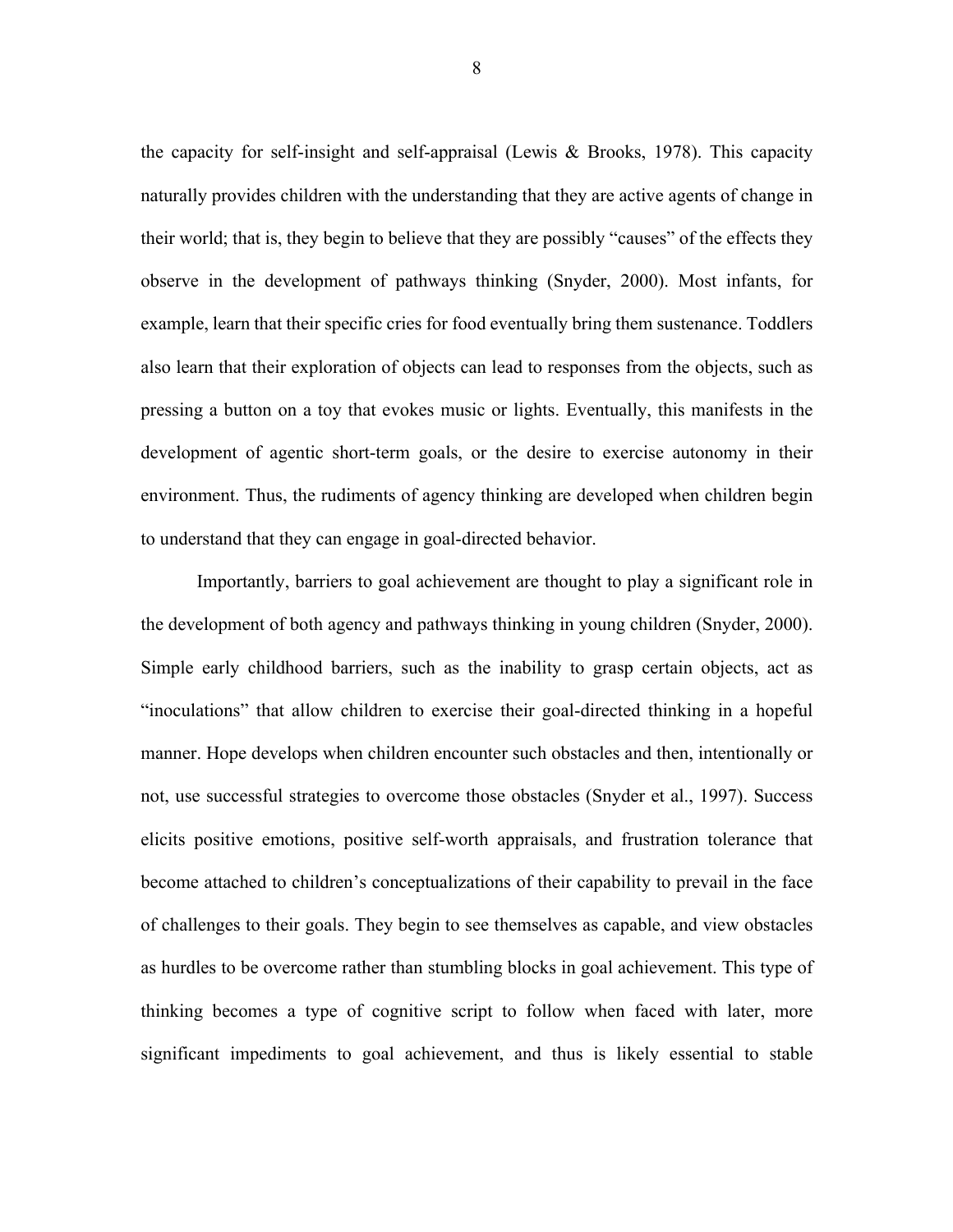hopefulness in later adolescence and adulthood (Snyder, 2000). It is important to note, however, that the above explanations of hope development remain purely theoretical, as no empirical studies have focused specifically on hope development in young children from a hope theory perspective.

#### **Section 1.4 – Environmental Influences on Hope Development**

As time progresses, early childhood conceptualizations of hope are either reinforced or contradicted by the developing child's experiences in home, school, and other important contexts. Success in meeting goals is theorized to lead to state levels of pathways and agency thinking that, in turn, likely lead to a stable, "hopeful" view of the future that fosters resilience (Rutter, 1994; Snyder et al. 1997). The home environment, for example, provides many opportunities for a child to learn about successful goal attainment. In particular, a secure attachment relationship within the parent-child dyad provides a unique dual opportunity for the child to learn to hope (Snyder, 2000). Secure attachment relationships provide a "secure base" from which children can explore the world around them (Bowlby, 1988). This secure base allows children to feel empowered to meet their goals, especially socially oriented goals, and to feel safe enough to investigate unique solutions to potential goal-barriers (Snyder, 2000). Secure attachment relationships also provide children with a "coach" who can help them discover pathways they had not considered, encourage them to persist, and to make cause and effect connections between events. Indeed, there are strong relations between secure attachment, social competence in adulthood, and higher hope levels (Snyder, Cheavens, & Sympson, 1997).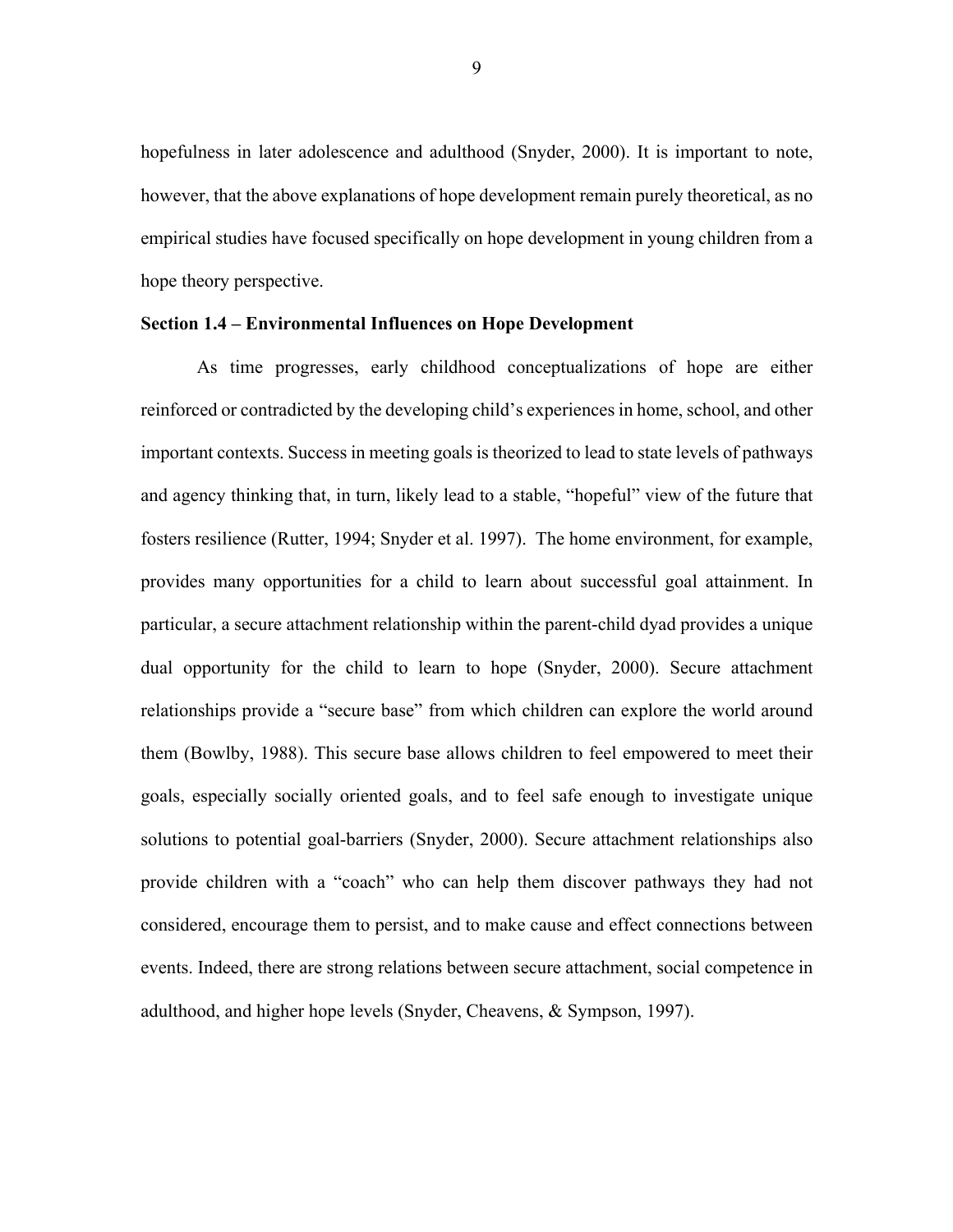The school environment also provides an important context in which children can quickly learn to successfully meet their goals (Snyder, 2000). In normative development, school-aged children have learned to practice theory of mind, or the ability to understand that others have perspectives that are independent of oneself. Within the school context, this process allows for goal-oriented cognitions to become socially oriented, as children with the capacity to experience theory of mind begin to interact with peers and navigate conflicts in peer social relationships. Children, then, begin to have a social context for their goal achievement, and to understand that their goals may be aligned with the goals of others. Furthermore, homework assignments and mastery expectations built into the school system provide a natural context for children to practice pathways and agentic thinking, and to learn whether hard work will provide them with success. As children begin to accumulate experiences of accomplishment, they begin to learn that they can accomplish a wide variety of goals and, in turn, develop a stronger sense of hope. Additionally, school may provide children the opportunity to interact with other "coaches" to hope, including teachers and administrative professionals. These other adults provide supplemental but important modeling and encouragement towards goal achievement.

While a child's context and experiences can provide significant pathways to hope and resilience, they can also impair the development of hope in childhood (Snyder, 2000). Children who experience significant adversity or a lack of stable attachment figures may come to believe that there is no possibility of successfully achieving their goals. Additionally, if a child continually encounters overwhelming barriers to goal attainment, such as school difficulties due to a learning disability or social anxiety, both agency and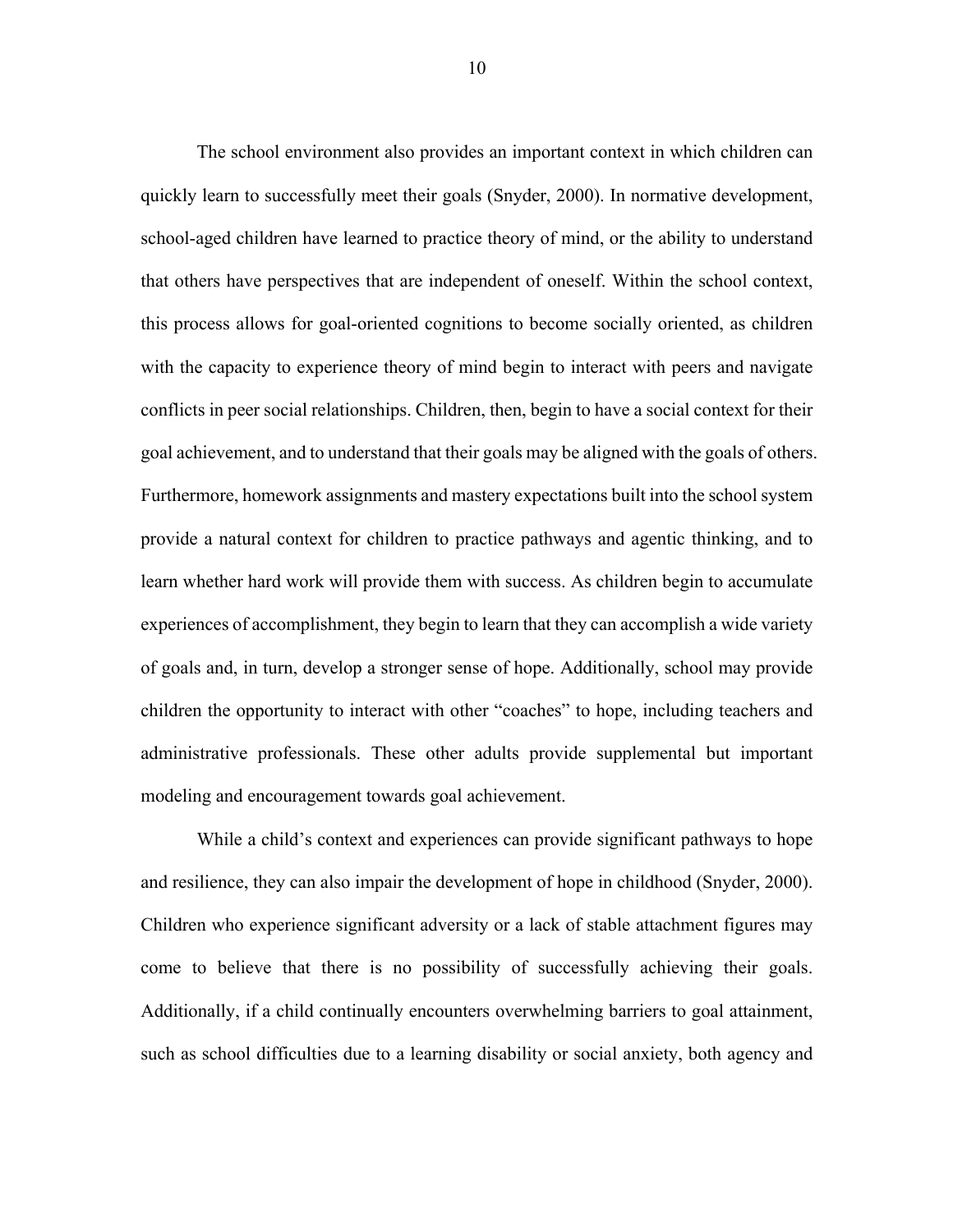pathways thinking are consistently challenged. These experiences contradict hopeful cognitions and, over time, may lead to the development of a cognitive script that minimizes the importance of hope and suggests that goal achievement is highly improbable. In the absence of protective factors (such as positive peer support) that could encourage greater hope, these children, therefore, go on to develop a stable view of the future that is less hopeful. It is important to note, however, that these children are not "hopeless" – indeed, there may be particular situations or particular goals in which some levels of hope may be utilized. Rather, these children are theorized to have far lower levels of trait-based hope than their more hopeful counterparts and are generally classified as less hopeful overall (Snyder et al., 1997).

## **Section 1.5 – Hope Assessment**

Measurement of hope in young children presents a particularly unique challenge for researchers (Snyder, 2003). Pathways and agency thinking components can be easily measured via self-report in cognitively capable adolescents and adults. Indeed, the Children's Hope Scale (Snyder et al., 1997) and the Adult Hope Scale (Snyder, Irving, & Anderson, 1991, p. 287) have both been designated as "gold standard" assessments for hope in older children, adolescents, and adults. However, these tools have conspicuous limitations, as they require extensive verbal abilities and metacognitive insight that are not developmentally appropriate for children 7-years-old and under. Thus, because hope is thought to emerge in early childhood, there is a compelling need for assessments that will allow researchers to empirically examine hope in young children, for whom no adequate hope assessment has been developed.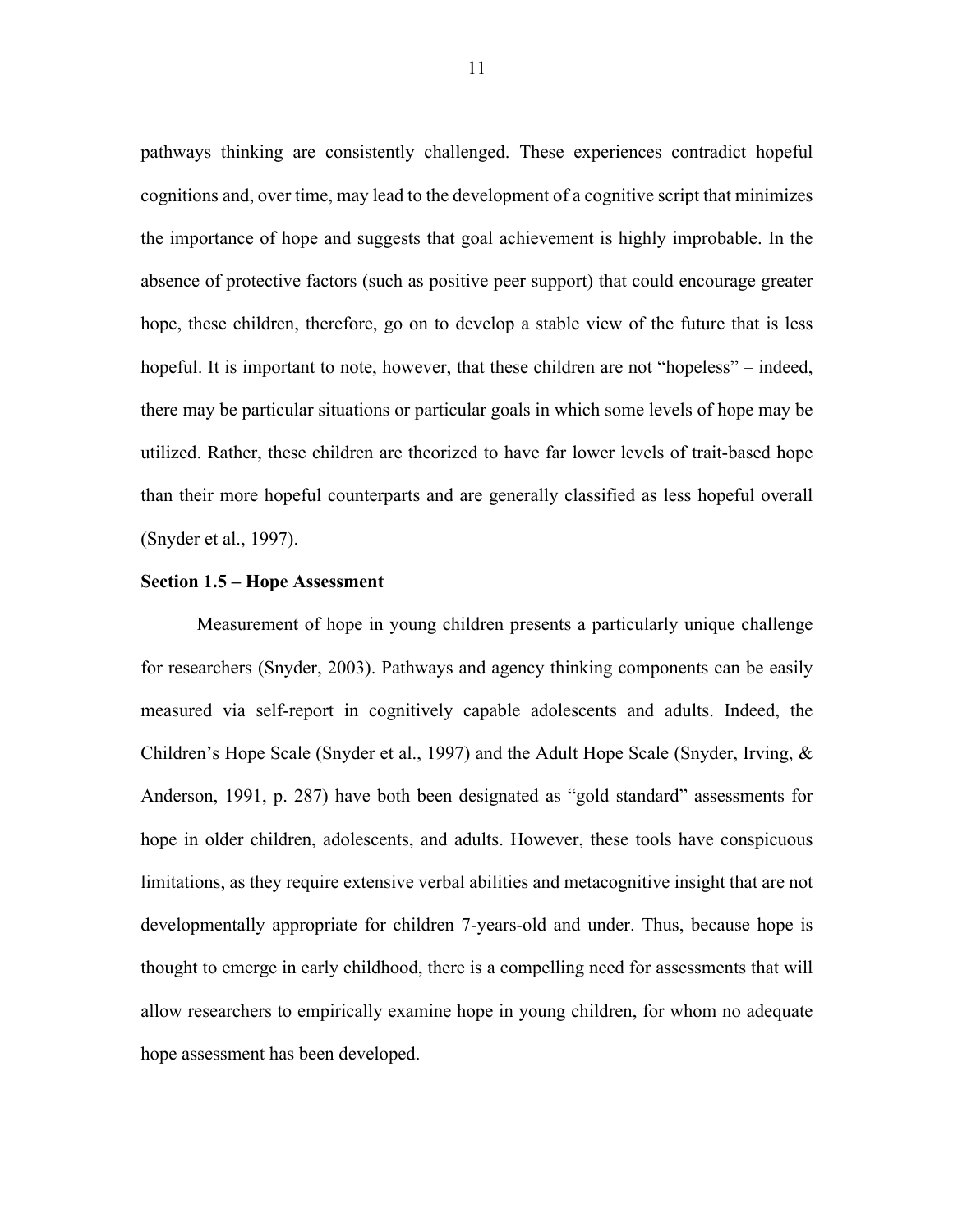Parents and other caretakers represent a potentially useful source of insight into hope development and individual differences in hope during early childhood. Many researchers have been hesitant to make use of parent reports due to potential biases from personal judgments (Tang et al., 2018). In regard to hope, parents of young children may particularly desire to see their children as active agents towards goal achievement and may over-report levels of hope. Alternatively, parents may not be able to recognize signs of low hope in young children, as they have not had much experience with the school context in which hope tends to play an explicit role. While significant, these disadvantages do not compare to the advantages that using parent reports provide for assessment of hope in early childhood. First, parent report measures capitalize on the extensive experiences and repeated observations parents make about their child's behavior (Rothbart, 1981). Parents are often the individuals who spend the most time with their child throughout early childhood and have viewed their behaviors across contexts, making them uniquely qualified to assess the depth and breadth of hopeful behaviors and cognitions in their children. Parent reports also have the advantage of being easily accessible to researchers, clinicians, and teachers – they are cost effective, easy to distribute, and generally more practical than laboratory or clinic studies (Thal, O'Hanlon, Clemmons, & Fralin, 1999). Making use of parent reports also allows for better assessment of the child in the family context than laboratory or clinic settings, which adds further credence to Snyder's (2000) theories that hope is formed in early childhood through experiences in the home. Finally, parent report has the advantage of being particularly relevant to early childhood constructs. Young children do not have the metacognitive skills to report their own experiences, nor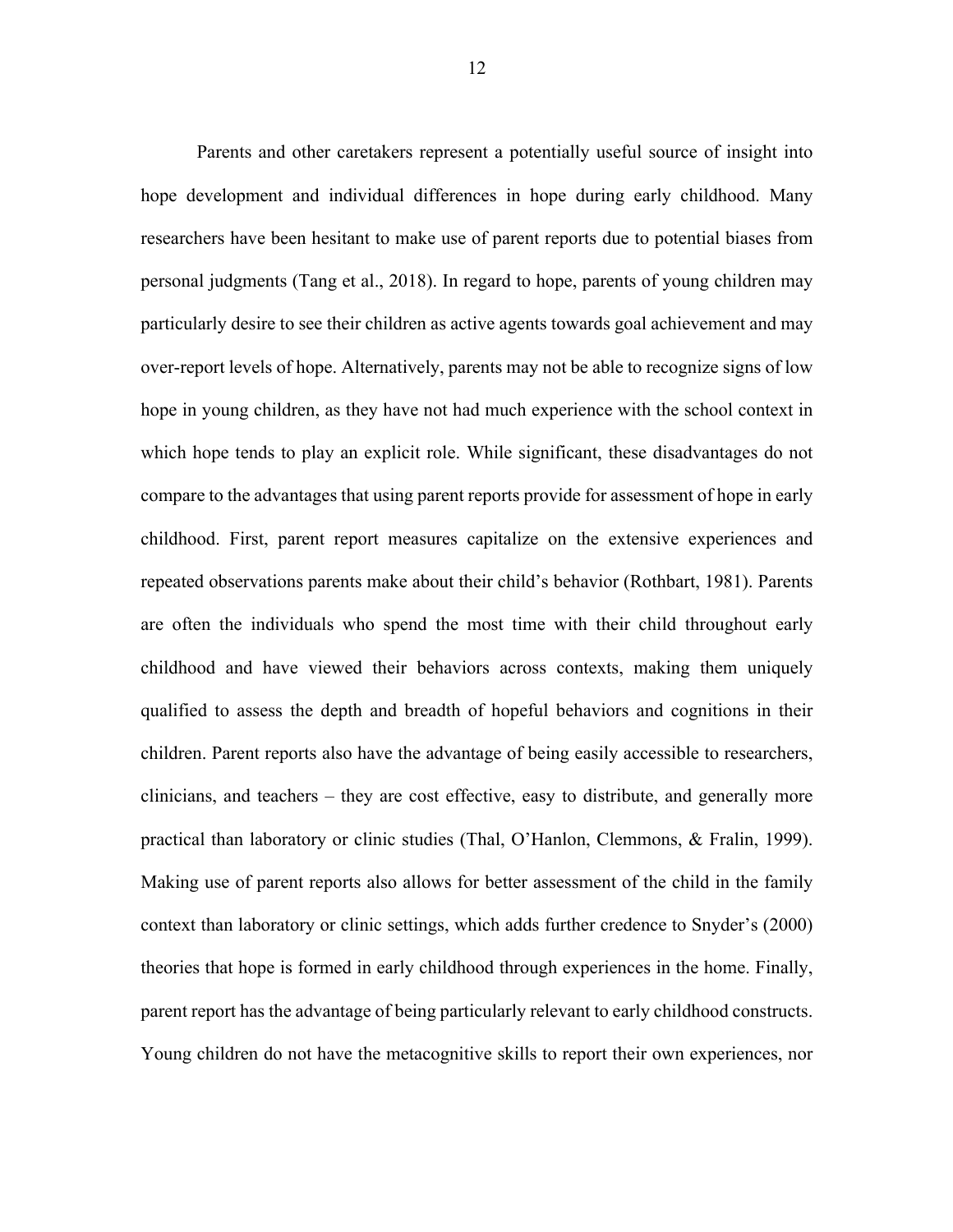do they usually possess the academic skills to read and complete a survey (Thal et al., 1999). Parents are usually best suited to communicate on their children's behalf and comment on their cognitive development. Taken together, then, these advantages suggest that parent report would be a useful tool for measuring hope in early childhood.

It is also important to note that many surveys, both for clinical and research purposes, have made use of the parent report format to measure behaviors, attitudes, and cognitions of young children. The Child Behavior Checklist (CBCL) is one notable example that allows for parents to report on the behaviors and moods of both preschool and school-aged children (Achenbach, 1999). Other constructs measured via parent report in early childhood include child adjustment, child optimism, and future-oriented thinking (Lagattuta, Sayfan, & Bamford, 2012; Mazachowsky & Mahy, 2020; Morawska, Sanders, Haslam, Filus, & Fletcher, 2014). Given the established validity of these measurements, a Parent Report of Child Hope likely represents one important avenue of hope assessment in early childhood.

#### **Section 1.6 – The Parent Report of Child Hope**

A novel assessment tool, The Parent Report of Child Hope (PRCH), was designed to meet the need for an assessment of hope in young children (Appendix A). The PRCH is a criterion-referenced parent report survey designed to explore whether hope and its theorized components (i.e., agency and pathways thinking) can be identified in young children. Items on the measure were developed using hope theory as a guide, with the intent of measuring the same components as the gold-standard Children's Hope Scale (CHS; Snyder et al., 1997), in which children are asked to rate themselves on pathways-related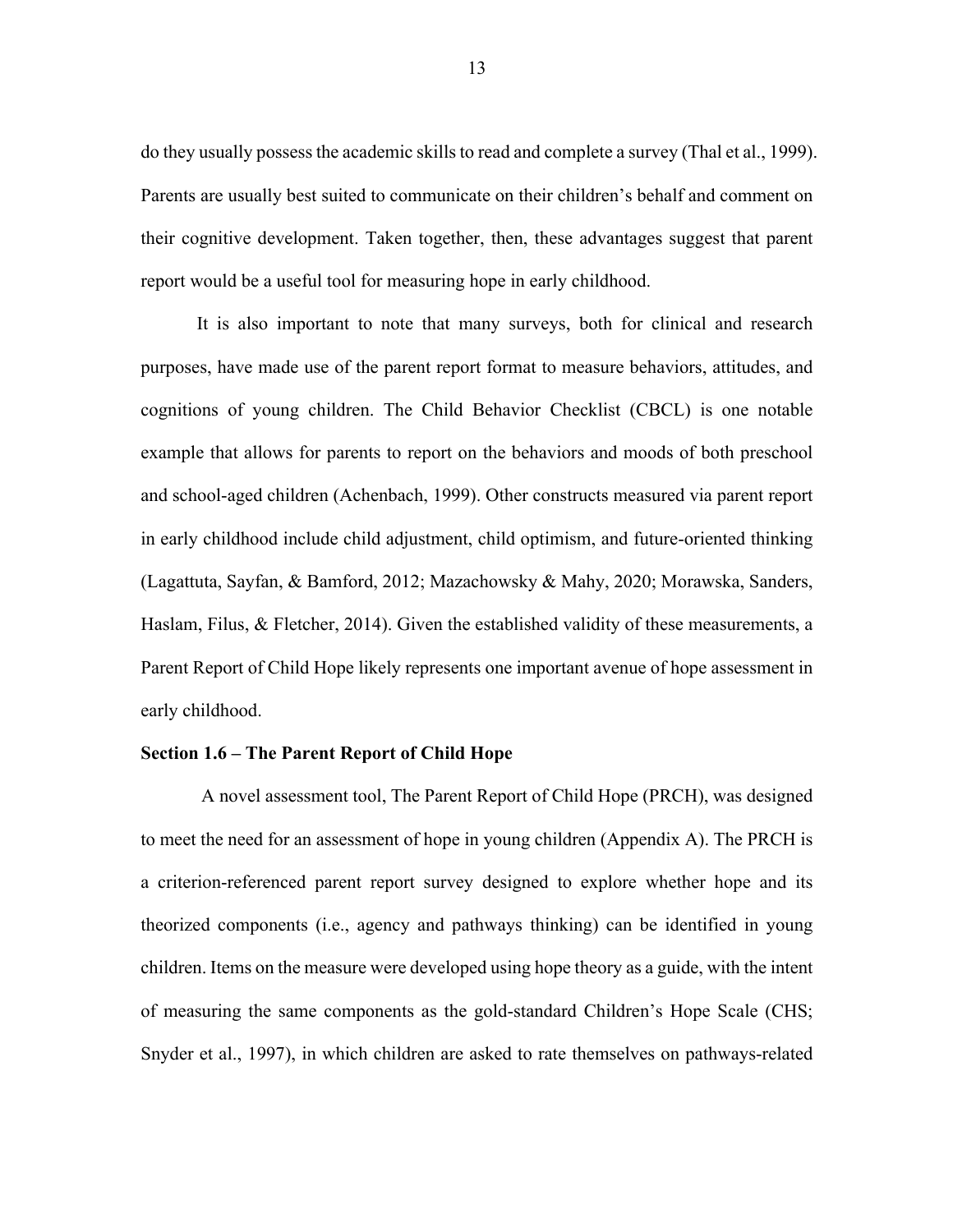items and agency-related items, as well as any components unique to hope in early childhood.

While the CHS remains an important tool for measurement of child hope, the PRCH is meant to improve upon the CHS in several ways. First, the CHS is an inadequate measure to evaluate hope in young children. As stated above, child self-reports are inappropriate for young children who have not reached the stage in cognitive development that allows for the sophisticated metacognitive reasoning needed to complete a self-report measure (Stuijfzand & Dodd, 2017). The PRCH is, therefore, the first measure ever created to assess hope in young children and represents a viable method for understanding hope developmental processes and individual differences in hope. Second, the PRCH utilizes parent-report methodology with well-established psychometric support to specifically assess the experiences of young children (Pless & Pless, 1995). This makes it likely that the PRCH will be a reliable and valid measure and suggests that the PRCH could become an option to assess hope among young children across clinical and research settings. Finally, the CHS and other self-report measures are highly focused on "cognitive" type items, which are difficult to assess in young children due to the personal and "hidden" nature of these types of questions (Stuijfzand & Dodd, 2017). The PRCH is adapted, therefore, to more specifically examine hypothesized behavioral correlates of hope in young children. Parents and caregivers may have an easier time reporting on these behaviors, which are "visible" and more easily quantified than the cognitions of young children (Pless & Pless, 1995).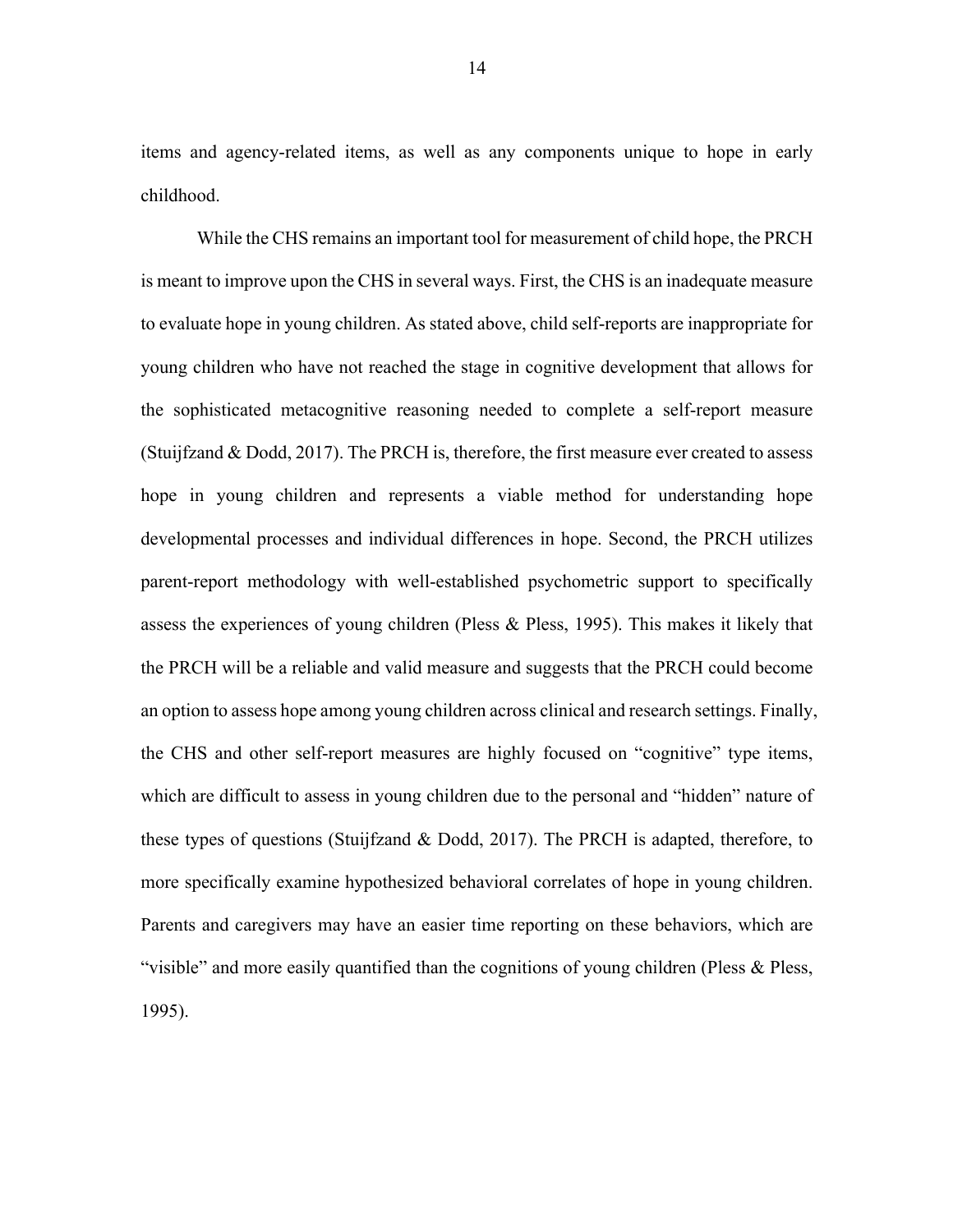#### **Section 1.7 – Summary and Rationale for the Present Study**

The proposed project investigated the reliability and validity of a new parent-report measure of hope in early childhood, titled the Parent Report of Child Hope (PRCH), in order to deepen current understanding of individual differences in hopefulness development among young children and to provide an understanding of the developmental and contextual factors that influence hope development in childhood. The approach to hopefulness measurement represented by the PRCH is a potentially feasible method for examining hopeful cognitions in young children. Parent report measures are well-known, well-validated assessments of the behavioral, social, and emotional development in young children who may not have the verbal skills to articulate their experiences more directly (Stuijfzand & Dodd, 2017). Given that hope is hypothesized to develop in early childhood, it was expected that the PRCH would provide a reliable and valid method of measurement of hopeful cognitions in young children (Snyder, 2000).

It is also crucial to consider factors that may predict individual differences in levels of hope in order to obtain a clearer picture of hope development and how to foster hope among young children. The current project examined whether factors known to be associated with hope in adolescents and adults, as well as constructs theorized to influence hope in young children, predicted levels of hope. Intraindividual factors such as verbal and intellectual ability, theory of mind, and mental health symptoms all have research support as factors that are strongly related to hope in older children and adolescents (Day, Hanson, Maltby, Proctor, & Wood, 2010; Dixson, 2017; Snyder et al., 1997). In addition, familylevel factors such as parent-child relationship quality and parent mental health symptoms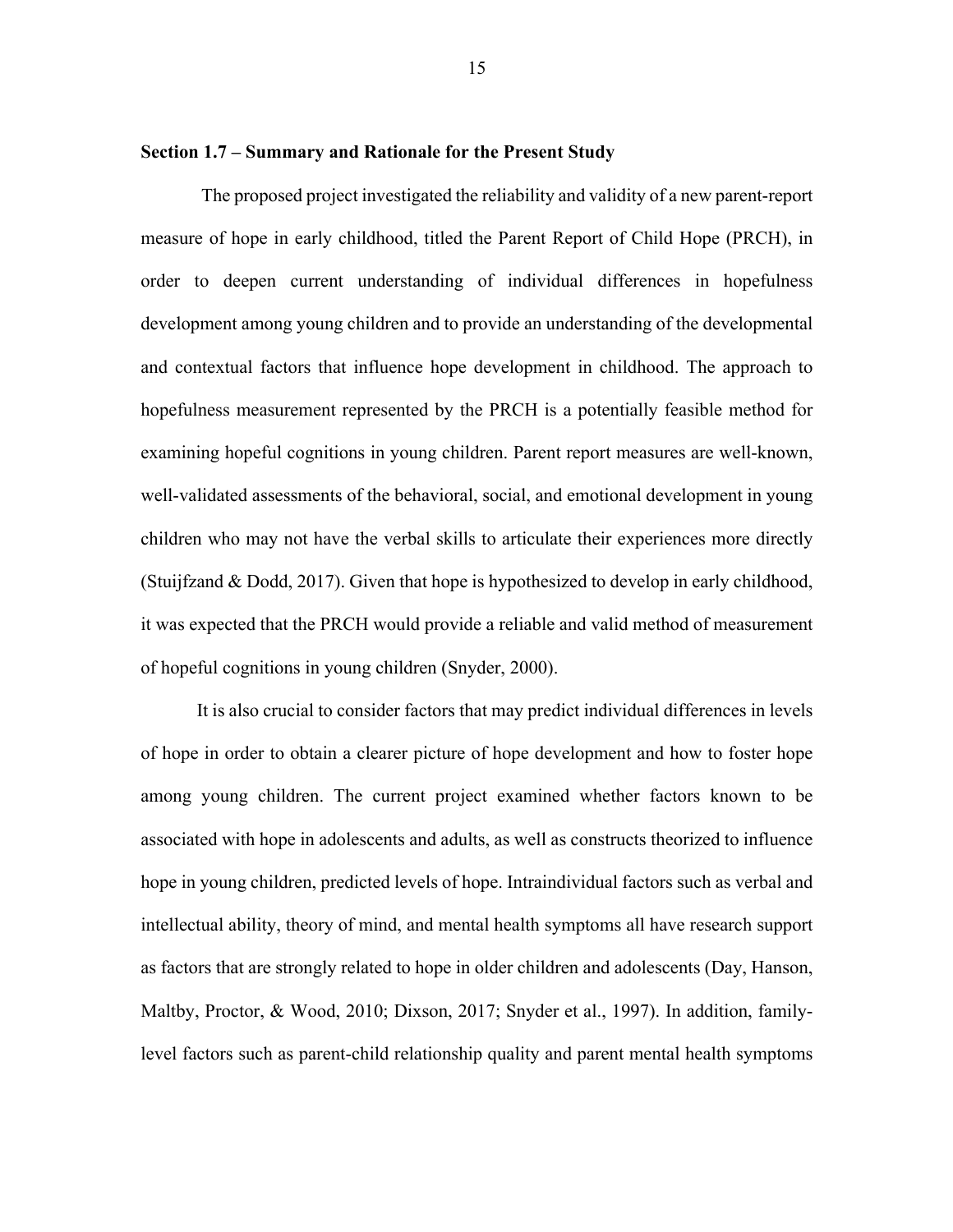have also been hypothesized as predictors of higher levels of hope in children (Snyder, 2000). As such, an additional aim of the study was to examine predictors of individual differences in hope in young children in order to gain insight into the processes that influence hope development. Examining the following specific aims and goals represents an important step for the current researcher as she commences a research program devoted to detecting, understanding, and developing interventions for hopefulness in young children.

#### **Section 1.8 – Specific Aims of the Present Study**

**Aim 1:** Provide evidence of the construct validity of the Parent Report of Child Hope (PRCH) as an assessment of hope in young children.

#### *Hypothesis 1.1.*

Scoring of the PRCH assessment will be sufficiently variable to capture an adequate range of individual differences in hope among young children.

### *Hypothesis 1.2.*

The PRCH will demonstrate good construct validity with a two-factor structure. The factors identified in the PRCH will represent the two theorized components of hope (*i.e.*, agency and pathways thinking; Snyder, 2000).

**Aim 2:** Provide evidence of the reliability and criterion-related validity of the Parent Report of Child Hope (PRCH) as an assessment of hope in young children.

#### *Hypothesis 2.1.*

All items on the PRCH will demonstrate good to excellent internal consistency.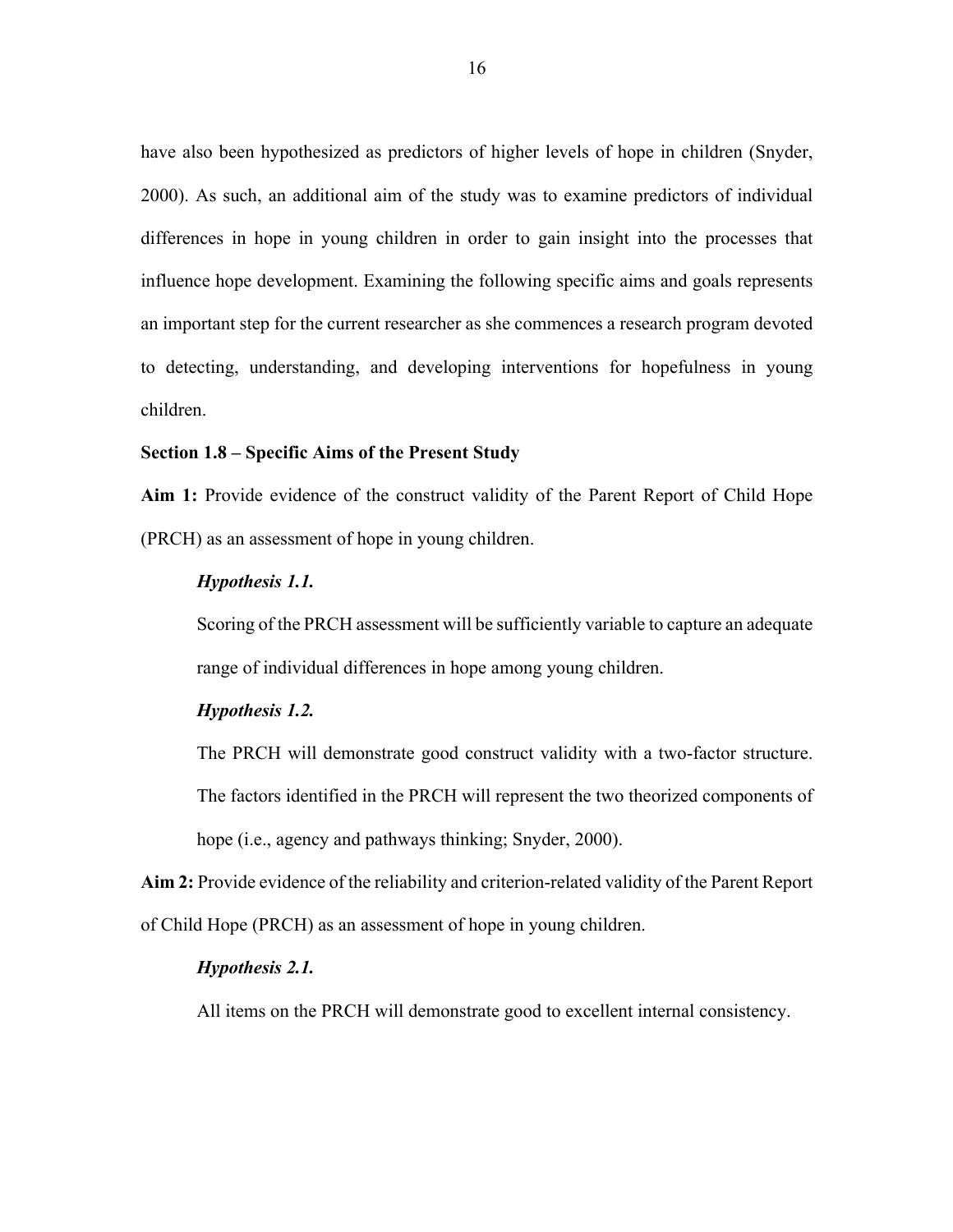Subscales on the PRCH, which are hypothesized to represent pathways and agency thinking (see hypothesis 1.2), will demonstrate good to excellent internal consistency.

#### *Hypothesis 2.2.*

Scores on the PRCH will moderately and positively correlate with positive child behaviors theorized to be related to hope, including school readiness, theory of mind development, and parent-child closeness, thereby demonstrating good convergent validity with positive factors.

### *Hypothesis 2.3.*

Scores on the PRCH will demonstrate good convergent validity with negative factors; they will negatively correlate with factors theorized to be inversely related to hope: child behavioral symptoms, child emotional symptoms, and parent-child conflict.

#### *Hypothesis 2.4.*

Scores on the PRCH will more strongly correlate with positive child outcomes (school readiness, theory of mind development, and parent-child closeness) and negative outcomes (child behavior problems, child emotional problems, parentchild conflict) than the CHS, demonstrating better convergent validity than the adapted version of the CHS.

**Aim 3:** To understand whether factors hypothesized to either contribute to or undermine hope development are predictors of hope, as well as agency and pathways thinking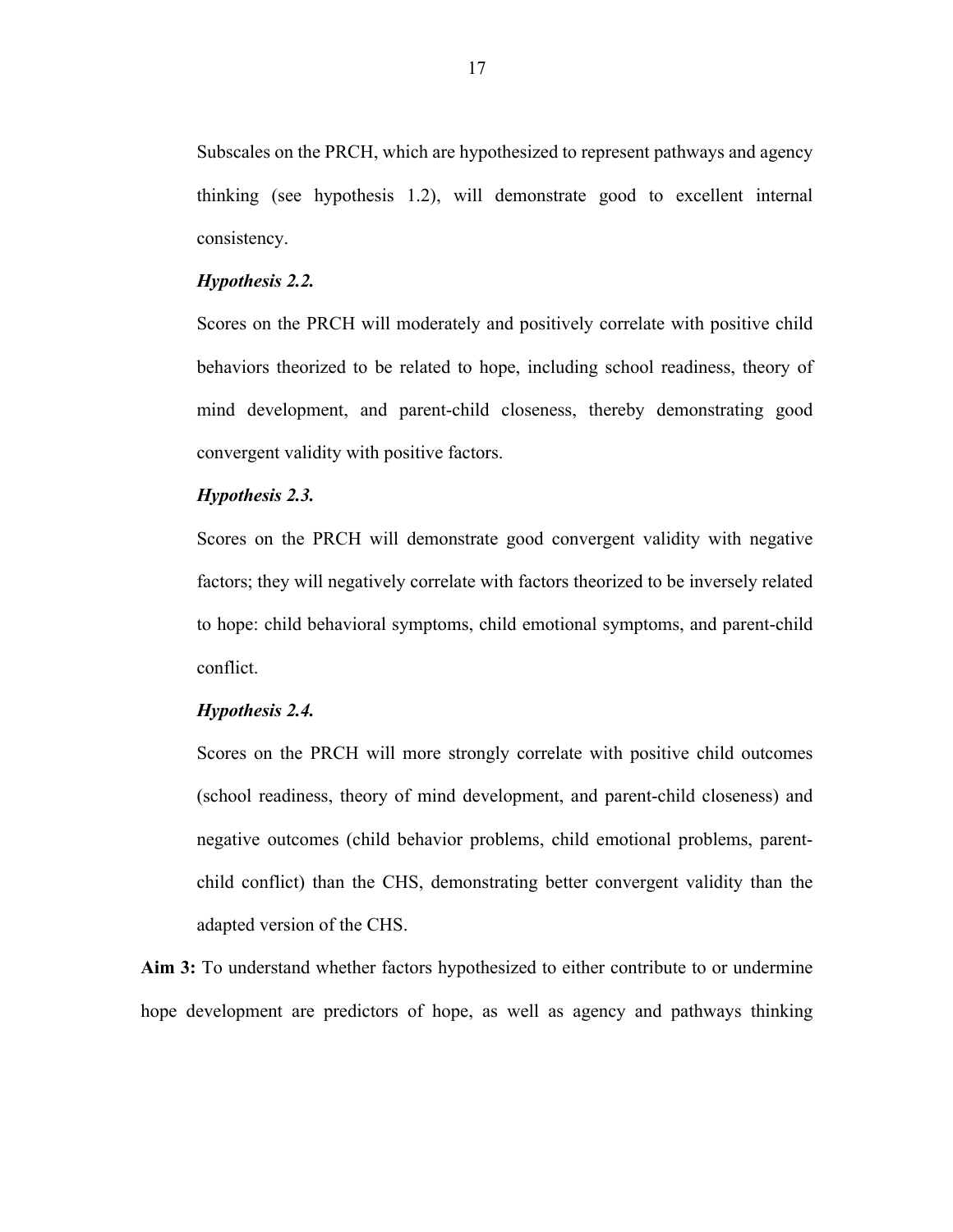individually, in young children in order to provide a foundational understanding of hope development.

#### *Hypothesis 3.1.*

Higher levels of positive intraindividual and family-level factors, including school readiness, social understanding, and parent-child closeness will predict greater hope in young children.

### *Hypothesis 3.2.*

Higher levels of positive intraindividual and family-level factors, including school readiness, social understanding, and parent-child closeness will predict greater agency and pathways thinking in young children.

#### *Hypothesis 3.3.*

Higher levels of problematic factors including behavior problems, parent-child conflict, child emotional difficulties, and parental mental health concerns will predict lower levels of hope in young children.

### *Hypothesis 3.4.*

Higher levels of problematic factors including behavior problems, parent-child conflict, child emotional difficulties, and parental mental health concerns will predict lower levels of both agency and pathways thinking in young children.

### *Hypothesis 3.5.*

Higher hope scores on the PRCH will predict more positive child behaviors, including better ego resilience and more prosocial behaviors. These results will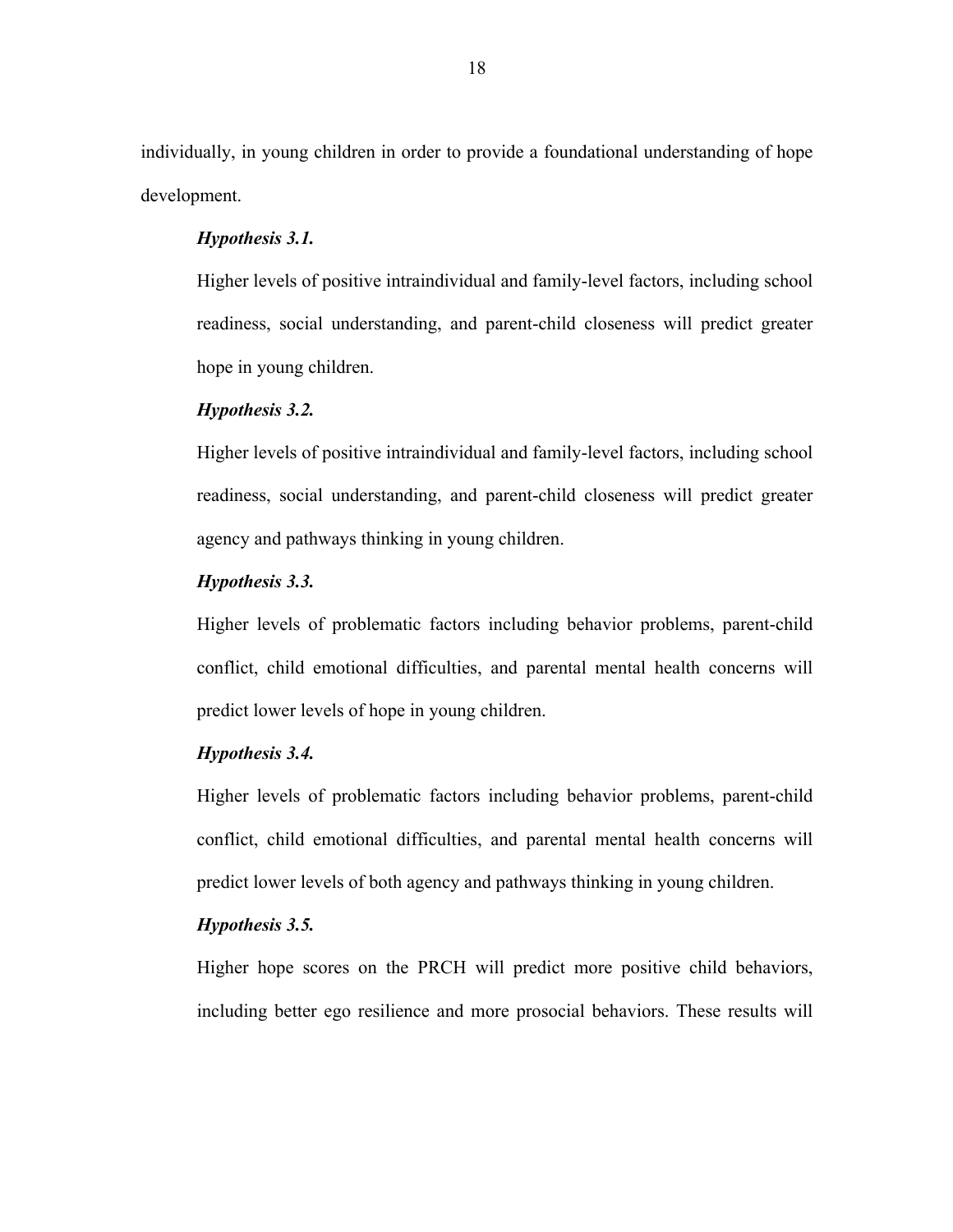hold even while controlling for CHS scores, which would support the incremental validity of the PRCH.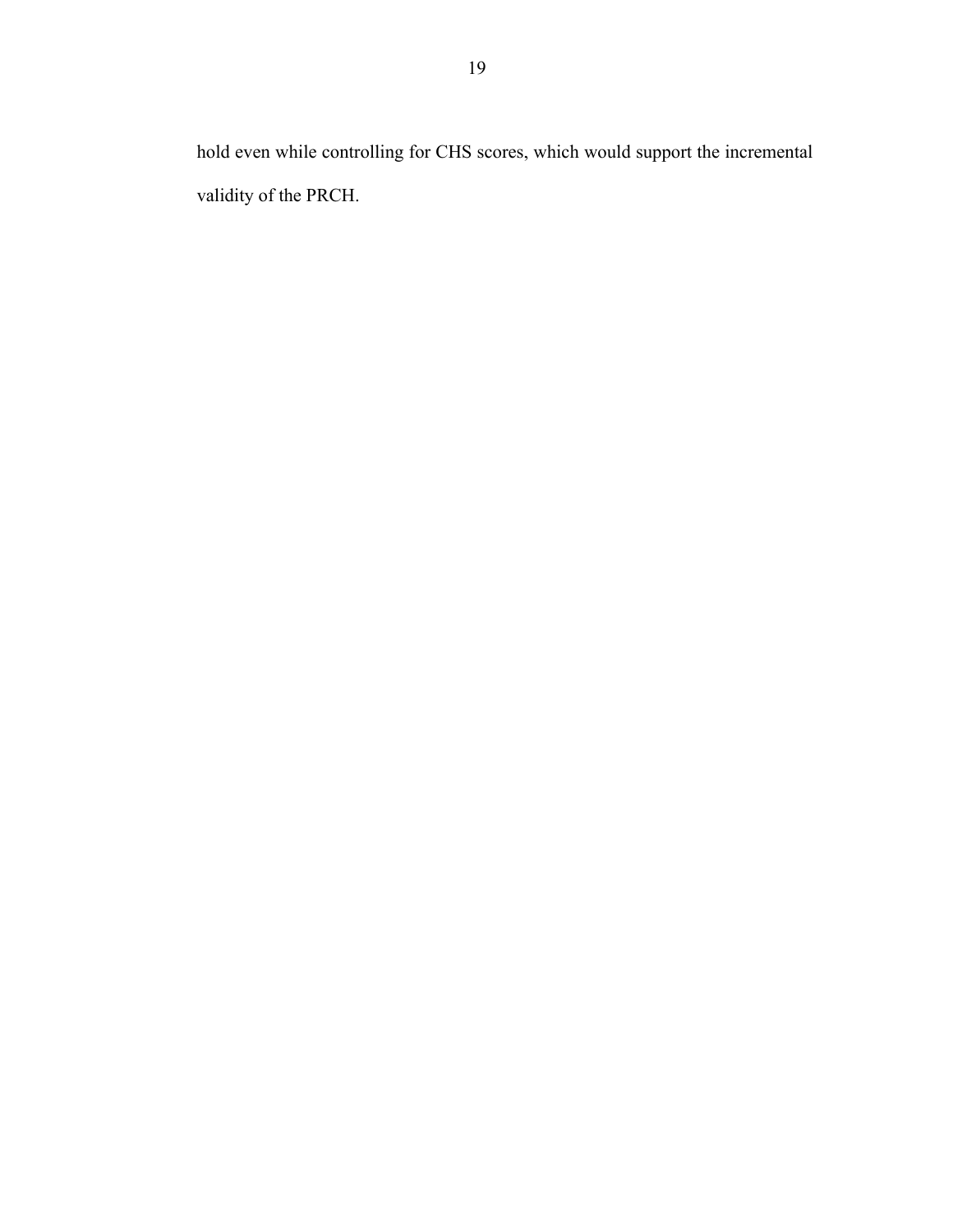#### **CHAPTER 2: METHOD**

#### **Section 2.1 – Participants**

Parents from diverse socioeconomic backgrounds were recruited online in June, 2020. Inclusion criteria were children who were 5 or 6 years old, as differences in the developmental trajectory of hope are likely to be clearly detectable during this age range (Snyder, 2000). There were no exclusion criteria; all caregivers of children who met inclusion criteria were eligible to participate in the study. Nine-hundred and eighty primary caregivers were screened to determine whether their child met inclusion criteria. Of those, 298 indicated that they met inclusion criteria and were sent survey measures. However, despite this attempt to ensure data quality, 35 of these parents indicated on the follow up surveys that they had completed the surveys about children who were either older or younger than the identified child. Data from these parents were discarded and were not used in analyses.

Overall, the final sample was comprised of data from 263 caregivers of children between the ages of 60 and 82 months. Of these, 84.8% were parents of children between 60 and 71 months. Descriptive statistics are presented in Table 1. Slightly over half (50.60%) of the caregivers were mothers, with 46.40% of their children identified as female. The majority (97.00%) of caregivers were biological parents of their children, and the majority (80.50%) identified their race or ethnicity as White/Caucasian.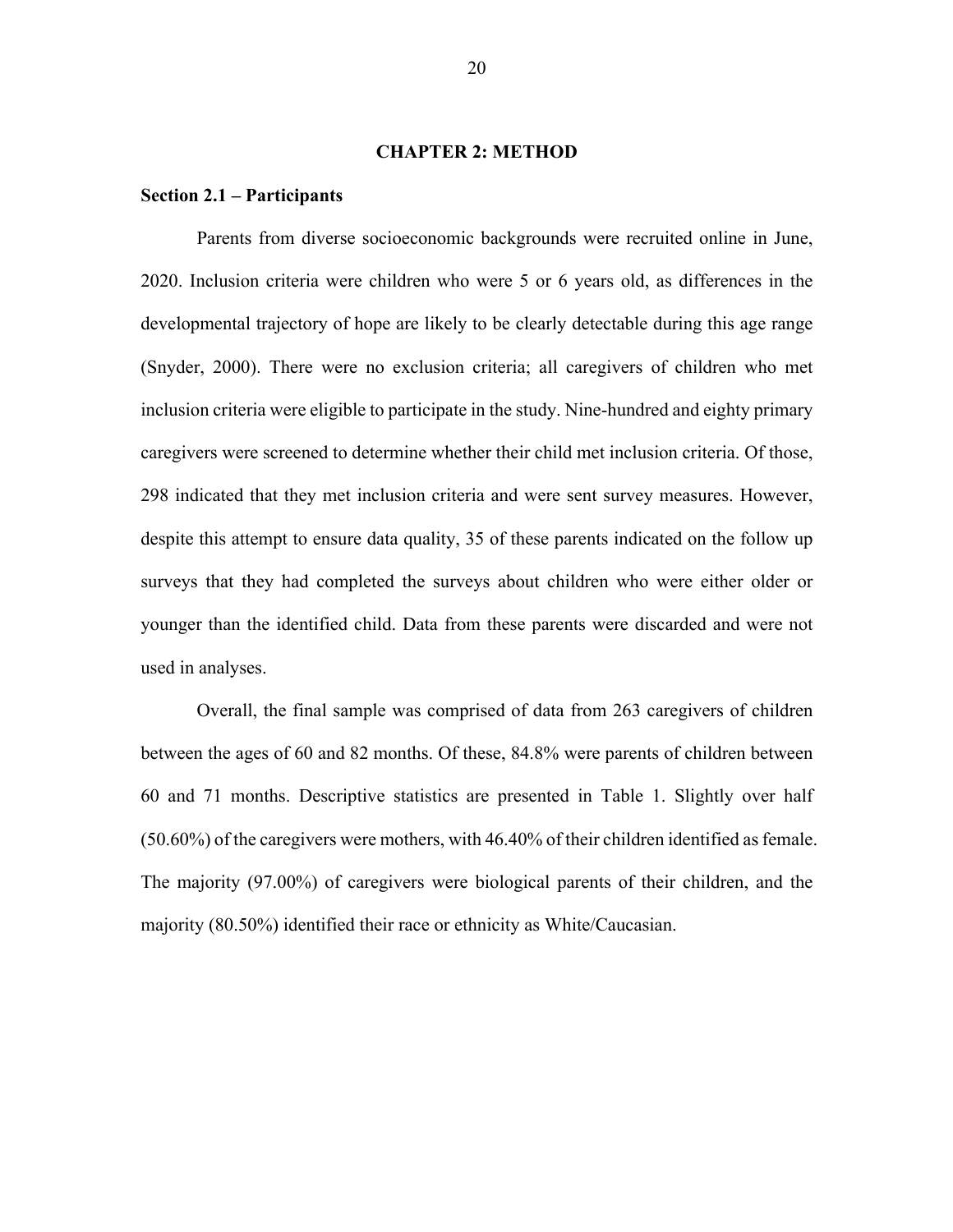#### **Section 2.2 – Measures**

#### *Parent Report of Child Hope.*

The PRCH is a 12-item parent report that was developed to assess parent report of hope in young children (see Appendix A for the full measure). Parents were asked to read a set of questions and indicate their agreement with each statement on a 4-point Likert scale ranging from 1 ("Not at all true") to 4 ("Always True"). This scale was chosen because it allows for adequate variability in survey responses while omitting a midpoint. Midpoint omission has been found to be useful for content that potentially carries a degree of social desirability and creates a more "balanced" interpretation of results (Garland, 1991). Specifically, when a midpoint is included on a Likert scale, many parents are likely to rate their children higher than they otherwise would in order to appear to be "good" or skillful parents (Peters & Fox, 1993; Worchester & Burns, 1975). Hope is theorized to be connected to parenting, and as such scale ratings have the potential to be significantly influenced by such bias (Snyder et al., 1997). Thus, it was theorized that parents rating their children on hope may engage in greater positive impression management (Snyder, 2002). In order to mitigate the chances of social desirability affecting results, the four-point Likert scale without a midpoint was used.

Mirroring the iterative process used to design the CHS, 20 items theorized to measure components of hope (i.e., agency and pathways thinking) were generated for the PRCH from a coding scheme developed by the author for a laboratory task measuring hope in early childhood. Item wording was confirmed after an appropriate literature review (Snyder et al., 1999). Items were designed to conform to Mishel's (1998) criteria for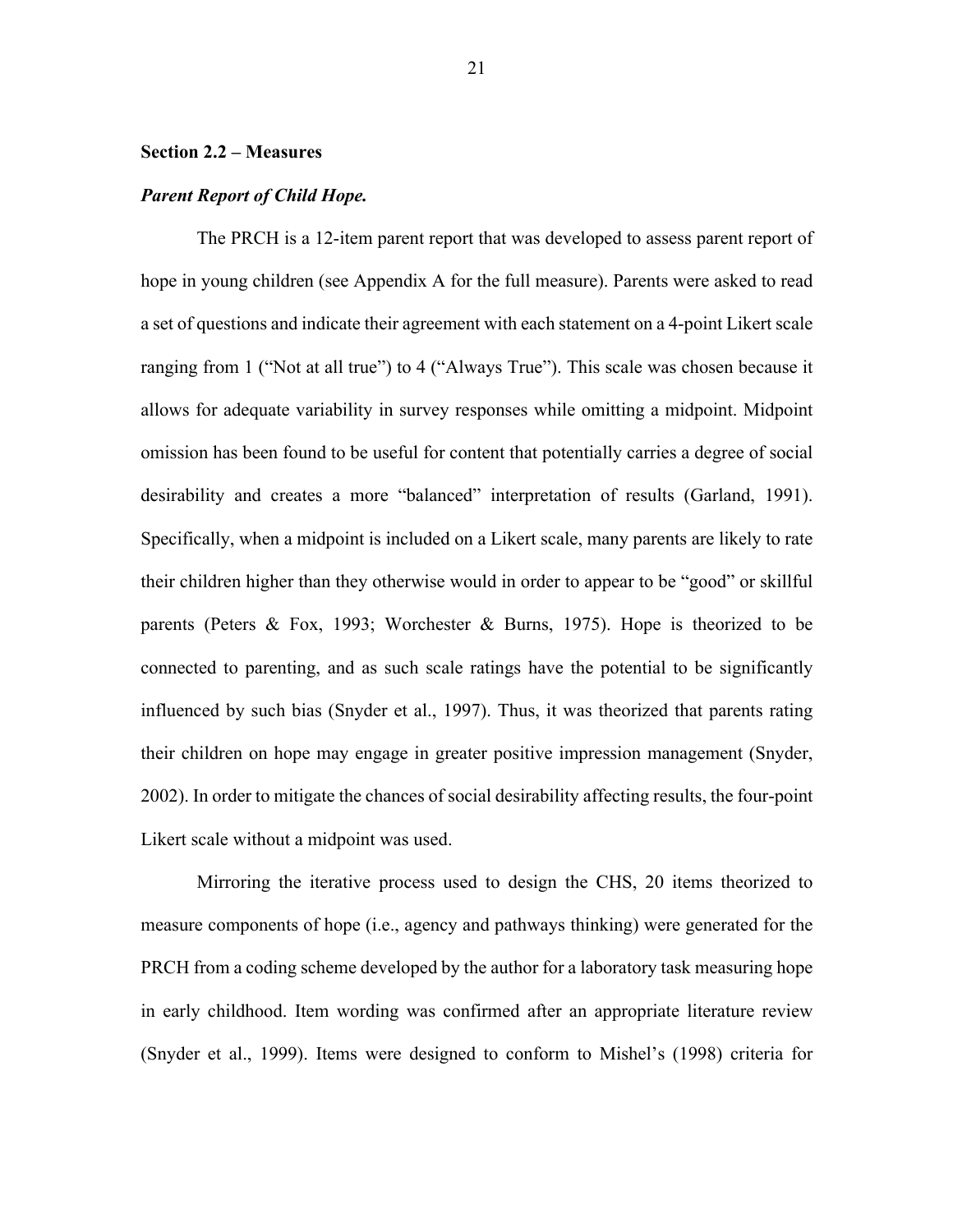construct operationalization and item generation. Mishel states that items be observable indicators of specific variables derived from strong theory and that items on each dimension should be homogenous representations of the latent variable they are intended to measure. Thus, items for the PRCH were operationalized as correlated behavioral representations of hope cognitions that were both developmentally appropriate and likely to be recognized by parents of young children. Items that did not meet these criteria were thrown out. The final number of items for the full scale was 12, with each hypothesized subscale (i.e., pathways and agency thinking) represented by six items.

The final number of items generated was chosen for two reasons. First, twelve was the final number of items generated in the initial validation phase of the CHS; this number was selected to allow for an even number of items on each subscale, among other reasons (Snyder et al., 1999). Second, 12 items represented the most parsimonious measurement of the construct and allowed for maximum practical utility of the measure as a brief assessment of hope in early childhood.

All 12 responses on the PRCH are summed to create a total score; none of the items required reverse coding. Higher scores indicate greater presence of hopeful behaviors and cognitions. Total scores are meant to capture overall degree of hope for young children (Snyder, 2002). The PRCH was also designed to contain subscales assessing specific domains of hope, namely agency and pathways thinking (Snyder, 2000). The six items on the Pathways subscale were intended to capture the child's ability to make connections between cause-and-effect events as well as their ability to envision multiple, creative solutions to problems. The six items on the Agency subscale were meant to assess a child's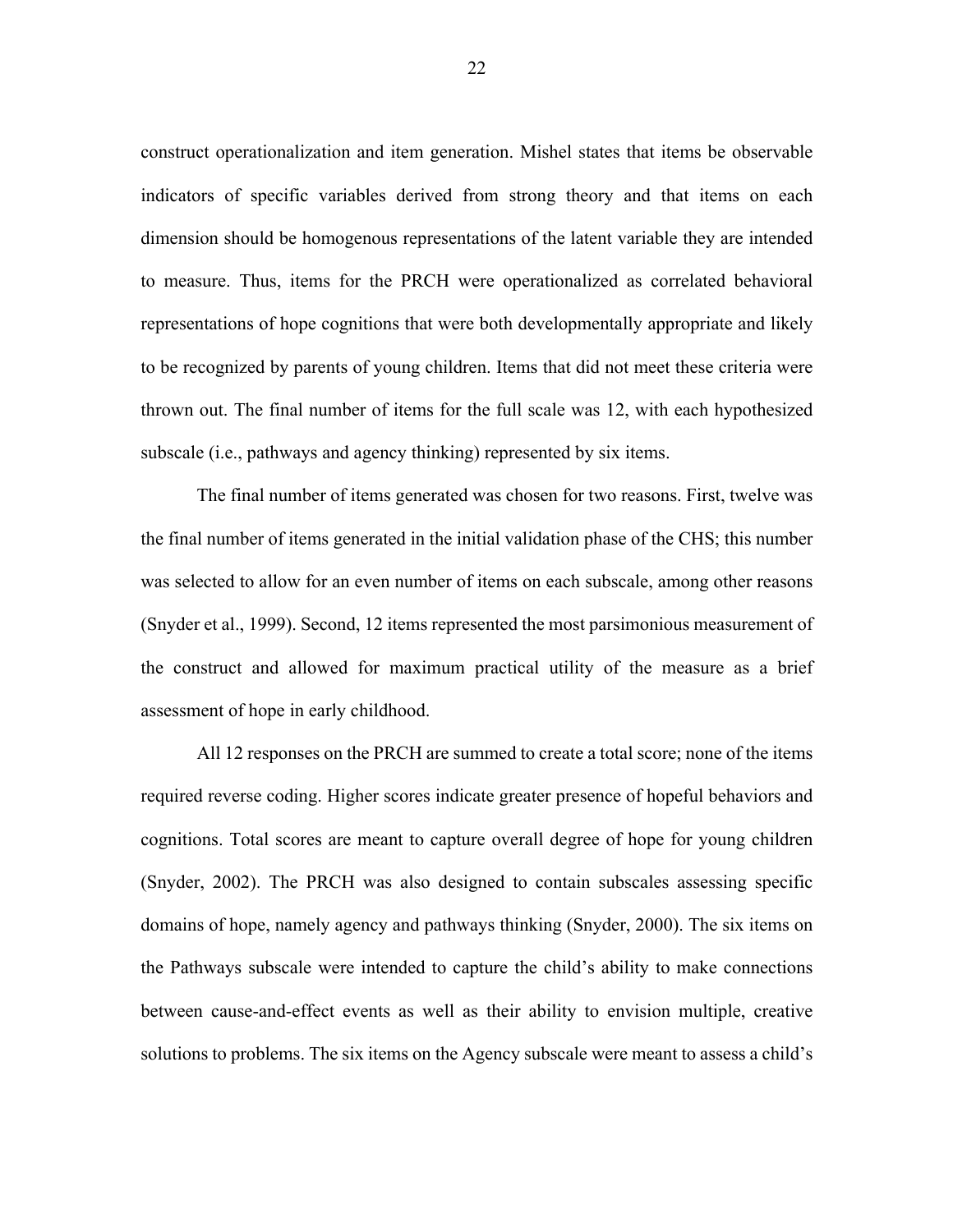frequency of engagement in positive, self-referential talk related to goal achievement as well as the degree to which the child defines their role in creating outcomes, thereby capturing their ability to see themselves as agents of change. Each individual subscale score was a sum of the items belonging to that subscale.

### *Strengths and Difficulties Questionnaire (SDQ; Palmieri & Smith, 2007).*

The Strengths and Difficulties Questionnaire is a 25-item behavioral screener examining emotional symptoms, conduct problems, hyperactivity/inattention, peer relationship problems, and prosocial behavior in children. It has three forms depending on child age and can be completed by either parents or teachers; each item represents child characteristics and is rated on a 3-point Likert scale with options ranging from 0 ("Not True") to 2 ("Certainly True."). The SDQ has been well validated and has shown good internal consistency in previous research ( $\alpha$  = .70); however, the alpha of the total scale for this study was low ( $\alpha$  = .62).

The present study used the Emotional Symptoms, Conduct Problems, Hyperactivity/Inattention, and Prosocial Behaviors subscales on the SDQ. The Emotional Symptoms subscale included 5 items such as "Many worries or often seems worried." The Emotional Symptoms subscale demonstrated good internal consistency ( $\alpha$  = .71) in the current study. The Conduct Problems subscale consisted of 5 items such as "Often loses temper." The Conduct Problems subscale demonstrated poor internal consistency ( $\alpha$  = .63) in the present study. The Hyperactivity/Inattention subscale contained 5 items, including "Constantly fidgeting or squirming." The Hyperactivity/Inattention subscale demonstrated poor internal consistency in the present study ( $\alpha = .63$ ). Finally, the Prosocial Behaviors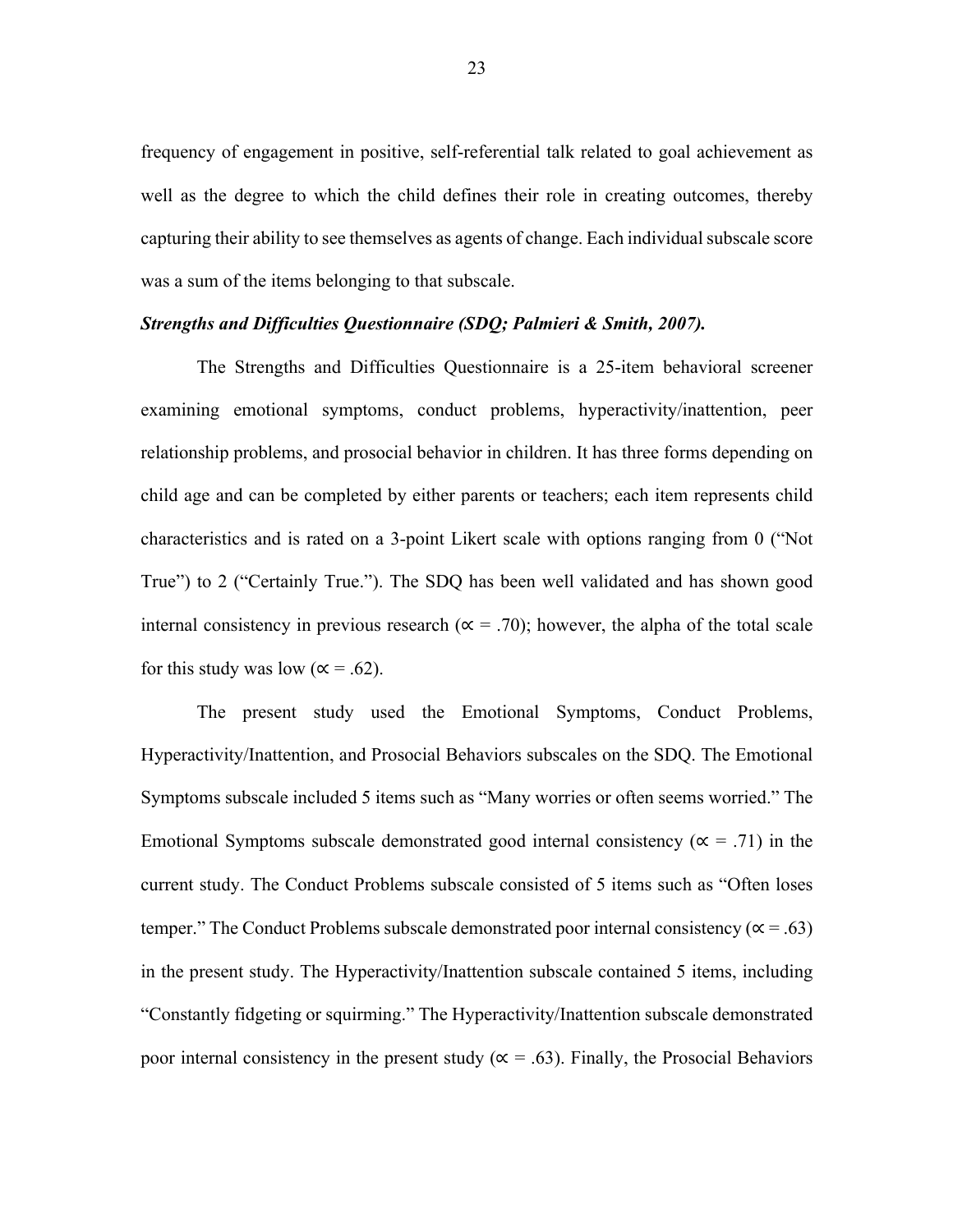subscale was made up of 5 items such as "Shares readily with other children, for example – toys, treats, pencils." The Prosocial Behaviors subscale demonstrated good internal consistency in the present study ( $\alpha = .70$ ).

### *Adapted Children's Hope Scale (CHS, Snyder et al., 1997).*

In order to compare the utility PRCH to that of a scale that more directly assesses children's hopeful cognitions, the original Children's Hope Scale was adapted into a parent report form. The original CHS is a 6-item questionnaire designed to assess the degree of pathways and agency thinking in children 8 years and older. Hope statements are rated on a 6-point scale ranging from "None of the time" to "All the time." The version used in the proposed study was altered to reflect a parent-report of child hope among younger children, with parents evaluating the degree to which their child experiences each hope component (Appendix C). Sample items include: "My child thinks he/she is doing pretty well" and "When my child has a problem, he/she can come up with lots of ways to solve it." The original CHS has been shown to have high test-retest reliability and good internal consistency ( $\alpha$  = .82). The alpha for the version used in the current study was also good ( $\alpha$ )  $= .83$ ).

## *The Children's Social Understanding Scale (CSUS; Tahiroglu et al., 2014).*

The CSUS is a 42-item parent-report inventory designed to assess social cognitive abilities in children ages 2 to 13-years-old. Parents were asked to rate each item along a 4 point continuum with anchors ranging from "Definitely Untrue" to "Definitely True." The CSUS has been shown to have good test-retest reliability and excellent internal consistency  $(\alpha = .94)$ . The alpha for the total scale in the present sample was very good ( $\alpha = .89$ ).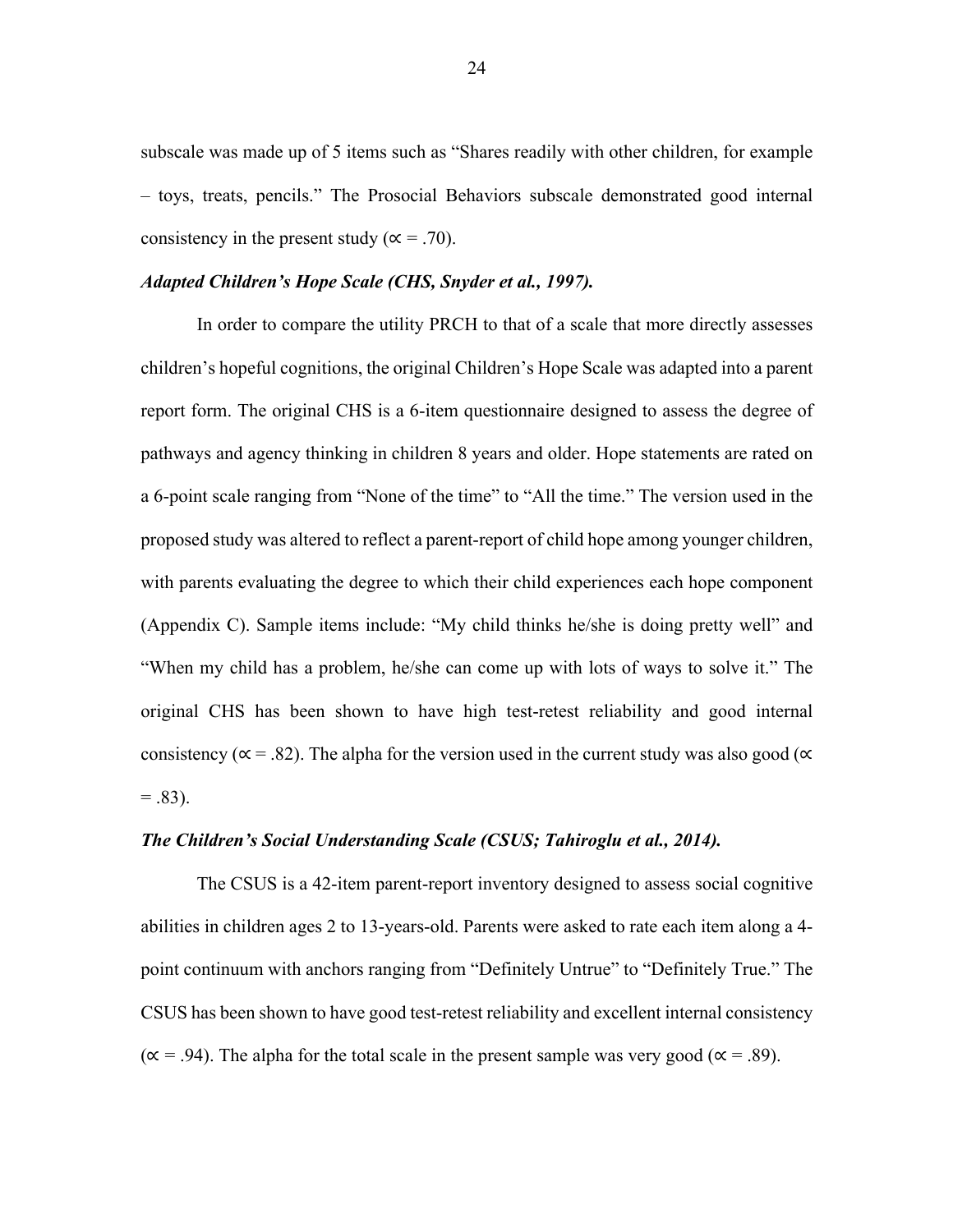#### *Child-Parent Relationship Scale (CPRS; Pianta, 1992).*

The CPRS is a 30-item inventory designed to assess parents' attitudes towards parenting and their children. Subscales include Conflict, Positive Aspects of the Relationship (Closeness), and Dependence; only Conflict and Closeness were used in the present study. Caregivers were asked to rate each item on a 5-point Likert scale ranging from "Definitely Does Not Apply" to "Definitely Applies." Items were then averaged to create total scores for each subscale. The CPRS subscales have been shown to have good internal consistency ( $\alpha$  = .81; Perdue, Manzeske, & Estell; 2009). The internal consistency for the Parent-Child Conflict subscale in the current study was very good ( $\alpha = .89$ ). The internal consistency for the Parent-Child Closeness subscale was also very good ( $\alpha$  = .82).

# *Early Childhood Longitudinal Study-Birth Cohort Parent Interview (ECLS-B Parent Interview; Najarian, Snow, Lennon, Kinsey, & Mulligan, 2010).*

The ECLS-B parent interview was a series of questions related to child development administered as part of a longitudinal study of early childhood. Two items assessing school readiness from the Kindergarten 2006 cohort survey were selected for use in the present study. Caregivers were asked to answer either "yes" or "no" to the questions, "Is your child able to read storybooks on his/her own?" and "Does your child ever look at a book with pictures and pretend to read?" Item responses were used to create a dichotomous indicator, with a "yes" on either item scored as a 1 and a "no" on both items scored as a zero.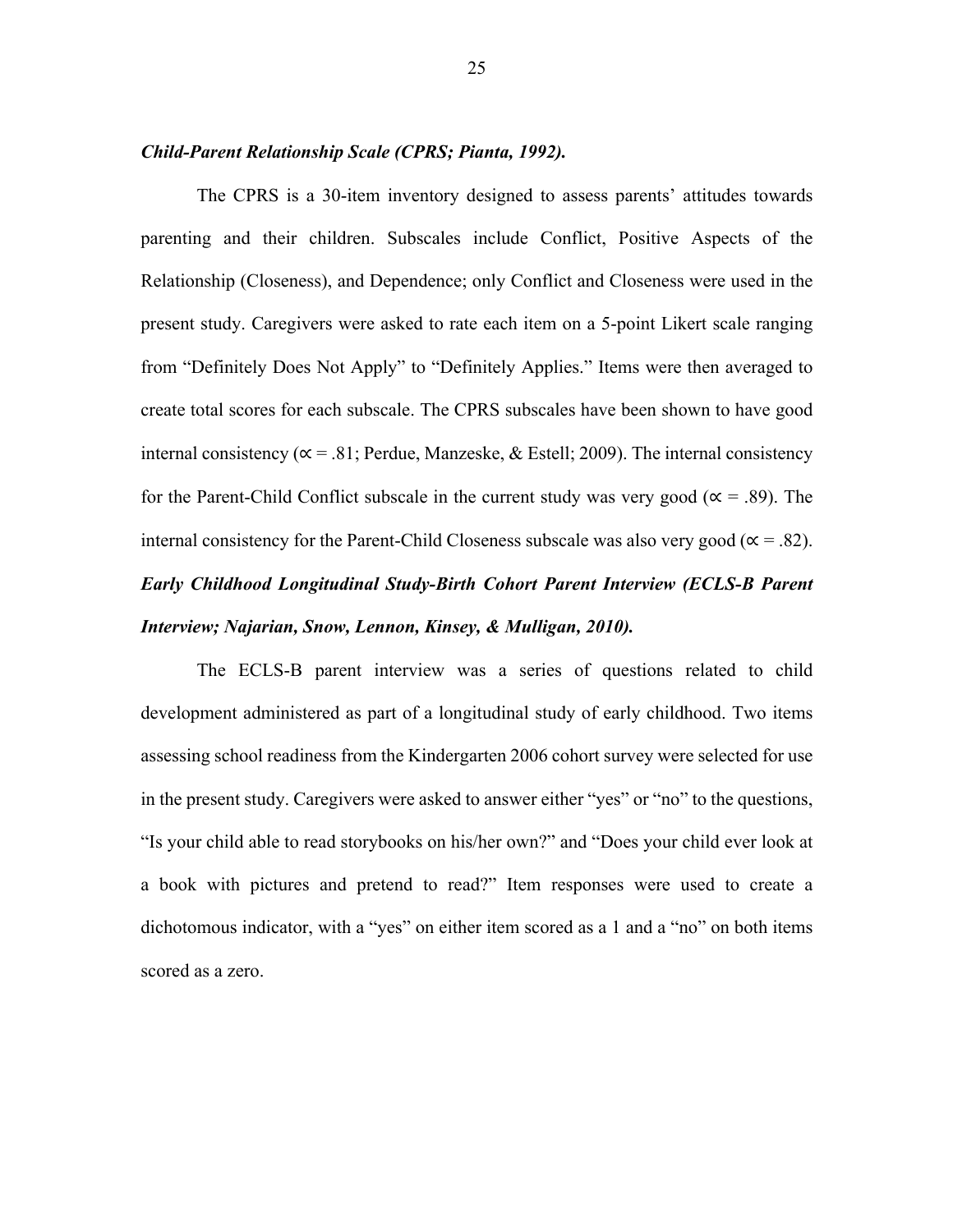#### *Ego Resilience (Block & Block, 1980).*

An adapted version of Block and Block's Q-Sort task was used to assess children's flexibility, adaptability, and overall resilience. The adapted Ego Resilience inventory contained 11-items and asked caregivers to rate each item on a 5-point Likert scale ranging from "Definitely Does Not Apply" to "Definitely Applies." Items were then averaged to create a total score for Ego Resilience. Sample items include, "Can bounce back or recover after a stressful or bad experience" and "Freezes up when things are stressful, or else keeps doing the same thing over and over again (reverse scored)." The Ego Resilience measure had very good internal consistency in the present study ( $\alpha = .74$ ).

## *Center for Epidemiologic Studies Depression Scale (CES-D; Radloff, 1977).*

The CES-D is a 20-item measure that asked caregivers to rate their depressive symptoms. Items were rated on a 4-point Likert scale that ranged from 0 ("Rarely or None of the Time") to 3 ("Most or All of the Time"). The CES-D has been shown to have good internal consistency ( $\alpha = .82$ ; Lewinsohn, Seeley, Roberts, & Allen, 1997). The internal consistency for the current study was very good ( $\alpha$  = .89).

#### *Coronavirus Impact Scale (Stoddard & Kaufmann, 2020).*

The Coronavirus Impact Scale was included in the present study to account for possible impact of COVID-19 on data collection and parent ratings. The scale contains 11 items that asked caregivers to report on the impact of COVID-19 on various spheres of life, including routines, food and medical care access, and social support. The scale also asked caregivers to rate the stress level within the family as well as whether family members were actually diagnosed with Coronavirus. While item anchors were specific to each domain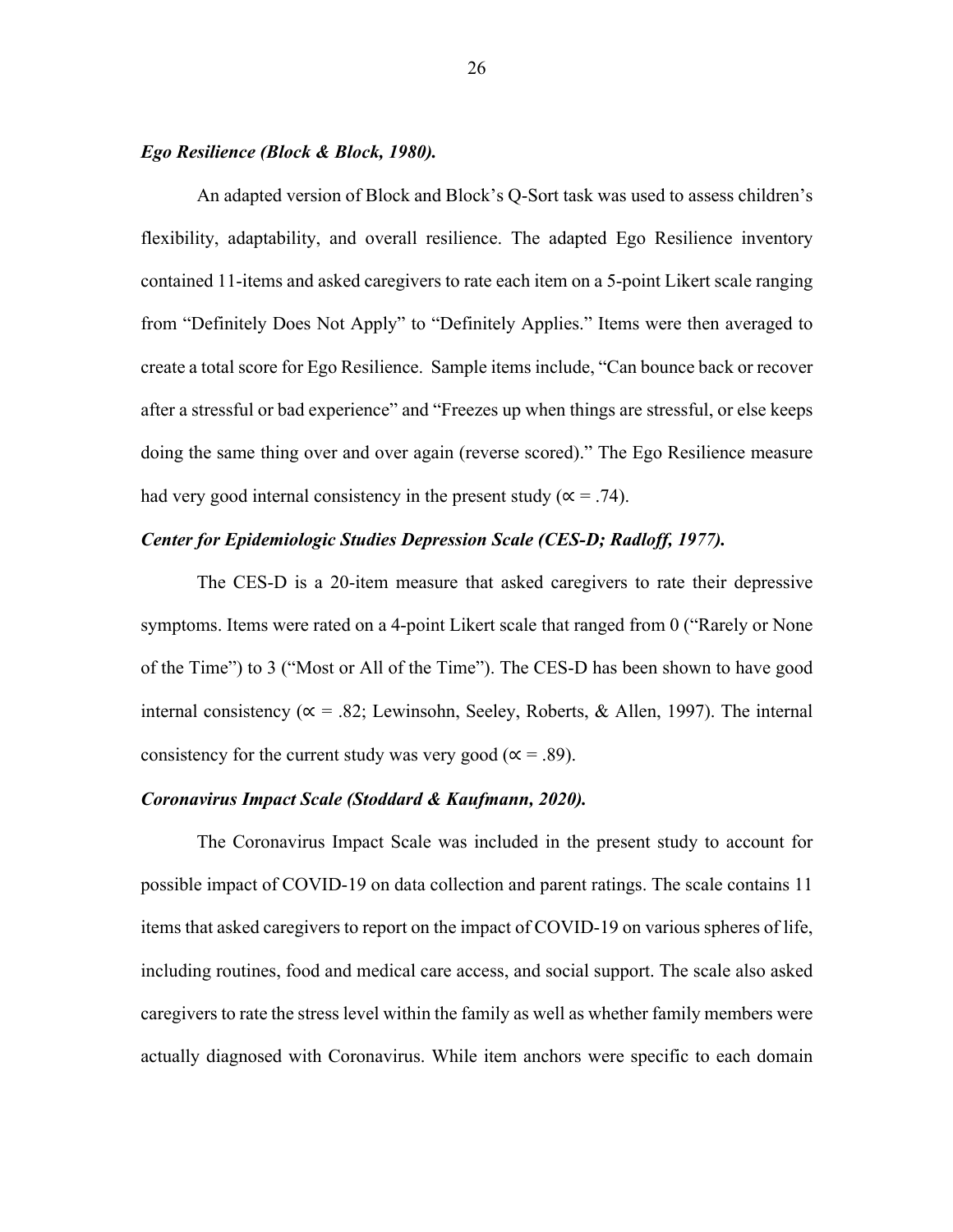measured, all items were scored on a Likert scale from 0 to 3, with 0 representing "No Change" and 3 representing severe changes in each sphere. The scale was new enough that its internal consistency has not been examined in the literature; however, the internal consistency for the summed score in the current study was good ( $\alpha = .76$ ).

#### *Demographics.*

A basic demographics questionnaire asked parents about their age, gender, and relationship to their child. Parents were also asked to input the age of their child as well as their child's gender, racial identity, and the number of individuals who live in the home.

#### **Section 2.3 – Procedure**

Caregivers were recruited for data collection via Prolific, an online recruitment site dedicated to finding participants who will provide high quality data for researchers in the social sciences. Participants were first asked to fill out a screening measure asking if they were a parent and if they had a child in the appropriate age range for the study. Parents who answered affirmatively were then sent a second survey with all study measures. Surveys were presented such that the PRCH and CHS were the first to be completed in case of test fatigue. Caregivers were compensated for their time with an electronic payment at a rate of \$6.72 per hour. Payment was made through Prolific. The average amount of time it took participants to complete the entire set of measures was 23.20 minutes.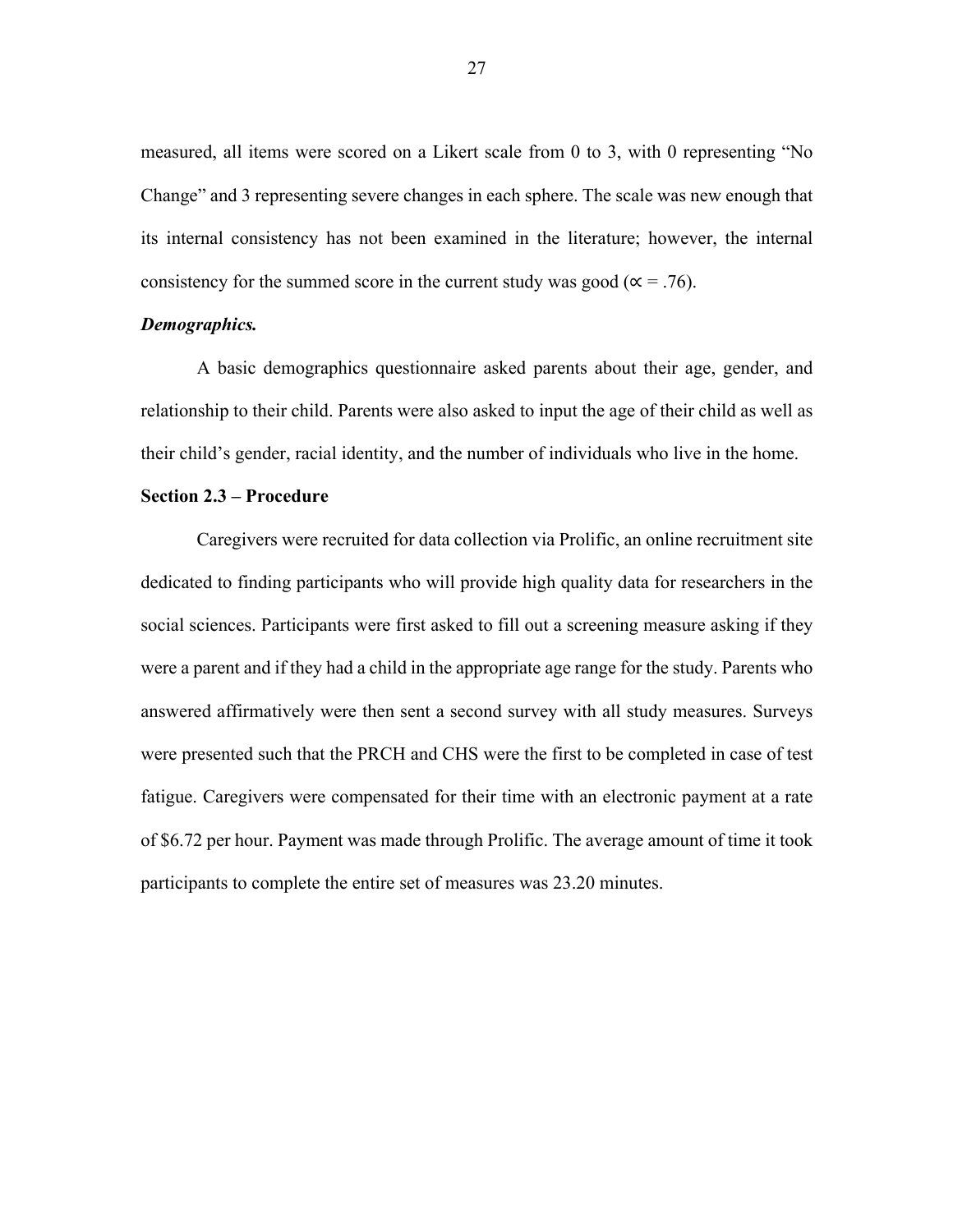#### **CHAPTER 3: DATA ANALYTIC PLAN**

As an initial data preparation step, the amount of missing data for each scale and each item was assessed. Values for missing data were deleted using listwise deletion where appropriate. Total sum or average scores were computed for all scales used to operationalize child hope, child behavior problems, social understanding, the child-parent relationship, school readiness, ego resilience, parent depressive symptoms, and the impact of COVID-19 on the family. Descriptive statistics were used to summarize distributions of scores on each of these scales. The following specific aims were then examined.

**Aim 1:** The first goal of the present study was to establish the validity of the PRCH as a measure of hope in young children. Hypothesis 1.1 theorized that the PRCH would sufficiently capture individual differences in parent reports of child hope. Descriptive statistics were examined, and the distribution of scores on the PRCH was determined in order to assess the degree to which the scale adequately supported this hypothesis.

Hypothesis 1.2 focused on the construct validity of the PRCH. Construct validity is the degree to which a scale measures what it is designed to measure (Nunnally & Bernstein, 1994). According to hope theory literature, the PRCH should follow the twofactor structure outlined in the development of the CHS; that is, the measure should measure both agency and pathways thinking (Snyder et al., 1999). This definition represented a challenge, however, given that the PRCH was intended to examine hope in early childhood and that there have been no studies to date that have investigated the degree to which hope in early childhood may be a unique construct. Indeed, there may be hope components that are unique to young children that are not adequately captured by a two-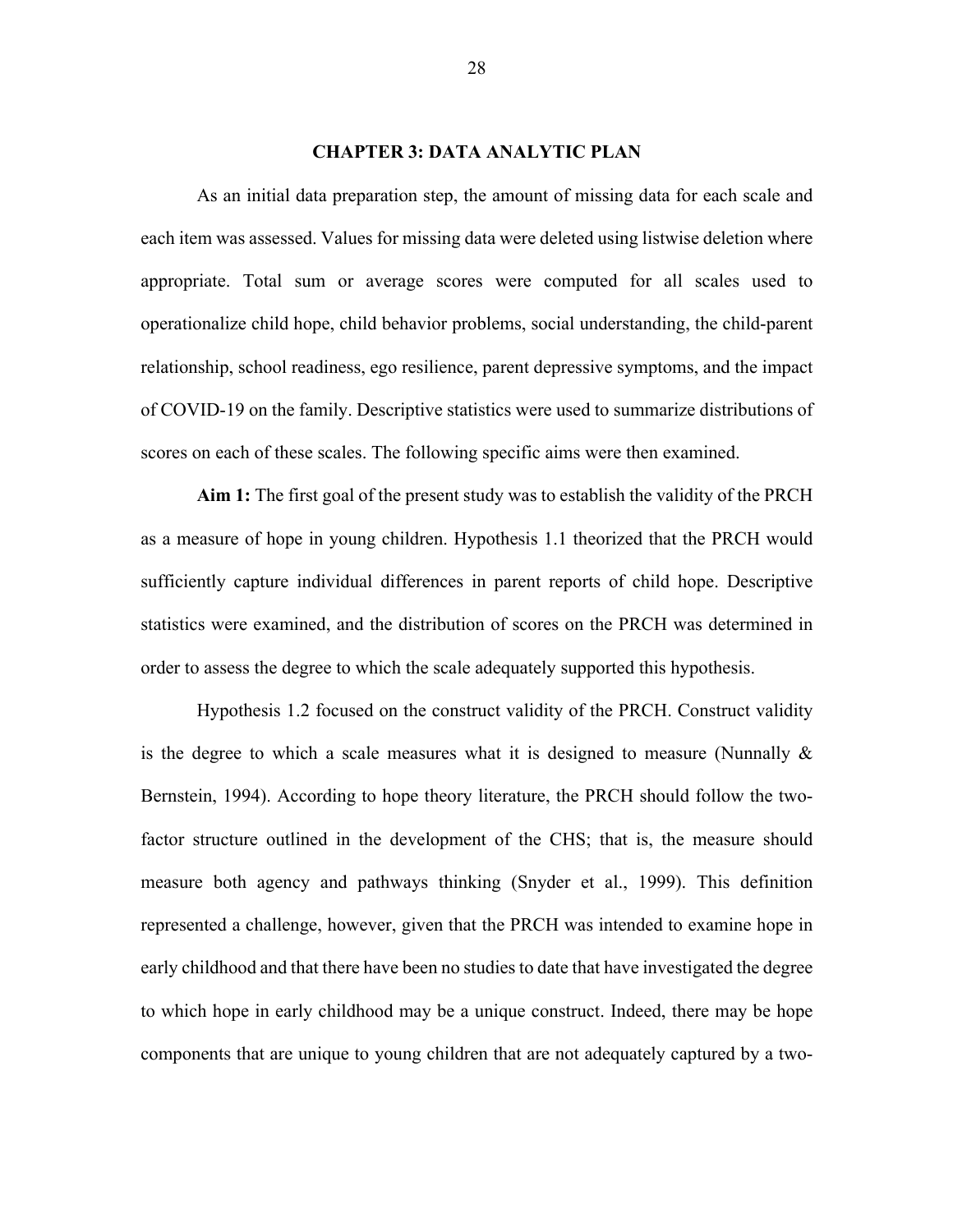factor model – it may be that more differentiated factors eventually consolidate into the two-factor structure seen in later childhood and adulthood. Thus, because this is the first measure ever designed to assess hope in early childhood, the author decided that it would be advantageous to allow for the factor structure to go undefined. Thus, Exploratory Factor Analysis (EFA) was chosen over Confirmatory Factor Analysis (CFA) in order to explore the underlying factor structure without the expectation of only two factors. Additionally, EFA is more flexible in allowing for the iterative process of scale development (Thompson, 2004). As a secondary goal of the present study was to create a shorter and more refined measure if necessary, it was determined that EFA would be the most appropriate analysis to determine the factor structure of the PRCH.

Principal Components Analysis was selected for the extraction method for several reasons. First, all items on the PRCH were measured at a continuous (or ordinal) level. Second, the sample size was large enough to justify the use of PCA ( $n = 263$ ). Finally, PCA is a well-known, well-validated method for discovering relationships between items, making it a suitable method for accomplishing the goals of an EFA (Wold, Esbensen, & Geladi, 1987). Because pathways and agency thinking are hypothesized to be highly correlated with each other, it was determined that an oblique rotation that allows the factors to correlate would fit the factor structure more than traditional, orthogonal rotations such as Varimax that require factor independence (Thompson, 2004). Thus, an EFA with a direct oblimin rotation was performed using SPSS version 26. Factor structure was determined using several criteria outlined in Thompson (2004). First, the scree plot was examined to determine whether the amount of variance accounted for by each factor was compelling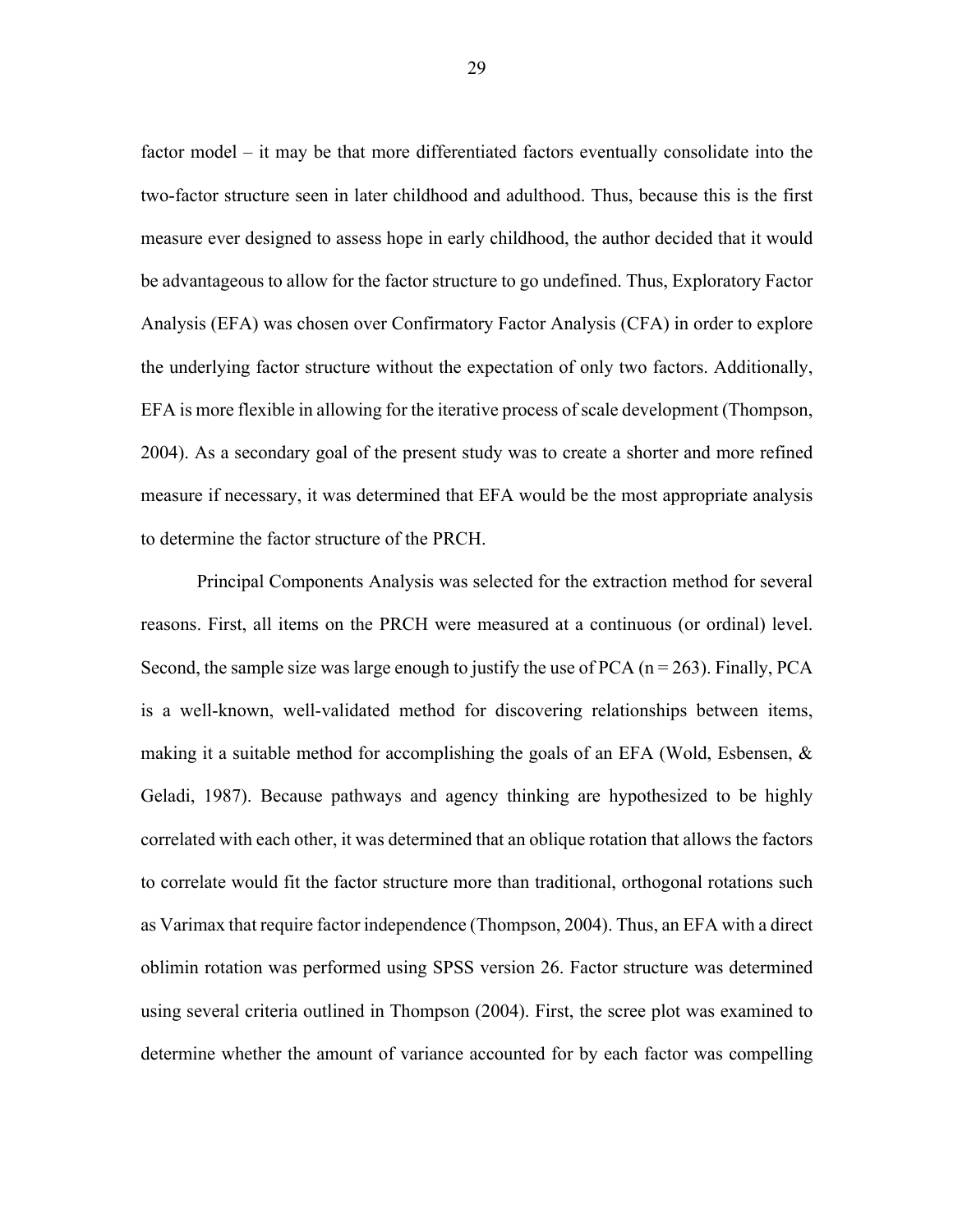enough to accept that factor into the final structure. Only factors with eigenvalues above 1.0 were included. Second, the rotated factor structure was inspected to determine which items loaded on which factors, as well as how strongly those items loaded onto each factor. Final factor structure was determined through deletion of items with extremely low factor loadings (generally around .40 or less). Another EFA was then run to confirm factor structure.

Hypothesis 1.2 also maintained that the final factor structure of the PRCH would represent the two theorized components of hope, agency and pathways. While the author hypothesized based on Snyder's hope theory assertions that only two hope components would be seen in early childhood, it was also possible that the factor structure of the PRCH would not conform to these two factors, as hope in early childhood is not well understood by empirical research. The lack of available research leaves room for the possibility that hope in early childhood is derived from distinct or unique components that eventually consolidate into agency and pathways thinking. Thus, an EFA was selected to allow for the possibility that the PRCH may include a different subset of factors than those proposed by hope theory. After the final factor structure was determined, items were written out again and grouped according to the factor onto which they were most strongly loaded. Items were then qualitatively examined to determine if they conceptually aligned with agency and pathways thinking.

**Aim 2:** The second goal of the present study was to provide evidence for the reliability, convergent validity, and divergent validity of the PRCH. Hypothesis 2.1 stated that the full scale and subscales of the PRCH would demonstrate good to excellent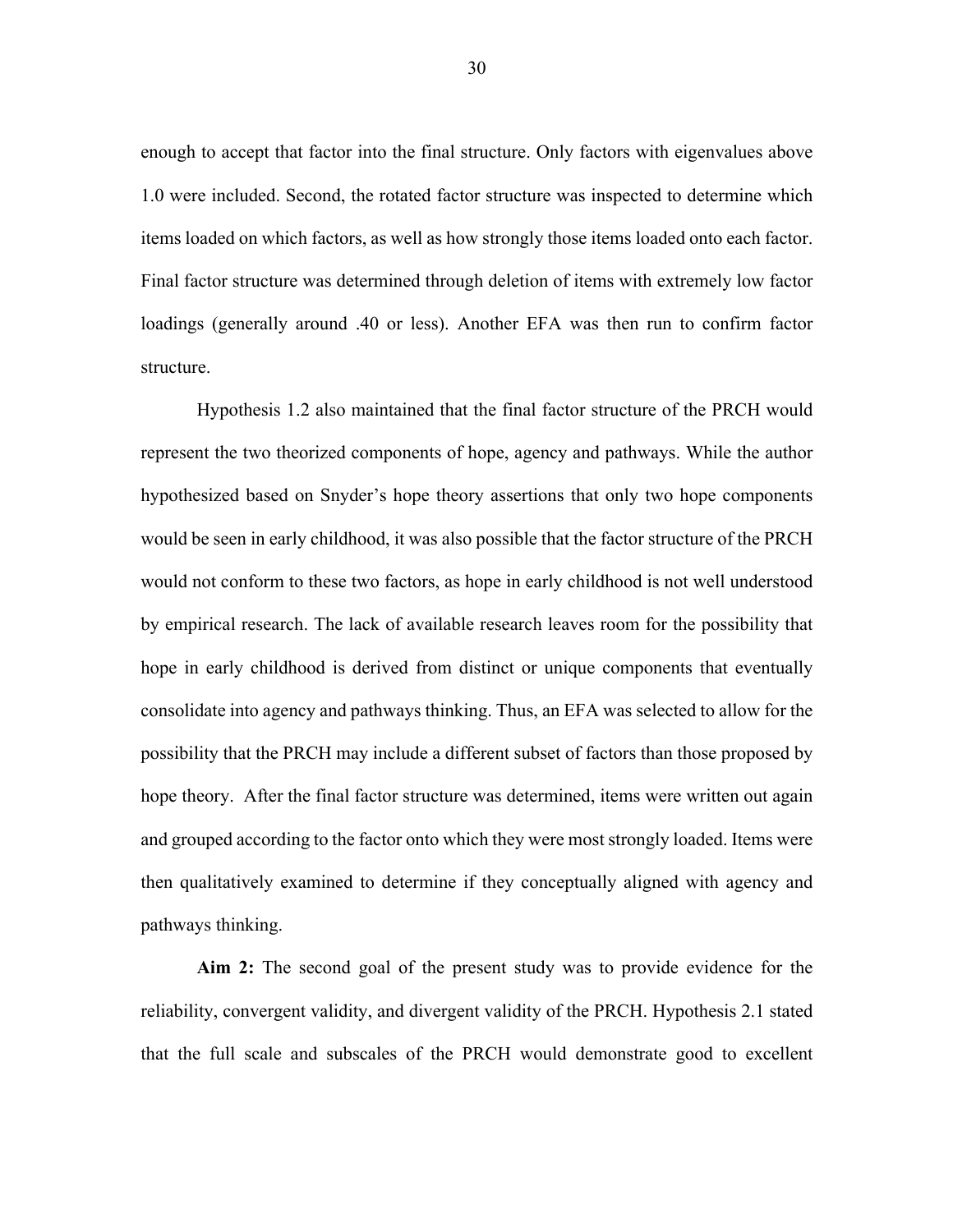reliability. Coefficient alphas were examined in order to establish the internal consistency of the PRCH. Alphas of .70 or were used as the criteria for good internal consistency, with alphas of .80 or above labeled as "very good" and alphas of .90 or above labeled as "excellent" (Nunally & Bernstein, 1978).

Hypotheses 2.2 and 2.3 stated that the PRCH would positively correlate with positive outcomes and negatively correlate with negative outcomes suggested by the literature (Snyder, 2000). This hypothesis was investigated by examining the bivariate correlations between the PRCH and other variables, including school readiness, child social understanding, parent-child closeness, parent-child conflict, parent depressive symptoms, and child emotional symptoms.

Finally, hypothesis 2.4, which stated that the PRCH would be more strongly correlated to positive and negative outcomes than the parent-report version of the CHS, was examined using bivariate correlations. Magnitudes of correlations between the PRCH and hypothesized positive behavioral correlates (i.e., school readiness, child social understanding, ego resilience, prosocial behaviors, and parent-child relationships) were compared to the magnitudes of the CHS in order to investigate whether the PRCH demonstrated better convergent validity than an adapted version of the CHS. Z-tests were performed to determine whether the correlations were significantly different from each other (Lee & Preacher, 2013).

**Aim 3:** The final goal of the present study was to use the PRCH to explore whether hypothesized developmental influences on hope in early childhood were actually predictors of hope (Snyder et al. 1997; Snyder, 2000). These included positive intraindividual and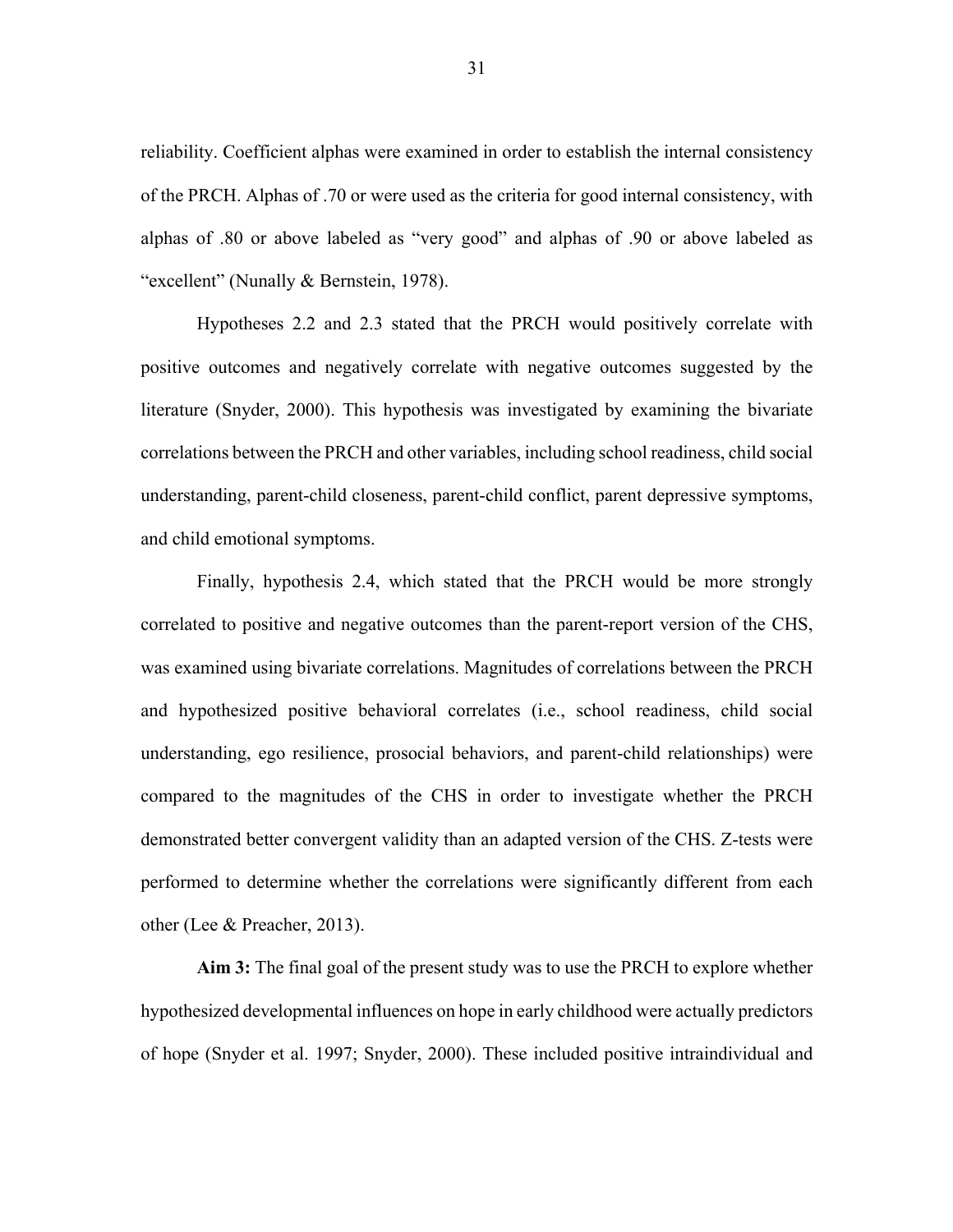family-level predictors and outcomes, such as school readiness, child social understanding (i.e., theory of mind), and parent-child closeness, which were expected to predict greater hope scores on the PRCH. Multiple regression was used to evaluate direct associations between these variables and PRCH scores representing hope in young children. Multiple regressions were also used to investigate hypotheses 3.3 and 3.4, which stated that higher levels of behavior problems and parental mental health concerns would predict lower levels of hope (along with agency and pathways thinking) in young children. Hypothesis 3.5 examined whether PRCH hope scores would better predict ego resilience and prosocial behaviors in young children over and above hope scores on the CHS, thereby demonstrating incremental validity over the CHS (Brackett & Mayer, 2003). Two hierarchical multiple regressions were used to determine whether adding PRCH scores improved prediction of ego resilience and prosocial behaviors over CHS scores alone. Regression weights were examined for significance. Beta weights were examined in order to better understand which predictors were "best," i.e., had the greatest total effects on the outcome variable.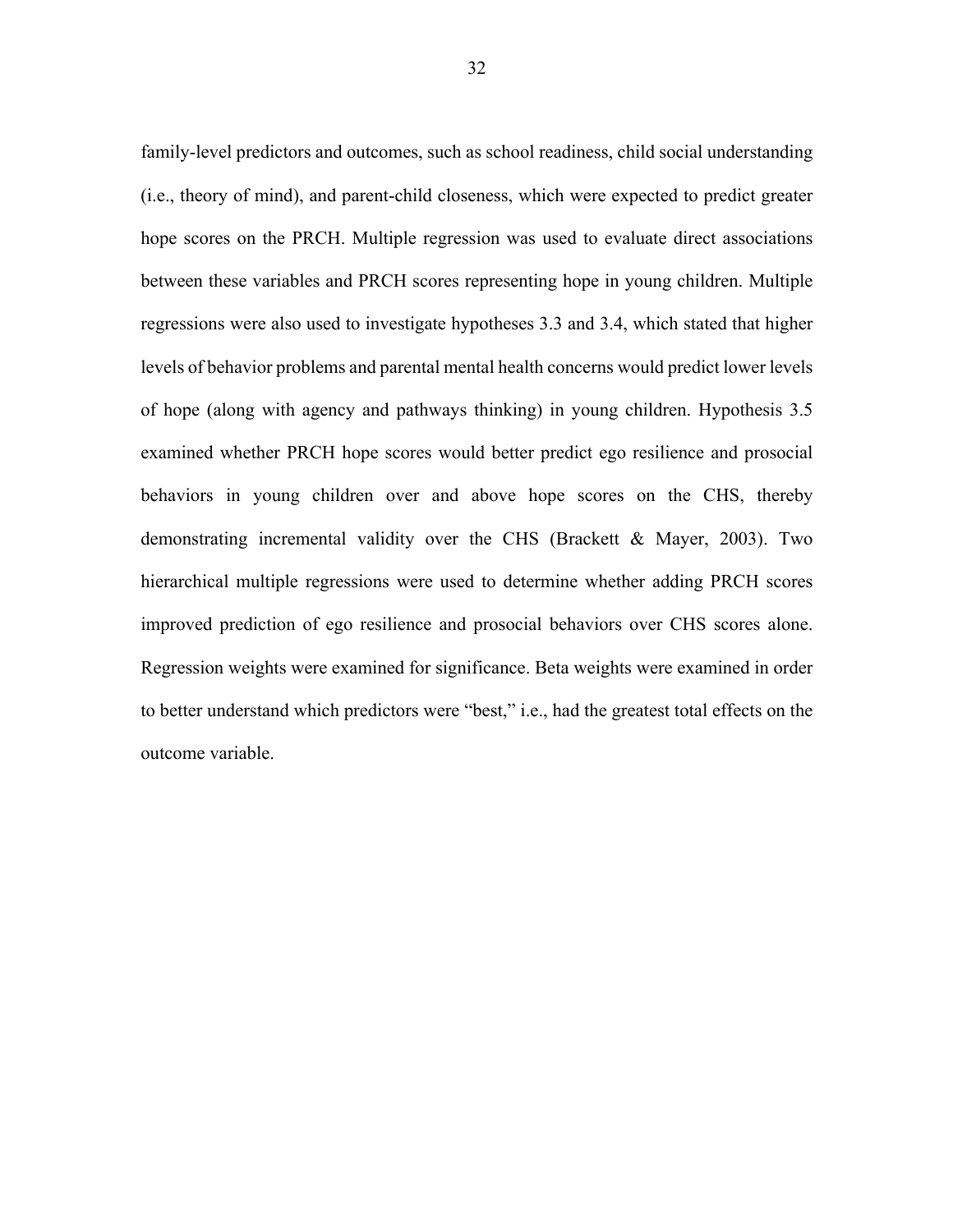#### **CHAPTER 4: RESULTS**

## **Missingness**

Data missingness was evaluated for each of the primary study variables. For all study variables, missing data were minimal. Originally, there were a total of 293 possible data points with 2.73% missing overall. However, upon further examination of the agerelated data as described above, 30 parents had answered the questionnaire for children who were older or younger than the age inclusion criteria. These parents had endorsed having a child in the correct age range but indicated that they did not fill out the surveys for this identified child. After data for these parents were deleted, data remained from 263 participants. Of these data points, there was a negligible amount of item-level missing data, ranging from 0.4% (an item on the SDQ) to 9.5% (an item on the CSUS). Several scales did not have any items with missing data. Little's Missing Completely at Random (MCAR) test was non-significant for most measures, suggesting that most data were MCAR. However, Little's MCAR test was significant for the CSUS, the SDQ, the CPRS, and the CES-D. These were the four longest measures participants completed, suggesting that test fatigue is the best explanation for the missingness of these data. No data were missing from the PRCH. Listwise deletion was used to account for missing data.

#### **Scoring of the PRCH and Other Measures**

Total scores on the PRCH were calculated using the same scoring procedures as C.R. Snyder's Children's Hope Scale (CHS; Snyder, 1997). Total sum scores were calculated for the scale, with higher scores indicating higher levels of parent-reported hope. No items were reversed scored. Sum scores for the PRCH were justified based on initial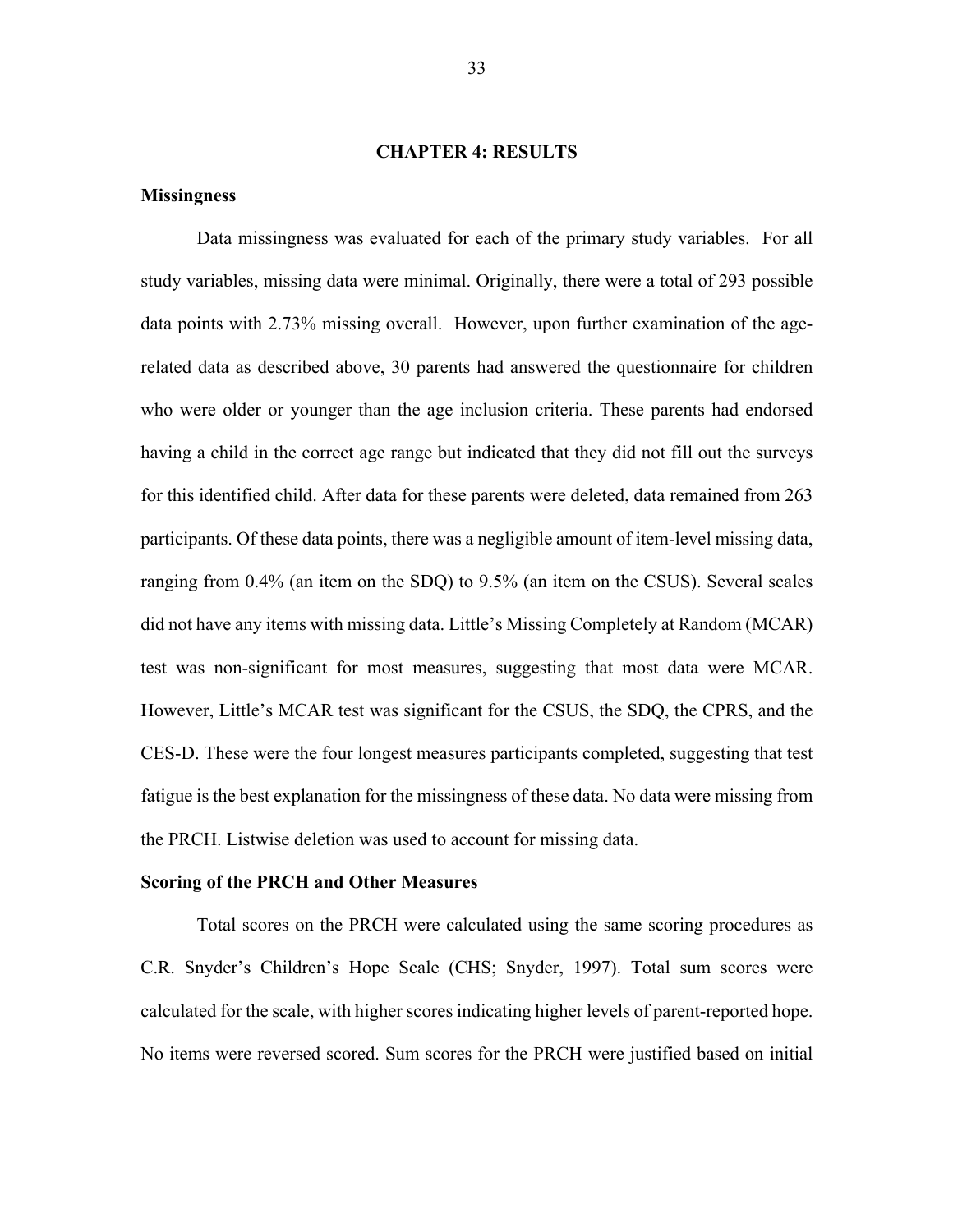investigation of the reliability of the overall scale with 12 items, which demonstrated good internal consistency ( $\alpha$  = .84). Additionally, there were no missing data on the PRCH, indicating that total scores used in these analyses were not artifacts of the number of responses provided by participants. When total PRCH scores were appropriate to test the hypotheses, sum scores were used to represent total scores.

The PRCH was also designed to contain subscales that examine different components of hope. As such, total scores on PRCH subscales were also calculated using sum scores. In the following analyses, subscale scores were calculated where appropriate using sum scores for the items that loaded onto each subscale. Scores on all other measures followed established scoring guidelines.

#### **Descriptive Statistics**

Table 2 presents means, standard deviations, and percentages for important study variables. Special attention was paid to the two measures of hope as it is the primary construct of interest in this study. Examination of histograms for the PRCH and the CHS revealed a unimodal, relatively normal distribution of the data for the two measures. The ranges for the CHS and the PRCH were comparable, supporting the assertion in hypothesis 1.1 that responses on the PRCH would be sufficiently variable to capture individual differences in hope. Neither responses on the PRCH or the CHS were significantly skewed. Mean hope scores on the PRCH were moderately high, indicating that parents tended to see their young children as relatively hopeful. Mean scores on the CHS were also moderately high, indicating a similar pattern of responses on the adapted CHS. There were no significant differences between males and females on PRCH scores; however,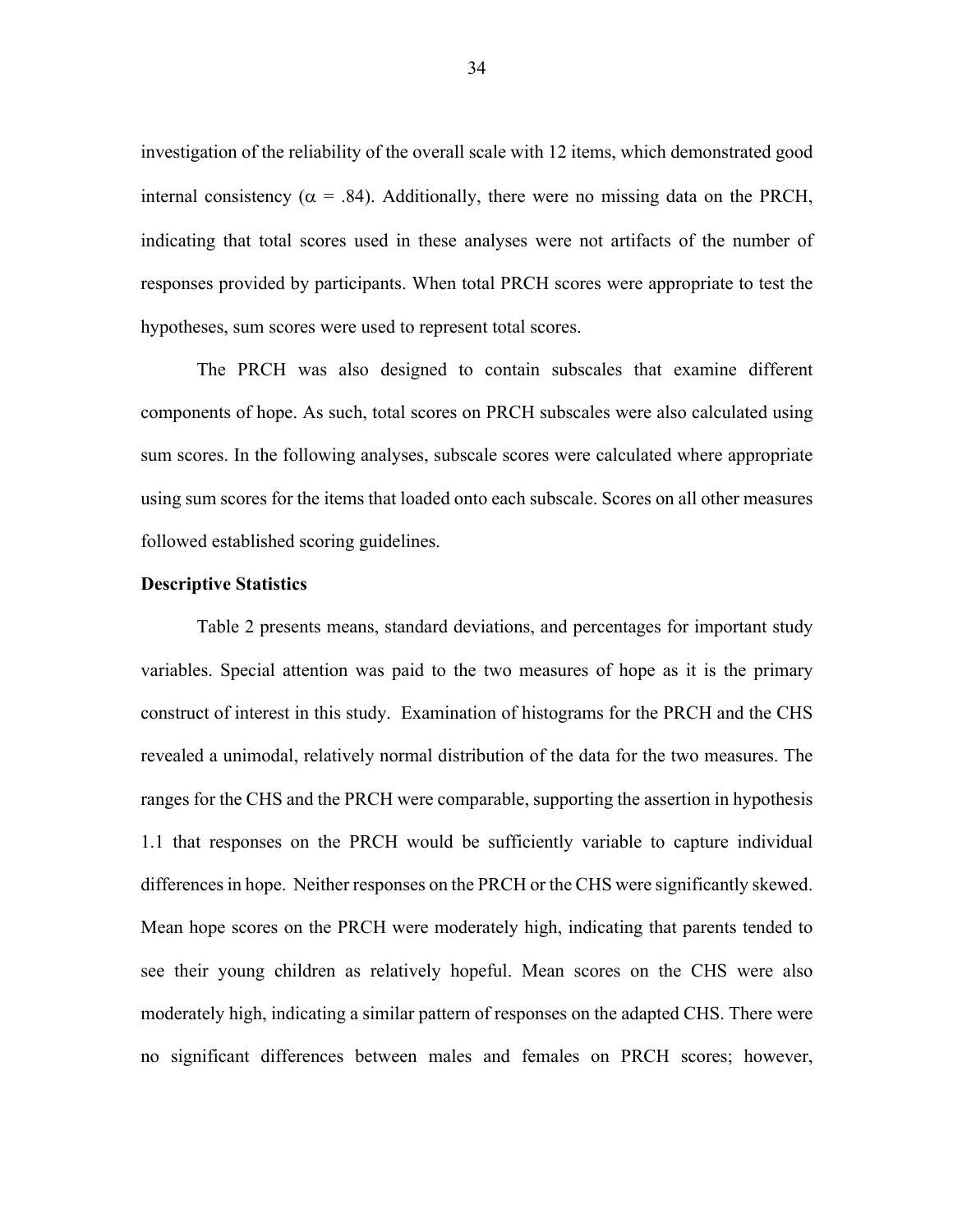significant differences were seen between Black/African American children (*M* = 38.25,  $SD = 3.65$ ) and White/Caucasian children ( $M = 33.11$ ,  $SD = 5.06$ ), with Black/African American children rated as having higher hope by their parents than White/Caucasian children,  $t(217) = 2.84$ ,  $p = .005$ .

#### **Principal Components/Factor Analysis**

An iterative, exploratory process was employed to establish the best factor structure and most parsimonious number of items on the PRCH. Principal Components Analysis (PCA) was conducted in order to examine the factor structure of the 12-item PRCH. PCA was selected as the extraction method for the reasons described in the Analytic Plan above. Examining the correlation matrix revealed that all variables had one or more correlation coefficients greater than 0.3. The Kaiser-Meyer-Olkin (KMO) Measure of Sampling Adequacy indicated that the proportion of common variance among PRCH items was excellent (KMO = .843; Kaiser, 1974). Bartlett's test of sphericity was significant (*p*<.0005), which suggests that the data were factorizable.

Because the factors were hypothesized to be correlated with each other, it was determined that an oblique rotation would yield the most appropriate factor structure versus traditional, orthogonal rotations such as Varimax. Thus, a direct oblimin (delta =  $0$ ) rotation was used. PCA identified three factors that had eigenvalues greater than one and which explained 37.22%, 12.03%, and 8.36% of the data, respectively. However, a visual examination of the scree plot (Figure 1) suggested that a two-factor structure would be most appropriate, as the inflection point appeared at the second factor. Additionally, the third eigenvalue was equal to 1.0, which is low and, taken together with the low percentage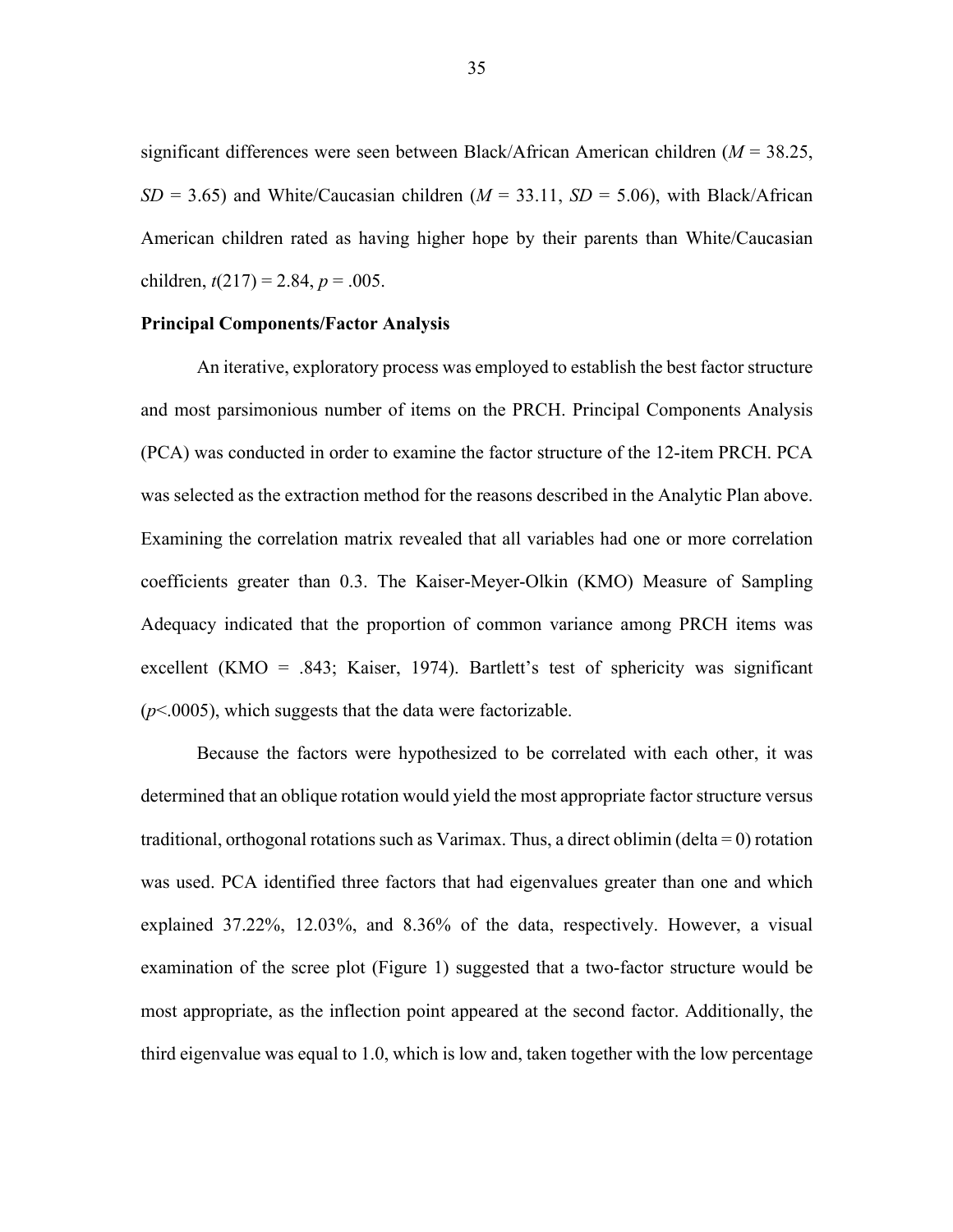of variance explained by the third factor, suggests that the third factor does not contribute much to the overall scale. Furthermore, several items had small factor loadings on the first two factors (Table 5). These included item 1 ("My child takes charge of solving his/her own problems"), item 4 ("When presented with an obstacle, my child will find ways to get around it") and item 8 ("When the first answer doesn't work, my child will try a different way"). These items were discarded. Given all of these limitations to a three-factor structure, a two-factor structure was found to be more appropriate. A factor analysis was run using PCA with a direct oblimin (delta  $= 0$ ) rotation and a fixed two-factor structure.

The new two-component solution explained 49.26% of the total variance and met all interpretability criteria for eigenvalues above one and visual inspection of the scree plot (Figure 2). Cross-loadings were expected due to the expectation that these factors would be highly correlated; primary cross-loadings were characterized as loadings above .50 on one factor versus another (Table 6). When the rotated component matrix was examined, all primary factor loadings were above 0.50 and each loaded primarily onto one factor. These results yielded substantial support for hypothesis 1.2.

Items in each factor generally converged as expected, with items 2, 5, 6, 9, and 10 loading on factor 1 and items 3, 7, 11, and 12 loading on factor 2 (Appendix B). When examined together, factor 1 appears to be capturing agency thinking and indeed retained most items that were intended to do so. All items that loaded onto the second factor were intended as items assessing pathways thinking, suggesting that the second factor is capturing pathways thinking. These results provided additional support for hypothesis 1.2.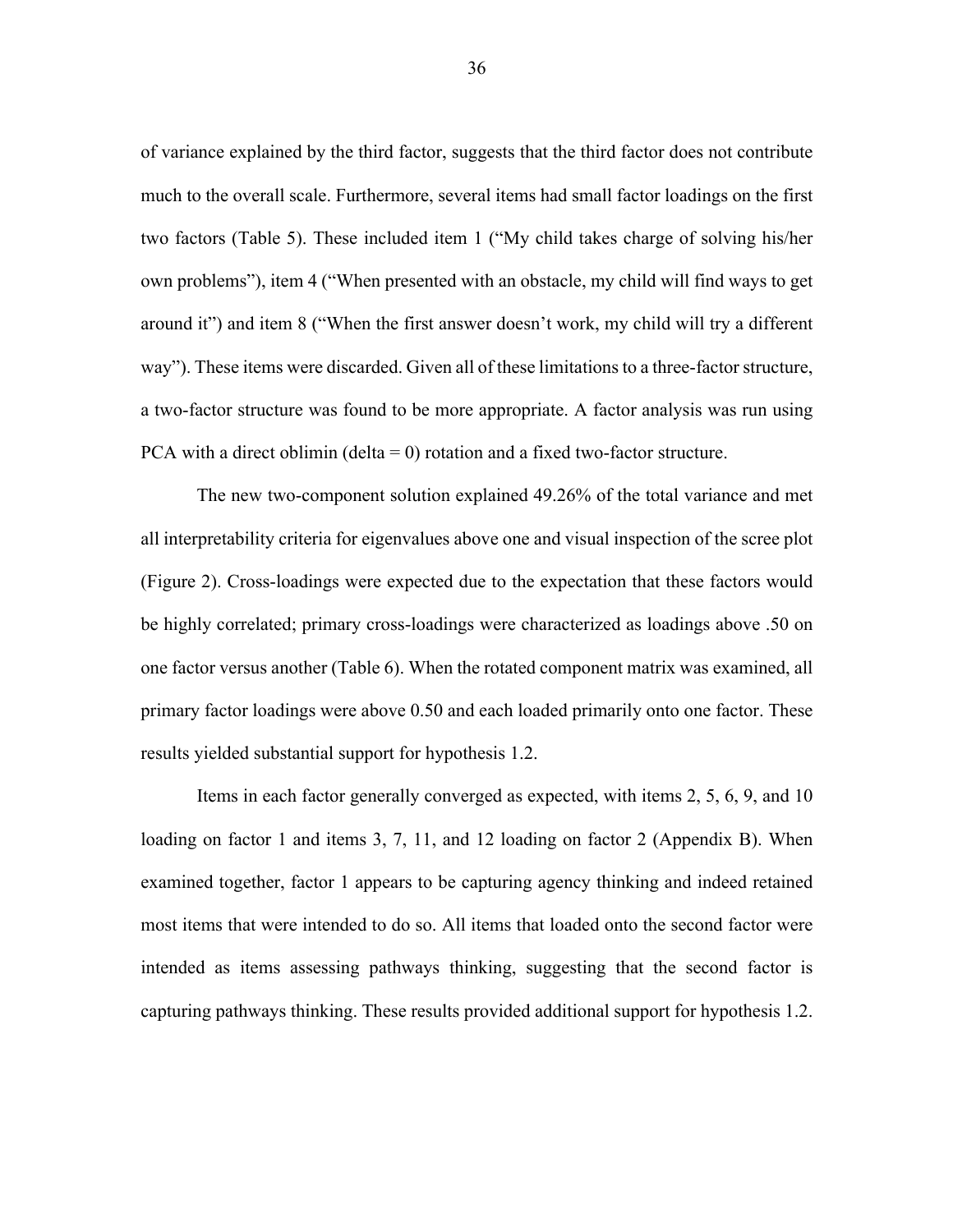The PRCH was revised to reflect the deletion of items one, four, and eight. All additional analyses used the revised 9-item version of the PRCH.

#### **Correlations**

Tables 2 and 3 presents bivariate correlations between study variables. The 9-item PRCH total scores were positively related to total scores on the CHS, demonstrating good convergent validity. However, the correlation between the PRCH and CHS was only moderately positive, suggesting that they are not the exact same measure and supporting the potential incremental validity of the 9-item PRCH. PRCH total scores were also positively related to total scores on the Child Social Understanding Scale, ego resilience, the Positive Aspects of the Relationship (Closeness) subscale of the CPRS, school readiness, and the Prosocial Behaviors Subscale of the SDQ, further supporting the assertion that the PRCH will show good convergent validity with related constructs. These results together provide support for hypothesis 2.2. PRCH total scores were negatively related to total scores on the Conflict subscale of the CPRS and to emotional symptoms on the SDQ, suggesting good convergent validity with negative factors (hypothesis 2.3). Surprisingly, child behavioral symptoms were uncorrelated with child hope scores on the PRCH. Child age, child race, child gender, parent gender, and COVID-19 disturbance were unrelated to PRCH hope scores.

In order to examine hypothesis 2.4, the magnitude of the correlations between the PRCH and school readiness, ego resilience, social understanding, and parent-child closeness was compared to the magnitude of the correlations between these constructs and scores on the adapted CHS. The magnitude of the correlation between the PRCH and all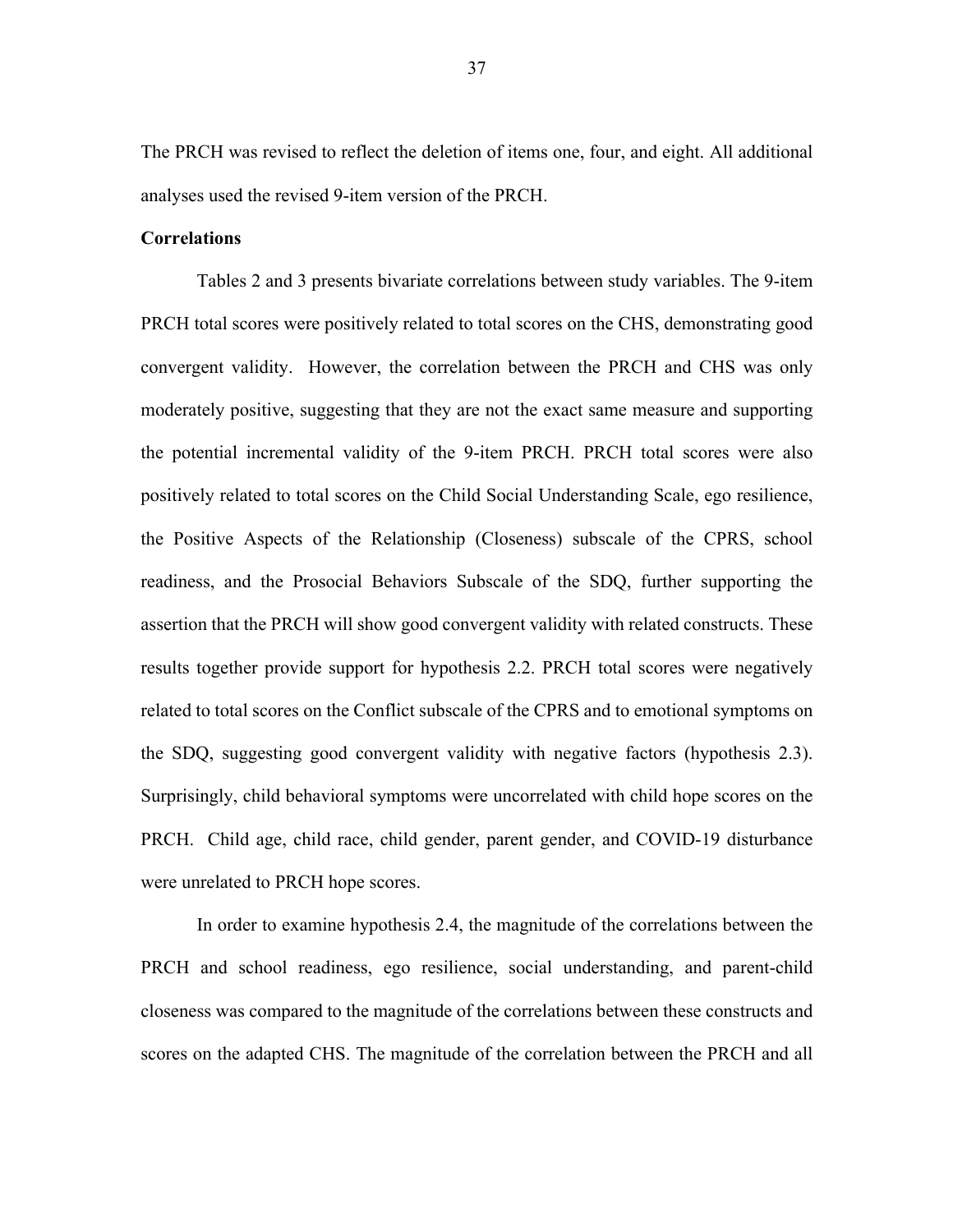constructs was similar to that of the CHS and all constructs; no significant differences were found. Specifically, the PRCH correlations were statistically equivalent to CHS correlations for ego resilience ( $z = -0.03$ ,  $p = 0.78$  (two-tailed)), social understanding ( $z =$  $-0.56$ , p = .57 (two-tailed)), parent-child closeness (z = -1.46, p = .16 (two-tailed)), emotional symptoms ( $z = .64$ ,  $p = .52$  (two-tailed)), prosocial behaviors ( $z = -.19$ ,  $p = .85$  (two-tailed)), and parent-child conflict ( $z = .12$ ,  $p = .91$  (two-tailed)). Surprisingly, while scores on the CHS were related to parental depressive symptoms, scores on the PRCH were not. The magnitudes of the correlations, however, were not significantly different from each other  $(z = .97, p = .33$  (two-tailed)), These results provide partial support for hypothesis 2.4 and suggests the PRCH demonstrates comparable convergent validity as a simply adapted version of the CHS.

# **Internal Consistency of PRCH Items**

The original 12-item PRCH showed very good internal consistency using Cronbach's alpha ( $\alpha$  = .84); the revised 9-item version reflected little change in the internal consistency of the total scale ( $\alpha$  = .81). Hypothesis 2.1 was affirmed by these results. Internal consistency for each of the subscales was then examined. The Agency subscale (items 2, 5, 6, 9, 10) showed good internal consistency ( $\alpha$  = .78). The Pathways subscale (items 3, 7, 11, 12) also showed good internal consistency ( $\alpha$  = .76). This suggests that the items in both of the subscales and the full-scale measure were measuring different but related constructs ( $r = .44$ ,  $p < .001$ ), supporting the further assertions of hypothesis 2.1. No items were deleted at this stage in scale development, as all contributed well to the internal consistency of the scale.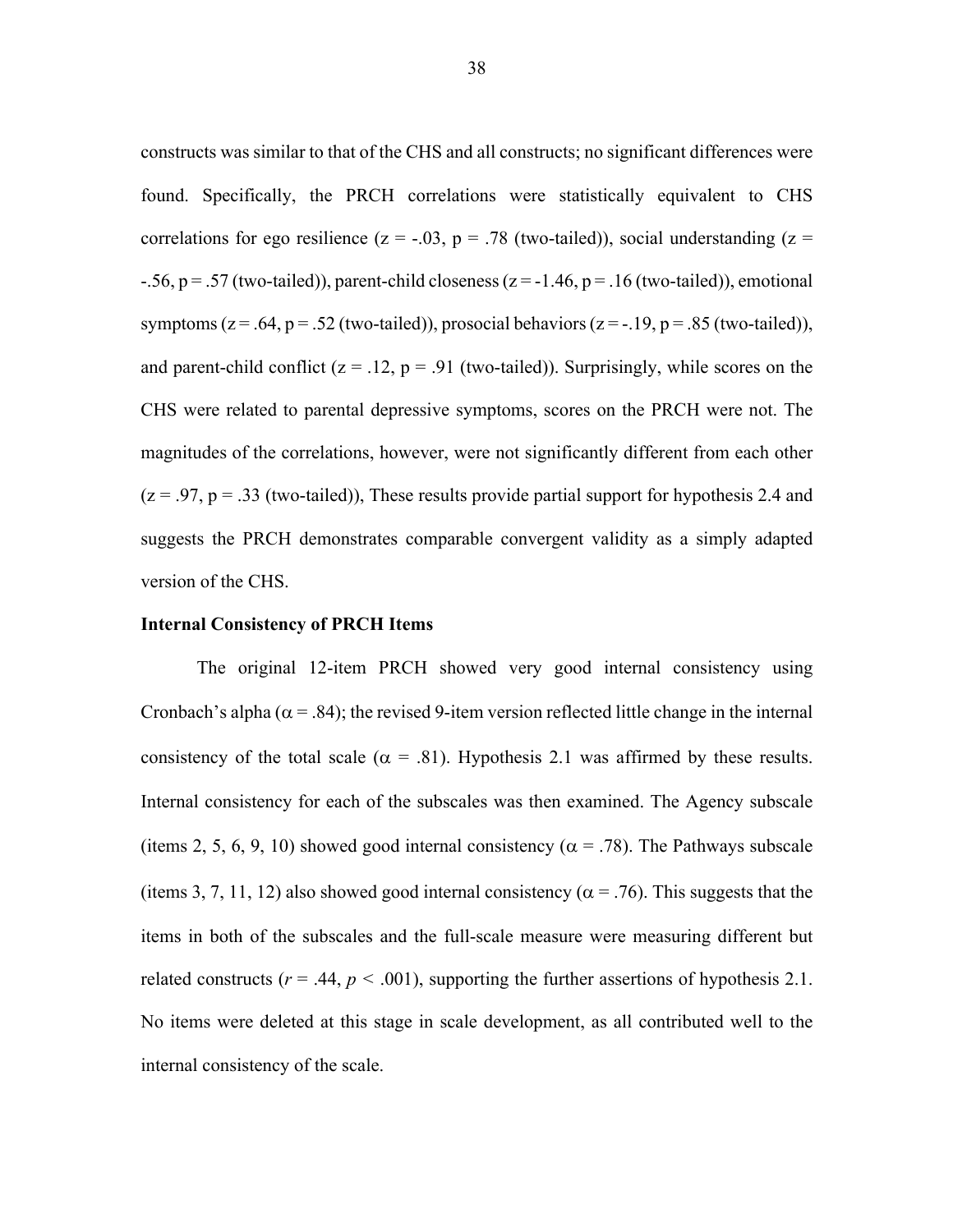# **Predictors of Hope Scores on the PRCH**

Multiple regression was used to evaluate direct associations between scores on the PRCH and hypothesized positive predictors of child hope (hypothesis 3.1). Data met assumptions for independence of errors, as determined by a Durbin-Watson statistic of 1.932. Data also met assumptions for linearity and homoscedasticity as assessed by a visual review of a plot of studentized residuals versus unstandardized predicted values. Data also showed a lack of multicollinearity as evidenced by no tolerance values less than 0.10.

In the first analysis, school readiness, child social understanding, and parent-child closeness scores were entered as predictors of child hope as measured by the 9-item PRCH total score. Child grade, race, and age were not included as predictors in all analyses as they were uncorrelated with total PRCH scores. Consistent with hypothesis 3.1, better child social understanding, closer child-parent relationships, and better school readiness were associated with higher hope on the PRCH (Table 7).

To further explore whether these relationships held for both subcomponents of hope (i.e., agency and pathways thinking), two multiple regressions were run with school readiness, child social understanding, and parent-child closeness entered as predictors of both agency and pathways subscales on the 9-item PRCH (Table 8). Most of these relationships held for both subcomponents, suggesting partial support for hypothesis 3.2. However, contrary to expectations, closeness in the parenting relationship was not a significant predictor of pathways thinking. This suggests that close, supportive parents may not have as large an effect on pathways thinking as they do on their children's belief in their own abilities to achieve their goals.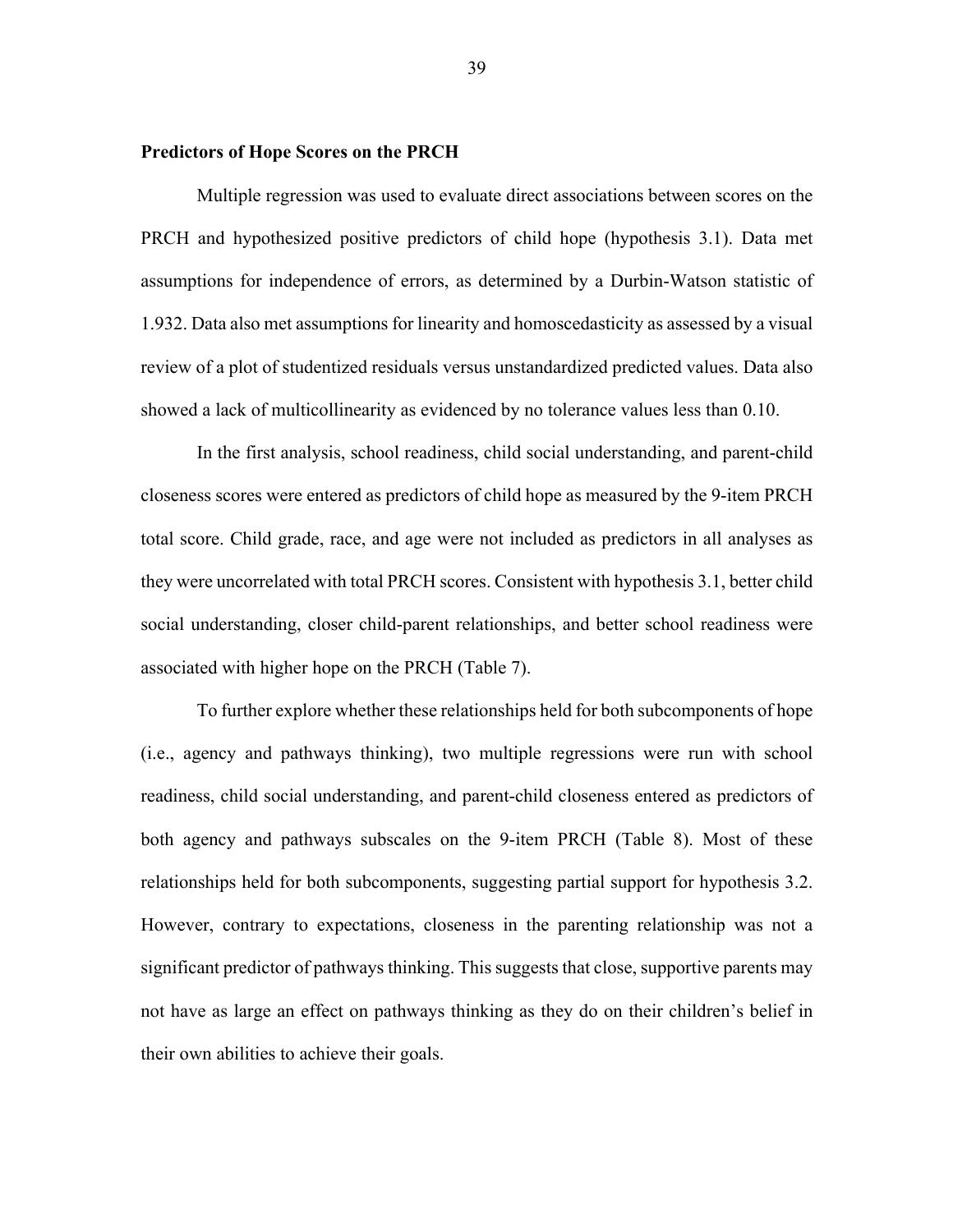Another multiple regression was used to evaluate direct associations between emotional symptoms as measured by the SDQ, conflict in the parent-child relationship, parent depressive symptoms, and scores on the 9-item PRCH (Table 9). Child conduct behaviors and hyperactivity were not included in the analysis as they were uncorrelated with the outcome measure. Data met assumptions for independence of errors, as determined by a Durbin-Watson statistic of 2.06. Data also met assumptions for linearity and homoscedasticity as assessed by a visual review of a plot of studentized residuals versus unstandardized predicted values. Data also showed a lack of multicollinearity as evidenced by no tolerance values less than 0.10. Partially consistent with hypothesis 3.3, parent-child conflict predicted lower child hope. However, contrary to expectations, parent depressive symptoms and child emotional symptoms did not significantly predict child hope scores.

To further explore whether these relationships held for both subcomponents of hope (i.e., agency and pathways thinking), two multiple regressions were run with emotional symptoms as measured by the SDQ, conflict in the parent-child relationship, and parent depressive symptoms entered as predictors of both agency and pathways subscales on the 9-item PRCH (Table 10). Emotional symptoms and parent-child conflict significantly and negatively predicted agency thinking. Pathways thinking was only negatively predicted by parent-child conflict. These results provide partial support for hypothesis 3.4.

Two multiple regressions were used to evaluate whether hope was a predictor of positive child behaviors, including prosocial behaviors and better ego resilience (Table 11). Consistent with hypothesis 3.5, hope scores on the 9-item PRCH predicted prosocial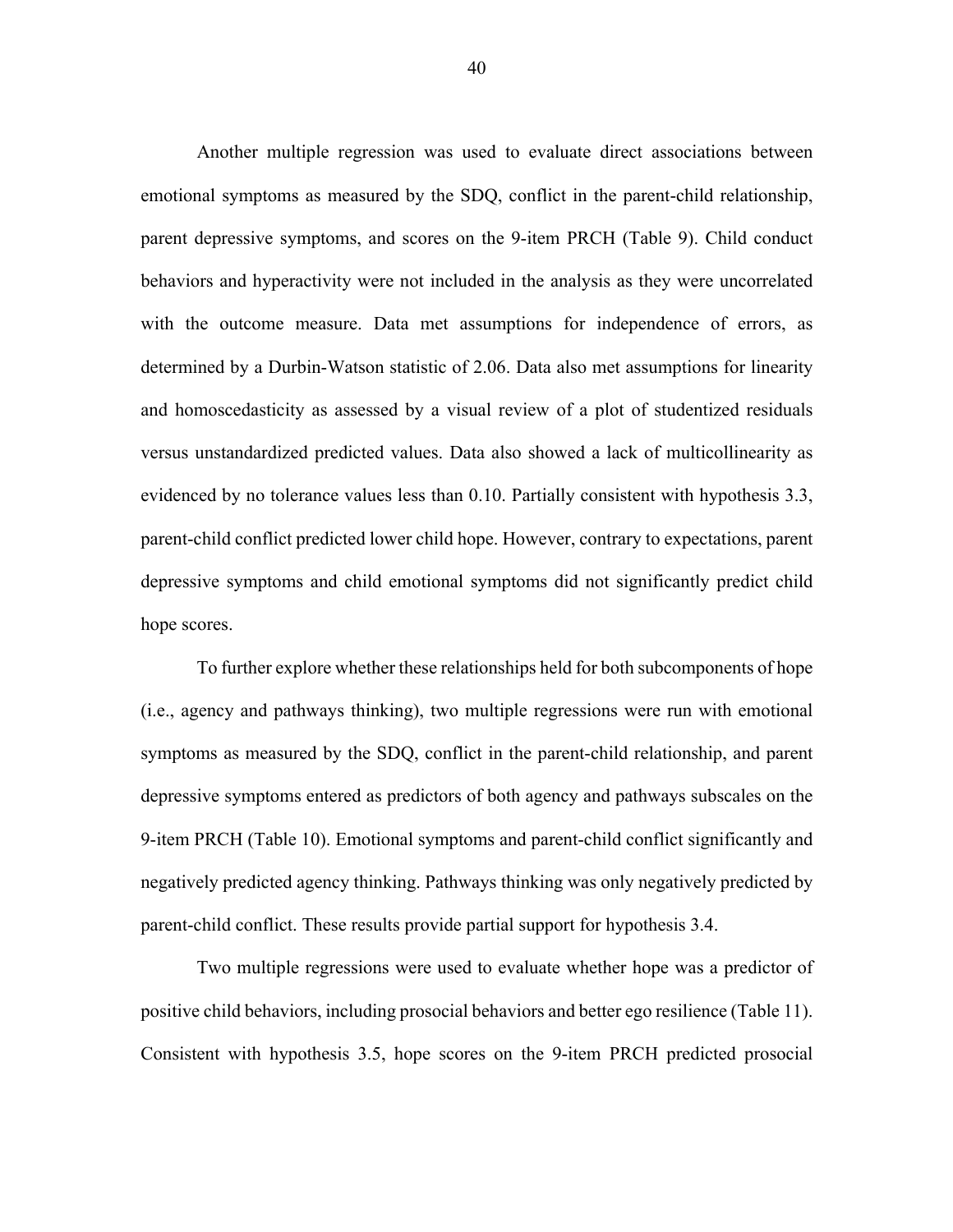behaviors and ego resilience, suggesting that hope influences the development of these behaviors in early childhood. Notably, PRCH scores remained a significant predictor of these variables in hierarchical multiple regressions controlling for scores on the CHS (Table 12). The addition of PRCH scores to the model led to a statistically significant increase of  $\mathbb{R}^2$  of .04 for both prosocial behaviors and ego resilience. These results demonstrate the incremental validity of the PRCH over and above the CHS.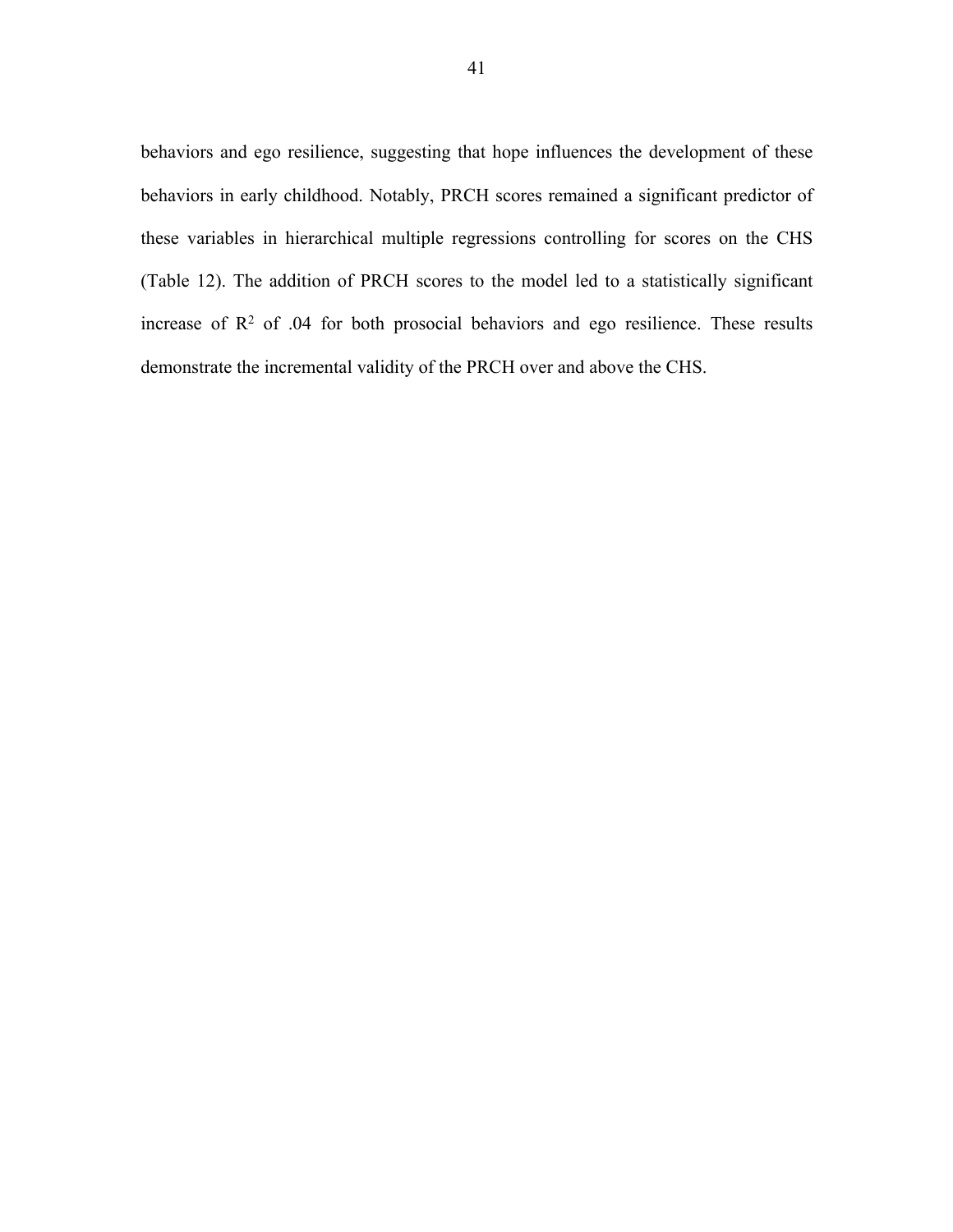#### **CHAPTER 5 DISCUSSION**

Hope is an often-undervalued construct that has a tremendous role in the development of resilience in children (Snyder, 2000). While current instruments exist that allow researchers and clinicians to assess hope in children as young as eight, these measures are inadequate for assessment of younger children. This lack of assessment tools for young children represents a particularly extreme gap in our understanding of hope and its development. Hope is hypothesized to exist in children as young as 2 years old, and its origins are theorized to be found in early childhood experiences with parents and the home environment (Snyder, 2000). Properly valid and reliable instruments are required, therefore, in order to confirm whether hope theory's assertions regarding the origins of hope are accurate. Additionally, valid and reliable assessments of hope in young children represent a unique opportunity for researchers to understand the factors that influence hope development and to better quantify the role hope plays in the development of positive, resilient functioning later in life. There is also a need for clinically valid instruments to identify children at risk of falling into a low hope category throughout school, which could lead to difficulties with academic performance, social adjustment, and ego resilience (Snyder et al., 2000).

The goal of the present study was to fill this gap by providing evidence for the validity and reliability of a novel measure of early childhood hope titled "Parent Report of Child Hope." The measure was designed to capture hypothesized behavioral correlates of hope – namely, agency and pathways thinking - in children younger than 8 years old. Children high in agency cognitions are capable of imagining themselves achieving their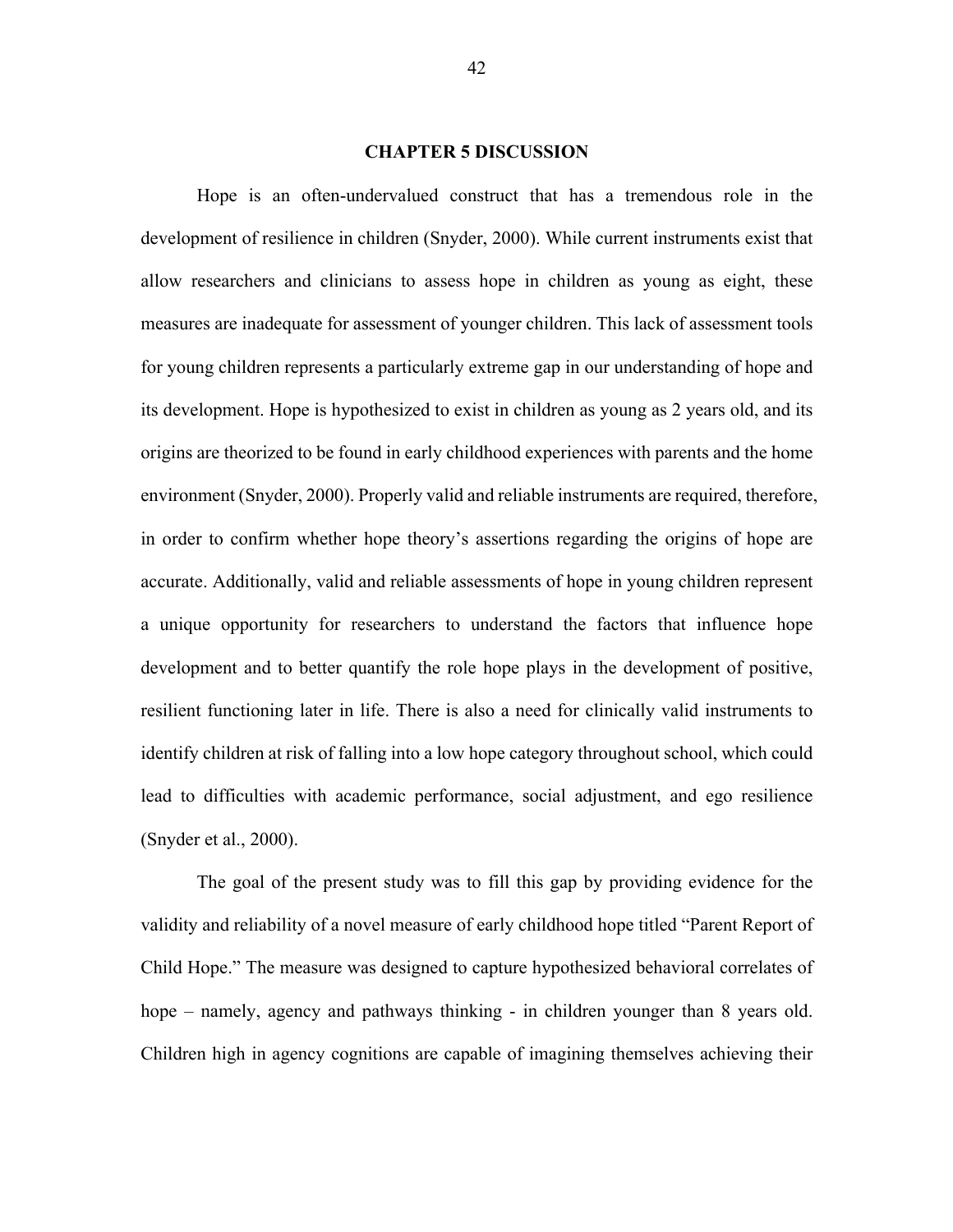future goals and creating positive future change in their lives (Snyder, 2000). Children high in pathways thinking see themselves as capable of solving problems and eliminating obstacles towards future goal achievement. Taken together, these two components create a higher-order hope construct. However, it is important to note that the present study represents the first known quantitative examination of these components of hope theory in children younger than 8 years old. While pathways and agency thinking are theorized to exist in young children, there has been no evidence prior to the current study to confirm that they are fully formed cognitive characteristics of young children's hope. Thus, a secondary purpose of the current study was to examine the nature of hope in early childhood and whether the components of hope are comparable to or differ from existing patterns of hope in later childhood and adulthood.

## **Aim 1: Validity of the PRCH**

A primary goal in establishing the validity of the PRCH as a measure of early childhood hope was to determine whether it captured adequate variability in parent responses such that the measure could "pick up" on individual differences in hope development. Parent responses fell along a relatively normal distribution with adequate minima and maxima, which suggests that the PRCH does indeed capture variability in responses. As a further standard of comparison, the range of the PRCH was examined relative to the range on the adapted form of the Child Hope Scale. Ranges were comparable and indicated that they were capturing similar variability in responses. Thus, it appears that the PRCH succeeded in capturing individual differences in hope for young children. These results also provide some support for the idea that individual differences in childhood hope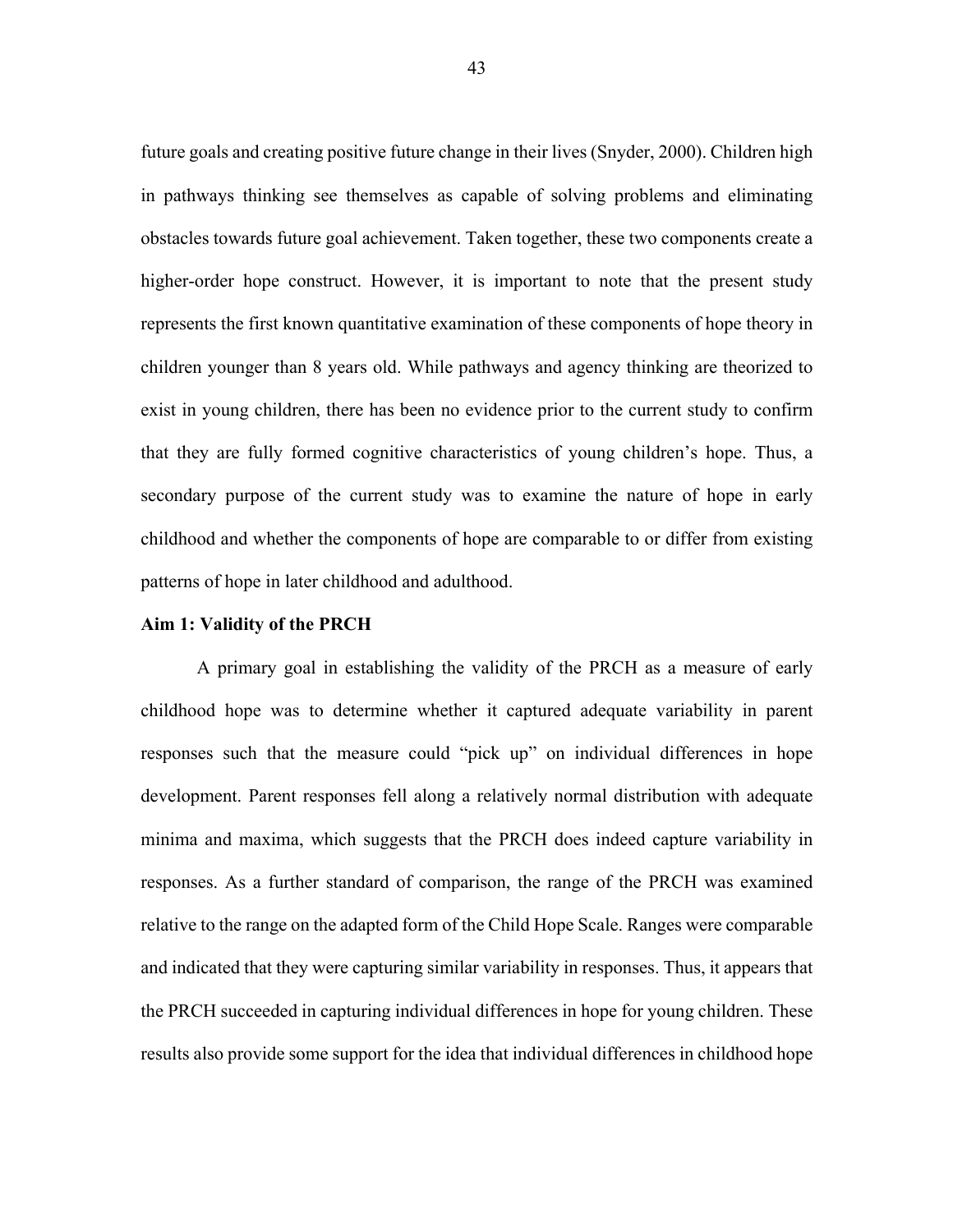may be seen in early childhood and suggest that Snyder's (2000) assertions about the developmental origins of hope may be accurate. Specifically, if there are individual differences in hope that can be detected in 5 and 6-year-old children, it suggests that the cognitive capacity for hope may have emerged far earlier in development than the ages of the participants in this study. Thus, the current findings lend support to the assertions in hope theory that hope may be detected in in young children and provide an impetus for future studies to use the PRCH to examine hope in younger children (Snyder, 2000).

Exploratory Factor Analysis was used for dual purposes in determining the validity of the PRCH. First, the analysis resulted in a shorter, more refined measure than the original twelve items. Items were deleted from the final analysis if they had extremely small factor loadings on the final factor structure (Thompson, 2004). The application of these standards resulted in the deletion of item 1 ("My child takes charge of solving his/her own problems"), item 4 ("When presented with an obstacle, my child will find ways to get around it") and item 8 ("When the first answer doesn't work, my child will try a different way"). While the first item was written to be an agency item and the last two were intended as pathways items, it appears that these items captured indicators of functioning that were more closely related to the child's behavioral outcomes, which may only be partially related to hope. Indeed, these questions more than any others were designed to capture purely behavioral correlates of hope in young children. They may also have been interpreted differently by parents than other types of questions. Overall, it appears that they did not adequately contribute to the scale and were dropped from subsequent analyses.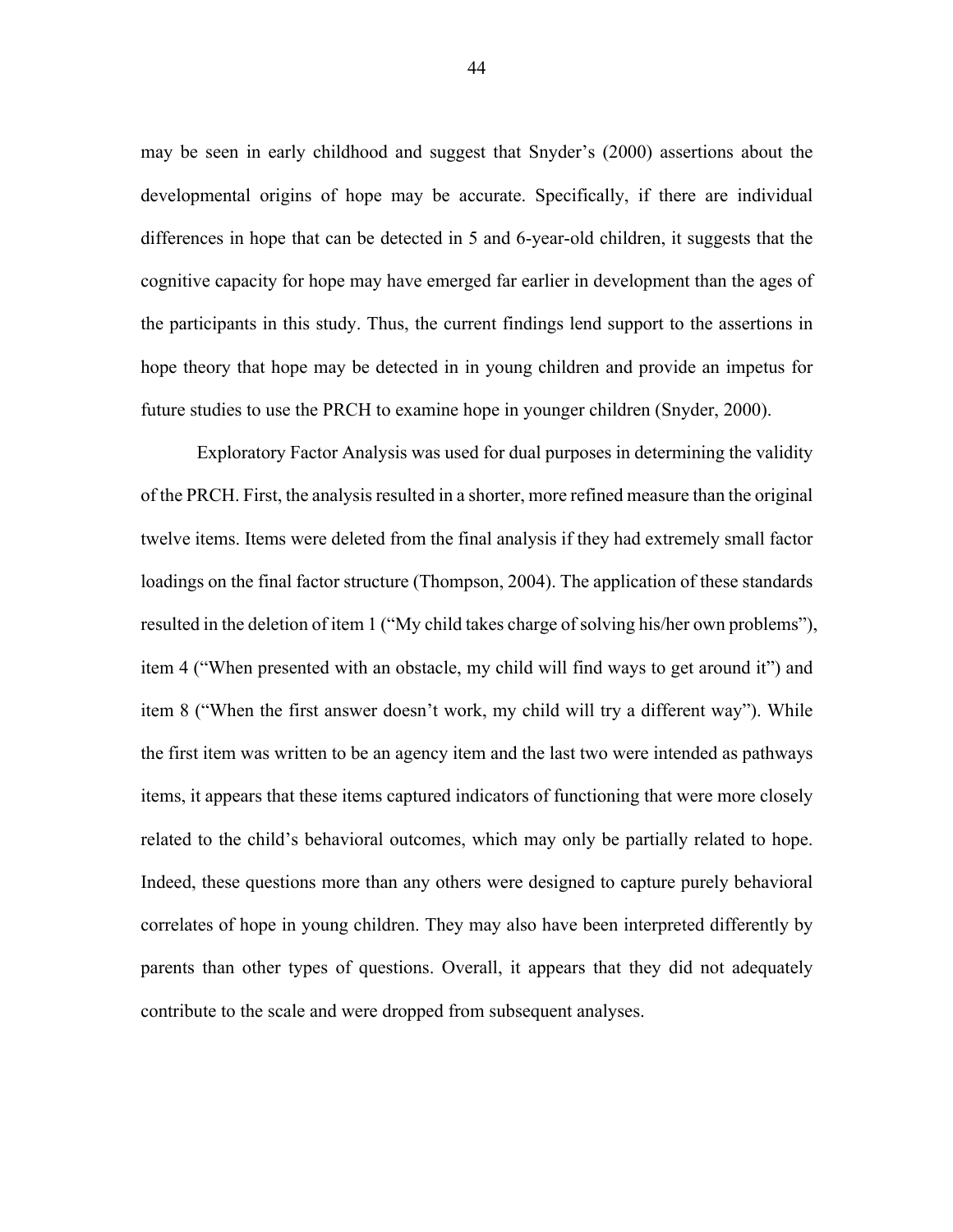The second goal of this aim was to determine the construct validity of the PRCH. This goal represented a challenge because construct validity, by definition, needs to have already been firmly established in the relevant literature (Nunnally & Bernstein, 1994). Hope, however, has never been studied in early childhood, and little is known about the developmental processes that underlie hope formation across the lifespan. While hope in early childhood is hypothesized to be similar in cognitive structure to hope later in life, there is no empirical evidence to confirm these assertions. Exploring the construct validity of hope on the PRCH, therefore, confirmed the validity of the measure itself, established a standard by which construct validity could be examined in the future, and determined the degree to which hope in early childhood mirrors hope later in life. Additionally, determining factor structure through EFA is, on some level, a subjective process – the weight given to each indicator of an appropriate factor structure is often determined by the researcher and the construct being examined (Thompson, 2004). Thus, while the final factor structure included only two factors, it is possible that other researchers in future studies may find a three-factor solution to be more acceptable. For this reason, explanations related to both the final two-factor structure of the PRCH and a possible three-factor structure are discussed below.

The final two-factor structure of the PRCH was eventually accepted on the basis of the scree plot, eigenvalues, and item loadings. The two-factor structure contained items that aligned well with Snyder's two theorized hope components (i.e., agency and pathways thinking) as intended – all items that were designed to capture agency thinking did indeed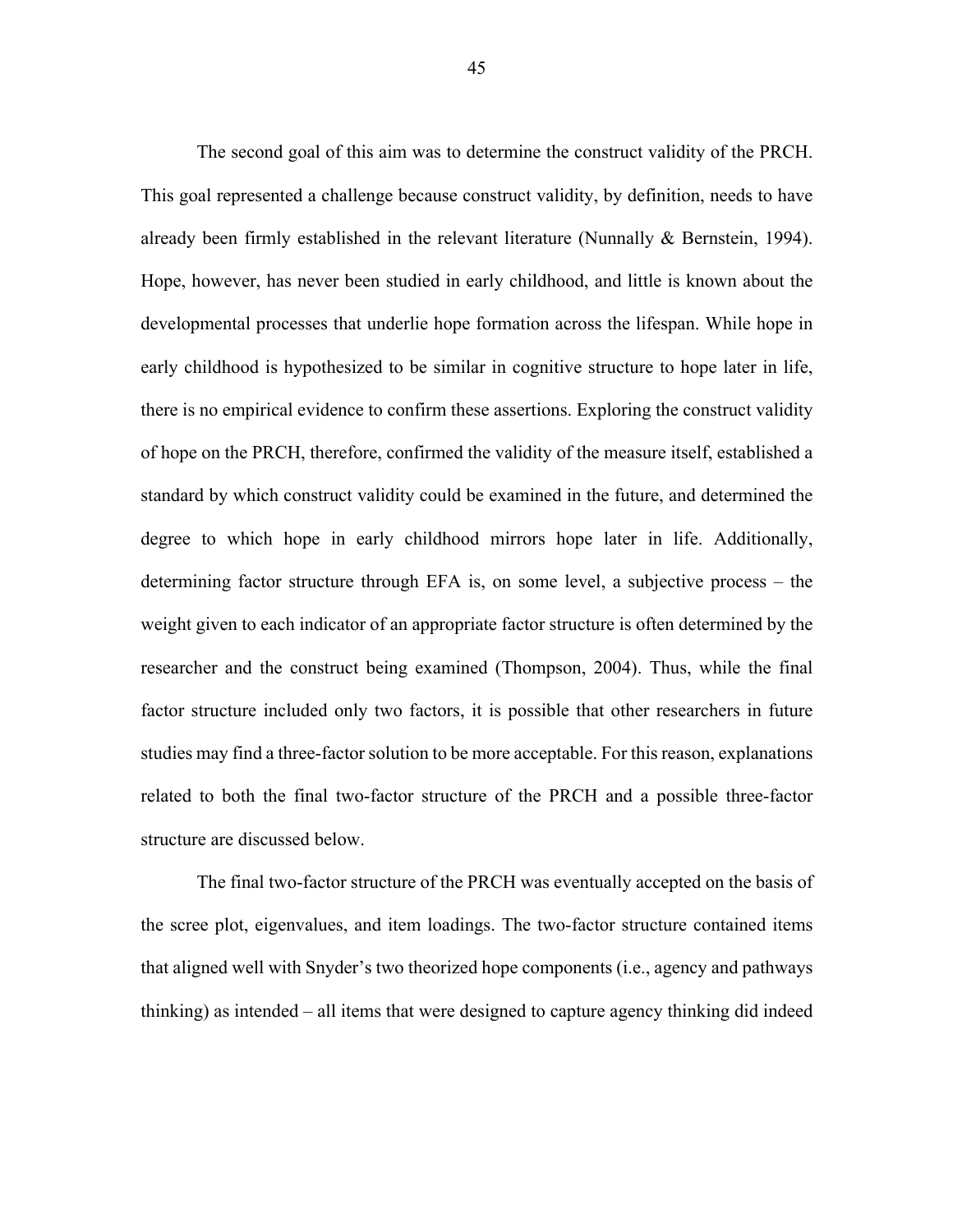do so, while the majority of items designed to capture pathways thinking also did so (Snyder, 2000).

The two-factor structure of the PRCH also provides evidence for the construct validity of the PRCH. The PRCH contains many items that capture agency and pathways thinking and does, therefore, appear to measure what it is intended to measure. The PRCH does, therefore, appear to have significant construct validity and is a useful and valid measure of hope, agency thinking, and pathways thinking in early childhood. Furthermore, the two-factor structure of the PRCH supports the assertion that a two-component conceptualization of hope applies to early childhood hope. Indeed, as these components have been validated for older children, adolescents, and adults in many other studies, it was reasonable to expect to observe the same components in younger children (Snyder et al., 1997). Thus, these results demonstrate that it is possible to detect hope in early childhood and that such hope, at least by the age of the children assessed in the current study, has differentiated into detectable and distinct pathways and agency components.

While the two-factor structure was accepted as the final model, it is useful to theorize about the initial results of the Exploratory Factor Analysis, which revealed a threefactor structure for the PRCH whereby items 1, 4, and 8 weakly converged onto a third factor. Though it was ultimately rejected on the basis of the scree plot, eigenvalues, and item loadings, it is possible that this initial structure captured the vestiges of a new hope component that exists in toddlerhood. Both items 1 and 8 were worded to capture explicit behaviors thought to be related to agency and pathways thinking, and they conceptually emphasize the child's actions as evidence of these components. Perhaps the relation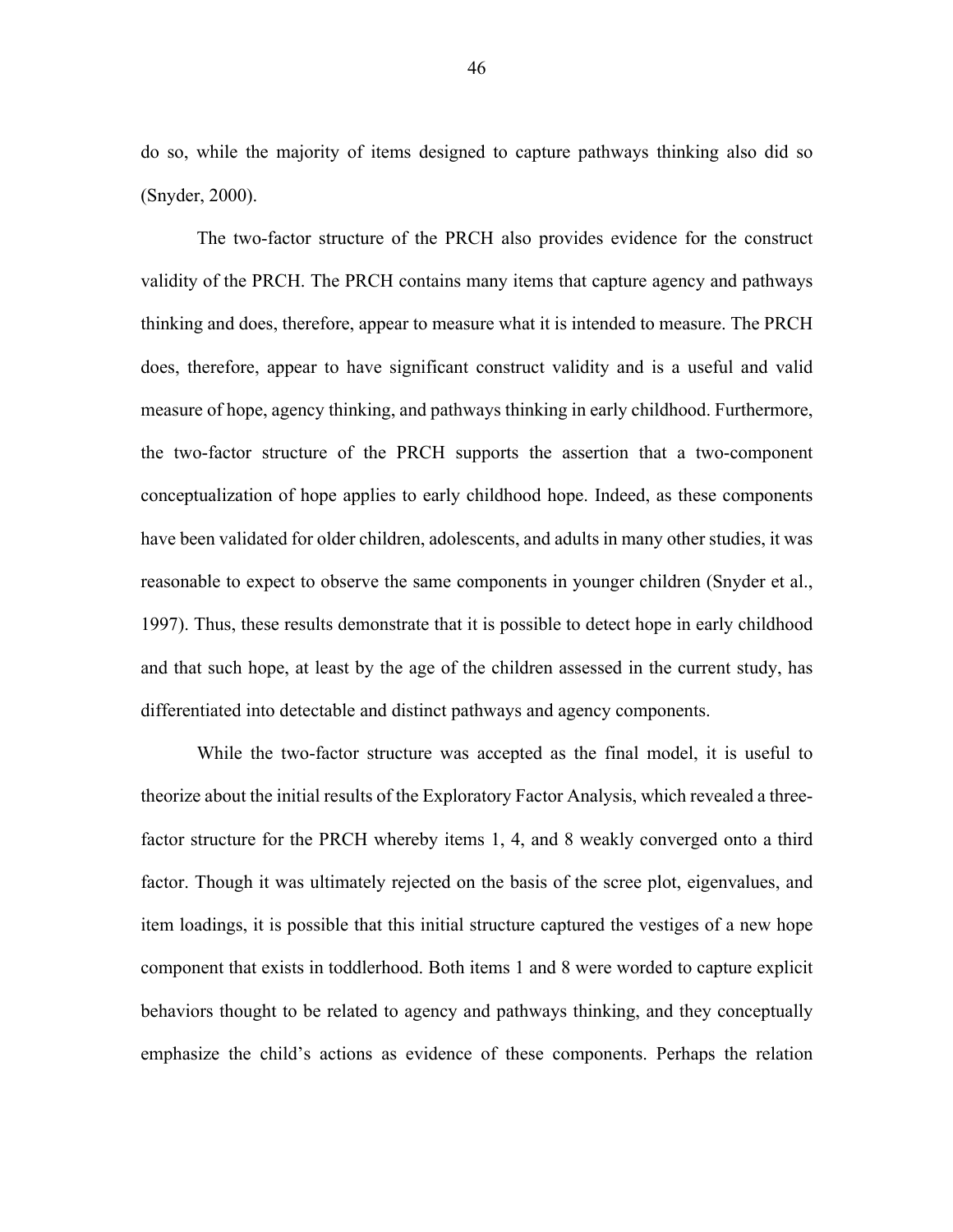between these actions and hope is stronger before the child enters school, where hope cognitions are mainly shaped by the behavioral influences of parents. Thus, while the twofactor structure for the PRCH seems to be the preferred structure for newly school-aged kids, further research is needed with a younger population in order to determine whether the factor structure holds for toddlers and preschool-aged children.

# **Aim 2: Reliability and Criterion-Related Validity of the PRCH**

The reliability of the PRCH was examined using Cronbach's alpha to determine the internal consistency of the full scale and new subscale items. Results indicated very good internal consistency for the full scale and acceptable internal consistency for each individual subscale. The internal consistency of the scale implies that the scale is useful for research purposes, with the full scale's internal reliability being acceptable for clinical uses as well (Nunnally & Bernstein, 1994). Overall, the results demonstrate that the scale is a reliable measure and will be useful as a measurement of early childhood hope moving forward.

Convergent validity of the PRCH was determined via bivariate correlations to hypothesized positive and negative predictors and outcomes. The PRCH showed strong convergent validity. Additionally, convergent validity was examined via comparison to an adapted parent-report version of the Child Hope Scale (CHS), as the PRCH should behave in similar ways as the CHS if it is indeed measuring hope (Snyder et al., 1997). The PRCH and CHS were both positively related to hypothesized positive outcome measures (e.g., child social understanding, ego resilience, parent-child closeness, etc.), with the PRCH demonstrating a slightly weaker relationship for some these outcomes than the relationship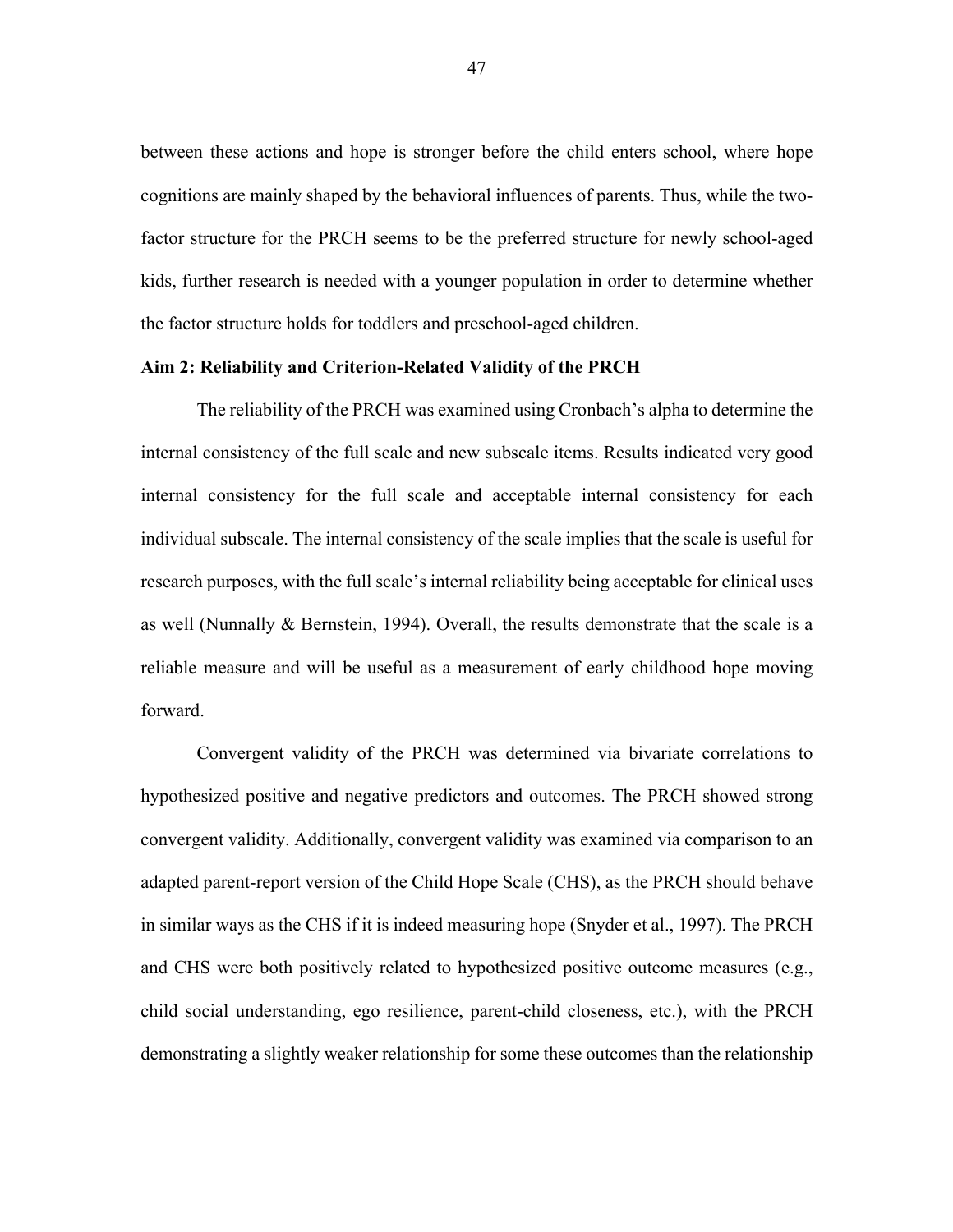between the CHS and the same measures; however, overall, the differences between the PRCH and CHS were negligible and none were significant, suggesting that the PRCH demonstrates good convergent validity that is comparable to a parent-report version of the CHS. The same patterns of associations were found when the PRCH and CHS were compared to negative outcomes (child emotional problems, conduct behaviors, and parentchild conflict), demonstrating that the PRCH has convergent validity for negative factors comparable to that of the adapted CHS. Overall, these results establish significant convergent validity for the PRCH.

Interestingly, the PRCH was unrelated to parent depressive symptoms, while the CHS did have a significant negative relationship to parent depressive symptoms. However, the magnitudes of the correlations did not significantly differ from each other. The difference in significance, then, might result from the behavioral nature of the PRCH relative to the "cognitive" nature of items on the CHS. Prior research has found that parents asked to report on child cognitive and emotional symptoms tend to lack concordance with the child's own experiences (Herbers, Cutuli, Kolorova, Albu & Sparks, 2014). It is possible that reports on the CHS, then, were more highly influenced by parents' own symptoms than reports on the PRCH. The behavioral nature of PRCH items, therefore, might provide an advantage over the CHS in limiting the influence of parent mental health.

## **Aim 3: Predictors of Hope in Early Childhood**

The third aim of the current study was to better understand hope development in early childhood using the PRCH by examining both positive and negative predictors of hope scores. Results indicated that child social understanding, parent-child closeness, and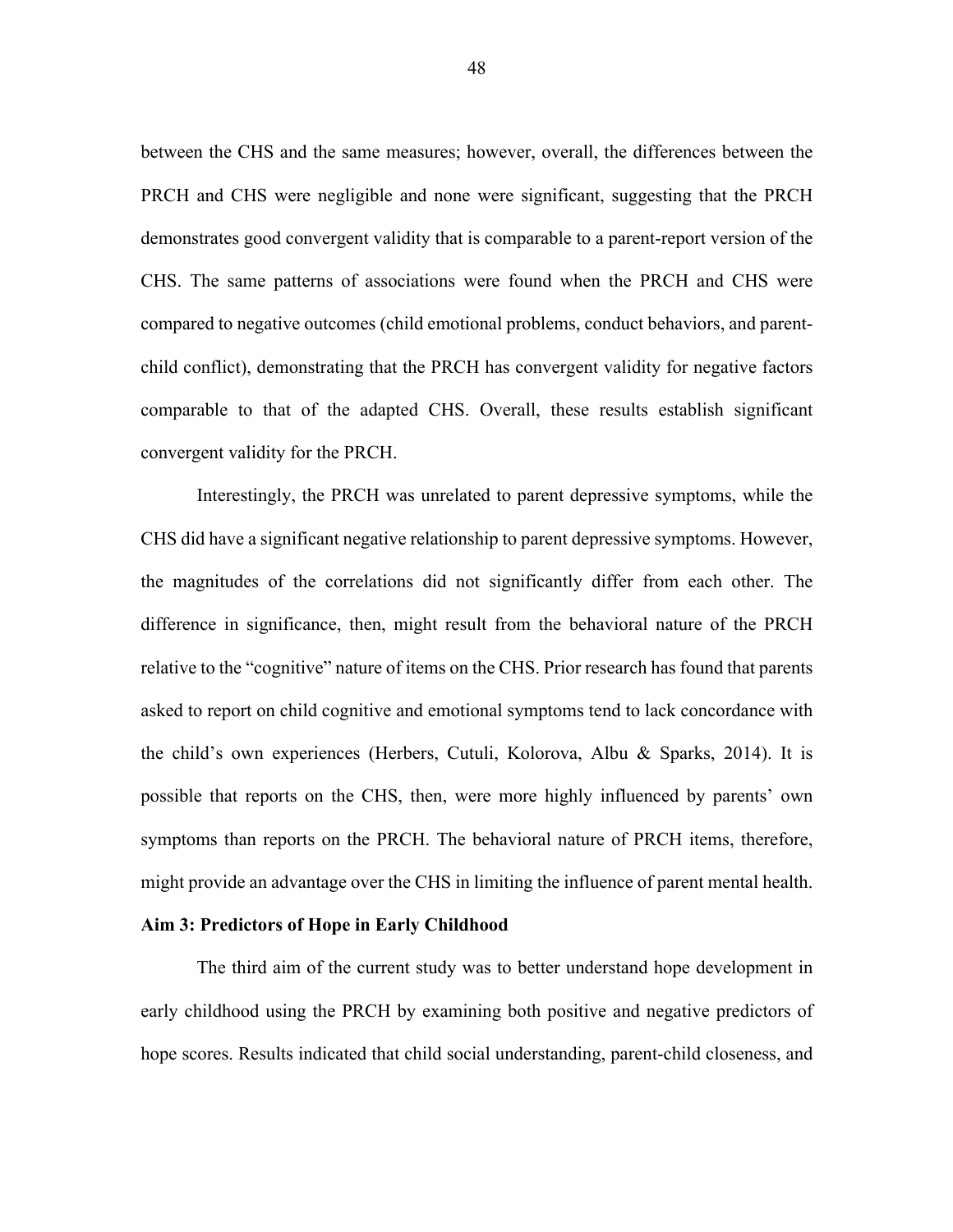school readiness were positive predictors of overall hope on the PRCH. When these characteristics were examined as predictors of subscale scores, all relationships held for agency thinking. This suggests that agency thinking in early childhood is influenced by early experiences with parenting and social understanding (e.g., theory of mind). Contrary to expectations, however, parent-child closeness was not a significant predictor of pathways thinking. One possible explanation for this result is the nature of pathways thinking itself. While agency requires a belief in one's own abilities, which may be encouraged by parents who "cheerlead" their children and embolden their child's belief in themselves as agents of change, pathways is likely more related to trial and error throughout life that is independent of parent comfort and closeness. In other words, it is likely that agency thinking is more heavily influenced by the quality of parent-child relationship, whereas pathways thinking is more related to other day-to-day life experiences regardless of positive encouragement from parents.

The results of the present study also demonstrated that parent-child conflict uniquely and negatively predicted overall hope scores on the PRCH as well as scores for agency and pathways thinking. This result fits well with Snyder's (2000) theoretical predictions regarding the origin of hope in early childhood; namely, Snyder proposed that hope development is profoundly influenced by the parent child relationship. If parents and children are regularly in conflict by the time the child has reached age five, it is probable that the child will begin to see themselves less as agents of change in their own environments and more encumbered by the obstacles they face. Parents who are frequently in conflict with their child may also represent less stable attachment figures who create a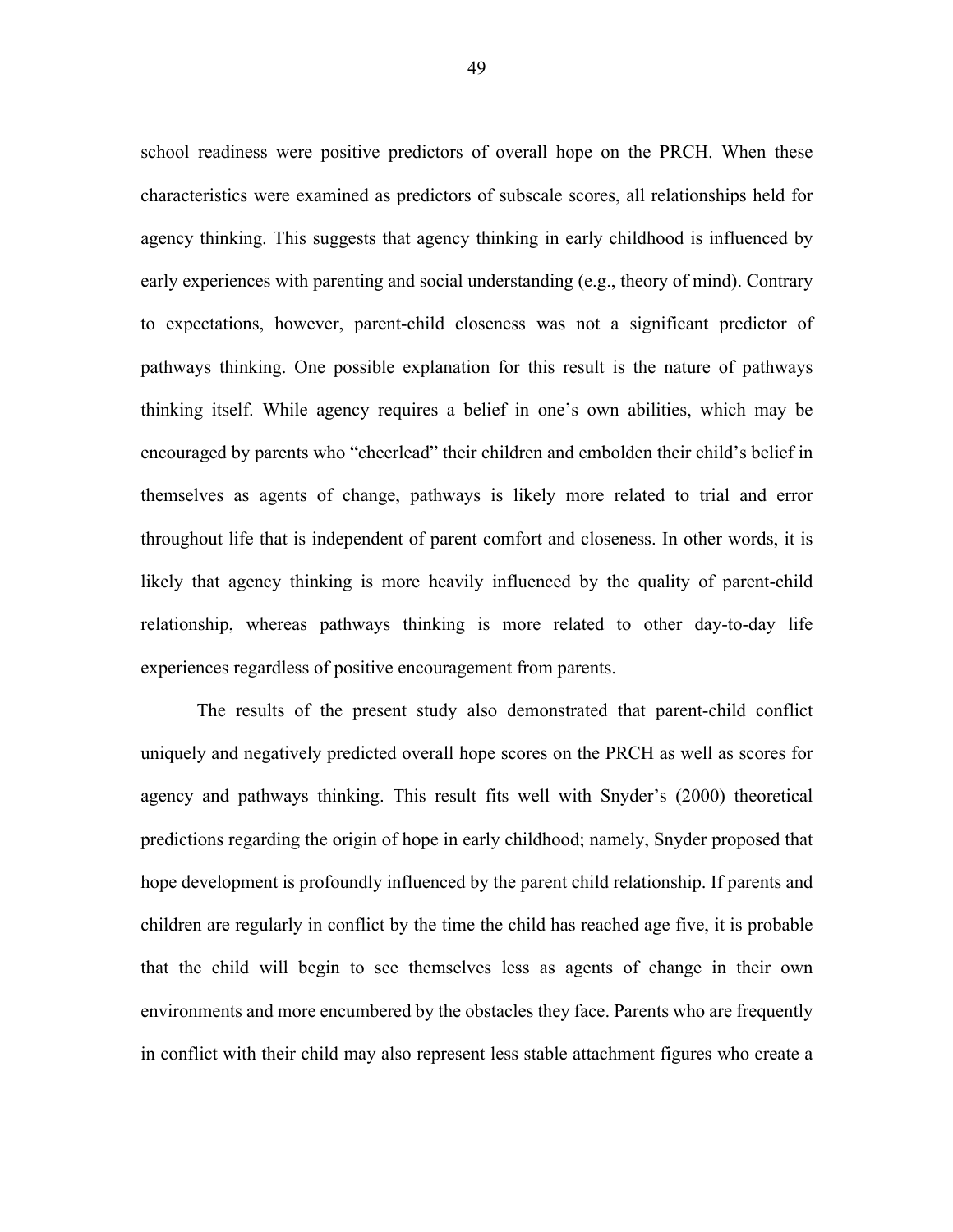developmental context in which the child does not feel safe or empowered to explore the world around them and, by extension, accept the inherent risk in goal achievement.

Contrary to expectations, child emotional symptoms and parent depressive symptoms did not negatively predict child hope scores on the PRCH for either the overall scale or the pathways subscale. Parent depressive symptoms also did not predict agency scores. There are several potential explanations for this result. First, it is possible that child and parent emotional symptoms are simply poor predictors of hope in early childhood. While both constructs are related to child hope based on simple bivariate correlations (see Table 3), it is possible that neither is an important determiner of agency or pathways thinking for children at this developmental stage. However, this explanation is unlikely given both the theoretical connections of both constructs to hope development and the fact that each construct is correlated with at least one measure of hope (either the PRCH or the CHS). Second, it is possible that currently depressed parents were not depressed earlier in their child's development and, therefore, were able to establish a close relationship with their child that provides a buffer for the potentially negative effects of the parents' current depressive symptoms. This explanation would be consistent with former research, which has established that the effects of parental depression are mediated by the child's own cognitive symptoms (Stark, Schmidt, & Joiner Jr., 1996). It is also feasible to imagine that some depressed parents attempt to compensate for their symptoms by being more intentional about encouraging and "coaching" their children, thereby leading to more hopeful child cognitions. Finally, it is possible that the measures themselves (the CES-D and the SDQ) were poor predictors in general. As described above, the CES-D was not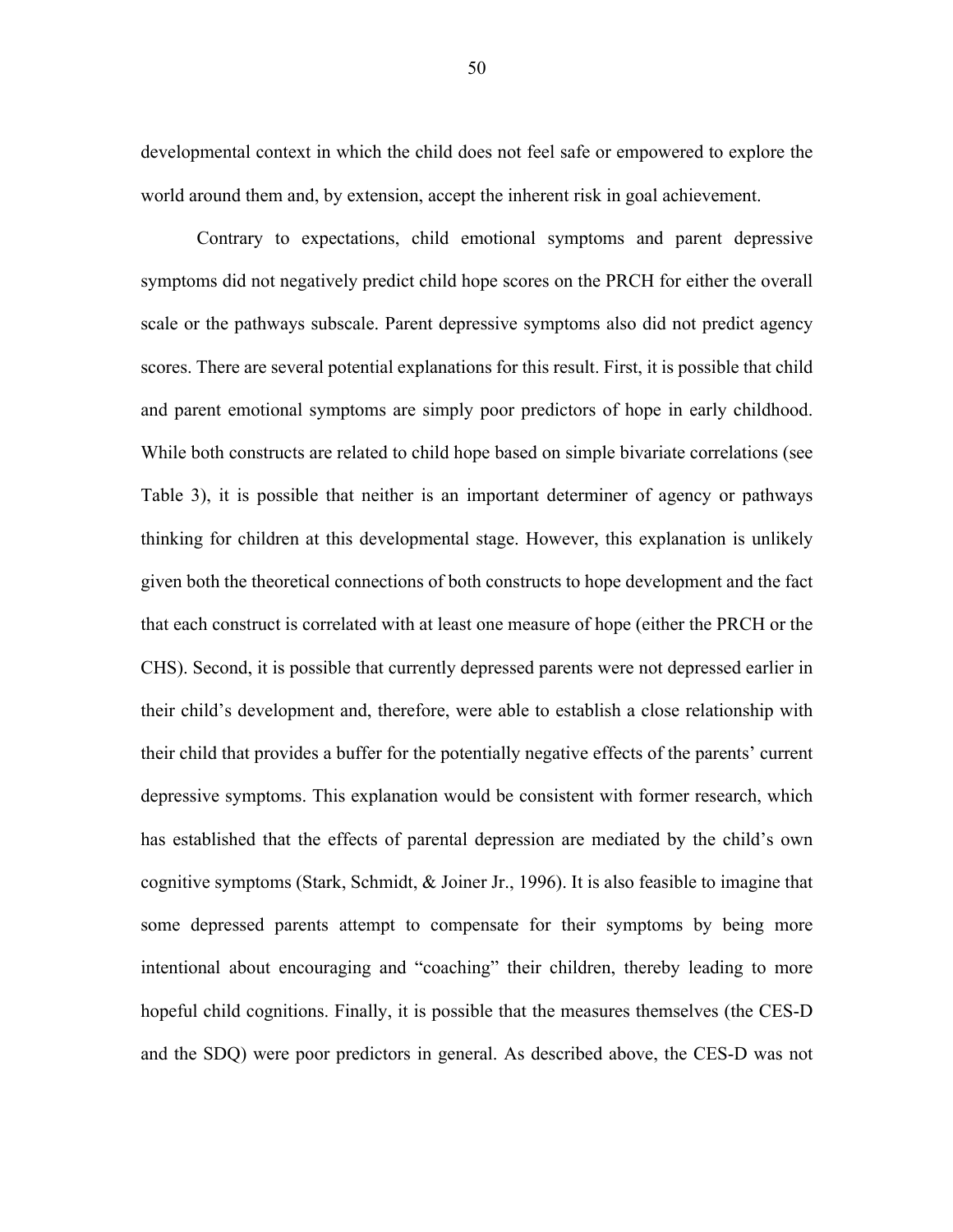correlated with PRCH total scores, suggesting that it would not make a good predictor of either agency or pathways thinking on the PRCH. The CES-D and the SDQ were also relatively long compared to other measures and were placed at the end of the study, which may have led to underreporting from parents completing the measures.

Finally, in order to better understand the place of hope in the development of young children, total hope scores on the PRCH were explored as predictors of ego resilience and prosocial behaviors. The PRCH emerged as a positive predictor of both constructs over and above the CHS. These results conform to expectations based on prior literature, which has established hope as an important predictor of prosocial behaviors and ego resilience in adolescence (Kim & Lee, 2012; Padilla-Walker, Hardy, & Christensen, 2011). These results also make theoretical sense, as it is conceivable that a belief in yourself as an agent of change (or, agency thinking) would lead to more positive, prosocial interactions with others and that a belief in your ability to overcome obstacles (i.e., pathways thinking) would influence your ability to adapt to and manage stressful circumstances (Snyder et al., 2000). Finally, the results suggest that the PRCH has good incremental validity, making it a particularly useful measure of hope in early childhood when compared to an adapted version of the CHS that asked parents to report on "unseen" child cognitive processes.

## **Limitations of the Current Study**

The present study represents the best available research on hope in early childhood. There are several limitations with the current study, however, that are worth noting. First, the PRCH is designed to be a parent report measure. Parent reports have many strengths, including ease of administration and generally stable reporting on child behaviors and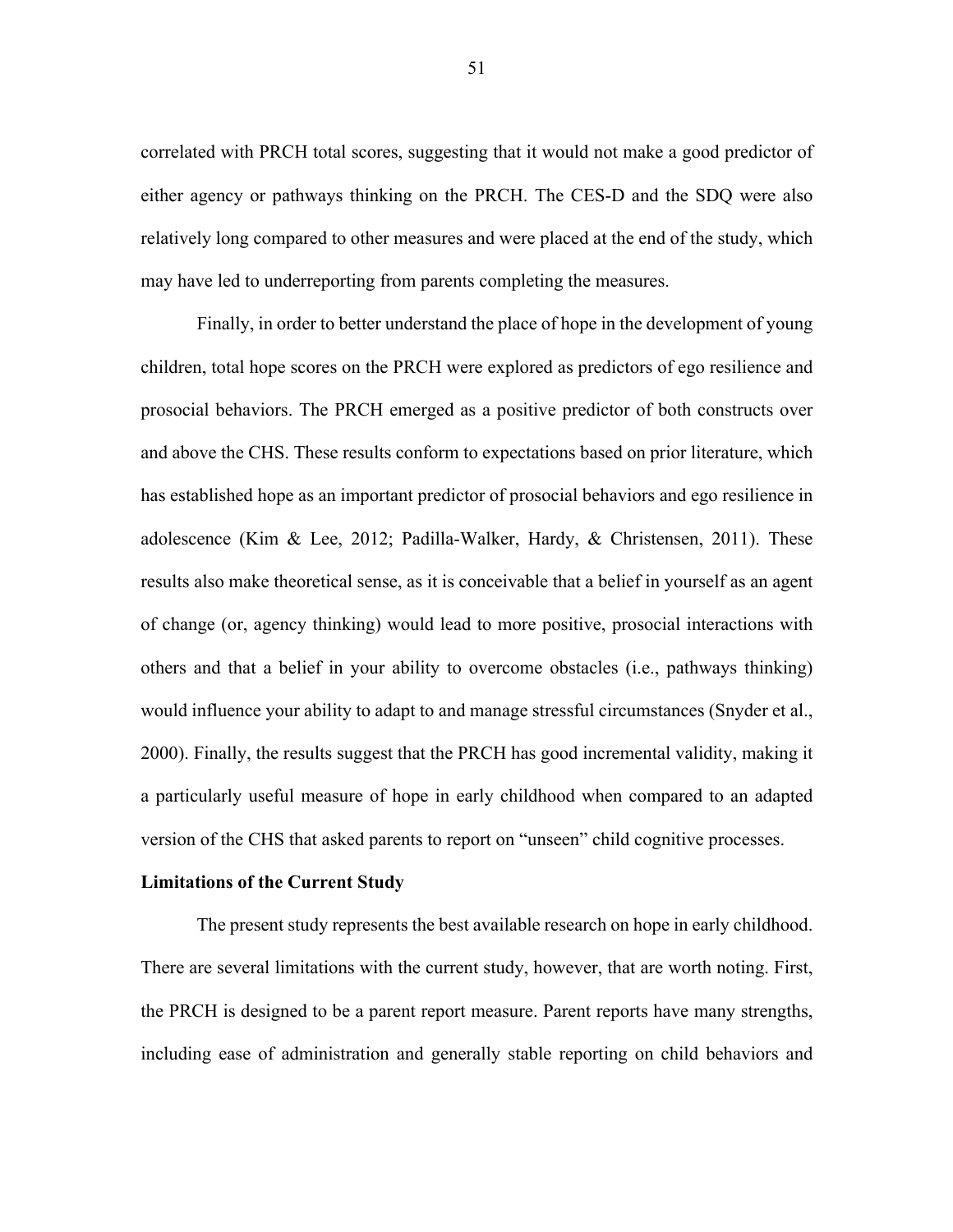attitudes. However, several researchers have questioned whether parents have enough awareness of their child's behaviors, feelings, and thoughts to accurately report on them (Finlay & Lyons, 2001). Several studies have indeed found a lack of concordance between parent report and child report on the same issues (Fisher, Mello, & Dykens, 2015; Herbers et al., 2014). The present study attempted to ameliorate this limitation by designing the PRCH as a behavioral measure of hope, with the objective of asking parents to report on behavioral correlates that are easier for parents to observe. Additionally, means and the distribution of scores for the present study did not suggest that parents were overrepresenting their children's hope-related behaviors. Nonetheless, it still must be acknowledged that parent bias and the other limitations associated with parent report could have played a role in the results that were obtained in the present study, especially those related to the part of the study that examined the developmental predictors and outcomes of hope.

Another limitation worth noting is the difficulty establishing validity for the PRCH. Because the construct itself remains fairly undefined in early childhood, the best method of investigating construct validity at the time of writing was to look for a factor structure similar to what was theorized by C.R. Snyder (2000) in the development of hope theory. Convergent validity was also established through comparisons of the PRCH to an untested, adapted form of the CHS, which is normally a self-report measure for older children. Thus, there is very little known about the ways in which hope manifests in early childhood, which made it difficult to say for certain whether the measure is capturing hope to its fullest expression for younger children. In other words, there may be more about the construct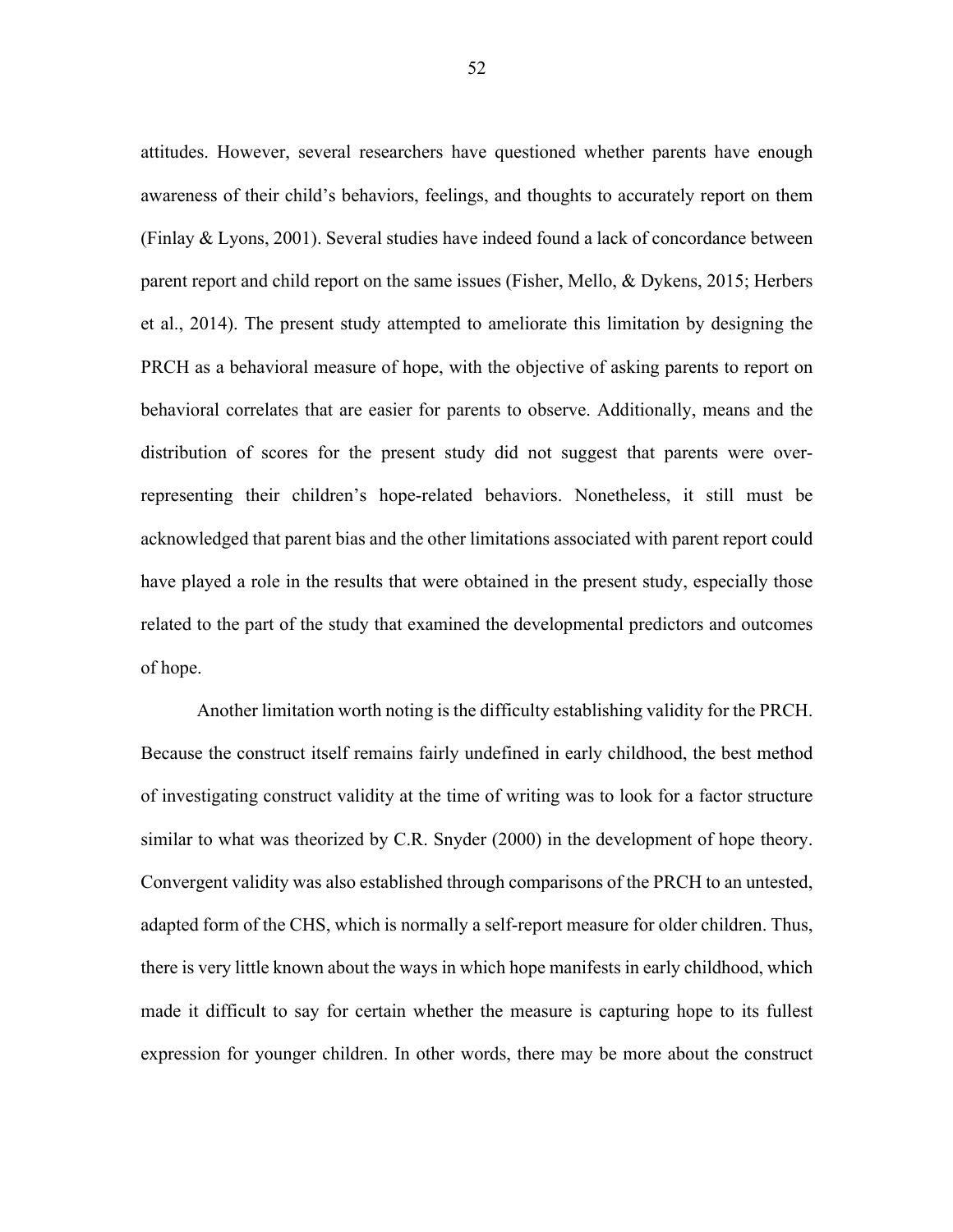that the current measure was not able to assess. That said, the current study did establish the PRCH as a valid and reliable measure of, at the least, agency and pathways thinking hope in childhood, which are known and well-validated components of hope. This makes the PRCH a useful measure for future scholarship investigating the developmental origins of hope.

A final limitation is the unimodal nature of data collection. All data were collected via parent report survey measures, which increases the risk of correlations between constructs being related to gathering data from a single reporter for each child. Additionally, the study was cross-sectional in nature, which limited the developmental conclusions that could be drawn from the data. Although the sample size was large enough for the study to be well-powered, results may have been influenced by the lack of multiple methodologies and multiple time points in data collection. While the original intent of the larger project was to investigate an observational, experimental measure of child hope, the COVID-19 pandemic placed significant limitations on laboratory research, as well as data collection from multiple informants such as teachers, that led to the development of the PRCH as a parent-report measure. Thus, the single informant, cross-sectional nature of data collection was unavoidable for the present study. However, it is important to note that, even with those limitations, the PRCH represents a significant advancement in our ability to detect and understand cognitive-behavioral components of hope in early childhood. It also represents a promising step forward in understanding the development of hope in future studies.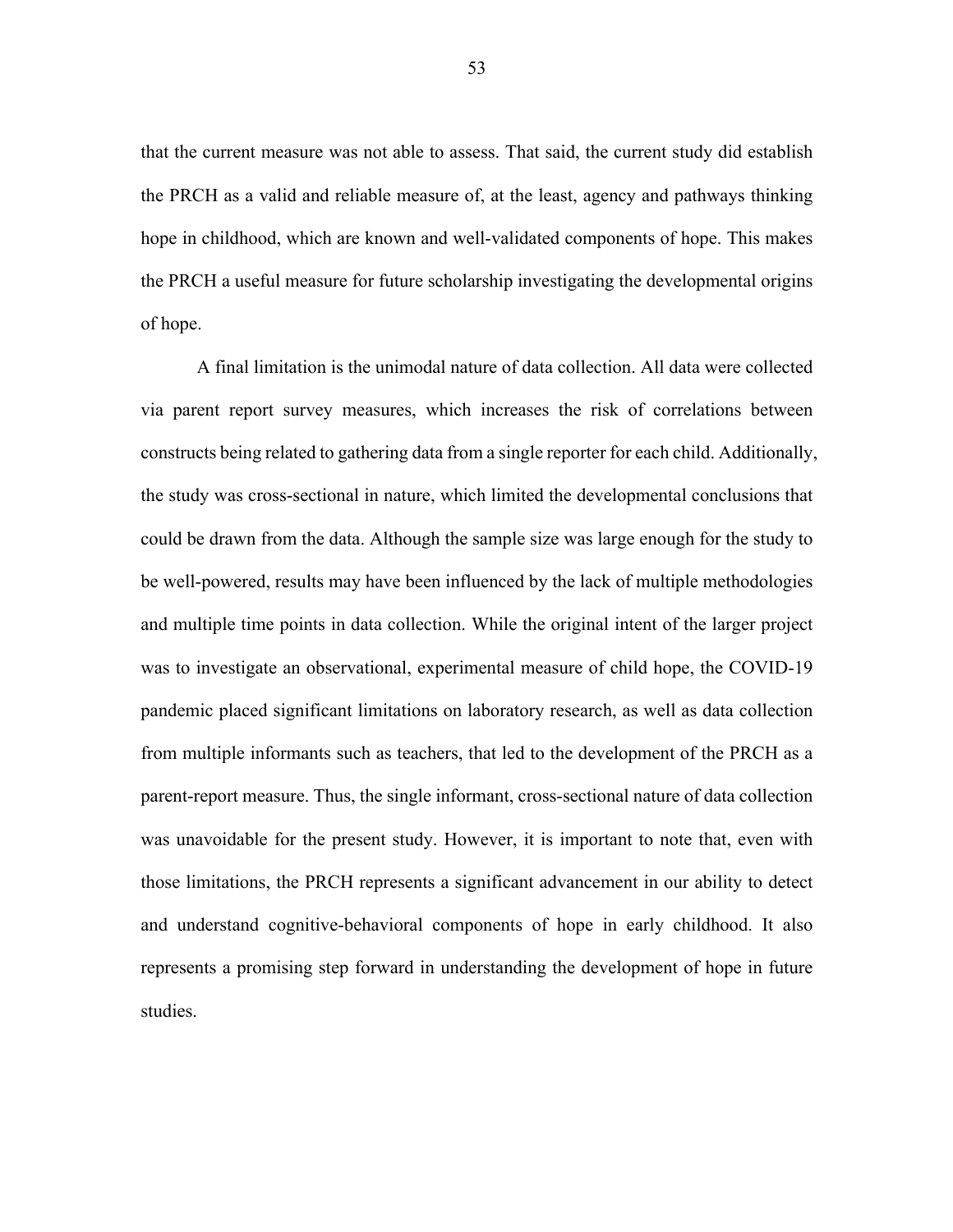# **Suggestions for Future Research**

The Parent Report of Child Hope currently represents the best method for obtaining insight into the developmental processes that underlie hope formation in early childhood. While it serves as a fundamental step forward in hope research, future research can and should build upon these foundations to explore hope in other ways that include multiple methodologies and multiple reporters. One suggestion for future research is to develop a teacher report form of the PRCH for use with preschool and kindergarten teachers. This would allow for multiple informants and strengthen our understanding of the ways in which a young child expresses hope in multiple contexts. Future studies should also expand the participant age range in order to confirm whether the PRCH is a valid and reliable measure for children younger than 5 years old.

One possible observational method for studying hope in young children was suggested by Snyder in his "Handbook of Hope" (Snyder, 2000). He stated that hope in young children is primarily seen in the language that they use to convey hope-related cognitions to those around them. From ages 3 to 6, children undergo a rapid expansion in their vocabulary syntax production and thus are better able than infants to communicate their pathways and agency thoughts, though they do not have the cognitive insight to do so explicitly. This suggests that any observational assessment of hope in young children should be rooted in the oral production of real-time pathways and agency thinking. Furthermore, Snyder suggests that the hope script learned in early childhood provides children with a "blueprint" by which they learn to overcome goal barriers and to determine the probability of success of achieving their goals. This suggests that hope scripts can be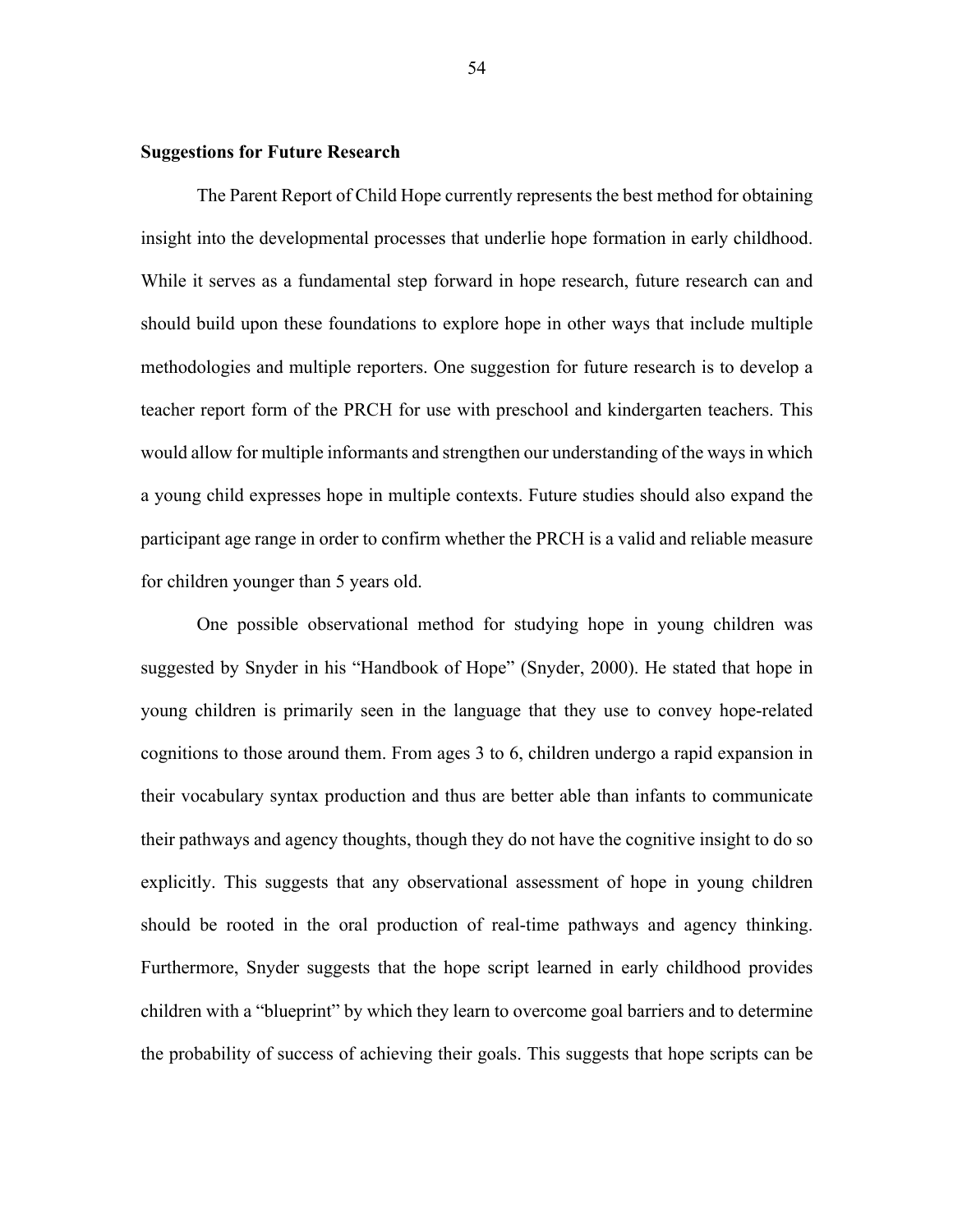seen in the stories children produce, as children's stories are "rich with potential insights for finding out how to reach one's goals" (Snyder, 2000, p. 33). While his insights were purely theoretical, they are related to similar concepts such as attachment scripts, in which individuals tell short, interpersonal stories using word prompts (Waters & Waters, 2006). Other types of story script tasks have also been used to assess varied developmental constructs, including theory of mind and creativity (Fernández, 2013; Hoffmann & Russ, 2012). Thus, a story-script task may represent one potential method of future observational hope measurement in early childhood.

It may also be beneficial for future research to revisit the question about the appropriate factor structure for the PRCH. While the present study made use of the traditional indicators of factor structure outlined in Thompson (2004), including eigenvalues and scree plots, more sophisticated analyses may reveal a three-factor structure to be more appropriate. Horn's (1965) parallel analysis, for example, uses the Monte Carlo Simulation Technique to compare estimated eigenvalues in artificial (simulated) and real datasets. While parallel analyses often lead to results similar to those of traditional analyses, it is possible such analyses may be better able to determine whether the third factor found and rejected in the above analyses is indeed a unique factor in the structure of the PRCH (Cokluk & Koçak, 2016). Thus, future studies should make use of these analyses in order to confirm the two-factor structure of the PRCH accepted in the current study.

## **Conclusions**

The present study provides evidence for the reliability, validity, and utility of a novel measure of hope in early childhood, the Parent Report of Child Hope. The PRCH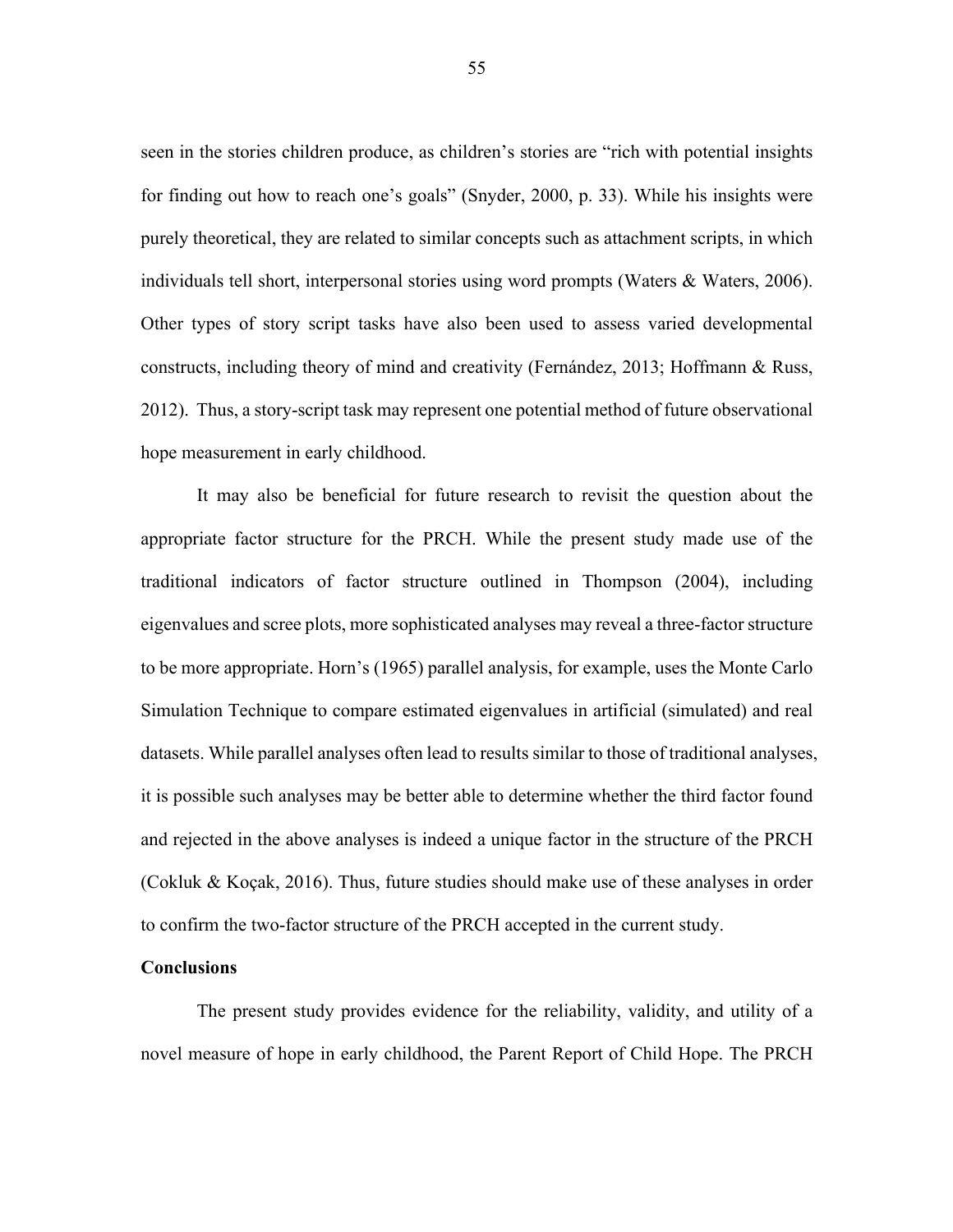was found to adequately capture individual differences in the hope development of young children and to be a valid assessment of both agency and pathways components of hope. The PRCH demonstrated good to very good reliability, and it was as highly related to important behavioral correlates as a parent report version of the current gold standard measure, the Children's Hope Scale (CHS; Snyder et al., 1997). Additionally, an initial exploration into the developmental origins of hope using the PRCH revealed the important role of the parent-child relationship in early childhood hope, confirming Snyder's (2000) suspicions about developmental influences on hope. Hope was also seen to play an important role in ego resilience and prosocial behaviors in young children.

The development of the PRCH has several practical implications for researchers, clinicians, and teachers. First, the PRCH is the only measure thus far that allowsresearchers to investigate hope in children under the age of eight. This allows for expanded scholarship on hope's developmental roots as well as a better understanding of the ways in which hope in early childhood emulates or contrasts with hope in later childhood, adolescence, and adulthood. Second, after future research confirms the clinical utility of the PRCH, clinicians and teachers would have an easy to use, reliable, and valid instrument for assessing an individual child's hope status. Early identification of children with less hope can prompt intervention, mitigating a child's risk for poor outcomes related to hope (Dixson & Worrell, 2016). Finally, the PRCH may act as a supplement to prevention and intervention curricula by which researchers, teachers, and clinicians can assess the effectiveness of their efforts.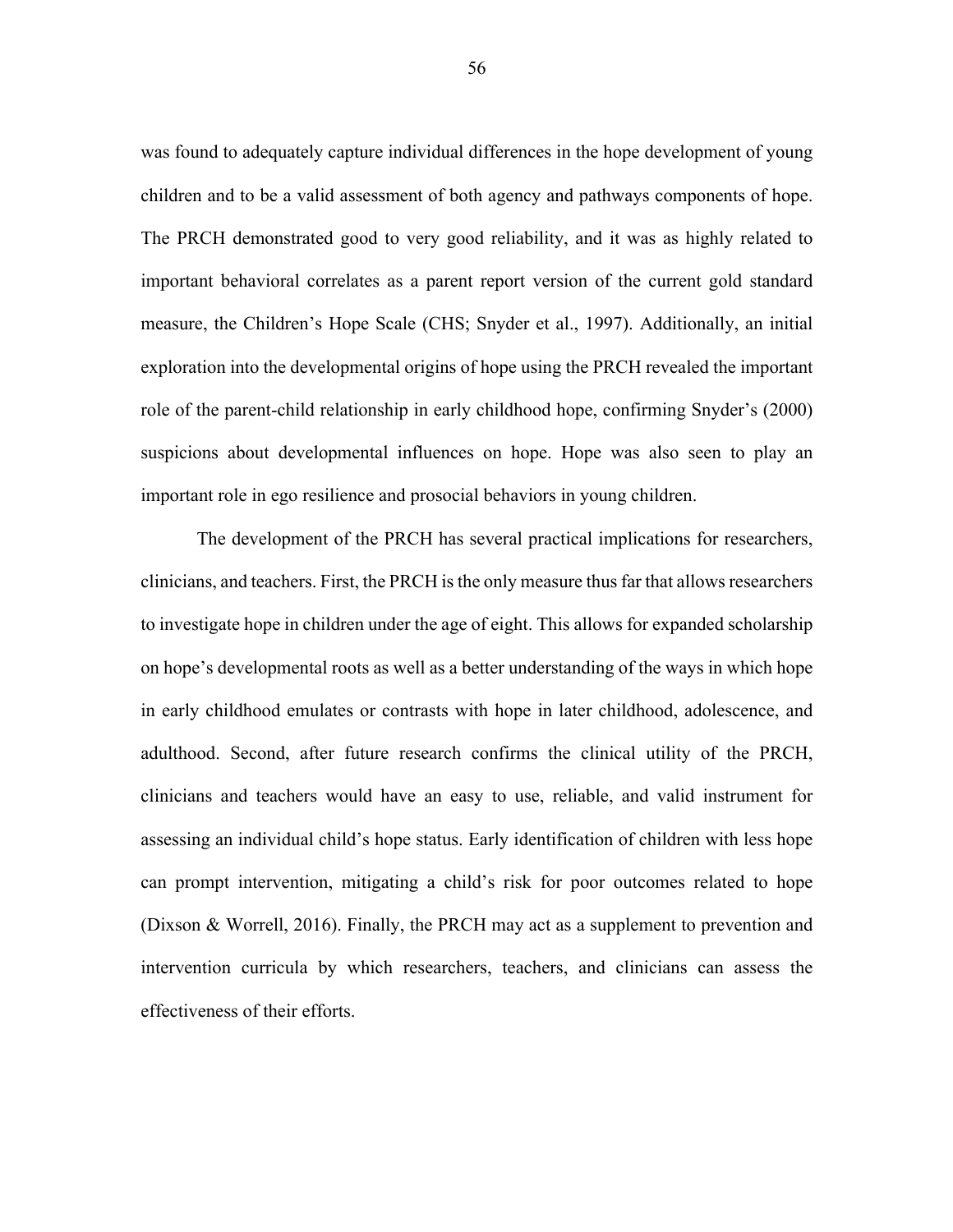|                                            | Parent       | Child      |
|--------------------------------------------|--------------|------------|
| Mean age in Years (SD)                     | 35.28 (7.35) | 5.51(0.36) |
| Gender                                     |              |            |
| Male                                       | 49%          | 53%        |
| Female                                     | 51%          | 46%        |
| Race/ethnicity                             |              |            |
| White                                      | 80%          |            |
| African American                           | 3%           |            |
| Asian/Pacific Islander                     | 16%          |            |
| Hispanic/Latino                            | 0%           |            |
| Other                                      | 0%           |            |
| Relationship to Child                      |              |            |
| <b>Biological Mother</b>                   | 49%          |            |
| <b>Biological Father</b>                   | 48%          |            |
| Stepmother                                 | 0.8%         |            |
| Stepfather                                 | 0.8%         |            |
| Foster/Adoptive Parent                     | $1\%$        |            |
| Other                                      | 0.4%         | --         |
| Child Grade (for 2020-2021 School<br>Year) |              |            |
| Preschool                                  |              | 19%        |
| Kindergarten                               |              | 42%        |
| <b>First Grade</b>                         |              | 34%        |
| Other                                      |              | 5%         |

*Parent and Child Demographics Variables (N=263)*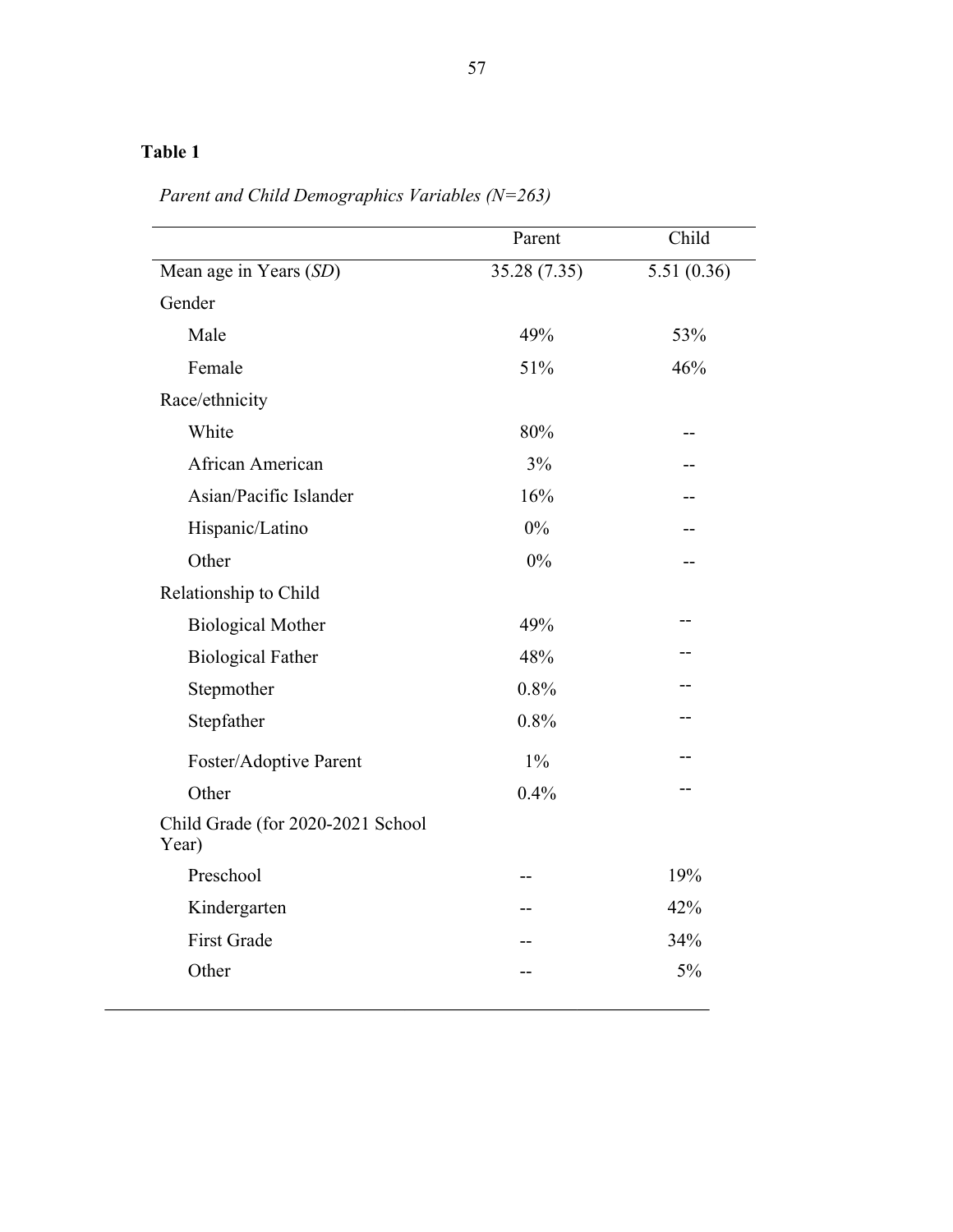| Variable                          | $\mathcal N$ | M(SD)        | Range           |
|-----------------------------------|--------------|--------------|-----------------|
| Parent Report of Child Hope       | 263          | 33.48 (5.11) | 19.00 to 48.00  |
| Children's Hope Scale             | 262          | 23.60 (5.02) | 8.00 to 36.00   |
| <b>Total Child Difficulties</b>   | 263          | 25.78 (5.74) | 16.00 to 27.33  |
| Children's Social Understanding   | 263          | 3.14(.34)    | $-2.52$ to 2.45 |
| <b>Child School Readiness</b>     | 261          |              |                 |
| COVID-19 Problems                 | 257          | 8.70(4.35)   | 28.00 to 50.00  |
| Child Ego Resilience              | 258          | 36.00(5.24)  | 32.00 to 54.00  |
| <b>Parent Depressive Symptoms</b> | 250          | 7.76(6.74)   | 0.00 to 36.00   |
| <b>Parent-Child Closeness</b>     | 249          | 41.08(5.59)  | 21.00 to 50.00  |
| Parent-Child Conflict             | 254          | 27.73(9.31)  | 12.00 to 58.00  |

*Descriptive Statistics for Study Variables*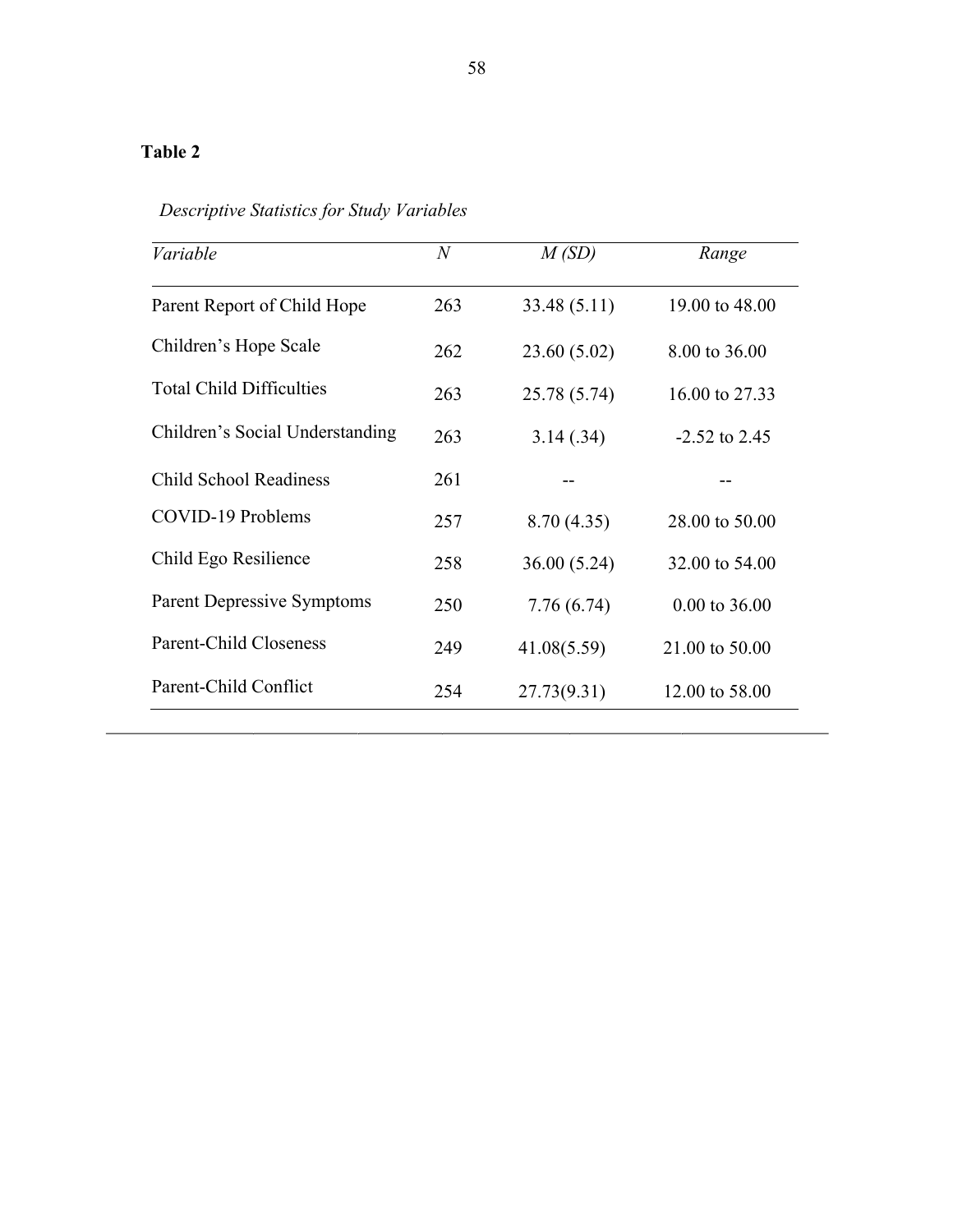*Bivariate Correlations Between Study Variables and Demographic Variables*

|                            |        | $\mathfrak{D}$ | 3      | 4   | 5       | 6 |
|----------------------------|--------|----------------|--------|-----|---------|---|
| 1. Parent Gender           |        |                |        |     |         |   |
| 2. Child Gender            | $.22*$ |                |        |     |         |   |
| 3. Child Age               | .07    | $.12*$         |        |     |         |   |
| 4. Parent Race/Ethnicity   | $-13*$ | $-.03$         | $-.11$ |     |         |   |
| 5. PRCH Total Score        | $-.12$ | .09            | $-.09$ | .01 |         |   |
| 6.CHS Total Score          | .87    | .15            | .49    | .68 | $.62**$ |   |
| $*_p$ .<br>$.05.$ **p<.001 |        |                |        |     |         |   |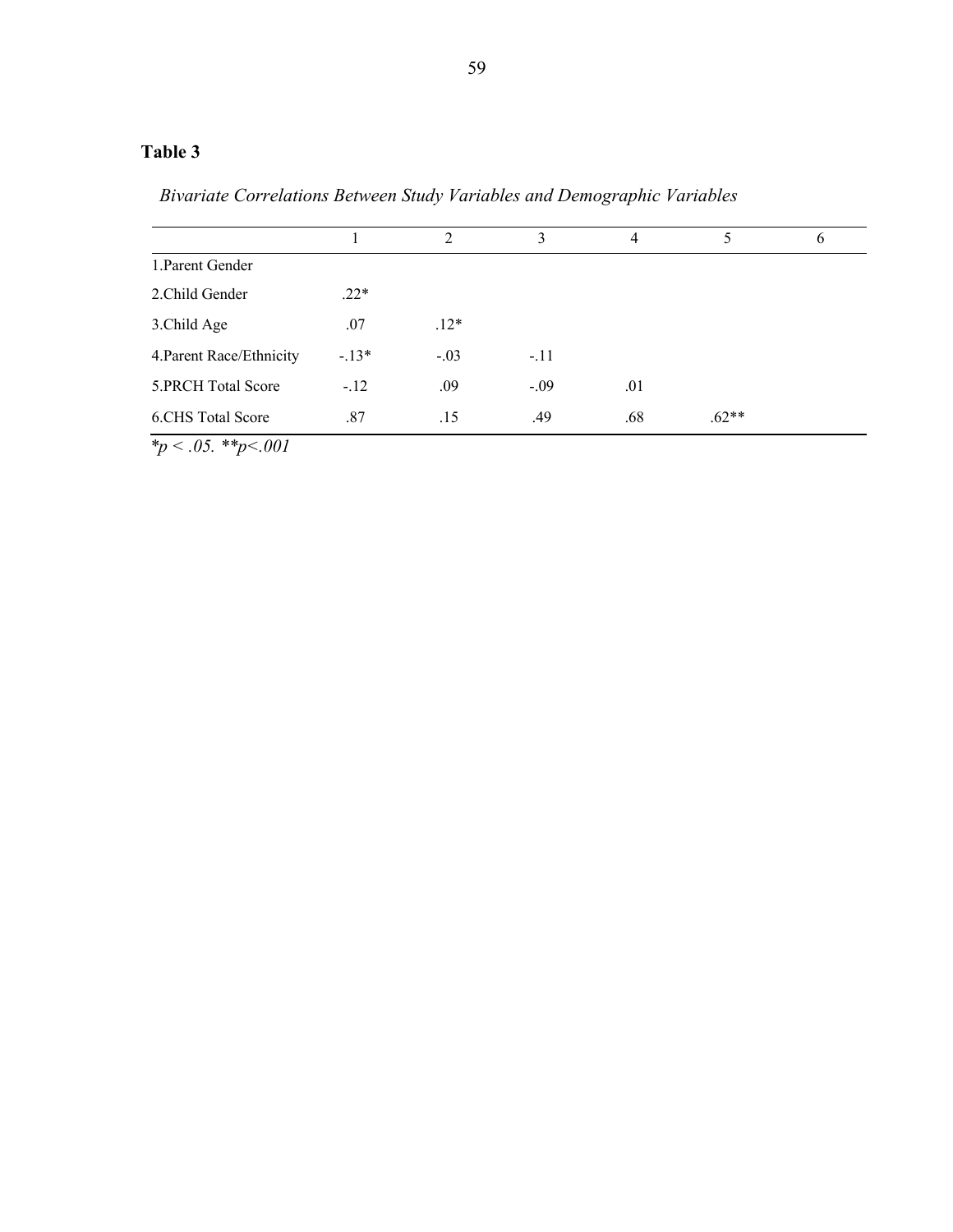| Table 4                                                                        |                |         |         |         |         |              |         |                |            |         |         |         |   |
|--------------------------------------------------------------------------------|----------------|---------|---------|---------|---------|--------------|---------|----------------|------------|---------|---------|---------|---|
| Bivariate Correlations Between Study Variables and Predictor/Outcome Variables |                |         |         |         |         |              |         |                |            |         |         |         |   |
| Variables                                                                      | Η              | 2       | ω       | 4       | S       | G            | ب       | œ              | P          | 5       | Ξ       | 12      | 5 |
| H<br>Parent Report of Child Hope Total                                         |                |         |         |         |         |              |         |                |            |         |         |         |   |
| N.<br>Children's Hope Scale Total                                              | $23*79$        |         |         |         |         |              |         |                |            |         |         |         |   |
| یبا<br>Child Emotional Symptoms                                                | $-21**$        | $-24**$ |         |         |         |              |         |                |            |         |         |         |   |
| 4,<br><b>Child Conduct Problems</b>                                            | $\sim 0$       | Ė       | š       |         |         |              |         |                |            |         |         |         |   |
| Š,<br>Child Hyperactivity/Inattention                                          | È              | $-16**$ | $40**$  | 4144    |         |              |         |                |            |         |         |         |   |
| ō.<br>Child Prosocial Behaviors                                                | $42**$         | $43**$  | $-31**$ | $-25**$ | ្បូរ    |              |         |                |            |         |         |         |   |
| 2<br>Child Social Understanding                                                | 47             | $50**$  | $-24**$ | $-20**$ | ś.      | $*09"$       |         |                |            |         |         |         |   |
| œ,<br><b>Child School Readiness</b>                                            | $38**$         | $21**$  | έ       | $-02$   | ġ       | ₩            | .20**   |                |            |         |         |         |   |
| 9.<br>COVID-19 Problems                                                        | ່ອ             | ś.      | .02     | ġ       | Ŝ.      | $30^{\circ}$ | ģ       | 90°            |            |         |         |         |   |
| 10. Child Ego Resilience                                                       | $45**$         | 47      | $-52**$ | $-36**$ | $-32**$ | 5144         | $49**$  | 30             | $-07$      |         |         |         |   |
| 11. Parent Depression                                                          | $\frac{1}{12}$ | $-1744$ | $46**$  | $40**$  | .28**   | $-32**$      | $-19**$ | Ġ,             | $14*$      | -34##   |         |         |   |
| 12. Parent-Child Closeness                                                     | $30**$         | 37**    | $-35**$ | $-27**$ | $-1844$ | $*19$        | 4144    | $-02$          | -,04       | $45**$  | $-42**$ |         |   |
| 13. Parent-Child Conflict                                                      | نا<br>پند      | $-3244$ | $*409$  | .52**   | 36**    | $-52**$      | -34**   | $\frac{1}{10}$ | $90^\circ$ | $-56**$ | $49**$  | $-48**$ |   |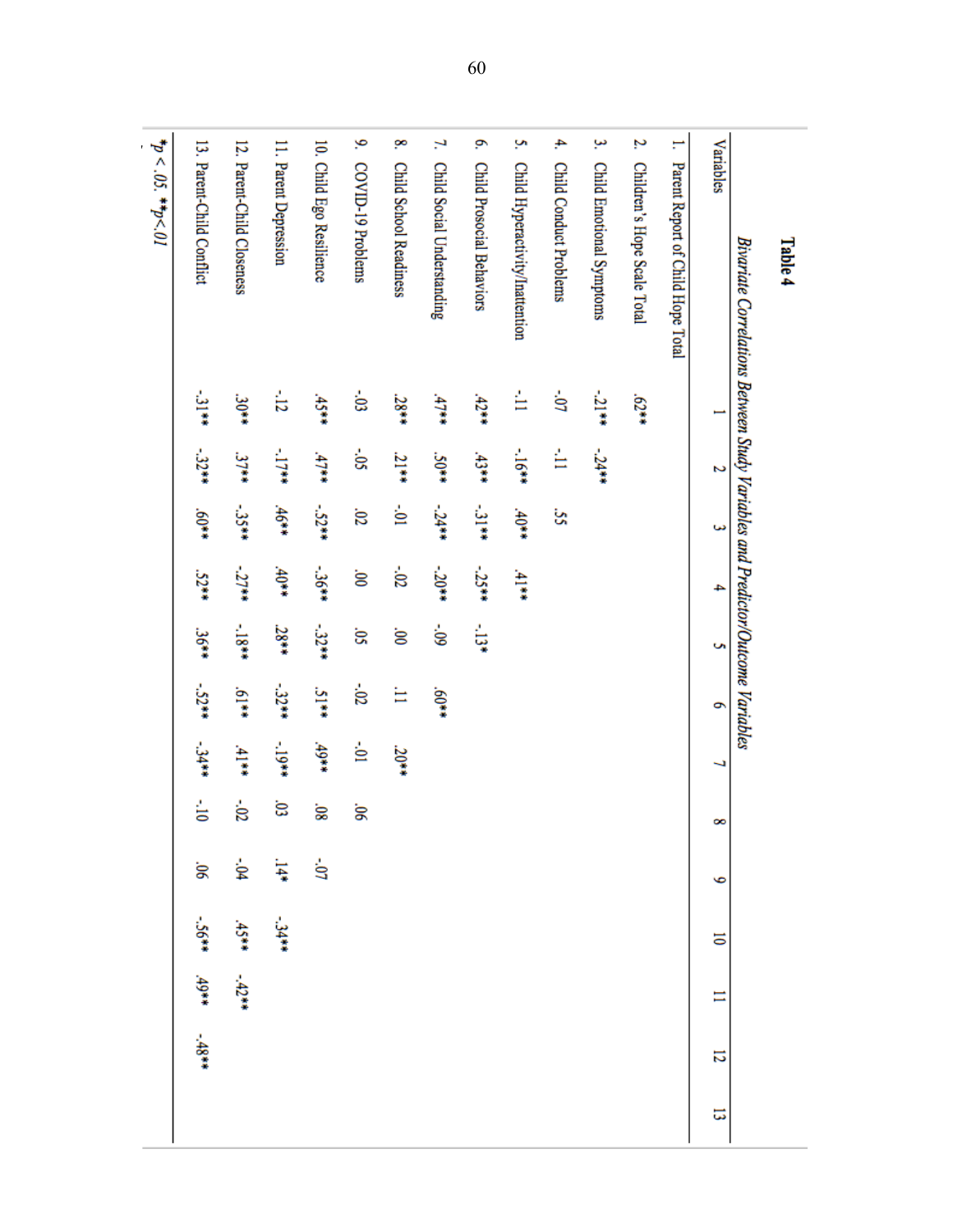*Summary of Initial Exploratory Factor Analysis Factor Loadings for PRCH (N = 263)*

|               |        | <b>Factor Loadings</b> |          |
|---------------|--------|------------------------|----------|
| Item          | Factor | Factor                 | Factor   |
|               | One    | Two                    | Three    |
| Item 1        | .31    | .27                    | .73      |
| Item 2        | .69    | .23                    | .52      |
| Item 3        | .19    | .76                    | .47      |
| Item 4        | .40    | .29                    | .80      |
| Item 5        | .74    | .41                    | .33      |
| Item 6        | .75    | .38                    | .40      |
| Item 7        | .28    | .83                    | .32      |
| Item 8        | .37    | .38                    | .61      |
| Item 9        | .71    | .27                    | .38      |
| Item 10       | .72    | $.11\,$                | .15      |
| Item 11       | .35    | .82                    | --       |
| Item 12       | .28    | .59                    | .45      |
| Eigenvalues   | 4.47   | 1.44                   | $1.00\,$ |
| % of variance | 37.22  | 12.03                  | 8.36     |

*Note:* Factor loadings over .40 appear in bold.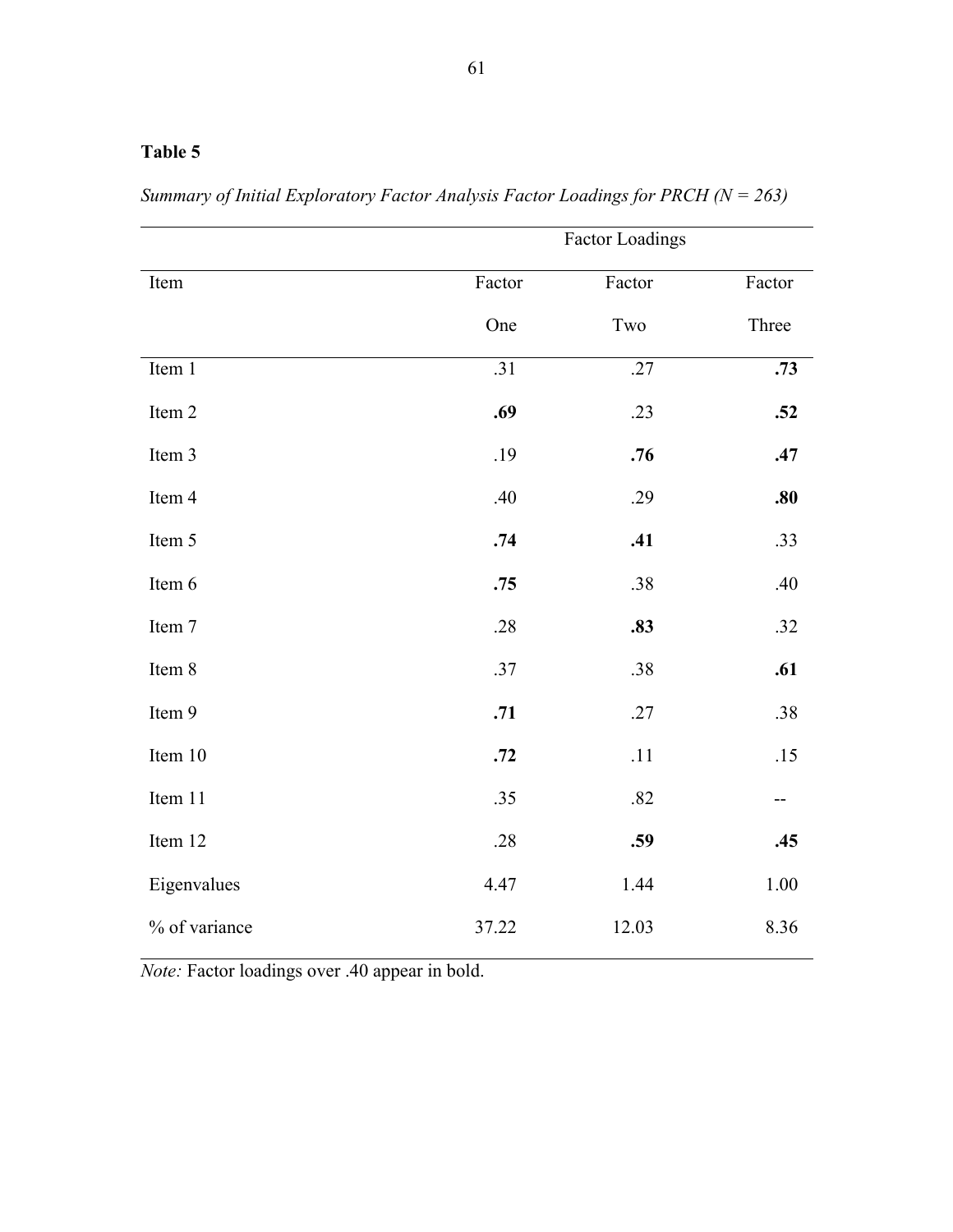| 62 |  |
|----|--|
|    |  |
|    |  |
|    |  |

|               |          | Factor Loadings |
|---------------|----------|-----------------|
| Item          | Agency   | Pathways        |
|               | Thinking | Thinking        |
| Item 2        | .75      | .29             |
| Item 3        | .26      | .79             |
| Item 5        | .74      | .43             |
| Item 6        | .77      | .42             |
| Item 7        | .29      | .82             |
| Item 9        | .73      | .31             |
| Item 10       | .66      | .11             |
| Item 11       | .30      | .78             |
| Item 12       | .36      | .63             |
| Eigenvalues   | 3.63     | 1.43            |
| % of variance | 40.37    | 15.93           |

*Summary of Factor Analysis Factor Loadings for PRCH (N = 263)*

*Note:* Factor loadings over .40 appear in bold.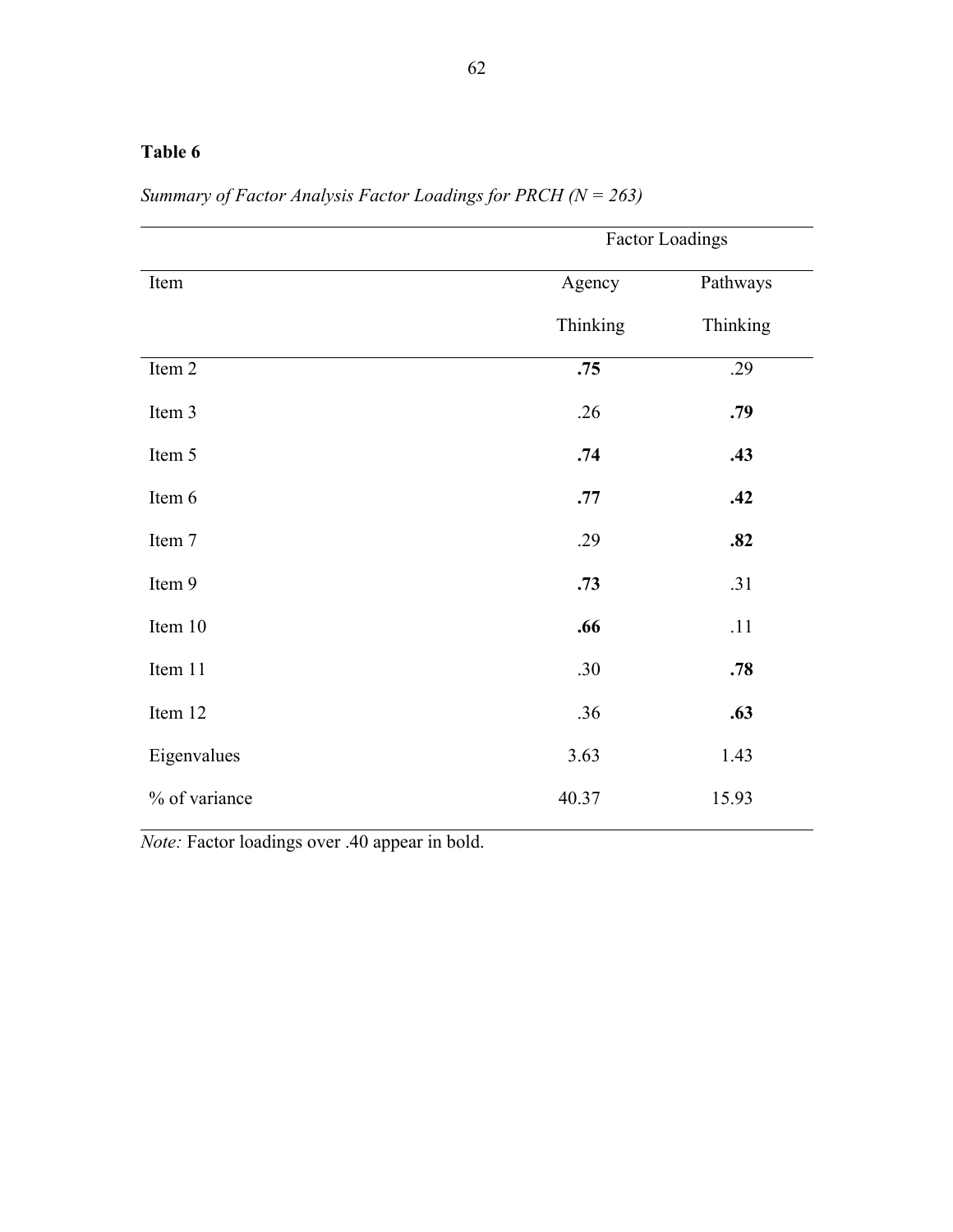*Summary of Regression Analyses Using Positive Predictors of PRCH Total Scores*

|                            |          |      | Child Hope Scores on PRCH |  |
|----------------------------|----------|------|---------------------------|--|
| Predictor Variables        | R        | SE B |                           |  |
| Child School Readiness     | $1.85**$ | .47  | .22                       |  |
| Child Social Understanding | $4.49**$ | .73  | .38                       |  |
| Parent-Child Closeness     | $11**$   | .04  | .14                       |  |

 $\frac{*}{p}$  < .05.  $\frac{*}{p}$  < .01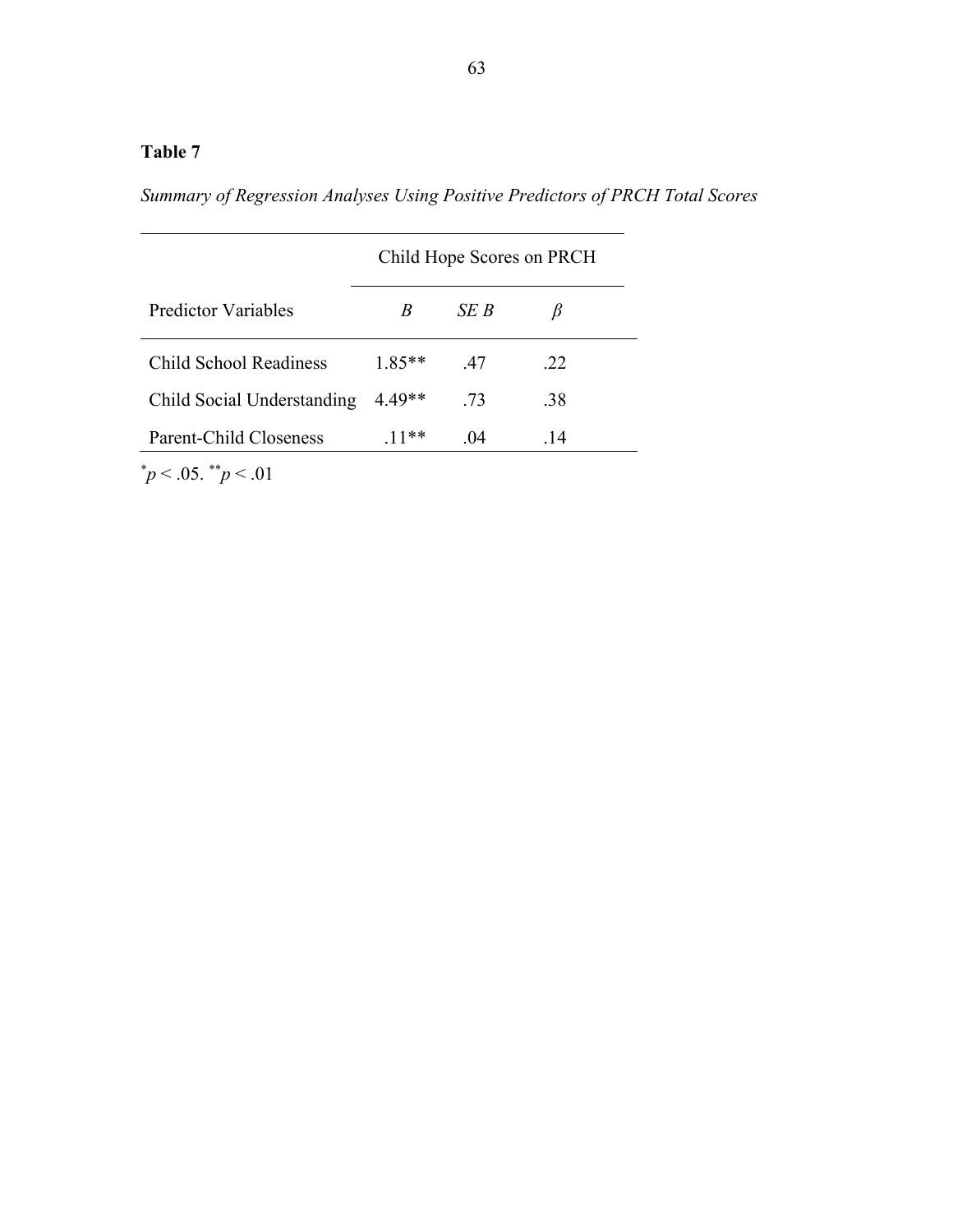*Summary of Regression Analyses Using Positive Predictors of Agency and Pathways Total* 

*Scores*

|          |                            |                  |      | Child Hope Scores on PRCH |
|----------|----------------------------|------------------|------|---------------------------|
|          | <b>Predictor Variables</b> | $\boldsymbol{B}$ | SE B | $\beta$                   |
| Agency   |                            |                  |      |                           |
|          | Child School Readiness     | $.93**$          | .29  | .19                       |
|          | Child Social Understanding | $1.57**$         | .45  | .22                       |
|          | Parent-Child Closeness     | $.11**$          | .03  | .25                       |
| Pathways |                            |                  |      |                           |
|          | Child School Readiness     | $.91**$          | .28  | .18                       |
|          | Child Social Understanding | $2.92**$         | .44  | .42                       |
|          | Parent-Child Closeness     | .00.             | .03  | $-.00$                    |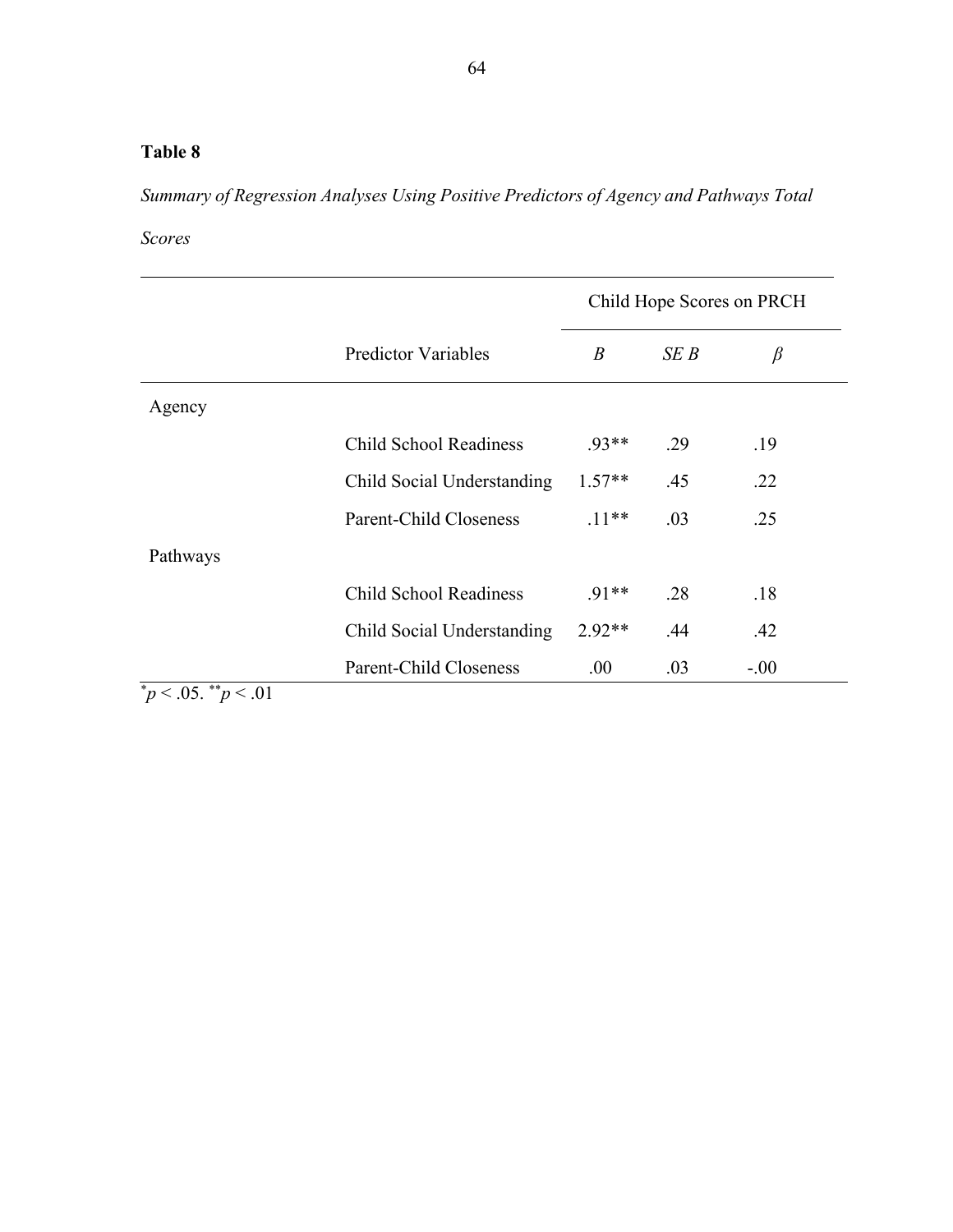# **Table 9**

*Summary of Regression Analyses Using Negative Predictors of PRCH Total Scores*

|                                   | Child Hope Scores on PRCH |      |        |  |  |  |
|-----------------------------------|---------------------------|------|--------|--|--|--|
| Predictor Variables               | B                         | SE B |        |  |  |  |
| <b>Parent Depressive Symptoms</b> | .03                       | .04  | .05    |  |  |  |
| <b>Child Emotion Symptoms</b>     | $-.13$                    | .16  | $-.07$ |  |  |  |
| Parent-Child Conflict             | $-13**$                   | .03  | $-.31$ |  |  |  |

 $\frac{*}{p}$  < .05.  $\frac{*}{p}$  < .01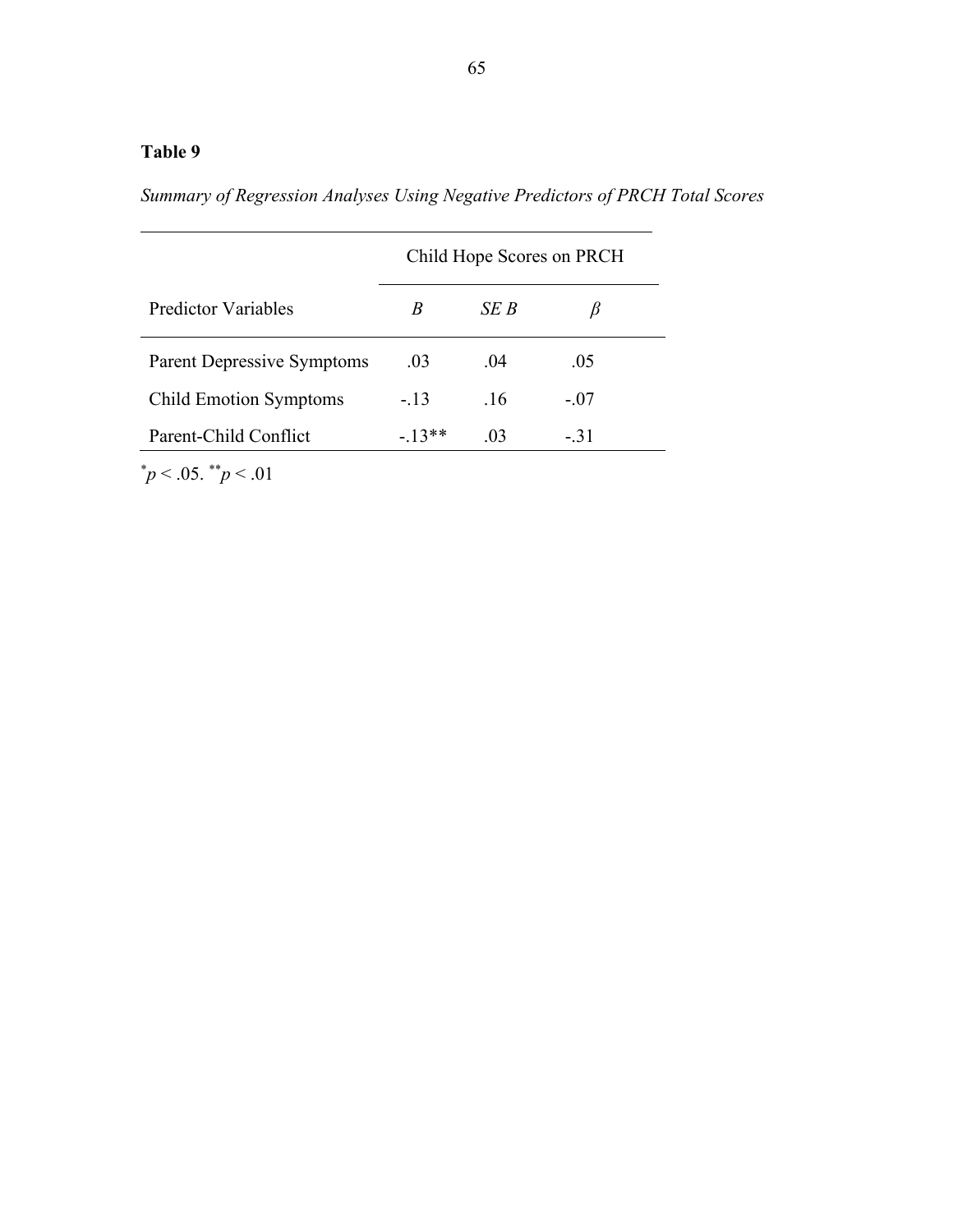# **Table 10**

*Summary of Regression Analyses Using Negative Predictors of Agency and Pathways* 

*Total Scores*

|          |                                   | Child Hope Scores on PRCH |      |         |
|----------|-----------------------------------|---------------------------|------|---------|
|          | <b>Predictor Variables</b>        | $\boldsymbol{B}$          | SE B | $\beta$ |
| Agency   |                                   |                           |      |         |
|          | <b>Parent Depressive Symptoms</b> | .00.                      | .03  | .01     |
|          | <b>Child Emotion Symptoms</b>     | $-.17**$                  | .09  | $-.15$  |
|          | Parent-Child Conflict             | $-.06**$                  | .02  | $-.24$  |
| Pathways |                                   |                           |      |         |
|          | <b>Parent Depressive Symptoms</b> | .03                       | .03  | .08     |
|          | <b>Child Emotion Symptoms</b>     | .04                       | .09  | .04     |
|          | Parent-Child Conflict             | $-.07**$                  | .02  | $-.29$  |
|          |                                   |                           |      |         |

 $\mu$ <sup>\*</sup> $p$  < .05.  $\mu$ <sup>\*</sup> $p$  < .01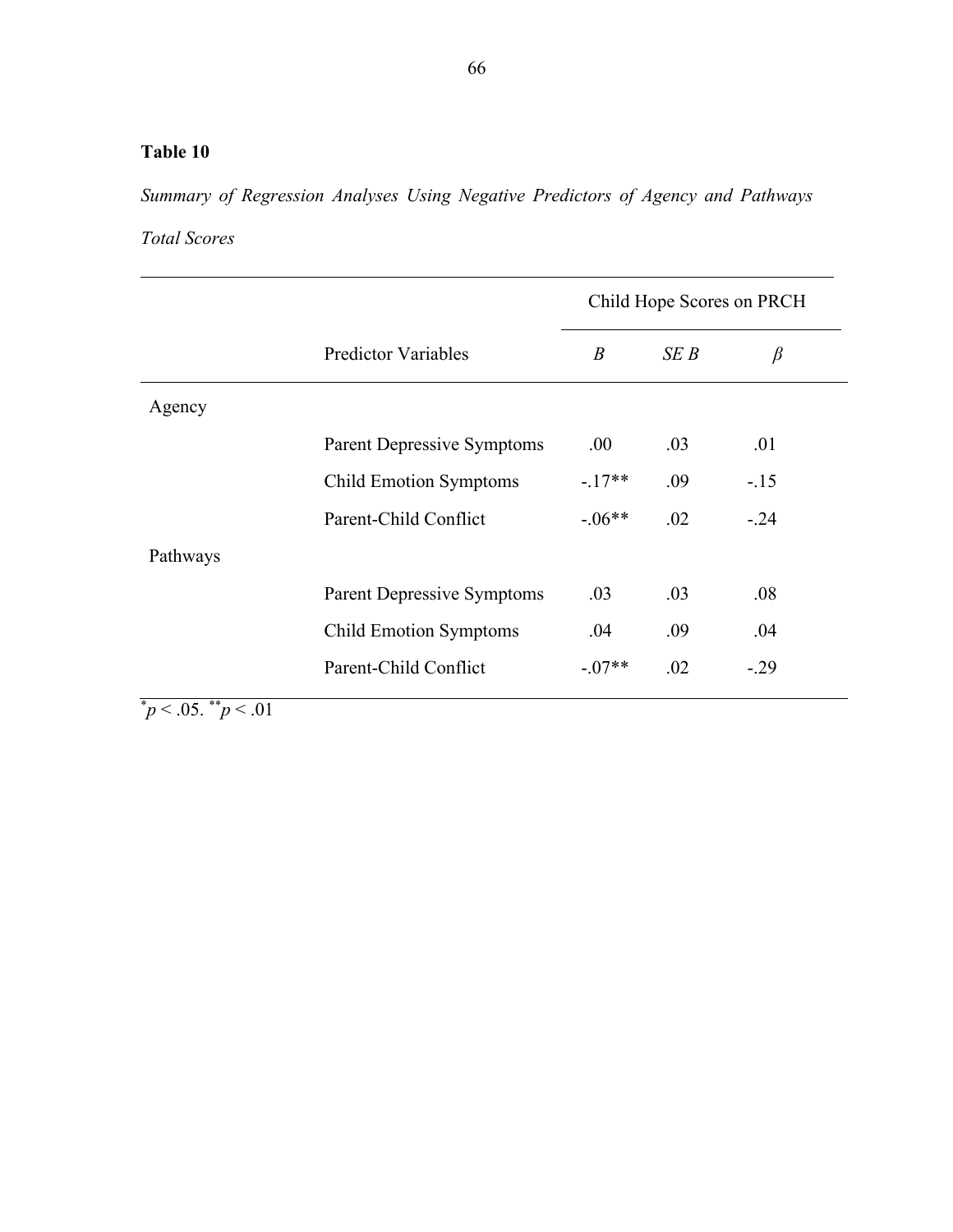# **Table 11**

*Summary of Regression Analyses Using PRCH as a Predictor of Child Prosocial Behaviors* 

*and Ego Resilience*

|                             |         | Child Prosocial  |     | Child Ego Resilience |      |     |
|-----------------------------|---------|------------------|-----|----------------------|------|-----|
|                             |         | <b>Behaviors</b> |     |                      |      |     |
| Predictor Variable          | B       | SE B             | В   | B                    | SE B |     |
| Parent Report of Child Hope | $.22**$ | .03              | .42 | $.59**$              | .07  | .45 |

 $\mu$ <sup>\*</sup> $p$  < .05.  $\mu$ <sup>\*</sup> $p$  < .01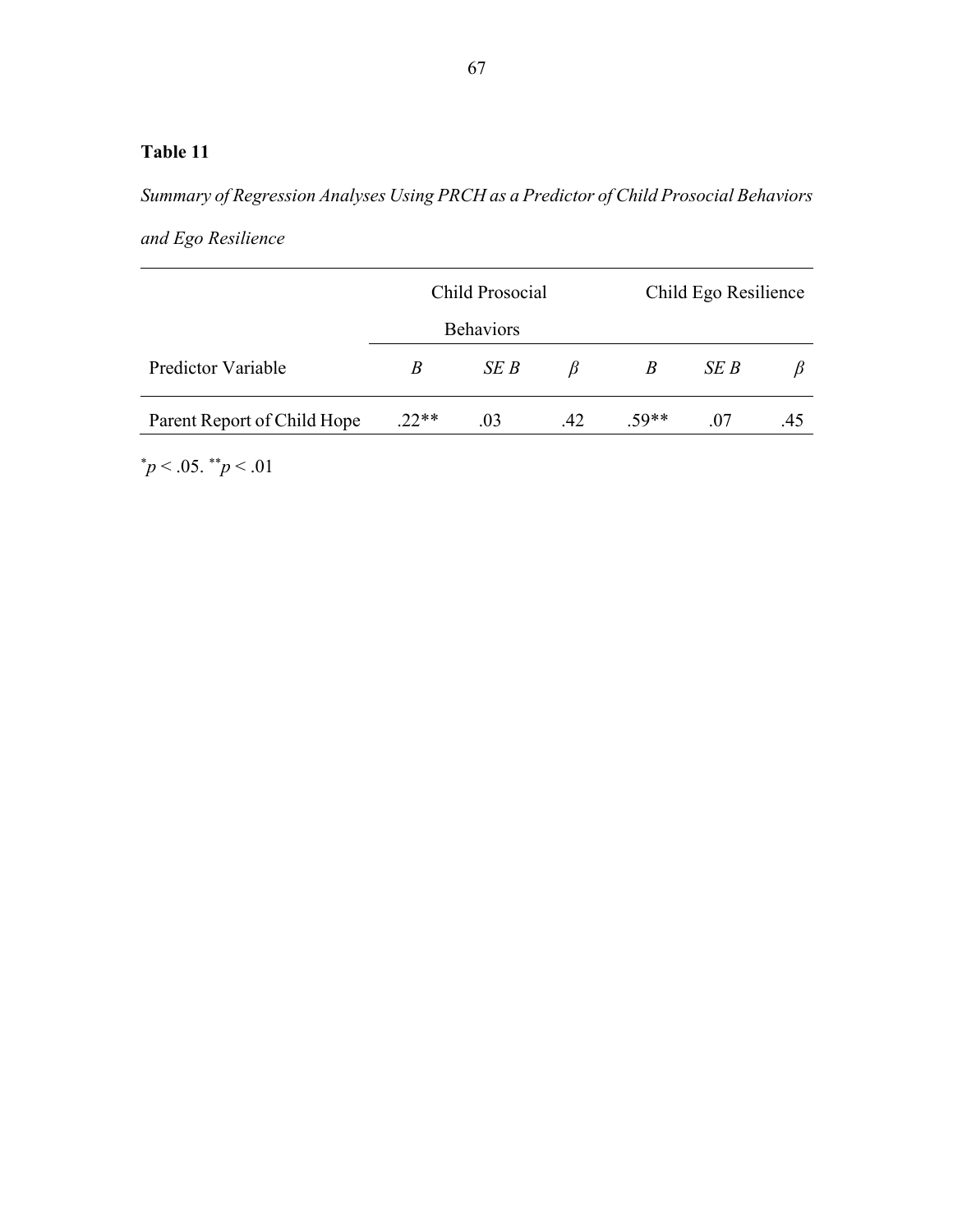| <b>Table 12</b>                                                                                                               |           |                     |            |                           |                    |    |        |                 |   |                      |         |    |
|-------------------------------------------------------------------------------------------------------------------------------|-----------|---------------------|------------|---------------------------|--------------------|----|--------|-----------------|---|----------------------|---------|----|
| Summary of Hierarchical Regression Analyses for Variables Predicting Child Prosocial Behaviors and Ego Resilience $(N = 263)$ |           |                     |            |                           |                    |    |        |                 |   |                      |         |    |
|                                                                                                                               |           |                     |            | Child Prosocial Behaviors |                    |    |        |                 |   | Child Ego Resilience |         |    |
|                                                                                                                               |           | Model 1             |            |                           | Model <sub>2</sub> |    |        | Model 3         |   |                      | Model 4 |    |
| Variable                                                                                                                      | B         | <b>SEB</b>          | P          | B                         | SEB                | ರ  | В      | $\overline{SB}$ | ⇨ | B                    | SE(B)   | P  |
| CHS Scores                                                                                                                    | $^{18**}$ | $\overline{\omega}$ | $\ddot{3}$ | $12**$                    | ີຣ                 | 28 | $49**$ | ġ.              | £ | $\frac{31}{4}$       | S       | ఴ  |
| <b>PRCH Scores</b>                                                                                                            |           |                     |            | $\frac{13}{2}$            | .<br>B4            | 25 |        |                 |   | $35**$               | 60'     | 27 |
| Ķ                                                                                                                             |           | 5                   |            |                           | 21                 |    |        | 21              |   |                      | 26      |    |
| F for change in $R^2$                                                                                                         |           | 59.78**             |            |                           | $13.32**$          |    |        | 70.77**         |   |                      | 15.18** |    |
| Æ                                                                                                                             |           |                     |            |                           | β,                 |    |        |                 |   |                      | ₿,      |    |
| Note: PRCH = Parent Report of Child Hope, CHS = Children's Hope Scale (Adapted)                                               |           |                     |            |                           |                    |    |        |                 |   |                      |         |    |
| ** / DC *** / 11                                                                                                              |           |                     |            |                           |                    |    |        |                 |   |                      |         |    |

 $p < 0.05$ . **\*\***  $p < 0.01$ .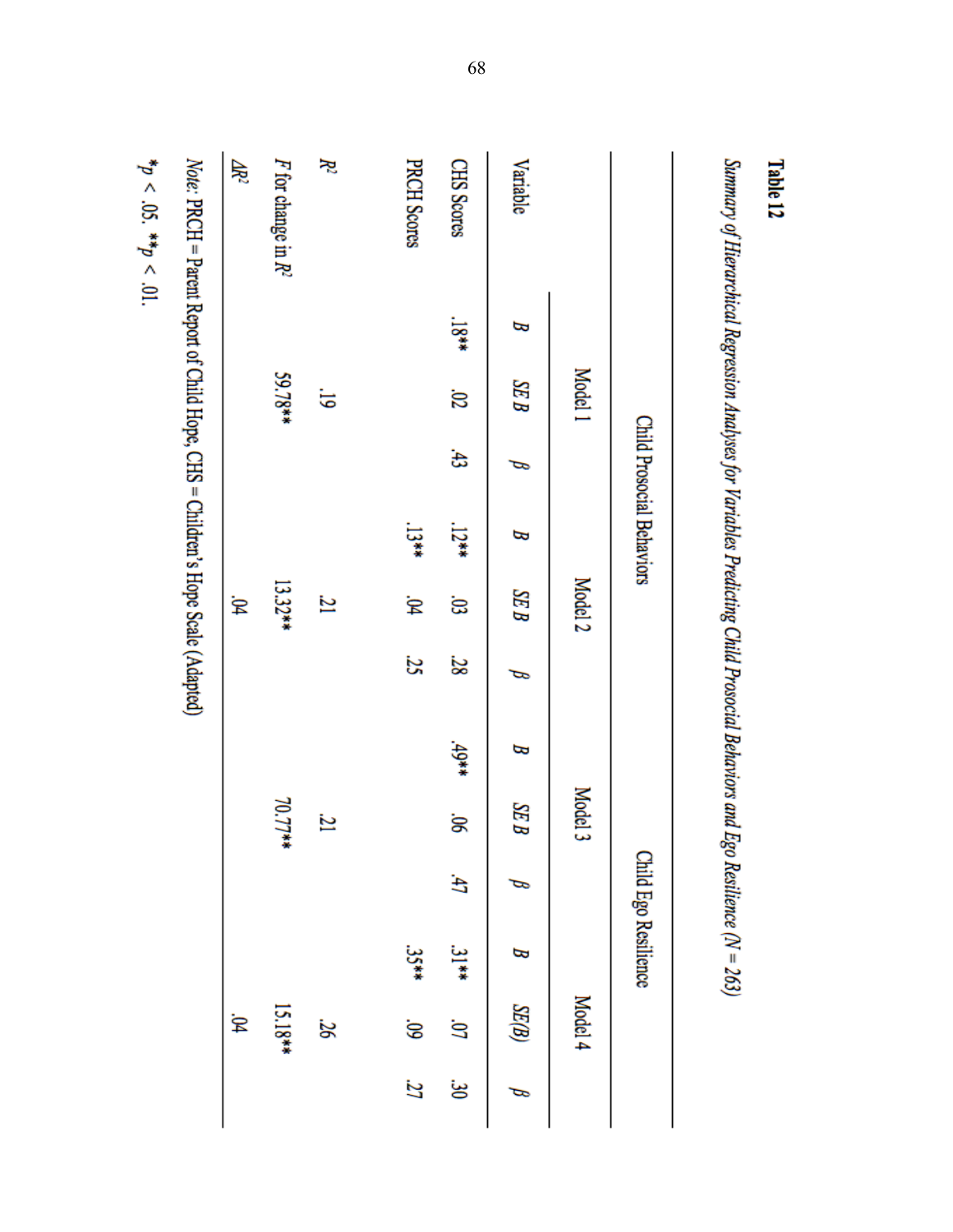# **Figure 1**

*Scree Plot for Initial Exploratory Factor Analysis* 

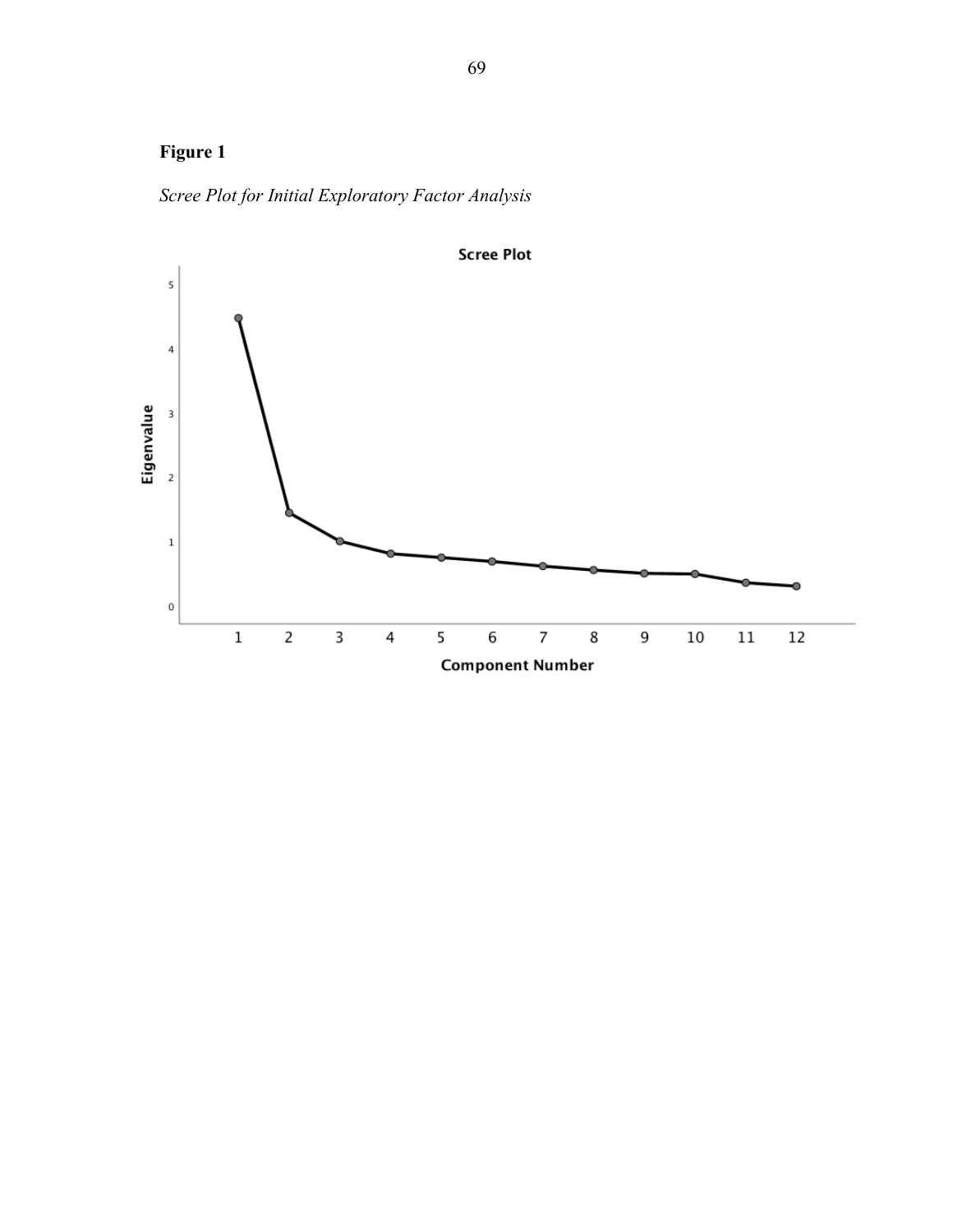# **Figure 2**

*Scree Plot for Second Factor Analysis with Two Factor Structure*

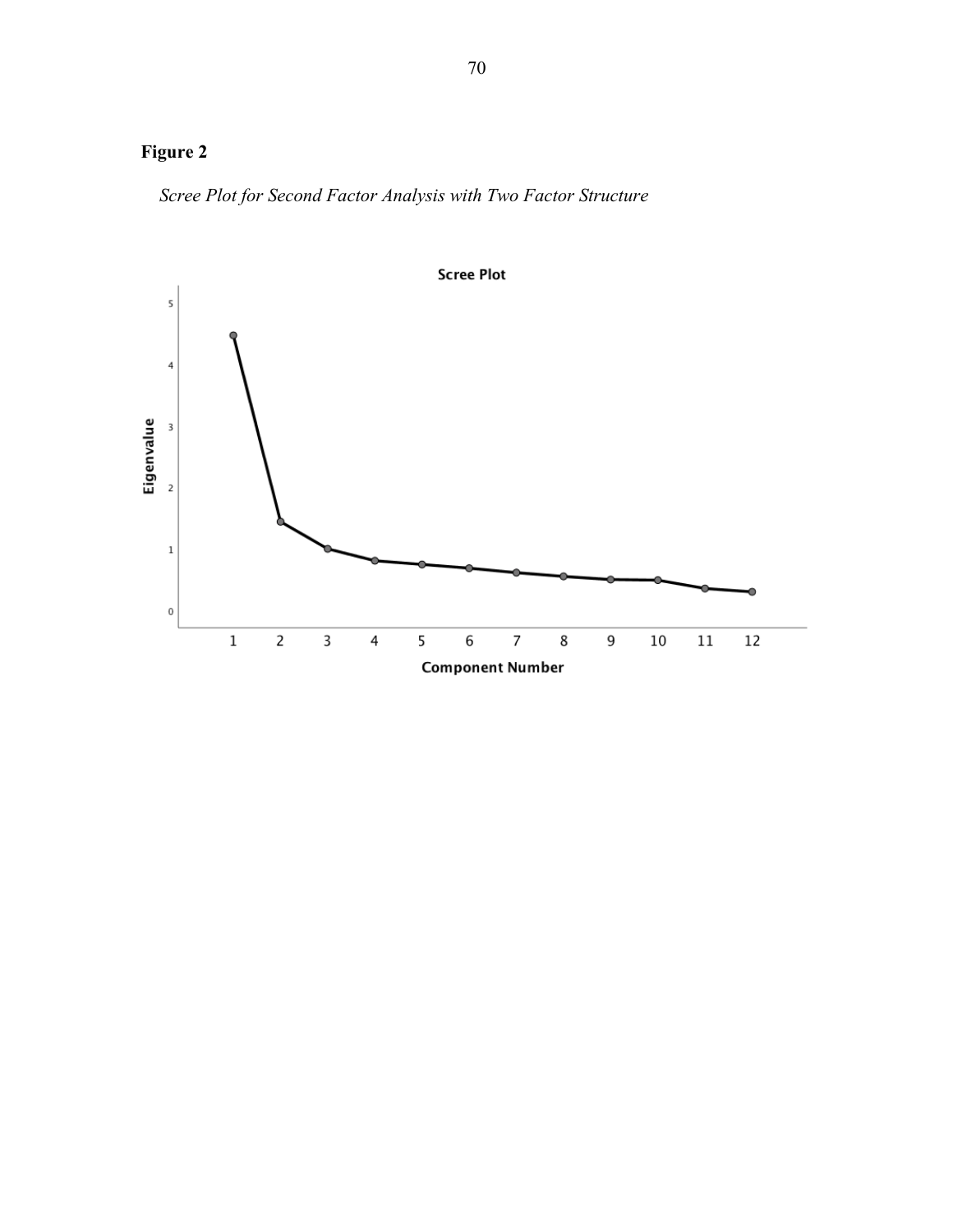## **APPENDIX A – INITIAL PARENT REPORT OF CHILD HOPE MEASURE**

- **1.** My child takes charge of solving his/her own problems.
- **2.** My child often says things like "I can do it!" or "I am good at this!"
- **3.** My child realizes their actions today may affect how things happen later.
- **4.** When presented with an obstacle, my child will find ways to get around it.
- **5.** My child believes he/she can do the tasks he/she tries.
- **6.** My child thinks "I know I can do this" when solving a problem
- **7.** My child understands that working hard can change things for them.
- **8.** When the first answer doesn't work out, my child will try a different way.
- **9.** My child thinks they can achieve anything.
- **10.** My child often thinks they've done a good job at tasks.
- **11.** My child understands that his/her actions can affect how things end up for them.
- **12.** My child is flexible when things don't work out the way he/she planned.

## Intended Agency Items

- My child takes charge of solving his/her own problems.
- My child often says things like "I can do it!" or "I am good at this!"
- My child believes he/she can do the tasks he/she tries.
- My child thinks "I know I can do this" when solving a problem
- My child thinks they can achieve anything.
- My child often thinks they've done a good job at tasks.

## Intended Pathways Items

- My child realizes their actions today may affect how things happen later.
- When presented with an obstacle, my child will find ways to get around it.
- My child understands that working hard can change things for them.
- When the first answer doesn't work out, my child will try a different way.
- My child understands that his/her actions can affect how things end up for them.
- My child is flexible when things don't work out the way he/she planned.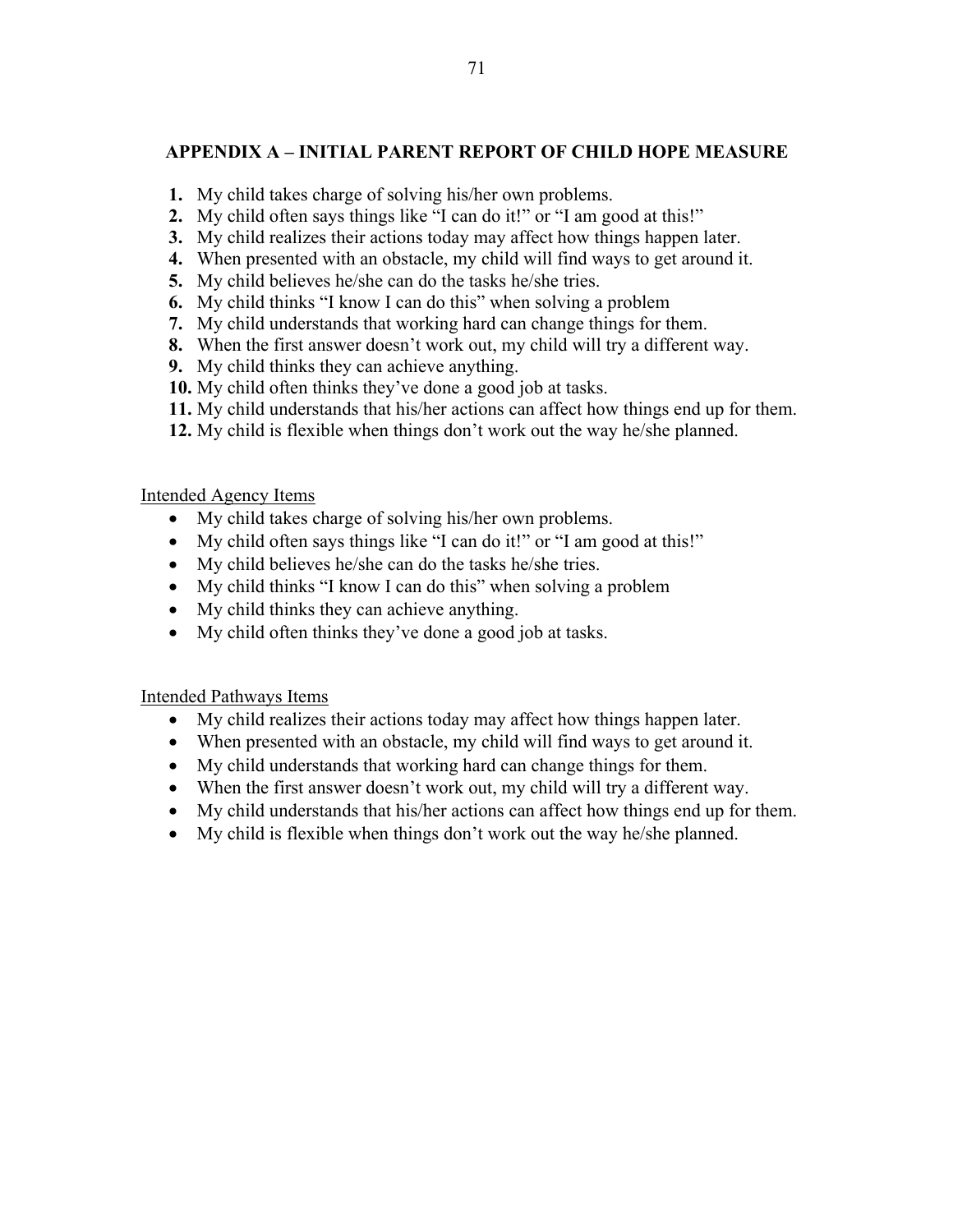## **APPENDIX B: FINAL PARENT REPORT OF CHILD HOPE ITEMS**

- 2. My child often says things like "I can do it!" or "I am good at this!"
- 3. My child realizes their actions today may affect how things happen later.
- 5. My child believes he/she can do the tasks he/she tries.
- 6. My child thinks "I know I can do this" when solving a problem.
- 7. My child understands that working hard can change things for them.
- 9. My child thinks they can achieve anything.
- 10. My child often thinks they've done a good job at tasks.
- 11. My child understands that his/her actions can affect how things end up for them.
- 12. My child is flexible when things don't work out the way he/she planned.

## Agency Items

- My child often says things like "I can do it!" or "I am good at this!"
- My child believes he/she can do the tasks he/she tries.
- My child thinks "I know I can do this" when solving a problem.
- My child thinks they can achieve anything.
- My child often thinks they've done a good job at tasks.

## Pathways Items

- My child realizes their actions today may affect how things happen later.
- My child understands that working hard can change things for them.
- My child understands that his/her actions can affect how things end up for them.
- My child is flexible when things don't work out the way he/she planned.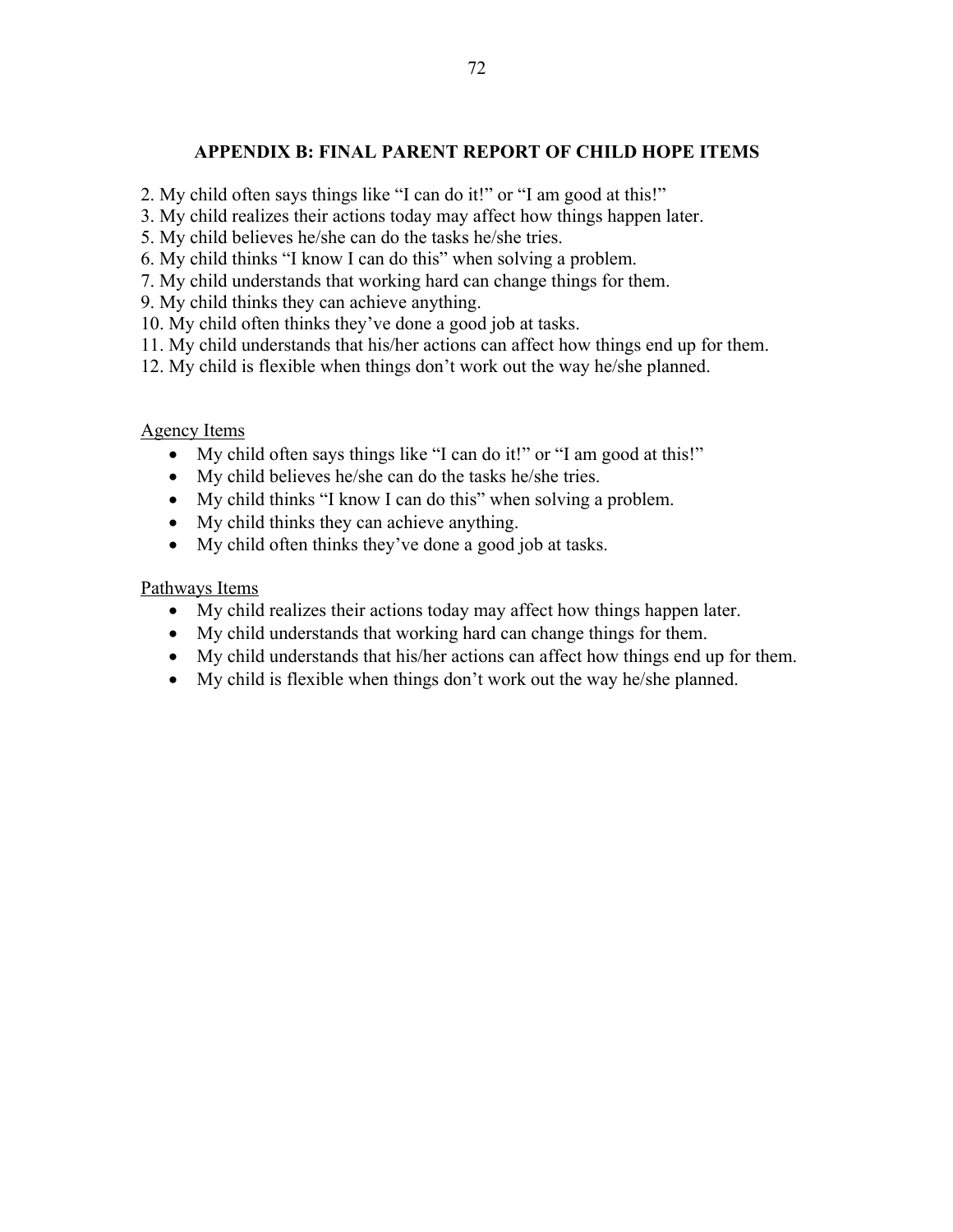#### **APPENDIX C: ADAPTED VERSION OF THE CHILDREN'S HOPE SCALE**

Directions: The six sentences below describe how children think about themselves and how they do things in general. Read each sentence carefully. For each sentence, please think about how your child is in most situations. Circle the answer that describes YOUR CHILD best. For example, circle "None of the time," if this describes your child. Or, if your child is this way "All the time," circle that answer. Please answer every question by circling one of the answers. There are no right or wrong answers.

| 1. My child thinks they are doing   | None of  | A Little | Some of  | A Lot of | Most of  | All of   |
|-------------------------------------|----------|----------|----------|----------|----------|----------|
| pretty well.                        | the Time | of the   | the Time | the Time | the Time | the Time |
|                                     |          | Time     |          |          |          |          |
| 2. My child can think of many       | None of  | A Little | Some of  | A Lot of | Most of  | All of   |
| ways to get the things in life that | the Time | of the   | the Time | the Time | the Time | the Time |
| are most important to them.         |          | Time     |          |          |          |          |
| 3. My child thinks he/she is doing  | None of  | A Little | Some of  | A Lot of | Most of  | All of   |
| just as well as other kids his/her  | the Time | of the   | the Time | the Time | the Time | the Time |
| age.                                |          | Time     |          |          |          |          |
| 4. When my child has a problem,     | None of  | A Little | Some of  | A Lot of | Most of  | All of   |
| he/she can come up with lots of     | the Time | of the   | the Time | the Time | the Time | the Time |
| ways to solve it.                   |          | Time     |          |          |          |          |
| 5. My child thinks the things       | None of  | A Little | Some of  | A Lot of | Most of  | All of   |
| he/she has done in the past will    | the Time | of the   | the Time | the Time | the Time | the Time |
| help him/her in the future.         |          | Time     |          |          |          |          |
| 6. Even when others want to quit,   | None of  | A Little | Some of  | A Lot of | Most of  | All of   |
| my child knows he/she can find      | the Time | of the   | the Time | the Time | the Time | the Time |
| ways to solve the problem.          |          | Time     |          |          |          |          |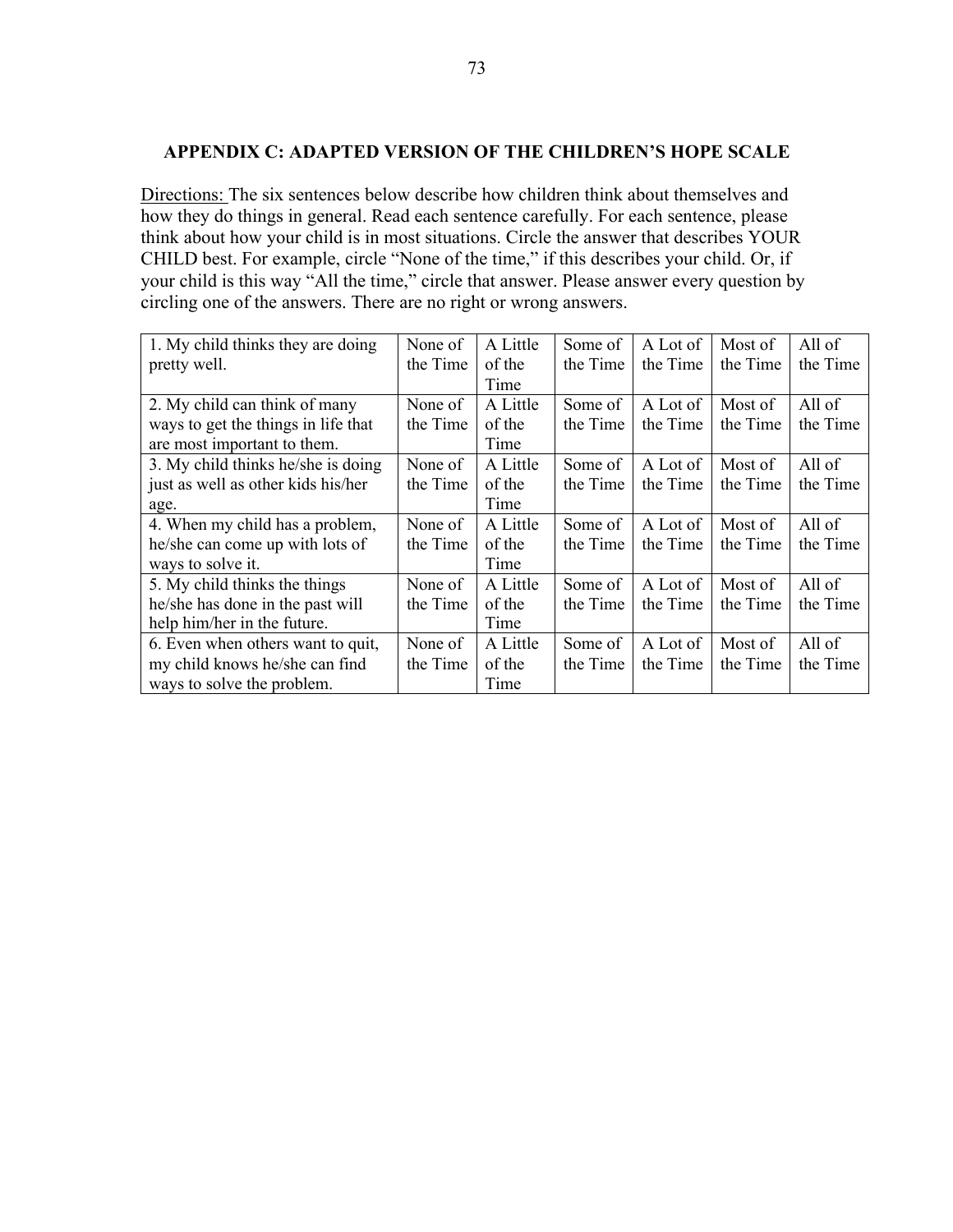#### **REFERENCES**

- Adelabu, D. H. (2008). Future time perspective, hope, and ethnic identity among African American adolescents. *Urban Education*, *43*, 347-360.
- Bandura, A. (1977). Self-efficacy: Toward a unifying theory of behavioral change. *Psychological Review*, *84*, 191-215.
- Beck, A. T., Steer, R. A., & Brown, G. K. (1996). Beck depression inventory-II. *Mental Measurements Yearbook*, *78*, 490-498.
- Beck, A. T., Steer, R. A., & Carbin, M. G. (1988). Psychometric properties of the Beck Depression Inventory: Twenty-five years of evaluation. *Clinical Psychology Review*, *8*, 77-100.
- Block, J., & Block, J. (1980). The role of ego-control and ego resiliency in the organization of behavior. In W. Collins (Ed.), *Minnesota Symposia on Child Psychology, 13*, 39-101. Hillsdale, NJ: Erlbaum.
- Brackett, M. A., & Mayer, J. D. (2003). Convergent, discriminant, and incremental validity of competing measures of emotional intelligence. *Personality and Social Psychology Bulletin*, *29*, 1147- 1158.
- Çokluk, Ö., & Koçak, D. (2016). Using Horn's parallel analysis method in exploratory factor analysis for determining the number of factors. *Educational Sciences: Theory and Practice*, *16*, 537-551.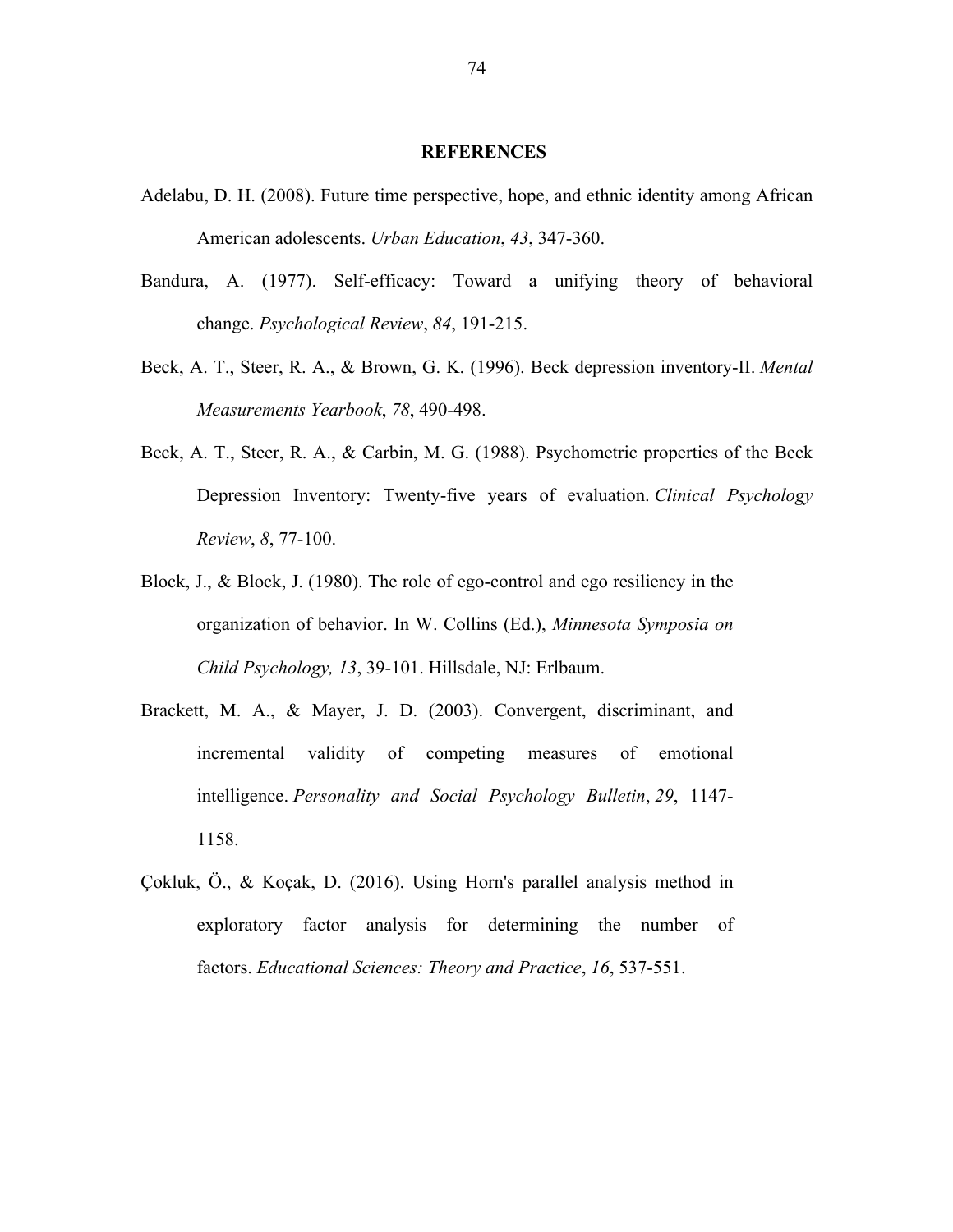- Curry, L. A., Snyder, C. R., Cook, D. L., Ruby, B. C., & Rehm, M. (1997). Role of hope in academic and sport achievement. *Journal of Personality and Social Psychology*, *73*, 1257-1267.
- Day, L., Hanson, K., Maltby, J., Proctor, C., & Wood, A. (2010). Hope uniquely predicts objective academic achievement above intelligence, personality, and previous academic achievement. *Journal of Research in Personality*, *44*, 550-553.
- DeVellis, R.F. (1991). *Scale development: Theory and applications.* Newbury Park, CA: SAGE
- Dixson, D. D., Worrell, F. C., Olszewski‐Kubilius, P., & Subotnik, R. F. (2016). Beyond perceived ability: The contribution of psychosocial factors to academic performance. *Annals of the New York Academy of Sciences*, *1377*, 67-77.
- Dixson, D. D., & Worrell, F. C. (2016). Formative and summative assessment in the classroom. *Theory into Practice*, *55*, 153-159.
- Dixson, D. D., Worrell, F. C., & Mello, Z. (2017). Profiles of hope: How clusters of hope relate to school variables. *Learning and Individual Differences*, *59*, 55-64.
- Dixson, D. D., Keltner, D., Worrell, F. C., & Mello, Z. (2018). The magic of hope: Hope mediates the relationship between socioeconomic status and academic achievement. *The Journal of Educational Research*, *111*, 507-515.
- Dunn, L. M., Dunn, D. M., Lenhard, A., Lenhard, W., & Suggate, S. (2015). *PPVT-4: Peabody picture vocabulary test; [manual]*. Pearson.
- Durbin, D. R., Winston, F. K., Applegate, S. M., Moll, E. K., & Holmes, J. H. (1999). Development and validation of the injury severity assessment survey/parent report: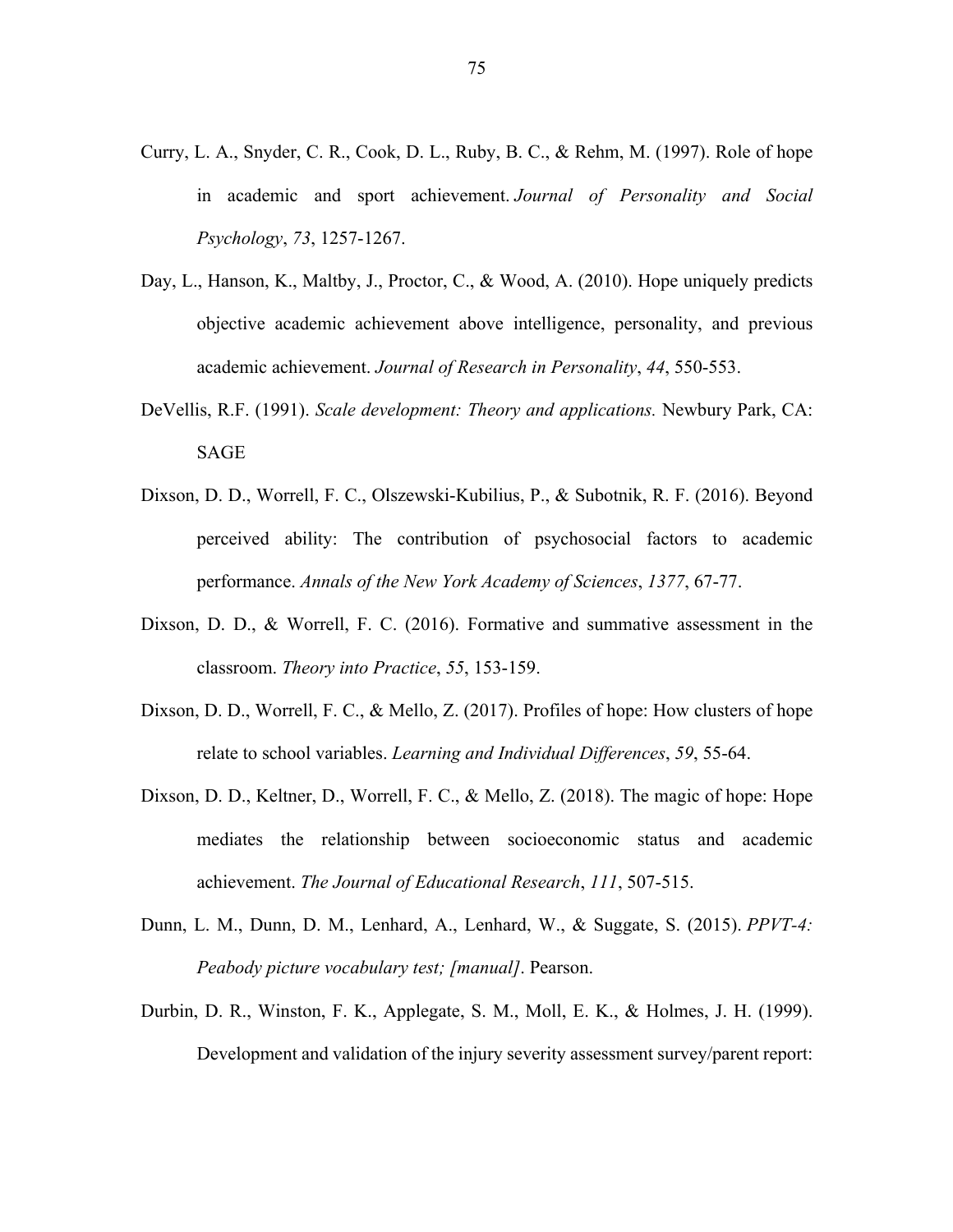a new injury severity assessment survey. *Archives of Pediatrics & Adolescent Medicine*, *153*, 404-408.

- Fernández, C. (2013). Mindful storytellers: Emerging pragmatics and theory of mind development. *First Language*, *33*, 20-46.
- Finlay W., & Lyons E. (2001). Methodological issues in interviewing and using self-report questionnaires with people with mental retardation. Psychological Assessment,*13*, 319–335.
- Fisher, M. H., Mello, M. P., & Dykens, E. M. (2014). Who reports it best? A comparison between parent-report, self-report, and the real life social behaviors of adults with Williams syndrome. *Research in Developmental Disabilities*, *35*, 3276-3284.
- Gallagher, M. W., & Lopez, S. J. (2008, August). Hope, self-efficacy, and academic success in college students. *Poster presented at the annual convention of the American Psychological Association, Boston*.
- Garland, R. (1991). The mid-point on a rating scale: Is it desirable. *Marketing bulletin*, *2*(1), 66-70.
- Herbers, J. E., Cutuli, J. J., Kolarova, L., Albu, A., & Sparks, L. A. (2017). Mental health and adaptation of children experiencing family homelessness. In *Child and Family Well- Being and Homelessness* (pp. 7-26). Springer, Cham.
- Hoffmann, J., & Russ, S. (2012). Pretend play, creativity, and emotion regulation in children. *Psychology of Aesthetics, Creativity, and the Arts, 6*, 175-184.
- Horn, J. L. (1965). A rationale and test for the number of factors in factor analysis. *Psychometrika*, *30*, 179-185.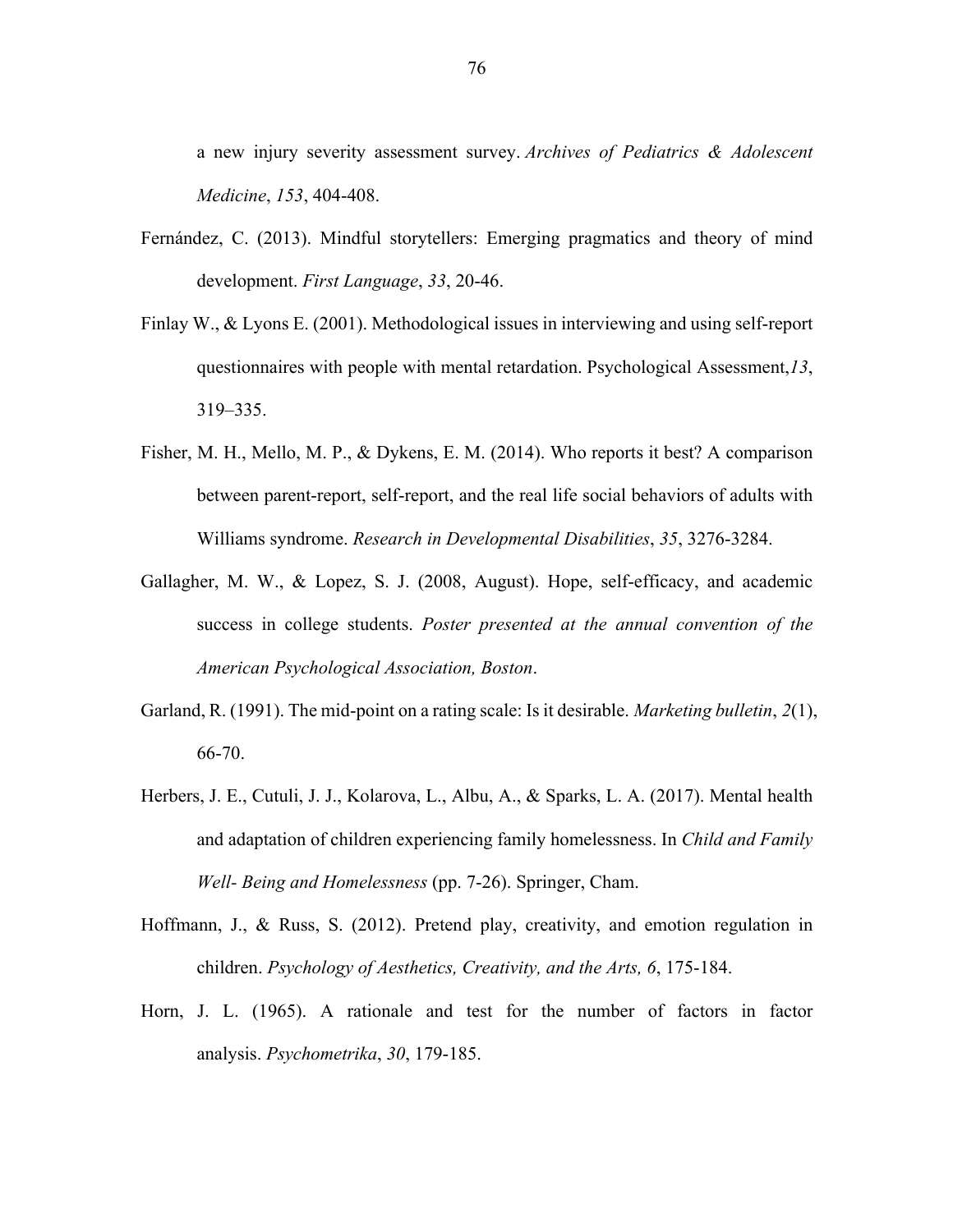- Johnson, S. P., & Aslin, R. N. (1995). Perception of object unity in 2-month-old infants. *Developmental Psychology*, *31*, 739-745.
- Kim, M. S., & Lee, C. S. (2012). Mediated effects of Hope on the Relationship between Ego-resilience and Independent Will of Adolescents in Residential Cares. *Journal of the Korea Academia-Industrial Cooperation Society*, *13*, 636-641.
- Lagattuta, K. H., Sayfan, L., & Bamford, C. (2012). Do you know how I feel? Parents underestimate worry and overestimate optimism compared to child selfreport. *Journal of Experimental Child Psychology*, *113*, 211-232.
- Lee, I. A., & Preacher, K. J. (2013). Calculation for the test of the difference between two dependent correlations with one variable in common [Computer software]. Available from http://quantpsy.org.
- Lewis, M., & Brooks, J. (1978). Self-knowledge and emotional development. In *The Development of Affect* (pp. 205-226). Springer, Boston, MA.
- Lopez, S. J. (2010). Making ripples: How principals and teachers can spread hope throughout our schools. *Phi Delta Kappan*, *92*, 40-44.
- Mazachowsky, T. R., & Mahy, C. E. (2020). Constructing the Children's Future Thinking Questionnaire: A reliable and valid measure of children's future-oriented cognition. *Developmental Psychology*, *56*, 756-722.
- Morawska, A., Sanders, M. R., Haslam, D., Filus, A., & Fletcher, R. (2014). Child adjustment and parent efficacy scale: Development and initial validation of a parent report measure. *Australian Psychologist*, *49*, 241-252.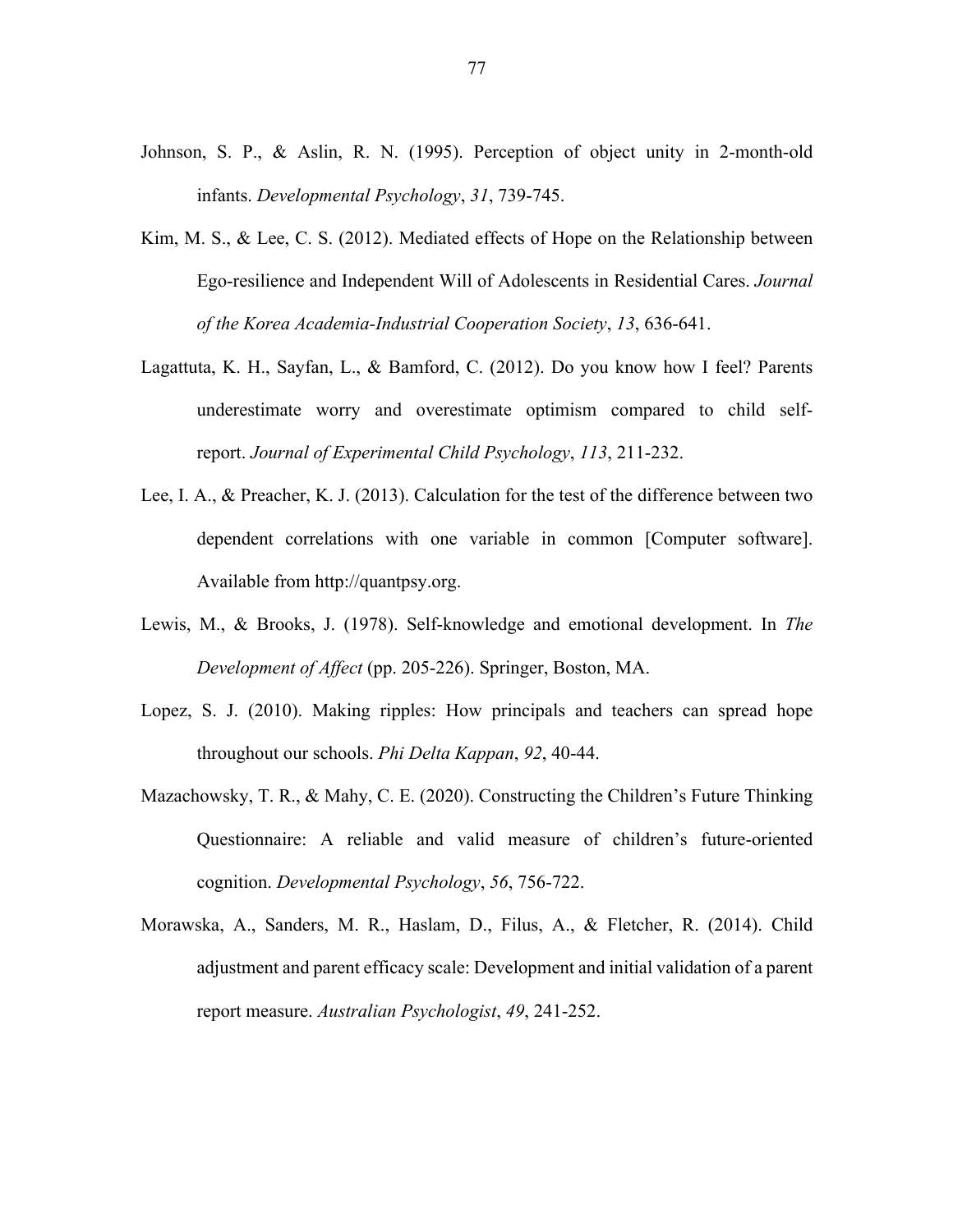- Menninger, K. (1959). The academic lecture: Hope. *The American Journal of Psychiatry, 116,* 481-491.
- Nunally, J. C., & Bernstein, I. H. (1978). Psychometric theory. McGraw-Hill.
- Padilla-Walker, L. M., Hardy, S. A., & Christensen, K. J. (2011). Adolescent hope as a mediator between parent-child connectedness and adolescent outcomes. *The Journal of Early Adolescence*, *31*, 853-879.
- Palmieri, P. A. and G. C. Smith (2007). "Examining the structural validity of the Strengths and Difficulties Questionnaire (SDQ) in a U.S. sample of custodial grandmothers." *Psychological Assessment 19*: 189-198.
- Page, T., Boris, N. W., Heller, S., Robinson, L., Hawkins, S., & Norwood, R. (2011). Narrative story stems with high risk six year-olds: Differential associations with mother-and teacher-reported psycho-social adjustment. *Attachment & Human Development*, *13*, 359-380.
- Peters, C. L., & Fox, R. A. (1993). Parenting Inventory: Validity and social desirability. *Psychological Reports*, *72*, 683-689.
- Pless, C. E., & Pless, I. B. (1995). How well they remember: the accuracy of parent reports. *Archives of Pediatrics & Adolescent medicine*, *149*, 553-558.
- Pianta, R.C. (1992). Child-parent relationship scale. *Unpublished measure, University of Virginia, 427*.
- Perdue, N.H., Manzeske, D.P., & Estell, D.B. (2009). Early predictors of school engagement: Exploring the role of peer relationships. *Psychology in the Schools, 46,* 1084-1097.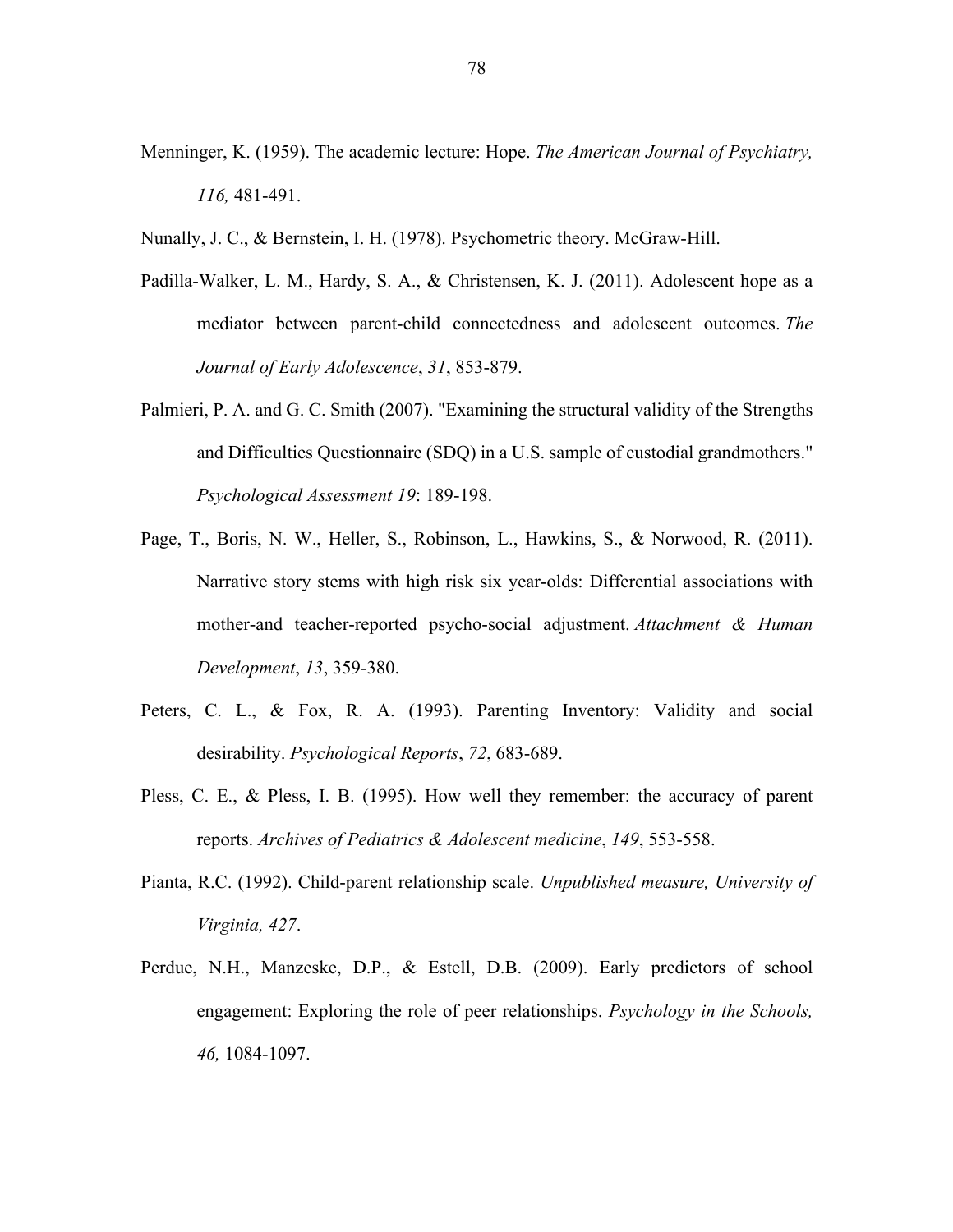- Rothbart, M. K. (1981). Measurement of temperament in infancy. *Child Development*, 569-578.
- Rutter, M. (1994). Beyond longitudinal data: Causes, consequences, changes, and continuity. *Journal of Consulting and Clinical Psychology*, *62*, 928-940.
- Scheier, M. F., & Carver, C. S. (1992). Effects of optimism on psychological and physical well-being: Theoretical overview and empirical update. *Cognitive Therapy and Research*, *16*, 201-228.
- Seligman, M. E. (2006). *Learned optimism: How to change your mind and your life*. Vintage.
- Snyder, C. R. (1995). Conceptualizing, measuring, and nurturing hope. *Journal of Counseling and Development*, *73*, 355-360.
- Snyder, C. R. (1999). Hope, goal-blocking thoughts, and test-related anxieties. *Psychological Reports*, *84*, 206-208.
- Snyder, C. R. (Ed.). (2000). *Handbook of hope: Theory, measures, and applications*. Academic Press.
- Snyder, C. R. (2002). Hope theory: Rainbows in the mind. *Psychological Inquiry*, *13*, 249- 275.
- Snyder, C. R. (2004). Hope and the other strengths: Lessons from Animal Farm*. Journal of Social and Clinical Psychology, 23,* 624-627.
- Snyder, C.R., Cheavens, J., & Sympson, S. (1997). Hope: An individual motive for social commerce. *Group Dynamics: Theory, Research, and Practice,1*, 1-12.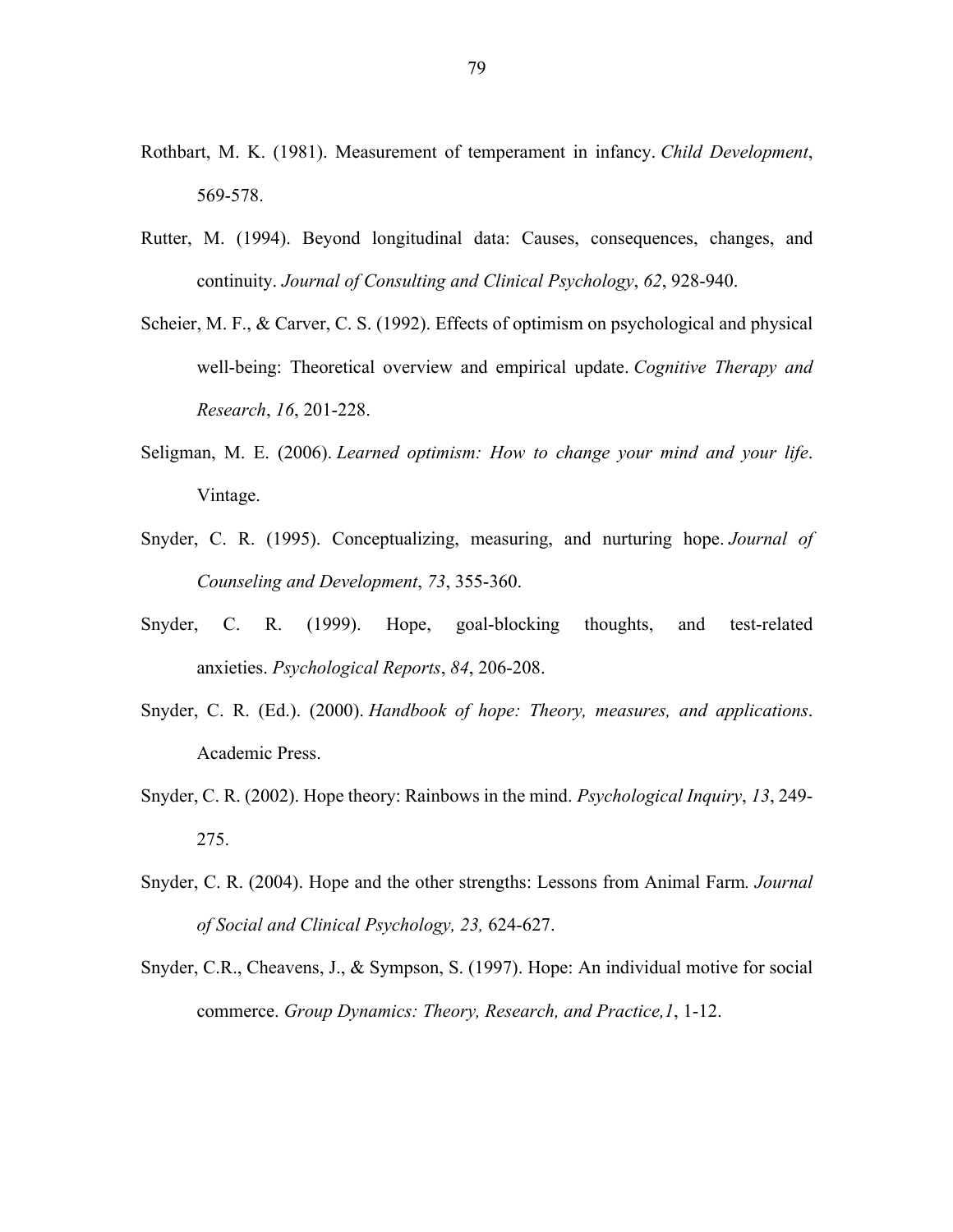- Snyder, C. R., Irving, L. M., & Anderson, J. R. (1991). Hope and health. *Handbook of Social and Clinical Psychology: The Health Perspective*, *162*, 285-305.
- Snyder, C. R., Hoza, B., Pelham, W. E., Rapoff, M., Ware, L., Danovsky, M., ... & Stahl, K. J. (1997). The development and validation of the Children's Hope Scale. *Journal of Pediatric Psychology*, *22*, 399-421.
- Snyder, C. R., Ilardi, S., Michael, S. T., & Cheavens, J. (2000). Hope theory: Updating a common process for psychological change. *Handbook of Psychological Change: Psychotherapy Processes & Practices for the 21st Century, 128-153.*
- Snyder, C. R., Lopez, S. J., Shorey, H. S., Rand, K. L., & Feldman, D. B. (2003). Hope theory, measurements, and applications to school psychology. *School Psychology Quarterly*, *18*, 122–139.
- Sodian, B., & Thoermer, C. (2004). Infants' understanding of looking, pointing, and reaching as cues to goal-directed action. *Journal of Cognition and Development*, *5*, 289-316.
- Stark, K. D., Schmidt, K. L., & Joiner, T. E. (1996). Cognitive triad: Relationship to depressive symptoms, parents' cognitive triad, and perceived parental messages. *Journal of Abnormal Child Psychology*, *24*, 615-631.
- Stuijfzand, S., & Dodd, H. F. (2017). Young children have social worries too: Validation of a brief parent report measure of social worries in children aged 4–8 years. *Journal of Anxiety Disorders*, *50*, 87-93.
- Tahiroglu, D., Moses, L.J., Carlson, S.M., Mahy, C.E., Olofson, E.L., & Sabbagh, M.A. (2014). The children's social understanding scale: Construction and validation of a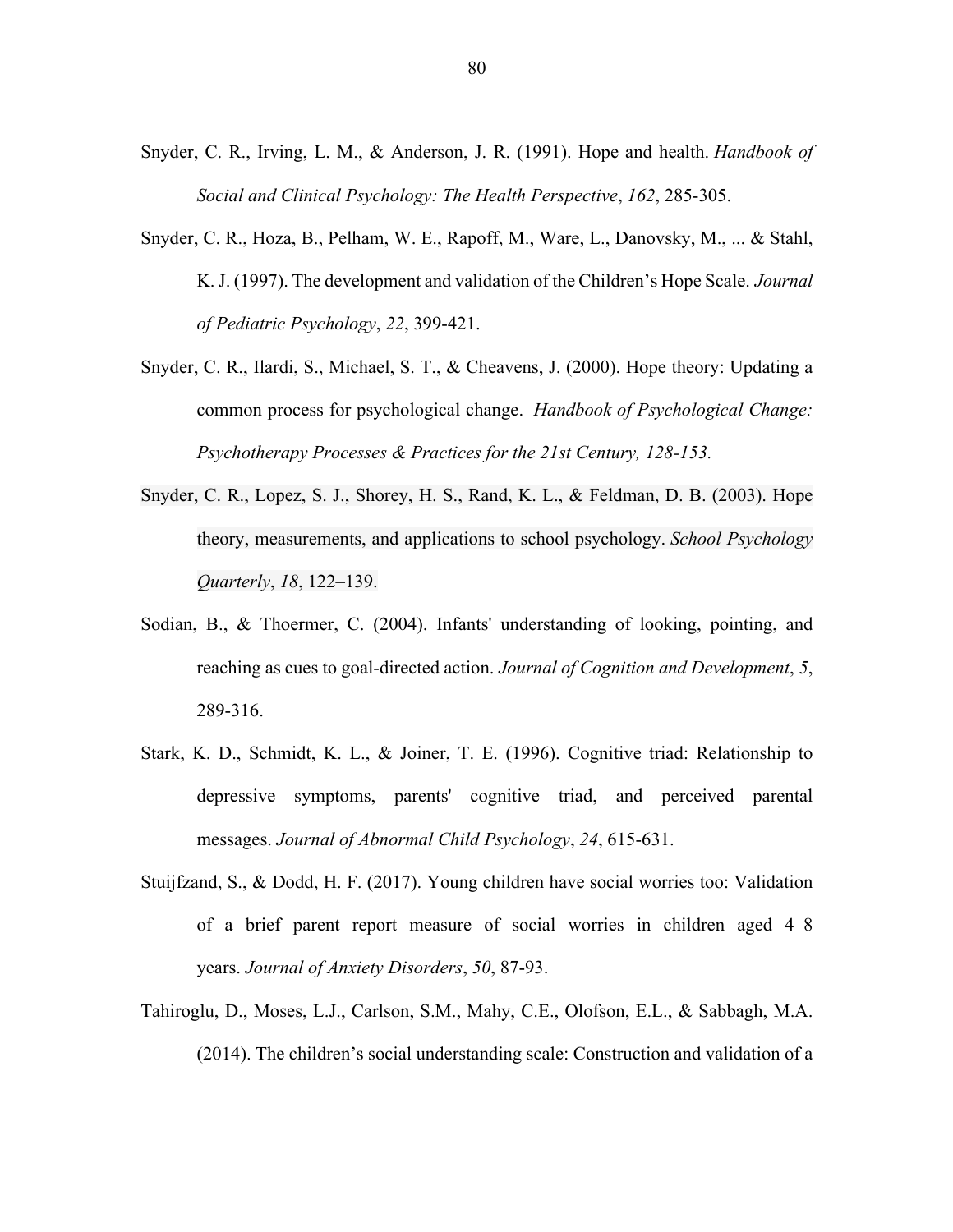parent-report measure for assessing individual differences in children's theories of mind. *Developmental Psychology, 50*, 2485-2497

- Tang, E., Bleys, D., & Vliegen, N. (2018). Making sense of adopted children's internal reality using narrative story stem techniques: A mixed-methods synthesis. *Frontiers in Psychology*, *9*, 1189.
- Thal, D. J., O'Hanlon, L., Clemmons, M., & Fralin, L. (1999). Validity of a parent report measure of vocabulary and syntax for preschool children with language impairment. *Journal of Speech, Language, and Hearing Research*, *42*, 482-496.
- Thompson, B. (2004). *Exploratory and confirmatory factor analysis*. American Psychological Association.
- Tronick, E. Z. (1989). Emotions and emotional communication in infants. *American Psychologist*, *44*, 112-119.
- Waters, H. S., & Waters, E. (2006). The attachment working models concept: Among other things, we build script-like representations of secure base experiences. *Attachment & Human Development*, *8*, 185-197.
- Wold, S., Esbensen, K., & Geladi, P. (1987). Principal component analysis. *Chemometrics and Intelligent Laboratory Systems*, *2*, 37-52.
- Worcester, R. M., & Burns, T. R. (1975). Statistical examination of relative precision of verbal scales. *Journal of the Market Research Society*, *17*, 181-197.
- Vaughn, B. E., Veríssimo, M., Coppola, G., Bost, K. K., Shin, N., McBride, B., ... & Korth, B. (2006). Maternal attachment script representations: Longitudinal stability and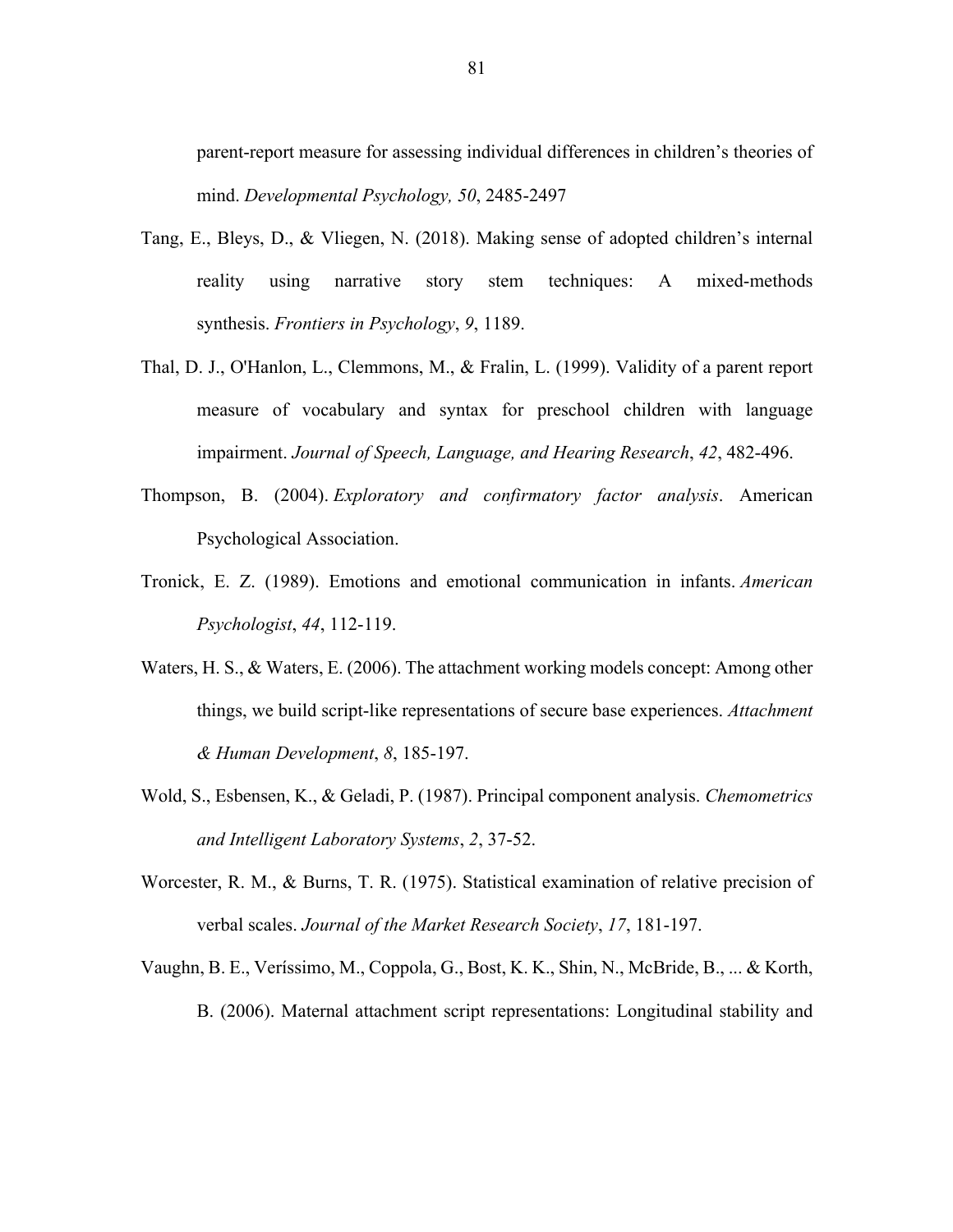*Development*, *8*, 199-208.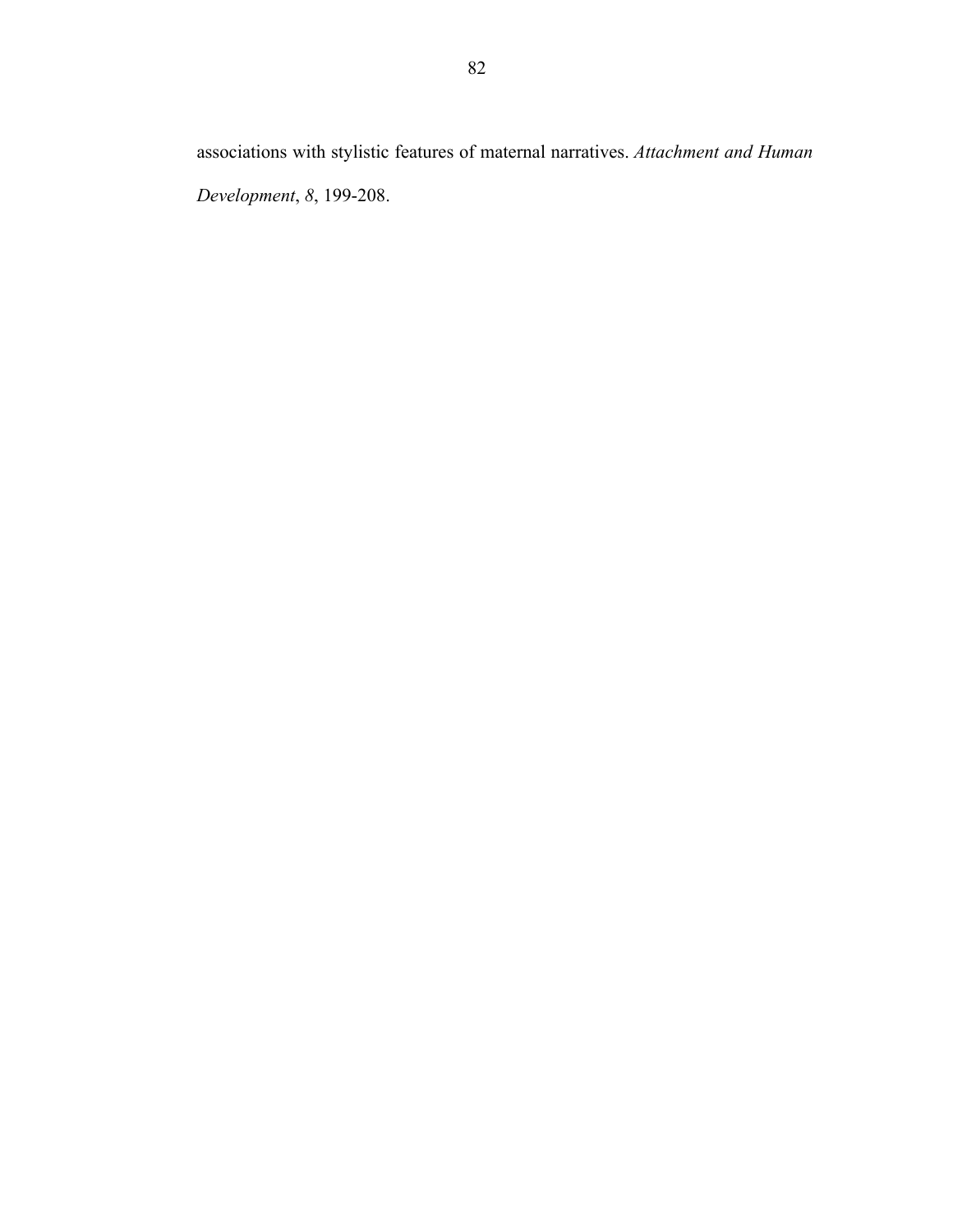#### **ABSTRACT**

# **HOW DO WE LEARN TO HOPE? THE DEVELOPMENT OF THE PARENT REPORT OF CHILD HOPE**

by

#### **LAUREN A. SPARKS**

#### **August 2021**

**Advisor:** Dr. Christopher J. Trentacosta

**Major:** Psychology (Clinical)

**Degree:** Doctor of Philosophy

Hope has been shown to be an important protective factor, with hypothesized origins in early childhood (Snyder, 2002). However, despite the established importance of hope, little research to date has examined its developmental origins. Specifically, a lack of appropriate instrumentation represents a significant barrier to detecting hope in children under the age of eight years old. The current study meets this need by examining the reliability and validity of a novel parent-report measure of hope in early childhood, titled the Parent Report of Child Hope (PRCH). The PRCH represents an initial step towards understanding individual differences in early childhood hope. The present study also sought to provide an understanding of the developmental influences on hope in early childhood using the PRCH.

The PRCH was hypothesized to be a reliable and valid measure of hope in children younger than 8 years old. Specific Aims of the current study included, Aim 1: To provide evidence of the construct validity of the Parent Report of Child Hope (PRCH) as an assessment of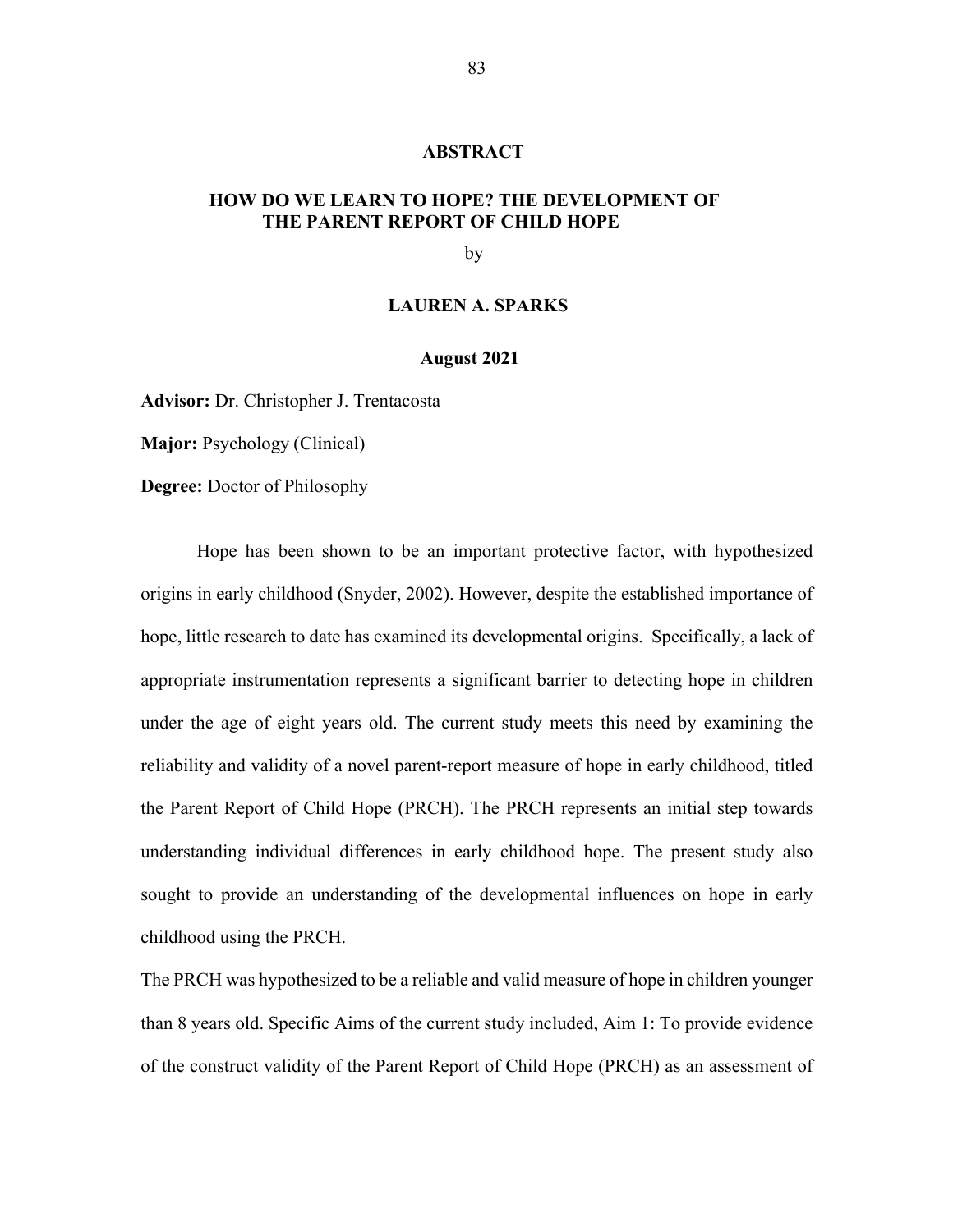hope in young children, Aim 2: To provide evidence of the reliability and criterion-related validity of the Parent Report of Child Hope (PRCH) as an assessment of hope in young children, and Aim 3: To understand whether factors hypothesized to either contribute to or undermine hope development are predictors of hope, as well as agency and pathways thinking individually, in young children in order to provide a foundational understanding of hope development.

Participants included 263 caregivers of children between the ages of 60 and 82 months. Parents completed online surveys containing the PRCH, an adapted, parent-report version of the Children's Hope Scale, and measures assessing child behaviors, social understanding, school readiness, and ego resilience. Parents also reported on the quality of their relationship with their child, their own level of depression, and the impact that COVID-19 has had on their family structure.

The overall findings of the present study support the PRCH as a reliable and valid measure of hope in early childhood. The PRCH sufficiently captured individual differences in hope among young children and followed the expected two factor structure, confirming construct validity. The PRCH demonstrates good internal consistency and criterion-related validity. Child social understanding, parent-child closeness, and school readiness positively predicted PRCH scores. Parent-child conflict negatively predicted PRCH scores. Scores on the PRCH predicted ego resilience and prosocial behaviors in children. These findings are consistent with previous literature suggesting that the developmental origins of hope can be measured in early childhood (Snyder, 2000).